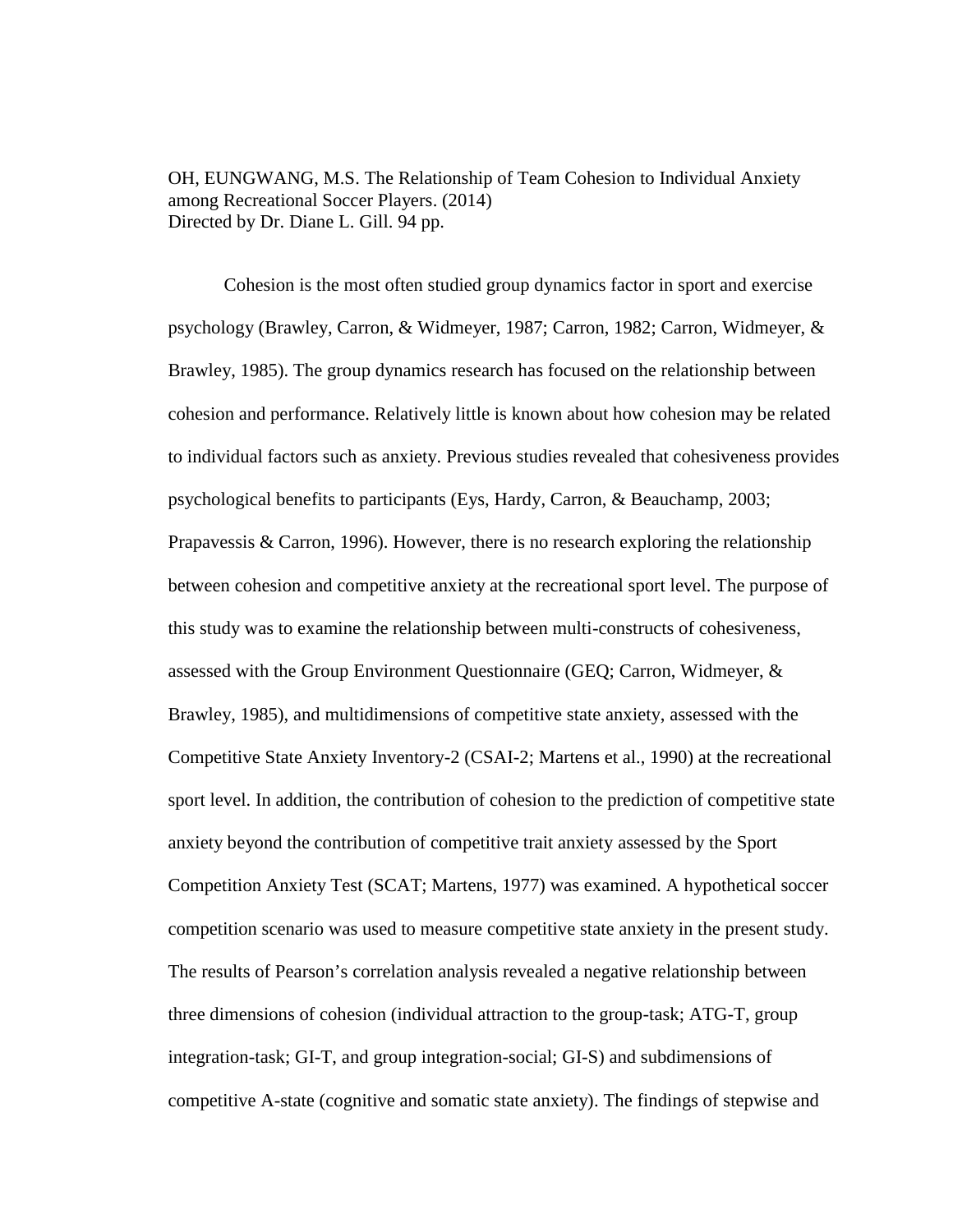hierarchical multiple regression analyses also demonstrated the significant contribution of the individual attraction to the group-task (ATG-T) in predicting competitive state anxiety. It is suggested that recreational soccer participants with high scores on ATG-T are likely to have low competitive state anxiety. It is also suggested that future research examine if cohesion helps recreational athletes stick to sports through diminished competitive state anxiety.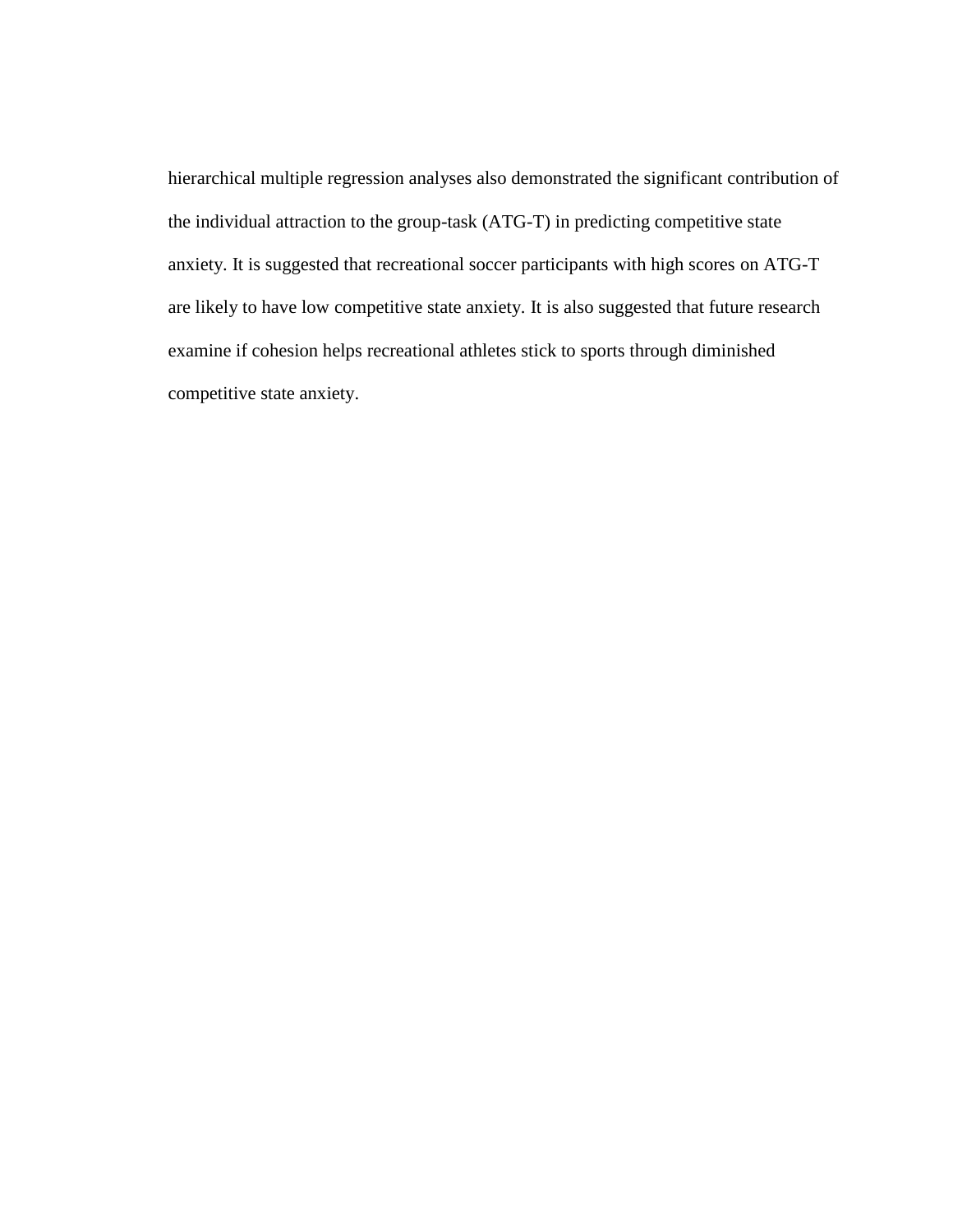# THE RELATIONSHIP OF TEAM COHESION TO INDIVIDUAL ANXIETY AMONG RECREATIONAL SOCCER PLAYERS

by

Eungwang Oh

A Thesis Submitted to the Faculty of the Graduate School at The University of North Carolina at Greensboro in Partial Fulfillment of the Requirements for the Degree Master of Science

> Greensboro 2014

> > Approved by

Committee Chair

\_\_\_\_\_\_\_\_\_\_\_\_\_\_\_\_\_\_\_\_\_\_\_\_\_\_\_\_\_\_\_\_\_\_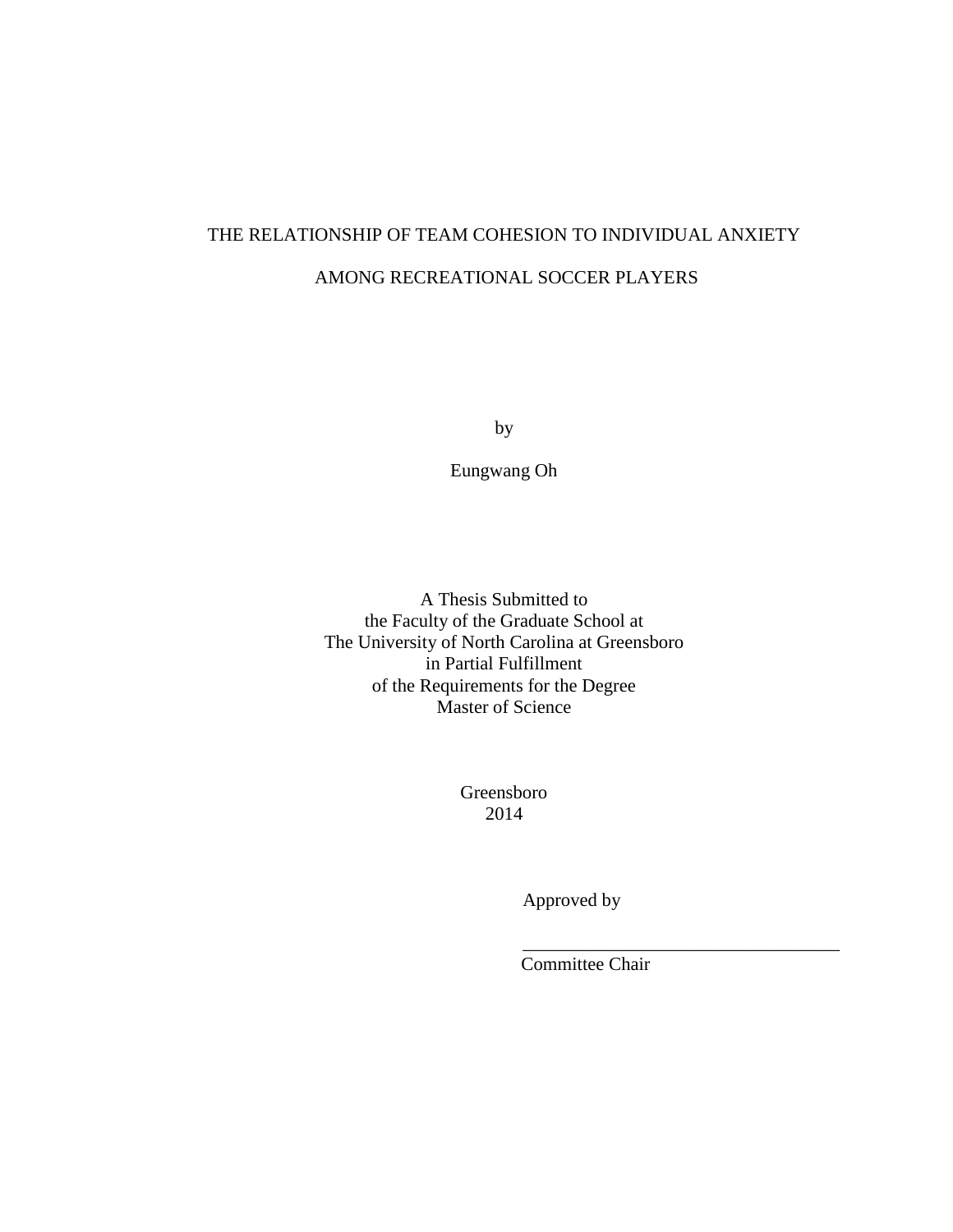For the LORD gives wisdom, and from his mouth comes knowledge and understanding.

# Proverbs 2:6

Above all, I would express my gratitude to God for his constant encouragement.

I also like to thank my family for their immense support throughout my graduate studies.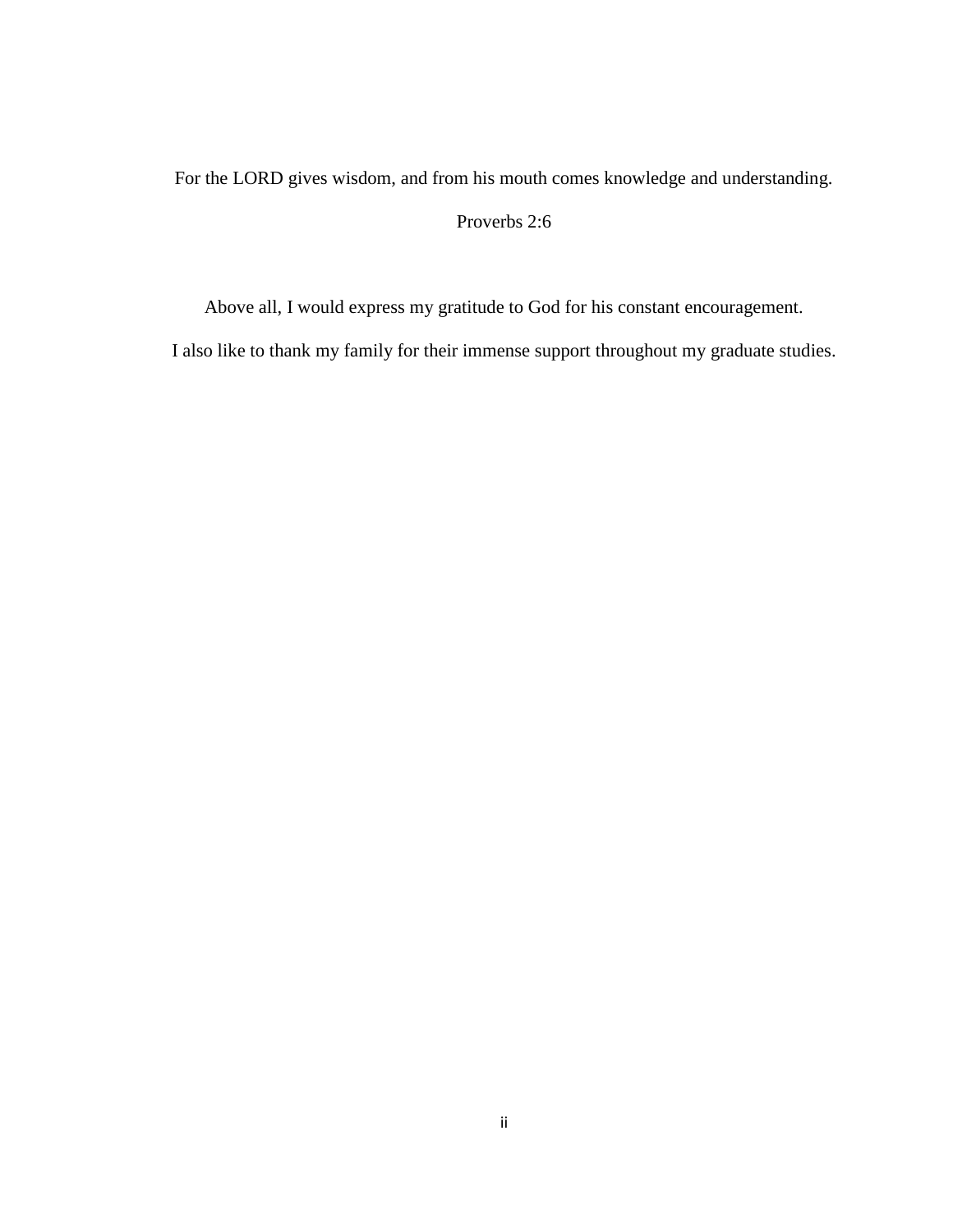# APPROVAL PAGE

This thesis has been approved by the following committee of the Faculty of The Graduate School at The University of North Carolina at Greensboro.

Committee Chair \_\_\_\_\_\_\_\_\_\_\_\_\_\_\_\_\_\_\_\_\_\_\_\_\_\_\_\_\_\_\_\_\_

\_\_\_\_\_\_\_\_\_\_\_\_\_\_\_\_\_\_\_\_\_\_\_\_\_\_\_\_\_\_\_\_\_

Committee Members \_\_\_\_\_\_\_\_\_\_\_\_\_\_\_\_\_\_\_\_\_\_\_\_\_\_\_\_\_\_\_\_\_

Date of Acceptance by Committee

\_\_\_\_\_\_\_\_\_\_\_\_\_\_\_\_\_\_\_\_\_\_\_\_\_\_\_\_

\_\_\_\_\_\_\_\_\_\_\_\_\_\_\_\_\_\_\_\_\_\_\_\_\_

Date of Final Oral Examination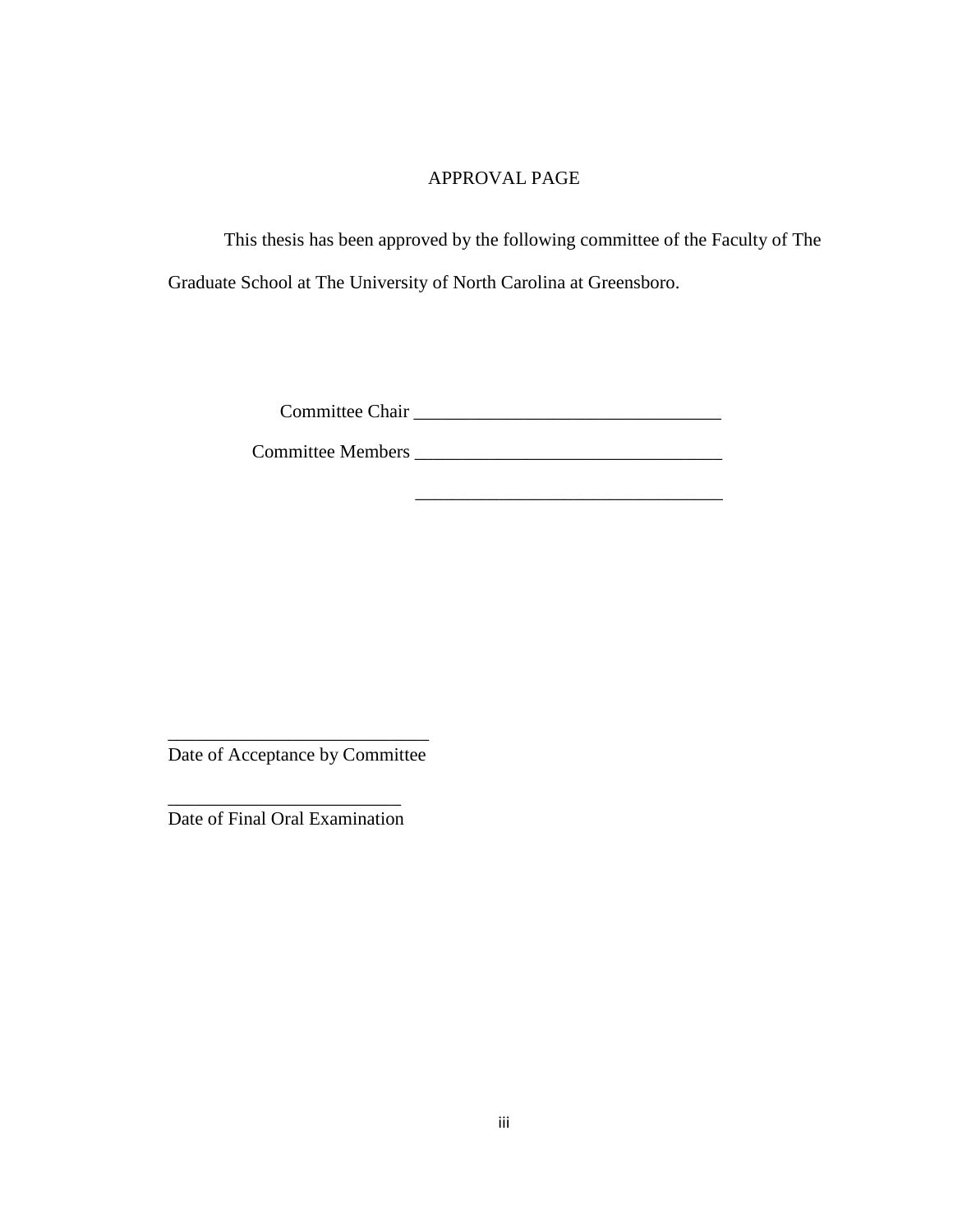#### ACKNOWLEDGMENTS

I would like to thank Dr. Diane L. Gill for serving as my advisor through this long process. I am grateful for her guidance and support. I would also like to thank my committee members, Dr. Jennifer L. Etnier and Dr. Christopher Rhea, for serving on my committee; their insight and advice greatly enhanced this work. I would like to thank Dr. Jeffrey Labban and Dr. Jungyun Jang for their assistance with the statistical analyses.

Additionally, I would like to thank Tim Nash, General Manager of Greensboro United Soccer Association and Gary Gartner, Tournament Director of Greensboro Sportsplex, for their help in recruiting participants.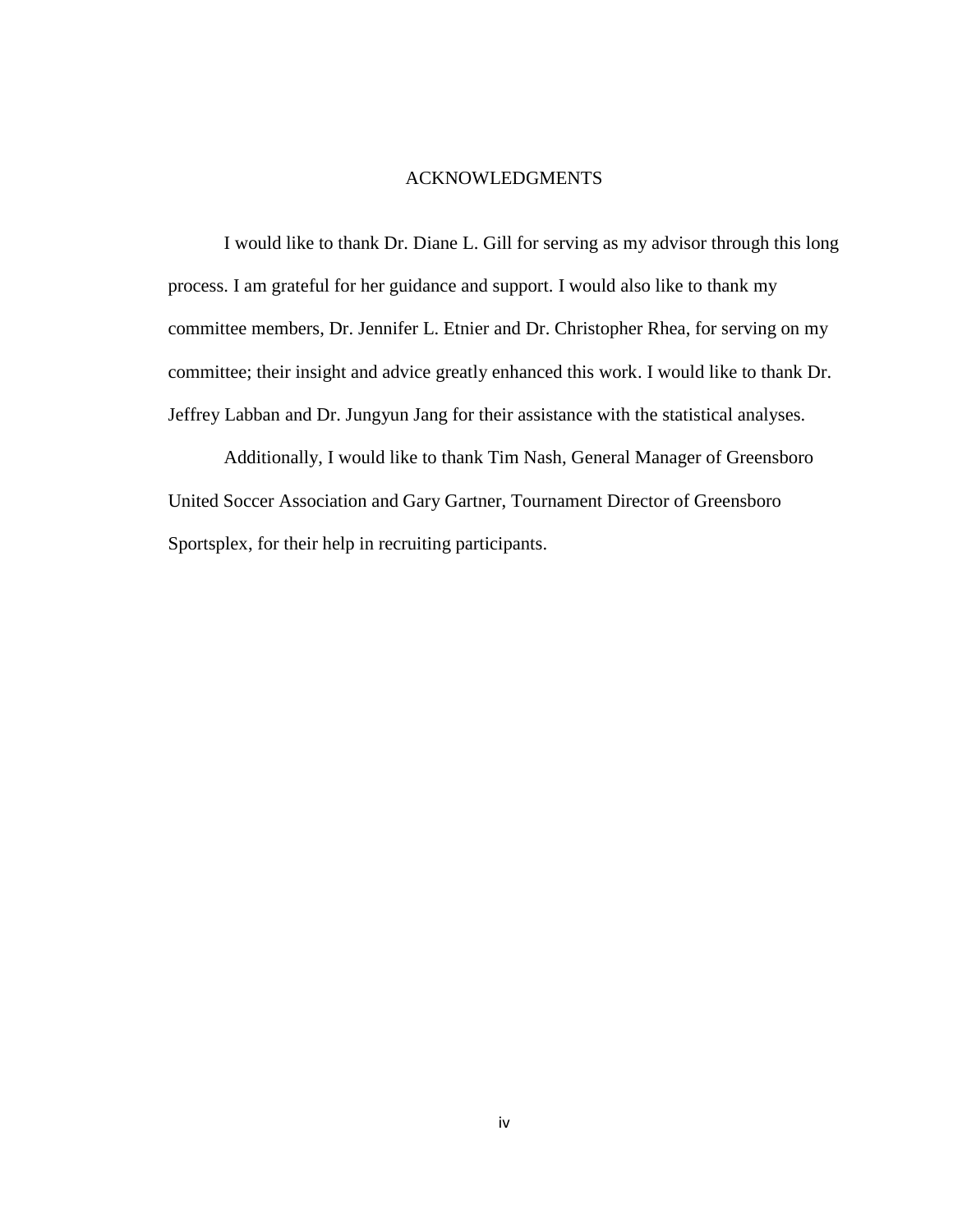# **TABLE OF CONTENTS**

|                                        | Page |
|----------------------------------------|------|
|                                        |      |
|                                        |      |
| <b>CHAPTER</b>                         |      |
|                                        |      |
|                                        |      |
|                                        |      |
|                                        |      |
|                                        |      |
|                                        |      |
|                                        |      |
|                                        |      |
|                                        |      |
| APPENDIX D. MODIFIED COMPETITIVE STATE |      |
|                                        |      |
|                                        |      |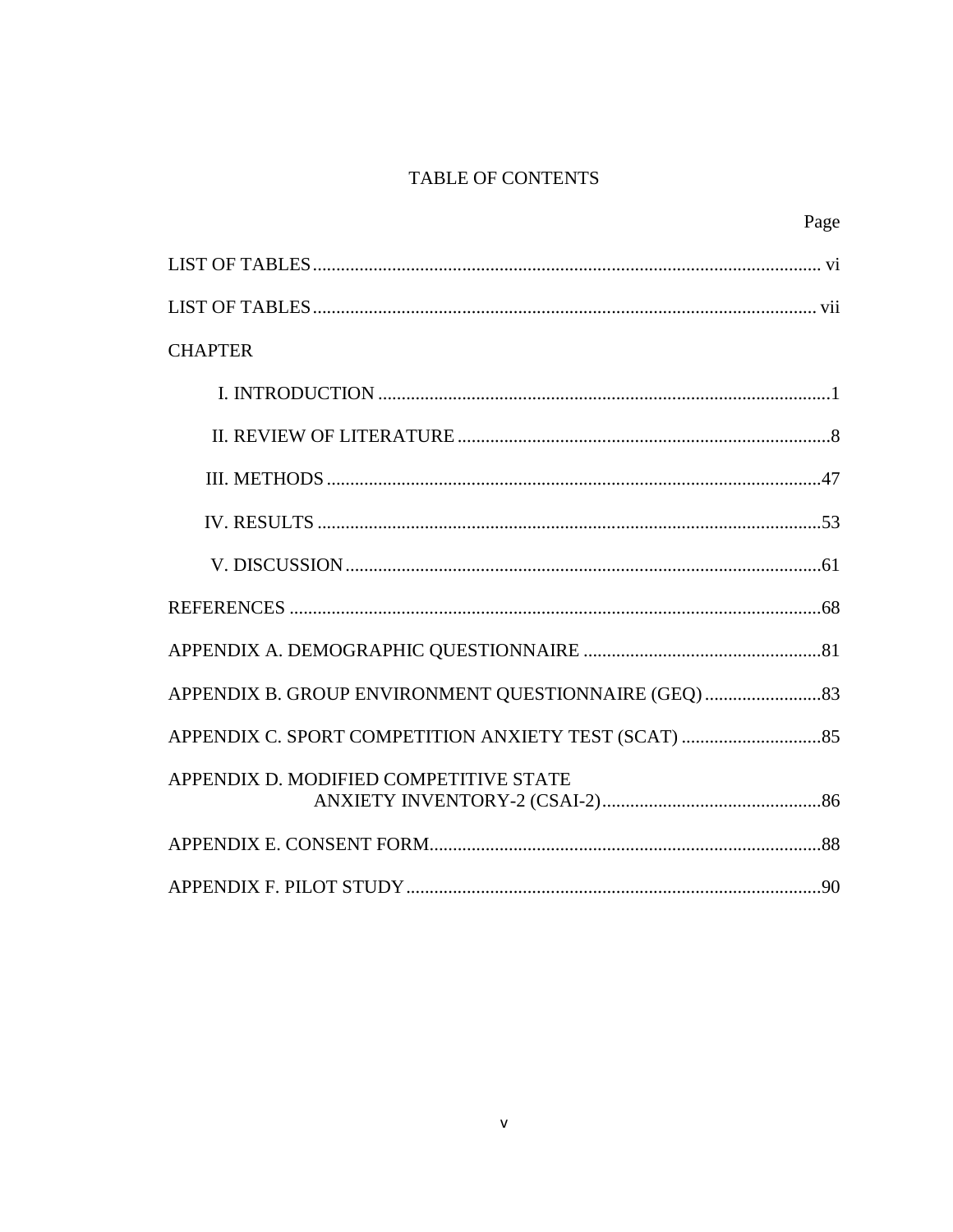# LIST OF TABLES

Page

| Table 2. Summary of Stepwise Multiple Regression Model                      |  |
|-----------------------------------------------------------------------------|--|
| Table 3. Summary of Hierarchical Multiple Regression Model                  |  |
|                                                                             |  |
|                                                                             |  |
|                                                                             |  |
|                                                                             |  |
| Table 8. Multiple Hierarchical Regression among the Variables of Interest94 |  |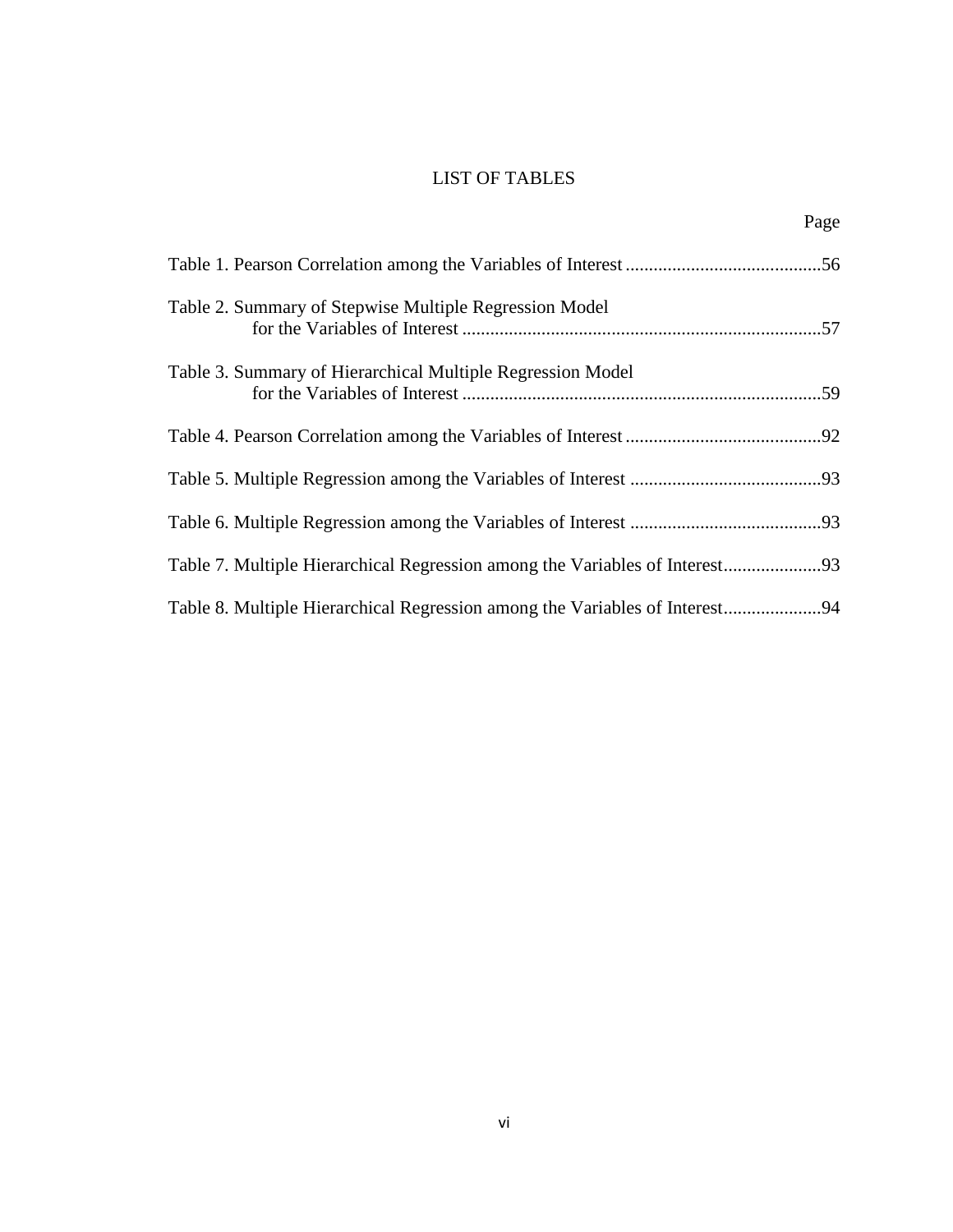# LIST OF FIGURES

|                                                                 | Page |
|-----------------------------------------------------------------|------|
|                                                                 |      |
| Figure 2. General Framework for Antecedent Factors of Cohesion  |      |
| Figure 3. Competitive A-trait as a Mediator between Competitive |      |
|                                                                 |      |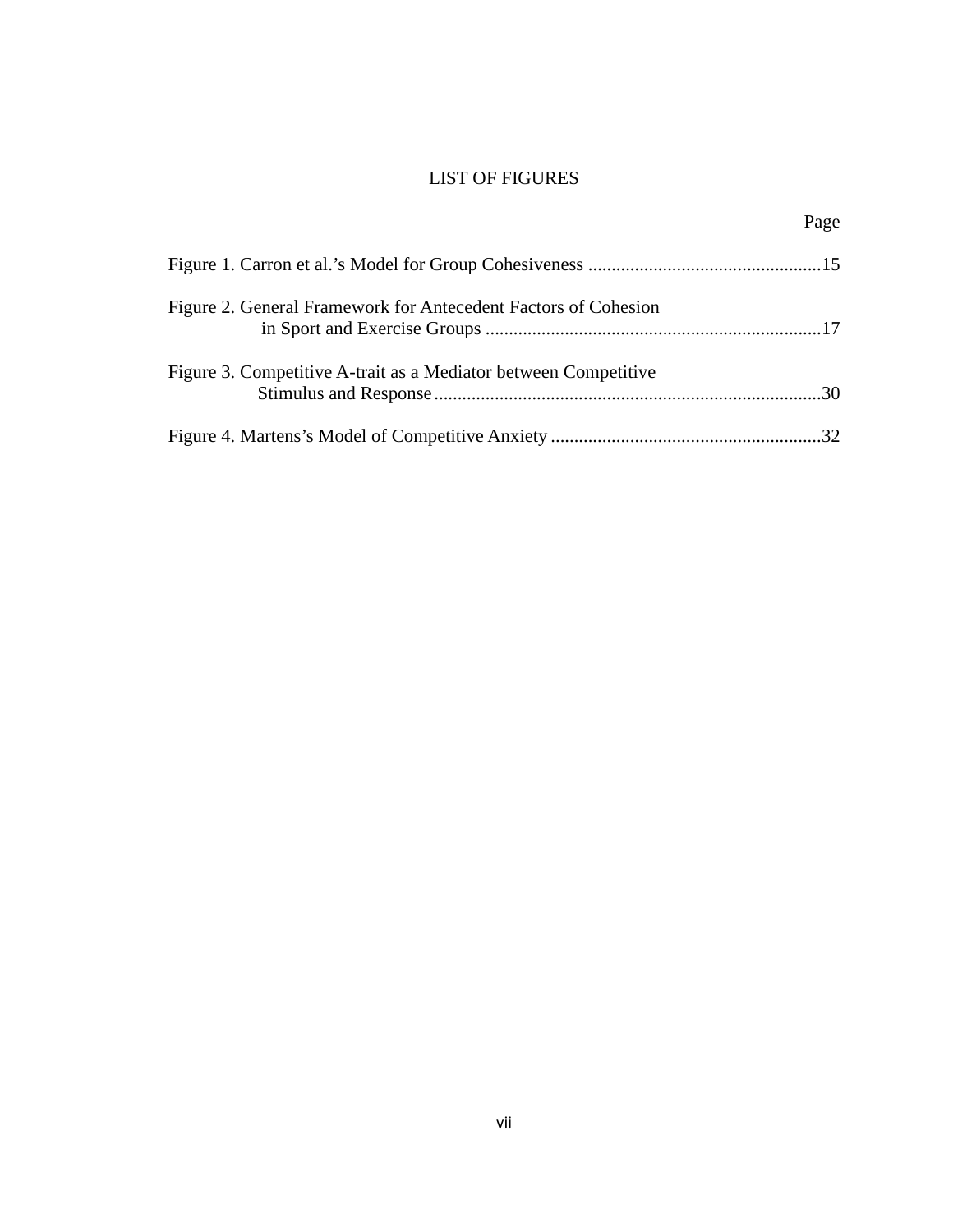# CHAPTER I

## INTRODUCTION

Cohesion has been extensively studied as part of an attempt to develop an in depth understanding of group dynamics in sport and exercise psychology (Brawley, Carron, & Widmeyer, 1987; Carron, 1982; Carron, Widmeyer, & Brawley, 1985). Carron, Shapcott and Burke (2007) noted that "cohesion is considered a distinguishing attribute of successful groups, whether it be in the domain of work, military, sport, or exercise" (p. 118). Most of the research pertaining to group dynamics in sport has focused on the relationship between cohesion and team performance. That is, studies often examine if high levels of team cohesion are closely linked to performance success (Carron, Brawley & Widmeyer, 2002). Relatively few studies have examined individual factors related to cohesion, which may themselves affect overall group performance or otherwise affect participants' experience and behavior.

More research is needed to further investigate intrapersonal or individual factors associated with cohesion, such as competitive trait/state anxiety. Experiencing competitive state anxiety (A-state) is common even among elite athletes and it has a variety of negative psychological consequences such as poor performance. However, research has shown that cohesiveness provides psychological benefits with athletes, which may in turn enhance sport performance (Eys, Carron, Bray, & Beauchamp, 2003;

1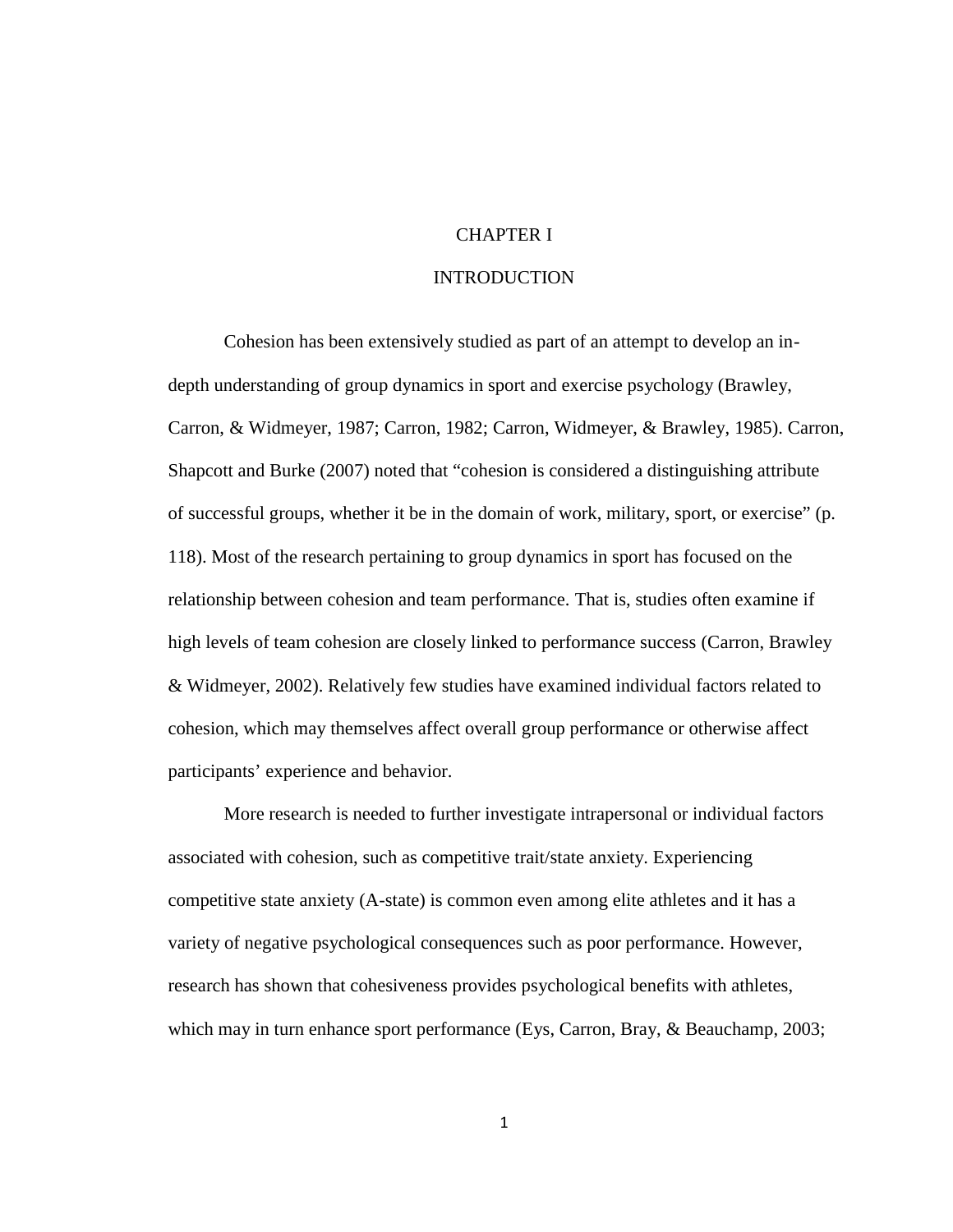Prapavessis & Carron, 1996; Terry, Carron, Pink, et al., 2000). Prapavessis and Carron (1996) stated that cohesion may reduce individual competitive A-state. The notion that decreased levels of competitive A-state benefit athletes' performance has been supported by a growing body of research (Krane, Williams, & Feltz, 1992; Martens et al., 1990).

The most accepted definition of cohesion is described as "a dynamic process which is reflected in the tendency for a group to stick together and remain united in the pursuit of its instrumental objectives and/or for the satisfaction of member affective needs" (Carron et al., 1998, p. 213). This definition is based on a multifaceted conceptual model proposed by Carron et al. (1985). Carron et al. (1985) not only took into consideration the group, but also the individual aspect of cohesion. Further, the instrumental (task) factor and the interpersonal (social) factor were included in the cohesion model. Subsequently, four dimensions are identified in Carron et al.'s (1985) cohesion model: Group Integration-Task (GI-T), Group Integration-Social (GI-S), Individual Attractions to the Group-Task (ATG-T), and Individual Attractions to the Group-Social (ATG-S).

Cohesion has been studied in relation to psychological states, and it has been suggested that cohesion is related to psychological benefits. Positive experiences in groups have a positive influence on individual psychological states (Baumeister & Leary, 1995). Cohesion has been associated with improved mood (Lowther & Lane., 2002), and with group unity to resist disruption (Brawley, Carron, & Widmeyer, 1987, 1988), whereas cohesion has shown a negative relation with negative mood (Terry et al., 2000). In particular, the influence of cohesiveness on competitive A-state has been explored and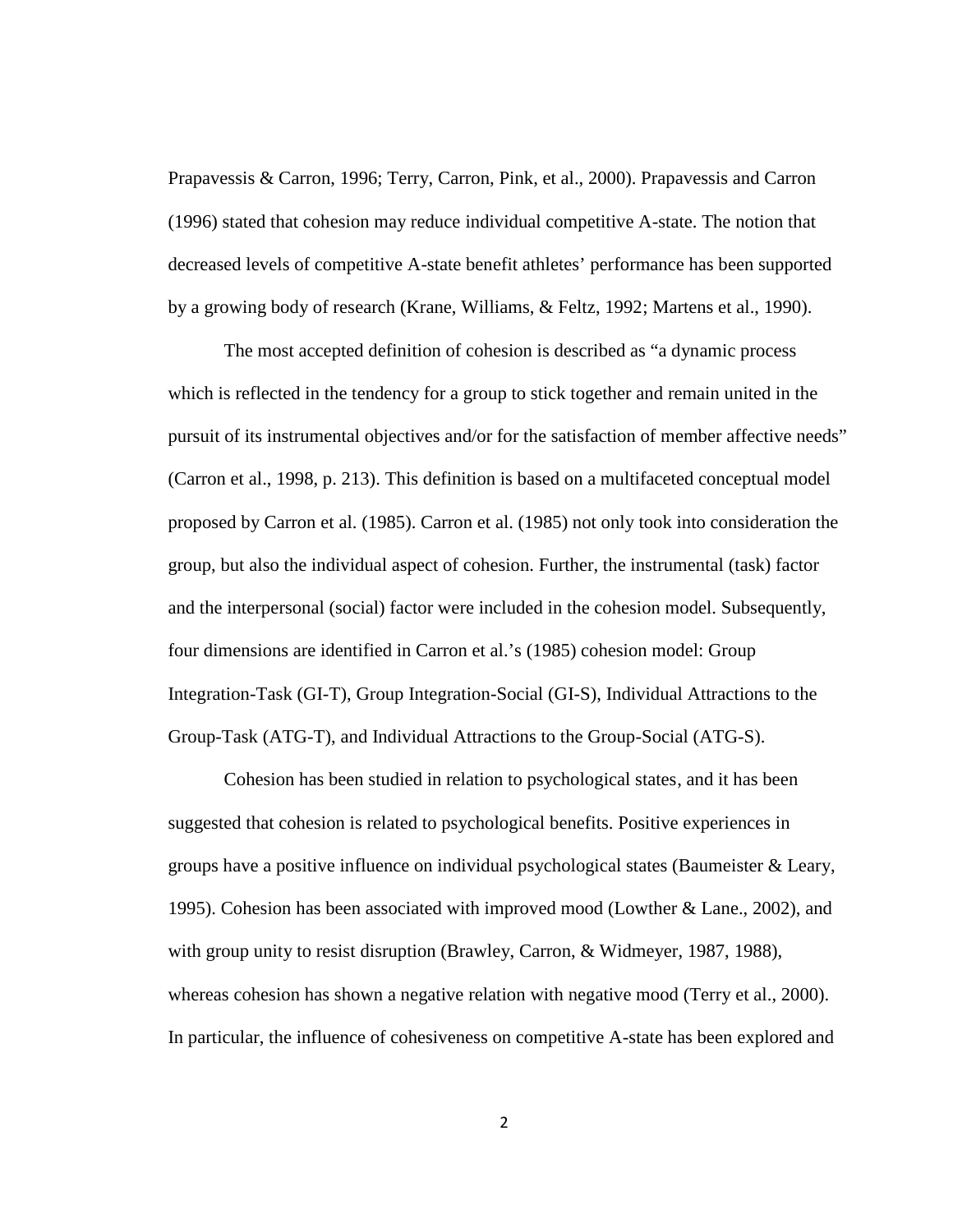results suggest that cohesion ameliorates precompetition anxiety symptoms (Prapavessis & Carron, 1996).

Competitive A-state is a multidimensional construct that involves immediate responses with situational evaluations (Martens et al., 1990). Competitive A-state includes cognitive (cognitive A-state) and somatic anxiety (somatic A-state). Cognitive A-state is described as worry reflecting negative outcomes while somatic A-state refers to physiological arousal in response to evaluative situations. Competitive trait anxiety (Atrait) is a personality disposition, in which one tends to perceive competitive situations as threatening.

To understand individual anxiety, competitive A-state has been often studied along with competitive A-trait. It has been found that competitive A-state could be predicted by competitive A-trait (Gill & Martens, 1977; Martens et al, 1990). Smith, Smoll and Wiechman (1998) concluded that in competitive sport situations competitive A-trait can predict competitive A- state better than any other factors.

Two studies have been conducted in examining the relationship between cohesion and competitive A-state. In the study conducted by Prapavessis and Carron (1996), 110 athletes in the sport of rugby, basketball, hockey and soccer were recruited to examine the interrelationship between cohesion and competitive A-state. Their results showed that ATG-T and competitive A-state were negatively related and that highly task-cohesive team members tend to perceive less cognitive A-state. It was also found that psychological costs (e.g., psychological stress experienced in sport teams) mediated the relationship between cohesion and competitive A-state. In other words, highly cohesive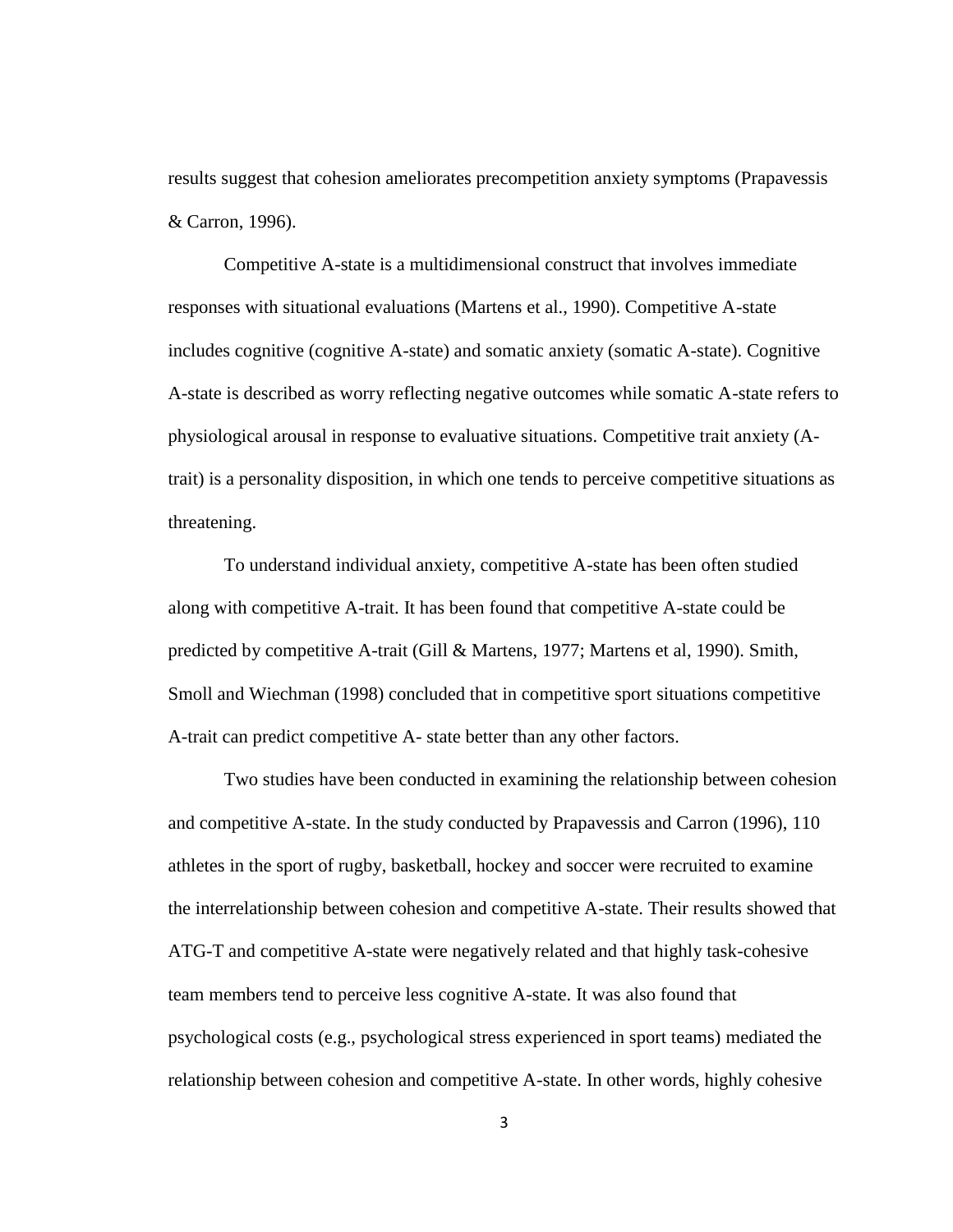team members may experience less psychological stress, which may lead to less competitive A-state. Eys et al. (2003) further examined the relationship by using the CSAI-2d (Jones & Swain, 1992), which is the Competitive State Anxiety Inventory-2 (CSAI-2; Martens et al., 1990) with a direction scale. Eys et al. (2003) reported that highly task-cohesive athletes positively interpreted their competitive A-state. Specifically, task cohesion distinguished athletes with positive perceptions of their competitive A-state from athletes with negative interpretations of their competitive A-state.

To date, cohesion and competitive anxiety have only been examined at the elite sport level. Two previous studies (Prapavessis & Carron , 1996; Eyes et al., 2003) on the relation of competitive A-state with team cohesion recruited athletes from interactive team sports at club/intercollegiate/school sport levels. Cohesion-competitive A-state relationships found in previous literature should not be generalized to recreational populations. Cohesiveness in the recreational sport population should be highlighted as cohesion is closely associated with individual adherence to sports (Spink & Carron, 1993). Investigating which cohesion dimensions predict competitive A-state at the recreational level extends previous research. Also, no attempt has been made in previous research to include competitive A-trait along with cohesion in relation to competitive A state. Little is known about the additional contribution of cohesion over and above the contribution of competitive A-trait to the prediction of competitive A-state. Specifically, no studies have included the Sport Competition Anxiety Test (SCAT; Martens, 1977), a measure of competitive A-trait, to look at the contribution of cohesion in predicting competitive A-state beyond the contribution of the SCAT despite the importance of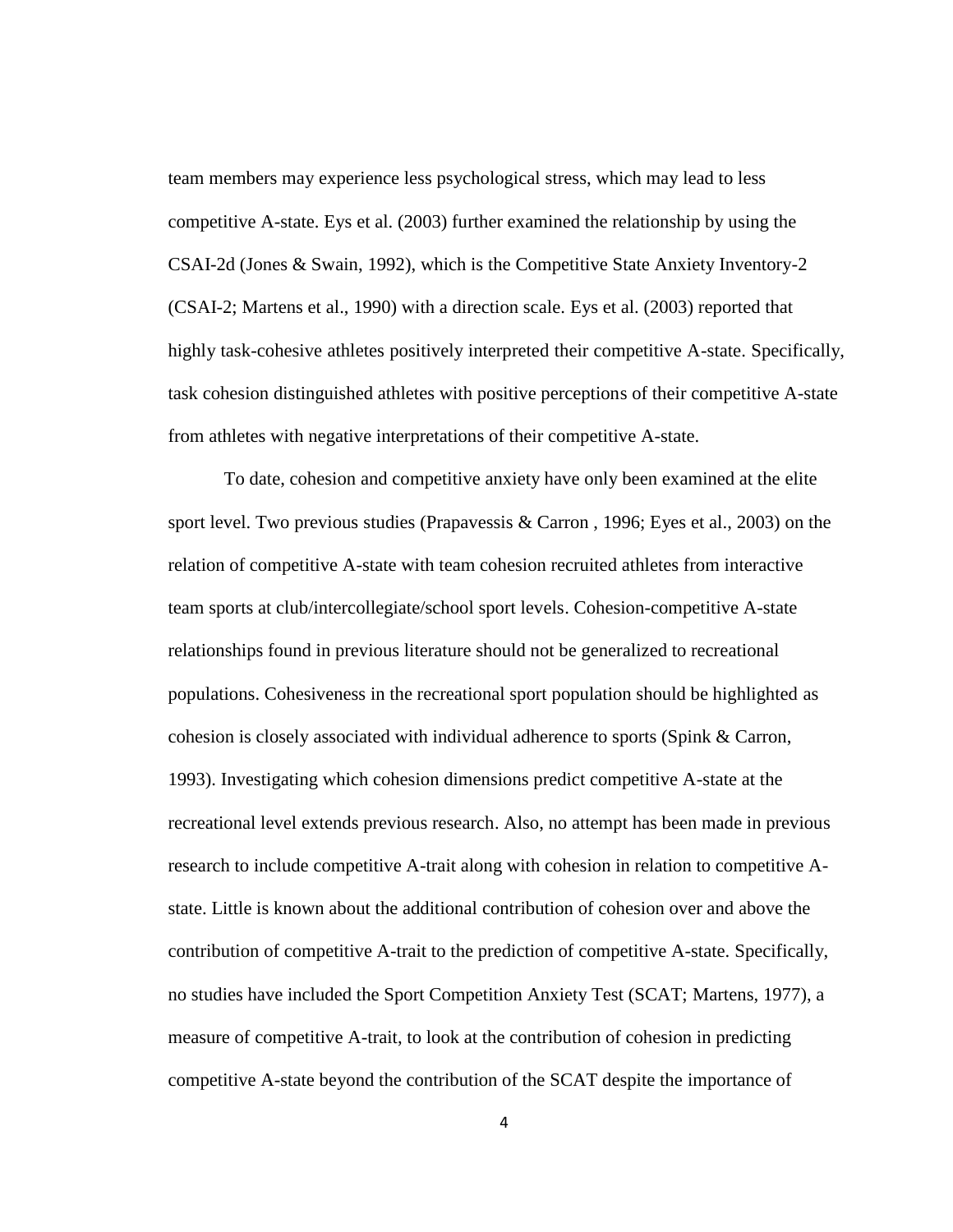competitive A-trait as a major predictor of individual anxiety. In the present study, the contribution of cohesion toward the prediction of competitive A-state was explored in addition to the expected contribution of competitive A-trait in predicting competitive A state.

Importantly, a hypothetical scenario was employed in the present study. Using a hypothetical scenario or recall based on personal experience to assess emotion appraisal has been often adopted by researchers inside and outside the field of sport and exercise psychology (Jones & Uphill, 2004; Levine, 1996). In a hypothetical scenario, participants are asked to imagine how they would react in a certain situation that researchers designed. Participants are asked to recall their personal experience in a particular event. Parkinson and Manstead (1992) questioned the validity of scenarios and difficulty in capturing the real ongoing events in a hypothetical scenario. However, Levine (1996) argued that scenarios successfully demonstrated applicability to real events. In support of his argument, competitive anxiety was reported to show the similar high intensity in real and hypothetical scenarios (Hanin, 2007).

The purpose of this study was to examine the relationship of team cohesion with competitive A-state experienced by individuals before competition, with a focus on the recreational sport population. The present study was expected to broaden the understanding of team cohesion by extending previous studies. This study could shed light on the relationship between multi-constructs of cohesiveness and multidimensions of competitive A-state at the recreational sport level. Additionally, this study further

5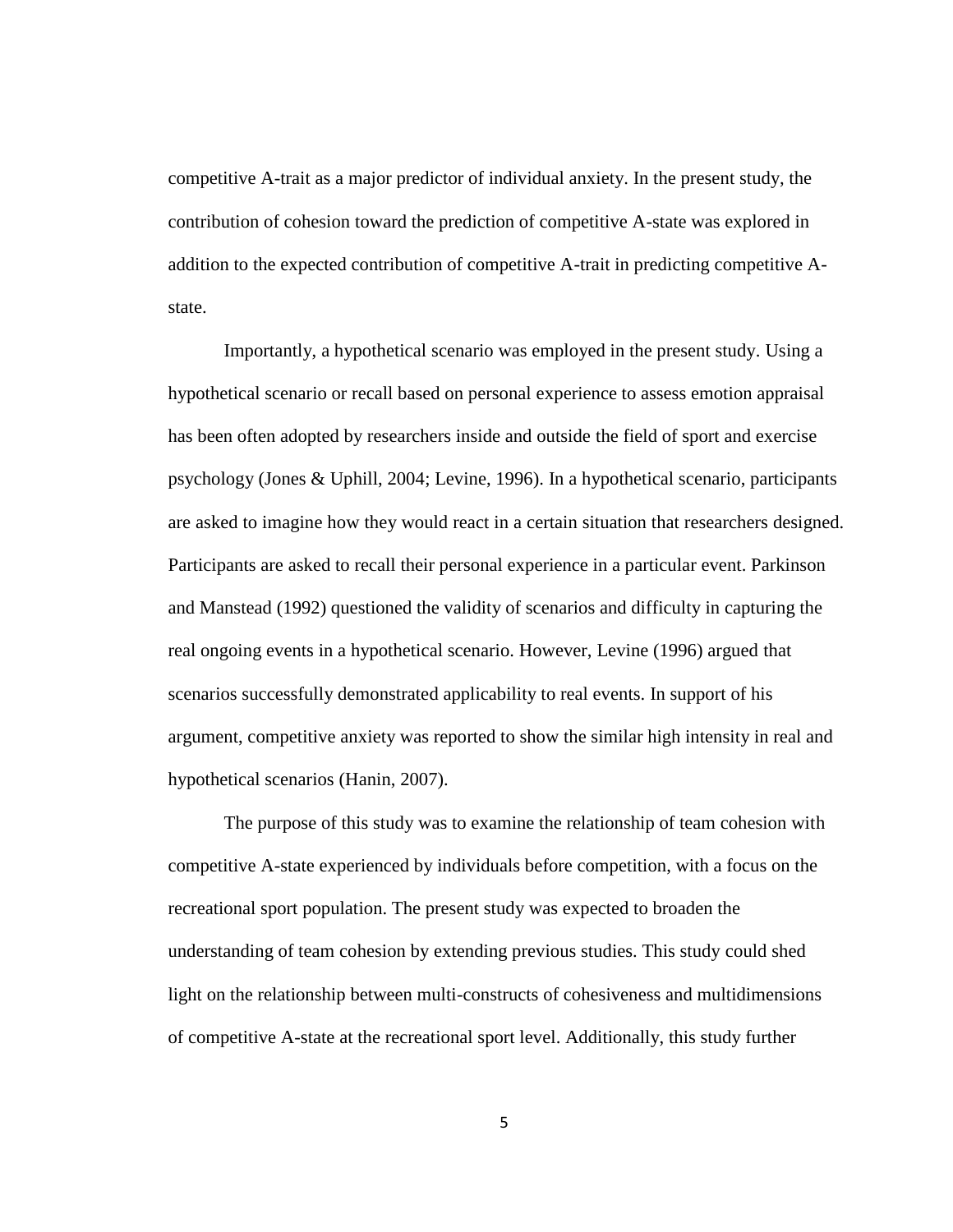investigated the relation of cohesion with competitive A-state beyond the influence of competitive A-trait.

In research by Prapavessis and Carron (1996), the specific cohesion and competitive A-state factors contributing to the overall relationship between cohesion and competitive A-state were individual attraction to the group-task (ATG-T) and cognitive A-state, but no strong relationships of social cohesion with sub-dimensions of competitive A-state were found. Also, Eys et al. (2003) found that group integration-task (GI-T) was a stronger predictor of the degree to which precompetition anxiety was viewed as facilitative or debilitative than ATG-T, although ATG-T was still positively associated with positive interpretation of precompetition anxiety. In the pilot study conducted by the author, it was found that ATG-T predicted somatic A-state, irrespective of the contribution of competitive A-trait in the regression analysis (see appendix E). Considering all the studies reviewed, it was found that ATG-T was the strongest contributor to competitive A-state.

The present study was designed to examine how cohesion is associated with individual anxiety experienced by individuals before competition. Specifically, the correlation of each dimension (Individual Attraction to the Group-Task, ATG-T; Individual Attraction to the Group-Social, ATG-S; Group Integration-Task GI-T; Group Integration-Social, GI-S) of the Group Environment Questionnaire (GEQ; Carron et al., 1985) was examined in relation to each component (cognitive A-state and somatic A state) of the CSAI-2. Based on findings from previous research, it was hypothesized that individual attraction to the group-task (ATG-T) and group integration-task (GI-T) would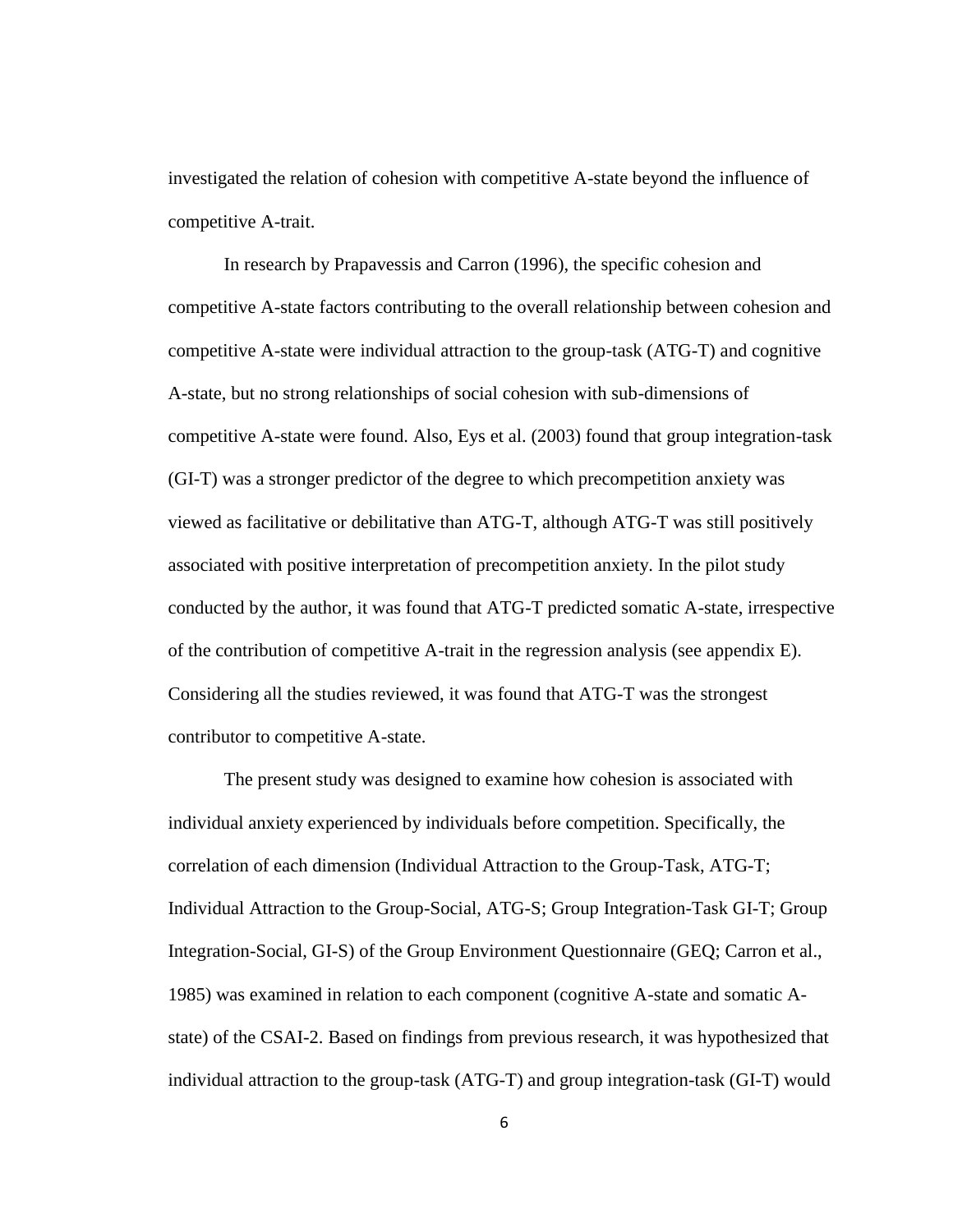be negatively related to cognitive A-state and somatic A-state. Furthermore, it was predicted that the four constructs of cohesion would contribute to the prediction of competitive A-state in addition to competitive A-trait. Given that previous research supported individual attraction to the group-task (ATG-T) and group integration-task (GI- T) as predictors of competitive A-state and the pilot study supported individual attraction to the group-task (ATG-T) as a predictor, it was hypothesized that individual attraction to the group-task (ATG-T) and group integration-task (GI-T) would predict competitive A state in the present study. More specifically, it was expected that individual attraction to the group-task (ATG-T) would be a stronger predictor than group integration-task (GI-T). Although competitive A-trait was expected to be the strongest predictor, it was hypothesized that individual attraction to the group-task (ATG-T) and group integrationtask (GI-T) would contribute to the prediction of competitive A-state beyond the prediction of competitive A-trait.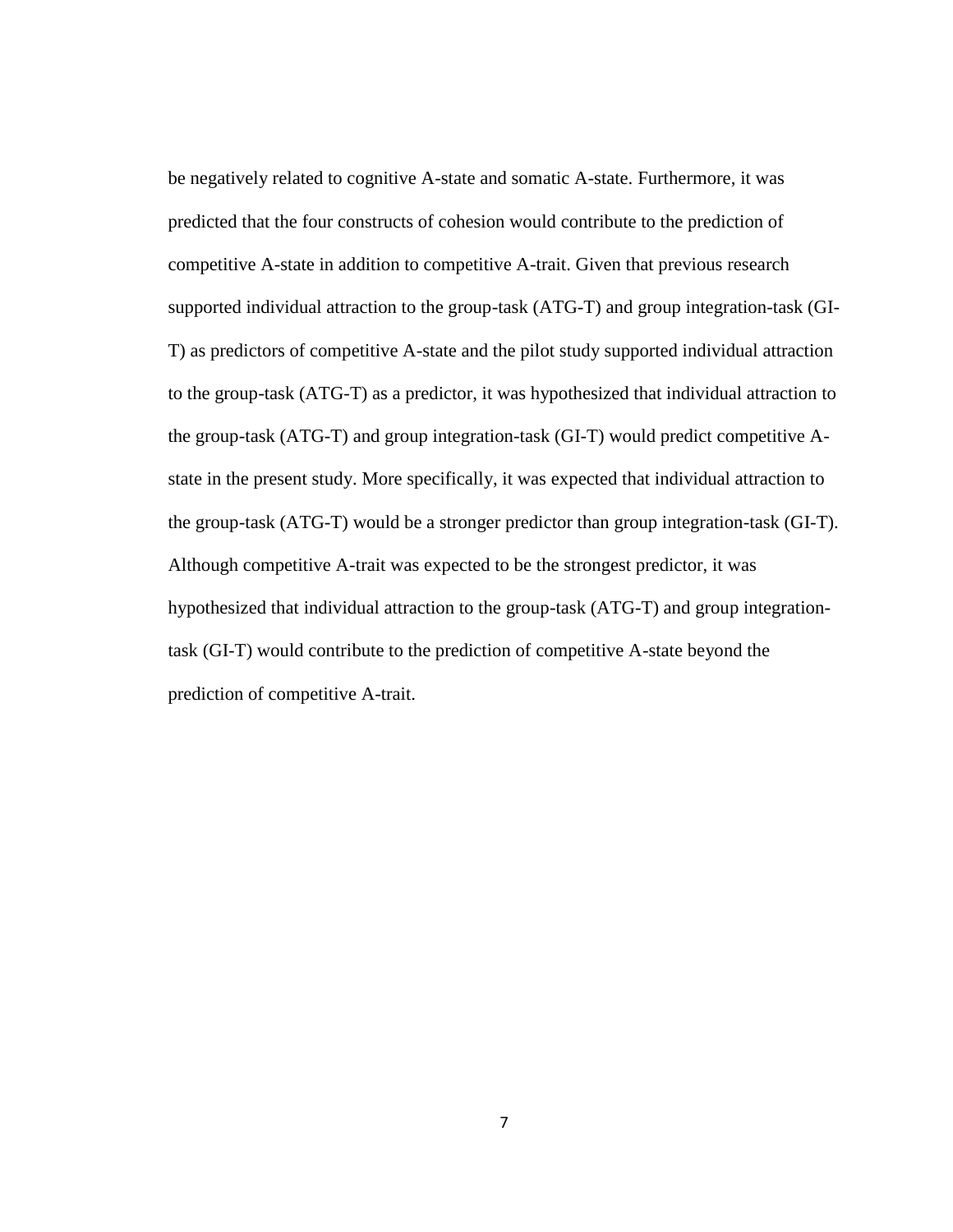# CHAPTER II

# REVIEW OF LITERATURE

# **Cohesion**

This chapter reviews the literature in cohesion and competitive anxiety. First, cohesion models and sport psychology research are reviewed. Nature of cohesion and cohesion subcomponents are reviewed. Then, research on competitive anxiety is examined. Specifically, Martens's competitive anxiety model is reviewed with a significant body of research that provides support the model. Finally, the chapter ends with the research specifically looking at the relationship between cohesion and competitive anxiety.

# **Definition of Cohesion**

Cohesion is one of the attributes that characterizes a group and thus, we must first understand a group (or a team) to improve our understanding of cohesion. As the interest in group dynamics has increased, numerous ways to describe a group have been introduced. Bass defined a group as a "collection of individuals whose existence as a collection is rewarding to the individuals" (Bass, 1960, p.39). Baumeister and Leary (1995) suggested that a group offers a venue where individuals have a sense of belonging. They proposed that human's prime desire to belong to a group can be fulfilled by successful interactions with amiable others and stability of a group in which social

8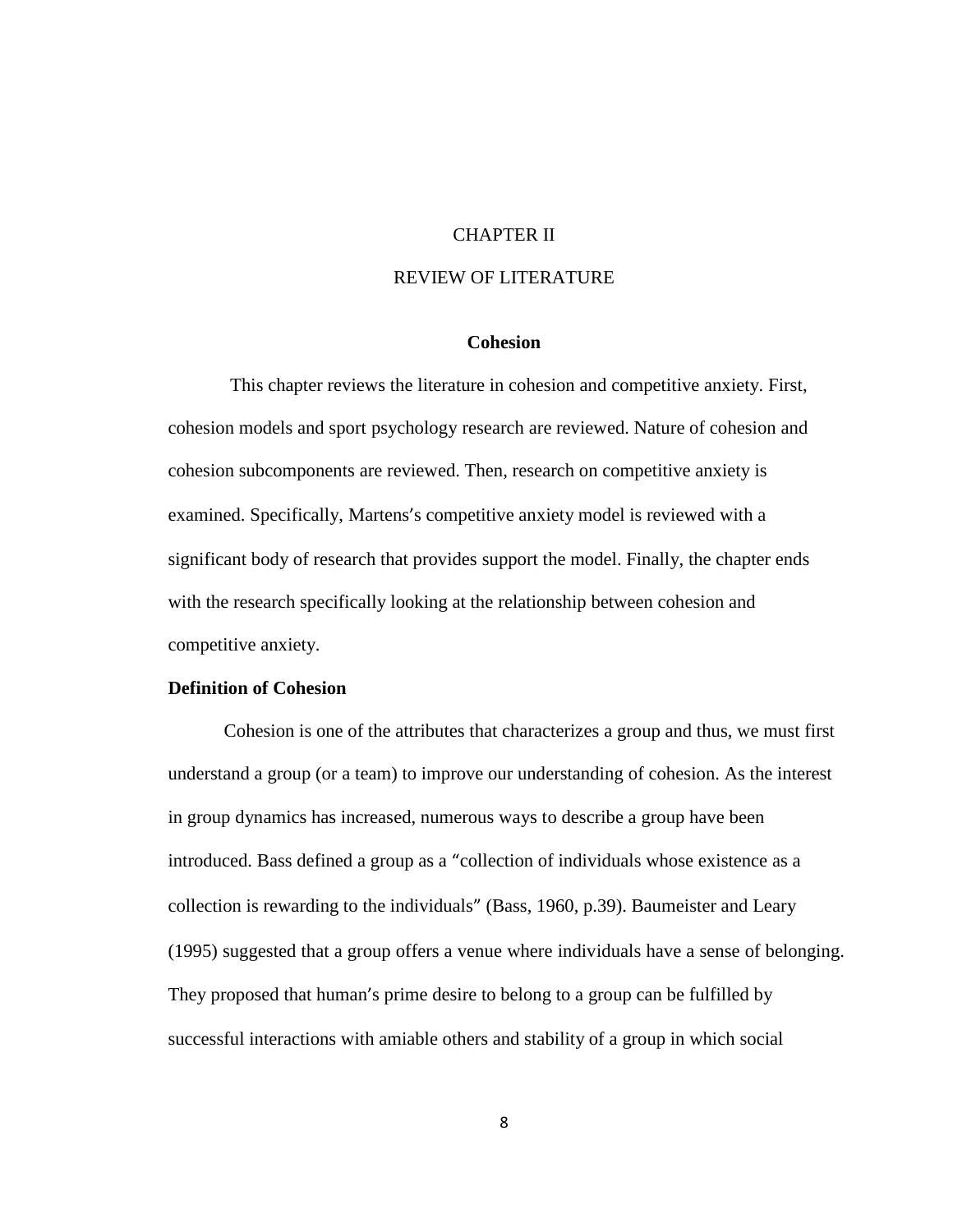bonds take place. In particular, social interactions predominantly occur in sport teams, and sport teams seem to be stable units that encompass affective concerns among group members (Terry et al. 2000). In this sense, sport settings afford the appropriate conditions to explore group dynamics.

Within sport and exercise psychology, Carron, Hausenblas, and Eys (2005) defined a team as "a collection of two or more individuals who possess a common identity, have common goals and objectives, share a common fate, exhibit structured patterns of interaction and modes of communication, hold common perceptions about group structure, are personally and instrumentally interdependent, reciprocate interpersonal attraction, and consider themselves to be a group" (p.13). This definition provides guidance for understanding characteristics of a sport team; members in teams stick together for both task and social purposes. Members mentally and emotionally influence, and are influenced by, other members in teams.

There are a number of definitions of cohesiveness discussed by researchers, recognizing the importance of cohesion as an integral part of group dynamics. Cohesiveness is perhaps best described as some degree of unification such as affiliation, basic bond, or harmony within a group. Although these simple definitions provide a rough idea of what cohesion is, they do not offer explicitly sufficient explanations (Carron, 1982; Piper, Marrache, Lacroix, Richardsen, & Jones; 1983). In the early group dynamics literature, Festinger, Shachter, and Back (1950) defined cohesion as "the total field of forces that act on members to remain in the group" (p.164). Since Back (1951) proposed that cohesiveness is "the attraction of membership in a group for its members"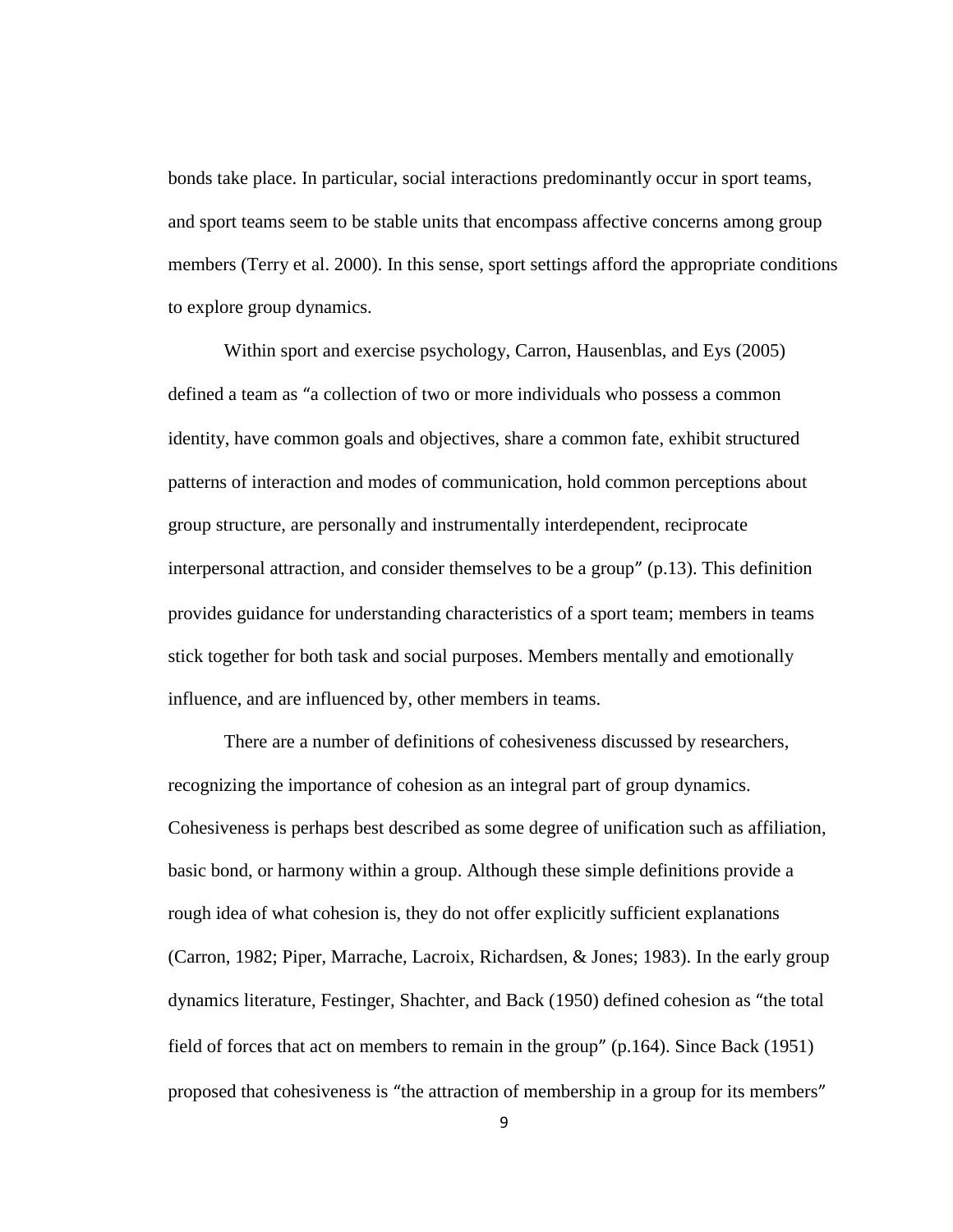(p.9), many researchers have adopted his notion of the attraction to group in their studies on cohesiveness (Mudrack, 1989). Later, Gross and Martin (1952) reconceptualized cohesion as a resistant drive against unsettling forces to dissolve a group.

In his review pertaining to defining group cohesiveness, Mudrack (1989) argued that these definitions with a sole focus on one dimension of cohesion did not take into account multidimensions in the operationalization of cohesion. Accordingly, it is argued that none of these definitions are adequate. Eventually, it was suggested that the definition should precisely reflect the characteristics of cohesiveness and should be viewed as multi-constructs (Carron, Brawley, & Widmeyer, 1998).

The most widely-cited definition is Carron et al.'s (1998) definition of cohesion. They defined cohesion as "a dynamic process which is reflected in the tendency for a group to stick together and remain united in the pursuit of its instrumental objectives and/or for the satisfaction of member affective needs" (p. 213). Carron (1982) and Carron et al. (1985) noted that this definition shows the essence of cohesion with the consideration of a group as both a social unit and as an instrumental unit. Carron (1982) also proposed that individual's perception of individual connections to the group and individual's perception of how the group functions to meet its objectives as a whole "are intimately interwoven into the development of the group" (p.124). Carron et al.'s (1998) definition is the basis for the operationalization and measurement of cohesion in most sport psychology research, and in the current study.

10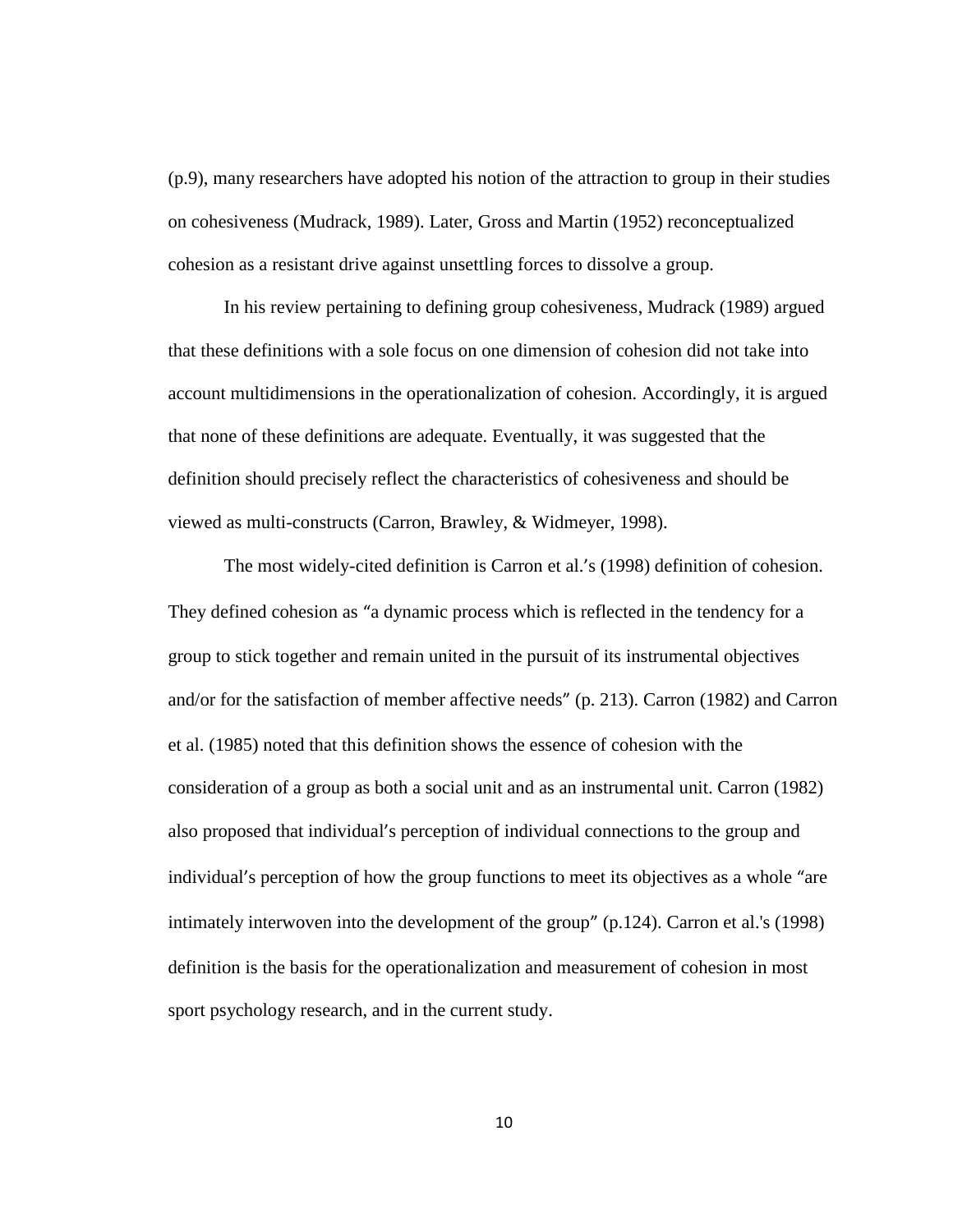## **Nature of Cohesion**

Carron et al.'s (1998) definition puts emphasis on four predominant aspects of cohesiveness: *multidimensional, dynamic, instrumental, and affective*. M*ultidimensional* suggests that individuals have different motives to become involved in groups and these reasons can vary from group to group. That is, individuals have different reasons to join a group and stay in a group. One amateur soccer player may show high cohesion for the purpose of winning a game while social interaction with others is relatively low. Another member from the same team may be socially united at a high level, but not greatly focused on performance in competition.

*Dynamic* suggests that individual's perceptions and motives to stay in groups can fluctuate over time. Contributors to group cohesion can change depending on the stage of development of the group. In the forming stage of a group, social concerns (e.g., interaction and communication among group members) can be predominant whereas task-related perspectives may become more important factor to cohesion in later stages.

*Instrumental* is also considered as a predominant aspect of cohesiveness. Individuals in groups share a fundamental interest in the group's development and maintenance. Not only do task-oriented groups such as sport groups and work groups have an instrumental basis for the formation and maintenance of the groups, but also social groups such as fraternities, have instrumental reasons that may provide a motivational base for group members.

*Affective* relates to the social interactions among individuals in groups. The extent to which group members feel united from a social perspective can evolve or regress over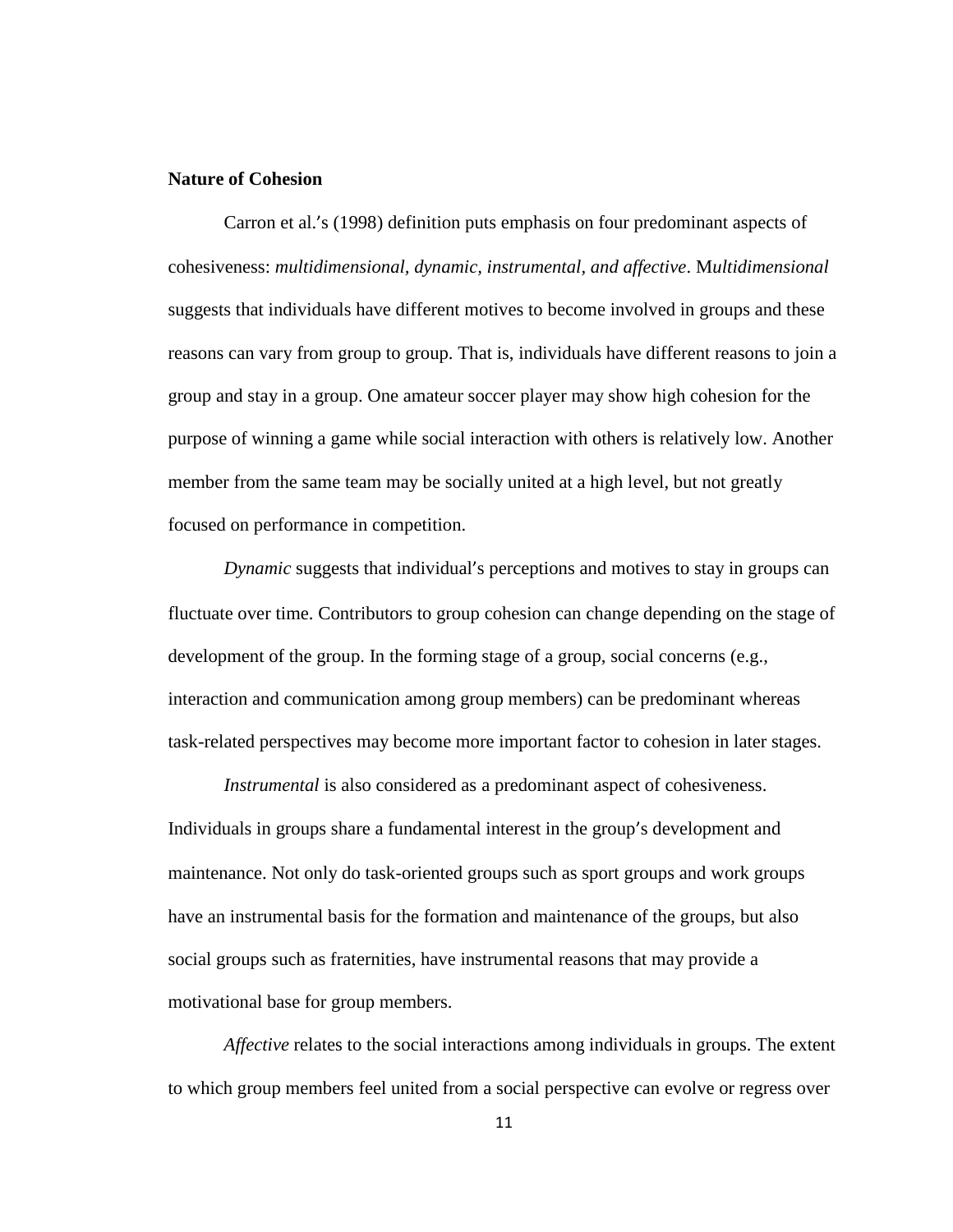time. Group members dynamically interact with one another even when they focus on a task in the group (Carron, Brawley & Widmeyer, 1998; Carron, Hausenblas & Eys, 2005; Carron, Shapcott, & Burke, 2007).

## **Early Research on Cohesion in Sport Groups**

Much research in the earliest group dynamics literature was not well-conducted and is regarded as inconsistent and confounded. Accordingly, many researchers criticized research in the area of cohesiveness as being done with no widely accepted operationalization and measurement, and that ambiguous conceptualization was passed down (Carron, 1982; Carron et al., 1985; Goodman, Ravlin, & Schminke, 1987; Mudrack, 1989).

This critique is two-fold. Firstly, constructs of cohesion were hard to operationalize. This confusion arose from Back's (1951) unidimensional viewpoint and his operational definition of cohesiveness as "attraction to the group". Subsequent research implemented this unidimensional approach to cohesion, which is problematic because other aspects of cohesiveness may play a role in a group. Some individuals join a group in hope of social interaction while others stay in a group to achieve the group's common objectives. For example, on a professional soccer team athletes put their efforts together to reach the goals related to the performance for the team, which reflects a distinct aspect of cohesiveness other than attraction to the group. Individuals may have different reasons to join and stick to the group and different types of cohesiveness may be manifested by different types of groups (Carron, 1982).

12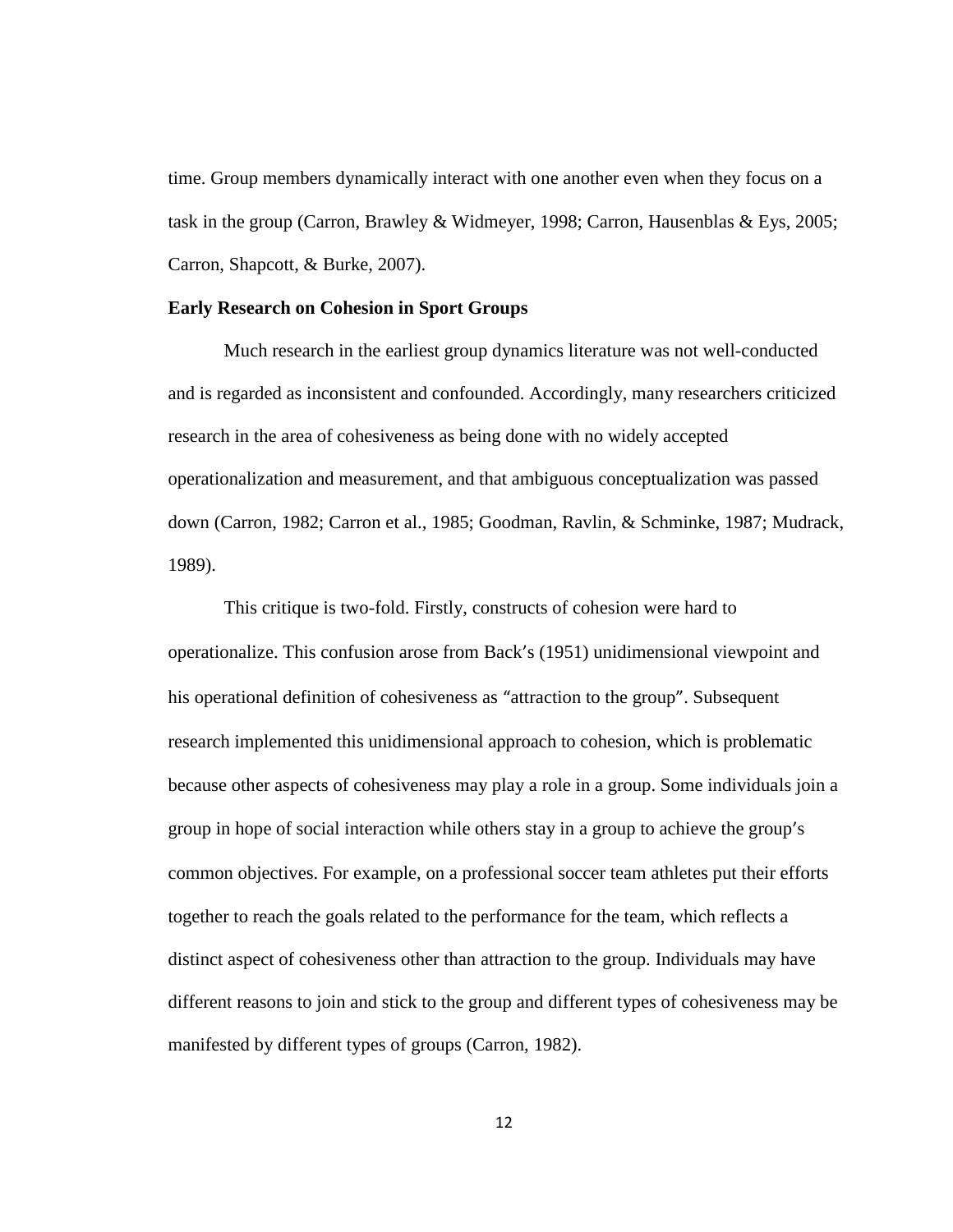Secondly, use of inconsistent measures with low psychometric properties made the research on group dynamics uninterpretable. Researchers employed different instruments (Fiedler, Hartman, & Rudin, 1952; Martens & Peterson, 1971) and examined different aspects of cohesion (Martens & Peterson, 1971). Most measurements were unidimensional and developed independently by researchers. For example, the Sport Cohesiveness Questionnaire (SCQ) developed by Martens, Landers, and Loy (1972) focused on attraction to the group; it may fail to reflect the other constructs of cohesiveness. In addition, seldom did they establish the psychometric properties. These difficulties prompted researchers to develop a sounder conceptual model of cohesiveness.

## **A Conceptual Framework for Cohesion**

A distinction concerning cohesiveness should be made between the group and the individual (Carron, 1982; Mudrack; 1989; Zander, 1971). An effort to establish a clear distinction between the group and the individual was prompted by the recognition that cohesiveness cannot be thoroughly explained by individual attraction to the group. As Gross and Martin (1952) argued, the group as a whole should be considered an important factor of cohesion. In accordance with these arguments, Van Bergen and Koekebakker (1959) separately conceptualized the group property and individual property of cohesion.

It has been also stressed that cohesion should be subdivided into task-related cohesion and social-related cohesion (Carron et al., 1985; Mikalachki, 1969). Mikalachkii (1969) noted that different types of cohesion are present depending on the focus of the group, and suggested the need to distinguish social orientation and task orientation. Festinger et al. (1950) suggested that there are two constructs: attractiveness of the group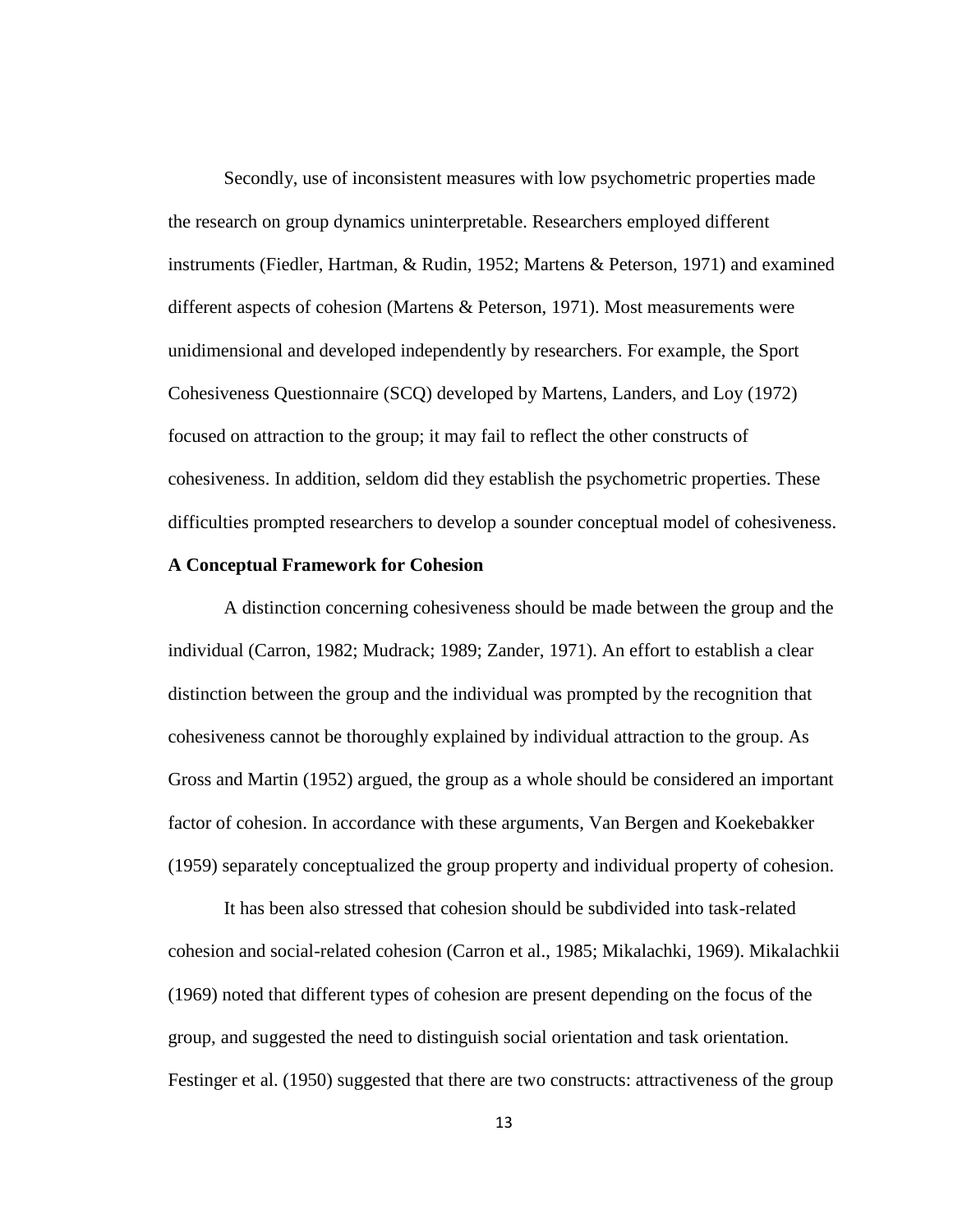(individual's perception of incentives to belong to the group) and means control (individual's perception of how the group functions for its objectives as a whole). Additionally, Carron and Chelladurai (1981) made a distinction between group processes as an interpersonal construct and group processes as a goal-oriented construct.

#### **Carron et al.'s (1985) Conceptual Model of Cohesion**

The need to distinguish between the group and the individual and between task based and social-based dimensions of cohesion was established in the literature, as discussed in the previous section. Subsequently, a multifaceted conceptual model of cohesion was developed by Carron et al. (1985) to address the need for a clear conceptualization of cohesion.

The basis for the development of this conceptual definition, related conceptual framework and measure of cohesiveness (Carron et al., 1985) evolves from three assumptions. First, "social cognitions about cohesion (cf. Bandura, 1986; Zander, 1971) can be evaluated through the perception of individual group members". It is assumed that social cognitions that reflect perceptions of the group through personal information processing are a reasonable estimate of various aspects of unity characteristics of the group (Carron et al., 2002, p. 9). The second assumption is that "social cognitions about cohesion are related to the group as a totality and how the group can help individuals achieve personal needs and objectives" (Carron et al., 2002, p. 9). These social cognitions reflect different aspects of individual perceptions pertaining to the group. The third assumption is the consideration of two major types of cohesion; task cohesion and social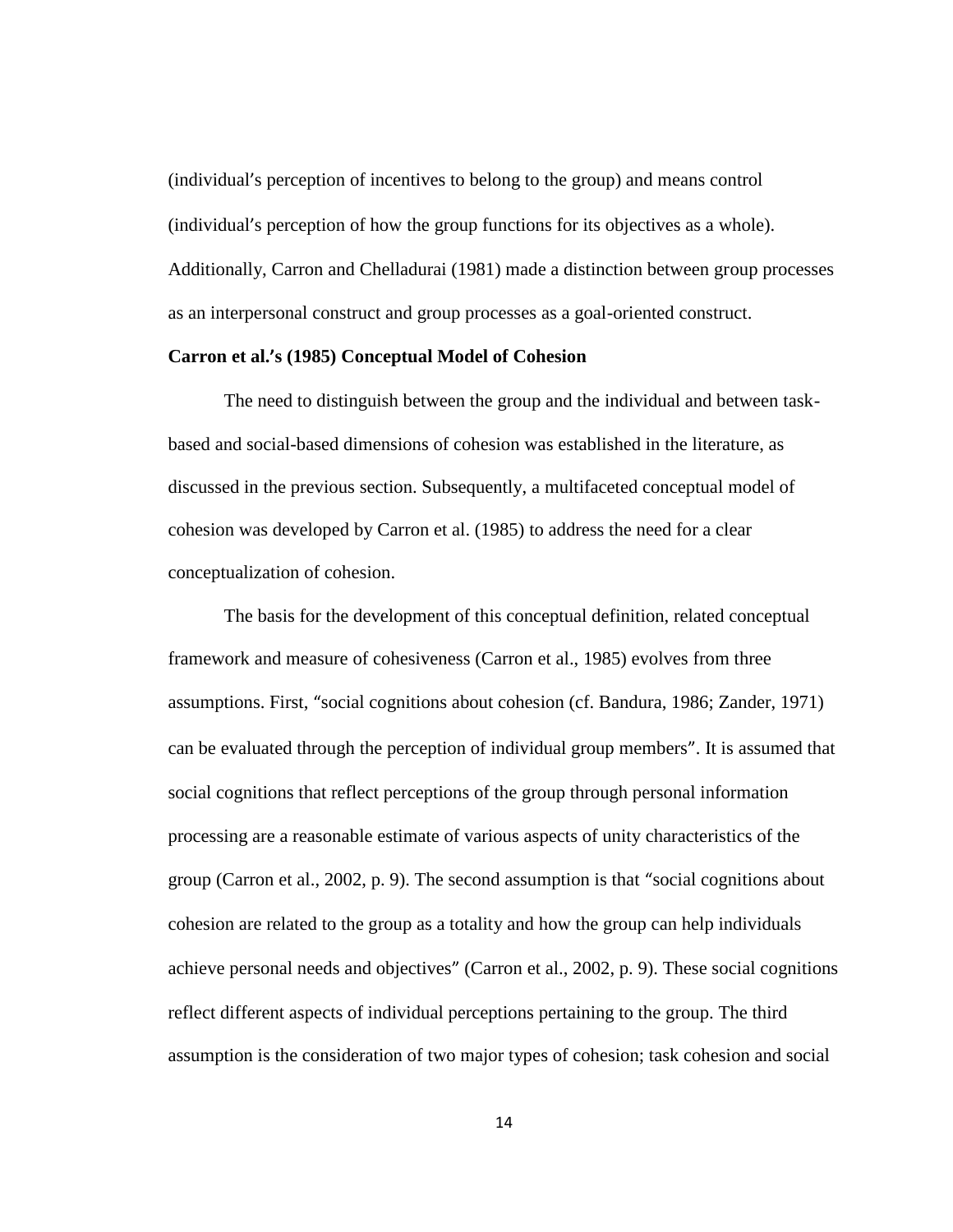cohesion. These assumptions constitutively represent important characteristics of cohesion.

The resulting conceptual model of cohesion includes two constructs: group integration, which represents how individuals in the group perceive the group as a whole, The resulting conceptual model of cohesion includes two constructs: group<br>integration, which represents how individuals in the group perceive the group as a whole,<br>and individual attractions to the group, which shows what (Carron, 1982; Carron et al., 1985). Task and social cohesion are also considered in the model and thus both group and individual attraction categories can be divided into task and social aspects. Task cohesion is the focus on achieving the group's goals while social cohesion is the orientation to social relationships in the group.



Figure 1. Carron et al.'s Model for Group Cohesiveness Sources: Brawley, Carron, and Widmeyer, 1987; Carron, Widmeyer, and Brawley, 1985; Widmeyer, Brawley, and Carron, 1985.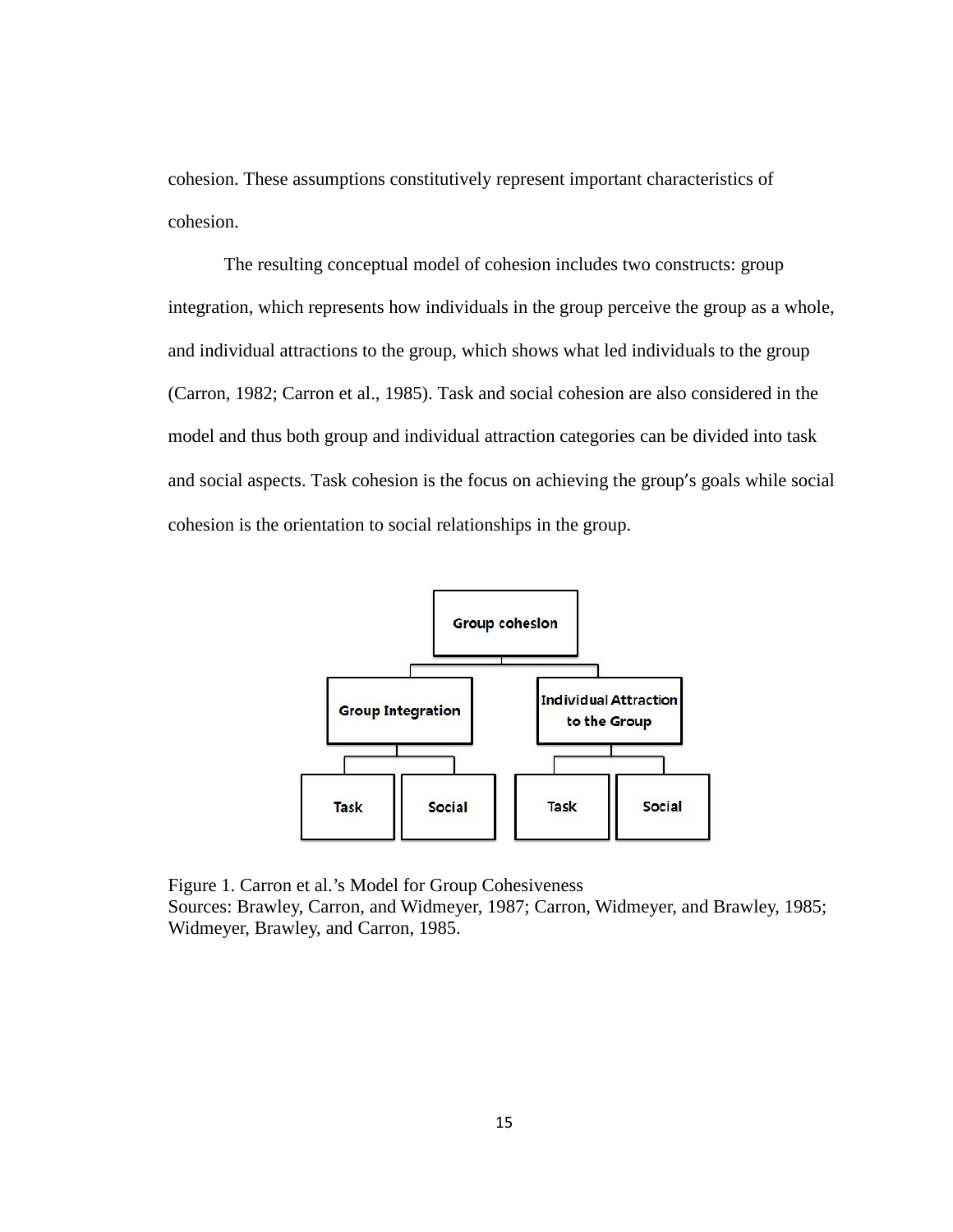Accordingly, four dimensions associated with cohesion within sport contexts are identified (see Figure 1):

- *Group integration-task* (GI-T): individual group member's perception about the similarity, closeness, and bonding with the group as a whole around task aspects ( e.g., taking responsibility when failing to achieve the performance goals in the team).
- *Group integration-social* (GI-S): individual group member's perception about the similarity, closeness, and bonding with the group as a whole around social aspects (e.g., building up fellowship away from sport).
- *Individual attractions to the group-task* (ATG-T): individual group member's perception about personal involvement with the group task, productivity, and goals and objectives. (e.g., liking performance related aspects of the team).
- *Individual attractions to the group-social* (ATG-S): individual group member's perception about personal involvement, acceptance, and social interaction with the group (e.g., liking social interaction in the team) (see Martin, Paradis, Eys  $\&$ Evans, 2013; Carron et al., 1998)

The model constructs, and related measures have helped researchers examine cohesiveness and group dynamics in sport teams.

Any conceptualization of a model may not completely explicate the phenomena that occur in group dynamics. Thus, it is still worth noting the limitations of Carron et al.'s cohesion model. The measurement of cohesion based on Carron et al.'s model does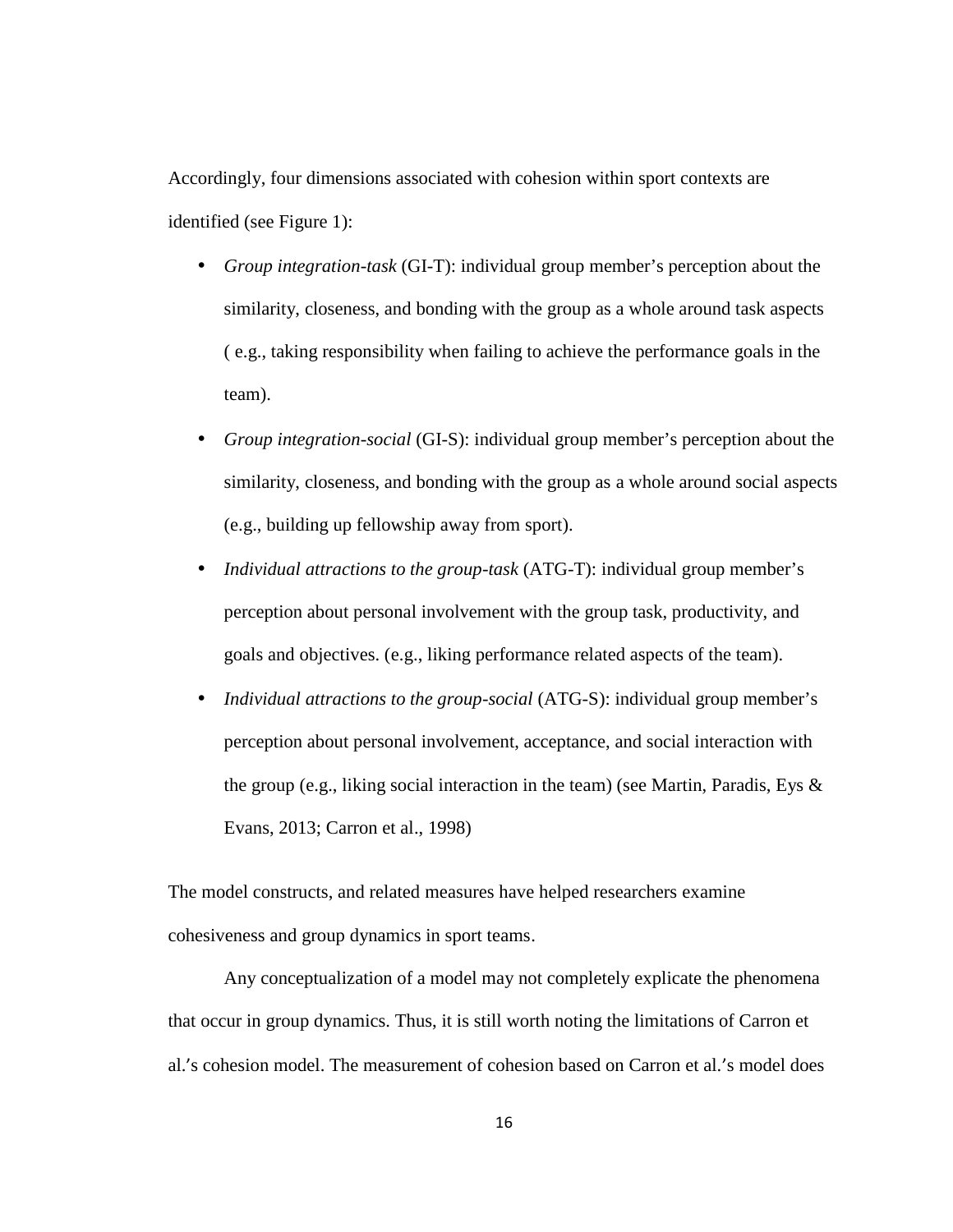not include direct observations of the group. In this sense, the assessment of cohesiveness<br>is centered on individual perceptions with less consideration of total group cohesion as a<br>unit. In addition, the perspective of a is centered on individual perceptions with less consideration of total group cohesion as a unit. In addition, the perspective of an outsider of the group was not considered in their model and thus the model may not include the relevant dimensions of cohesion (Brawley model and thus the model may not in<br>et al., 1987; Carron et al., 1985).

Despite those limitations, the conceptual model of Carron et al. is the most widely cited and used in the literature. Dion and Evans (1992) proposed the model can be applied to different areas due to a clear conceptualization of constructs of cohesion. This group cohesion model facilitates the investigation of different constructs of cohesion separately such that the relationships among variables within a group become clearer. It is applicable to various fields, and guides the development of cohesion measurement. Despite those limitations, the conceptual model of Carron et al. is the most widely<br>cited and used in the literature. Dion and Evans (1992) proposed the model can be<br>applied to different areas due to a clear conceptualizat



Figure 2. General Framework for Antecedent Factors of Cohesion in Sport and Exercise Groups. Source: Carron, 1982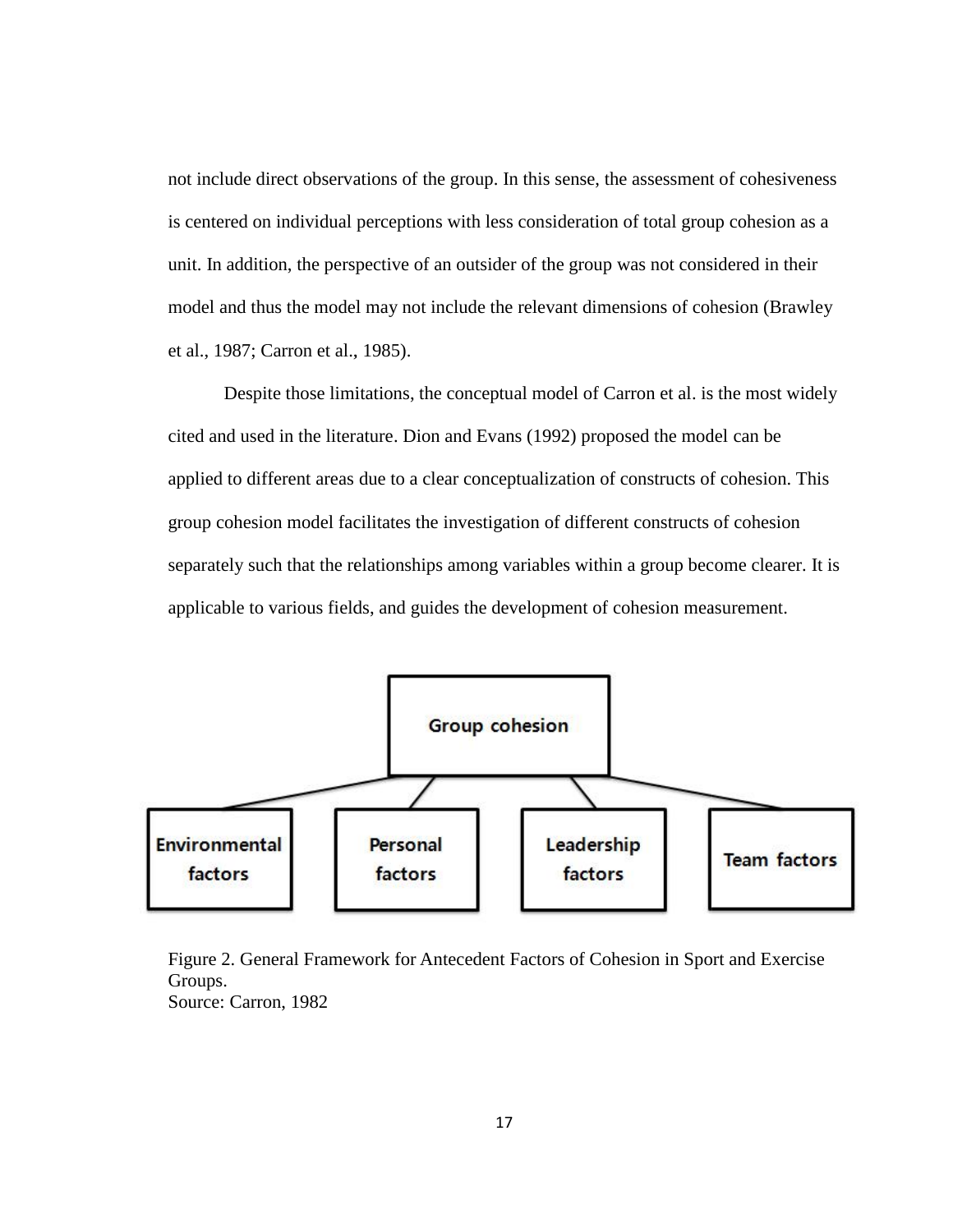The antecedent factors can be categorized into four sections: environmental, personal, leadership, and team (see Figure 2). Environmental factors broadly can be divided into contractual responsibility and organizational orientation (Carron, 1982). Contractual responsibility pertains to "the eligibility and/or transfer rules, geographical restrictions for amateur participation, and the contractual obligations which exist in professional as well as amateur sport" (Carron, 1982, p. 130). Importantly, this environmental factor differentiates a recreational sport team from a professional sport team. Recreational sport players have the freedom to join and leave (absence is common at recreational sport level) while professional players are restricted based on stricter contractual responsibilities. Organizational orientation relates to the purpose of the group and various underlying characteristics such as gender, skill level, and so forth. It also provides a way to distinguish recreational sport teams and professional sport teams because skill levels, goals, and other underlying bases between two teams are different. Other environmental factors associated with cohesion are proximity (e.g., physical closeness; staying together in a training camp), distinctiveness (e.g., perception of standing out as a team; team mottos), competition level (Gruber & Grey, 1982) and team size (Widmeyer, Brawley, & Carron, 1990).

The second major antecedent factor is personal factors. Cohesion in sport teams is also linked with several characteristics of individual group members. Cohesion is correlated with individual satisfaction (Martens & Peterson, 1971; Widmeyer & Williams, 1991). Cohesion produces team success and increases individual satisfaction in the group, which in turn contributes to cohesion (Martens & Peterson, 1971). Additionally, cohesion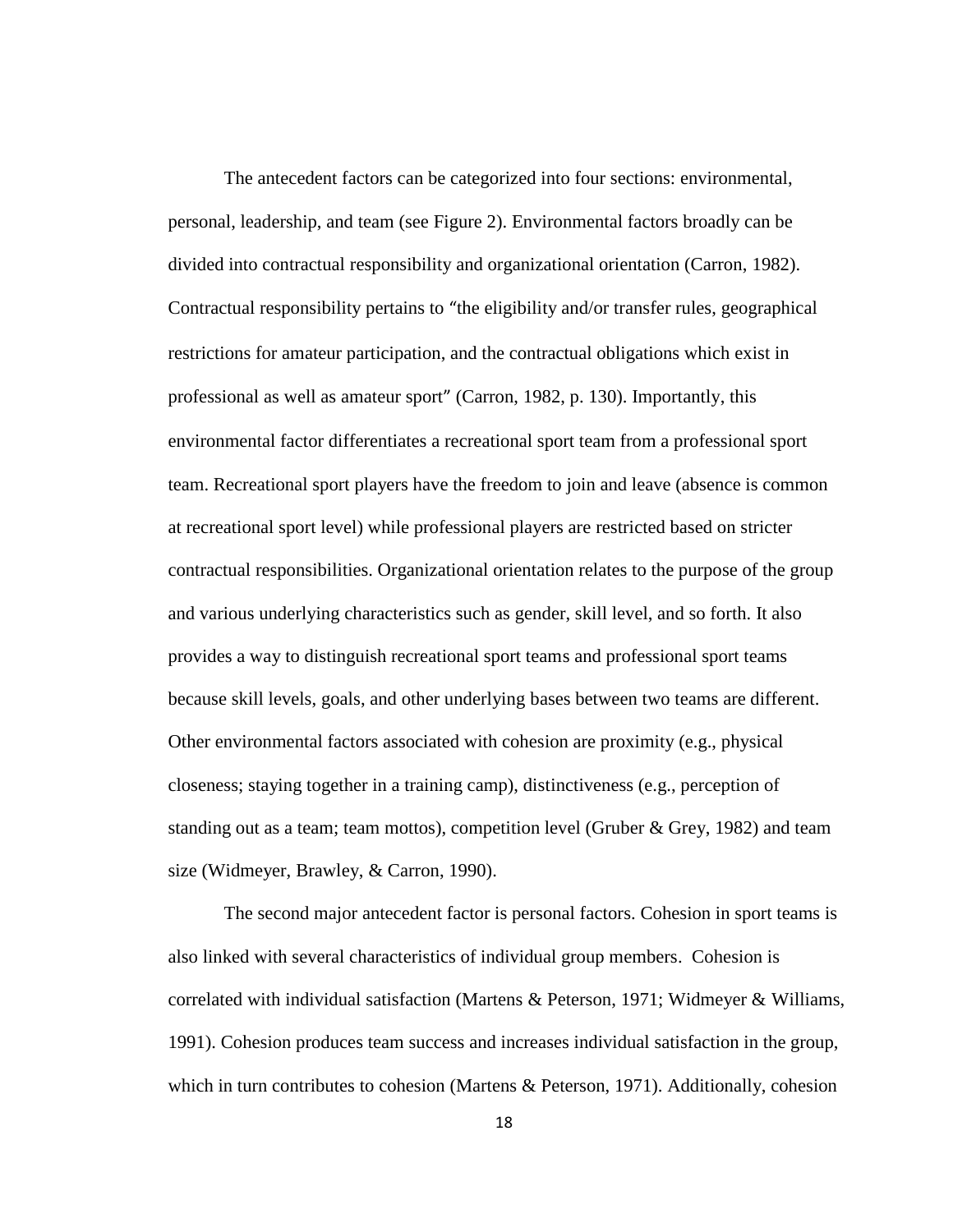has been shown to be related to competitive state anxiety (Eys et al., 2003; Prapavessis & Carron, 1996), social loafing (Carron et al., 2005) and individual sacrifice (Prapavessis & Carron, 1997).

The third major factor, leadership, represents the relationship between the team leader and members. The relationship between coach and athlete influences the development of cohesion (Carron & Chelladurai, 1981). The coach's style of decision making and behavior has an impact on athletes, which subsequently influences team cohesion (Westre & Weiss, 1991). Gardner, Shields, Bredemeier and Bostrom (1996) also reported that "coaches' high levels of instruction, democratic behavior, social support, and positive feedback, and low levels of autocratic behavior are positively related to team cohesion level" (p.378).

The last major factor is the dimension related to the team. Carron et al. (2007) suggested that group cohesiveness is associated with a number of structural characteristics. One of the important team factors is the group norms. The relationship of cohesion with the group norm is circular. Group norms enhance group cohesiveness and increased group cohesiveness will improve group norms (Carron, 1982; Gammage, Carron, & Estabrooks, 2001). Team stability is another factor contributing to cohesiveness (Zander, 1976). When the team members spend more time in the group, they have more chances to develop group cohesion. Role involvement (e.g., role ambiguity and role clarity) plays an essential part in promoting cohesion (Beauchamp, Bray, Eys, & Carron, 2003). It has been found that collective efficacy (e.g., aggregate of group member's competence to meet situational demands) is associated with cohesion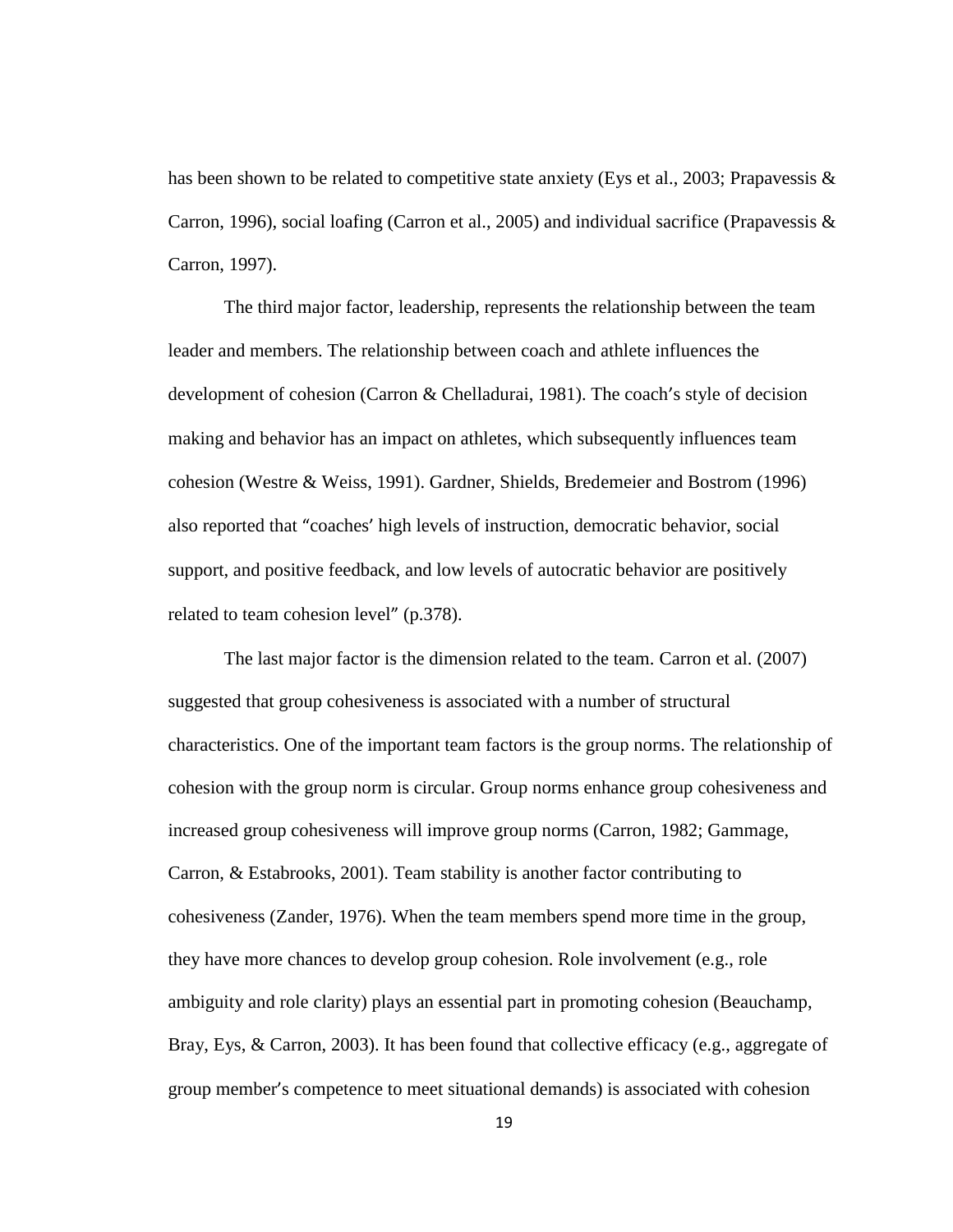(Kozub & McDonnell, 2000). Further, it was found that collective efficacy performs an important role in the relationship between performance and cohesion (Heuze, Raimbault, & Fontayne, 2006). Finally, the development of cohesion is connected to the performance outcome. Carron et al. (2002) suggested the relationship between cohesion and performance works in a circular manner. The development of cohesion improves performance. In turn, improved performance enhances cohesion. From a meta analysis, Carron et al. (2002) found that both task and social cohesion have a positive relationship with performance outcome. Carron et al.  $(2002)$  also reported that the overall effect size of the relationship between cohesion and performance in sport teams was significantly moderate to large (ES= .655). Thus, it can be pointed out that performance outcome is closely related to team cohesion.

#### **Measurement of Cohesion**

An adequate measure of cohesion is necessary to better understand what impacts group membership and how groups function in group dynamics. With the lack of a psychometrically-sound assessment tool for cohesion, many researchers called for the need to develop a valid and reliable measure of cohesiveness. Using the four constructs of the model as a basis, an instrument to assess the perceived cohesion of sport teams was constructed (Brawley et al., 1987; Carron et al., 1985; Carron et al., 2002). The instrument is called the Group Environment Questionnaire (GEQ).

Carron et al. conducted various analytic procedures for item development and reliability assessment. To begin with, responses of students and athletes from a variety of sports at different levels were used to develop items for the GEQ and to form the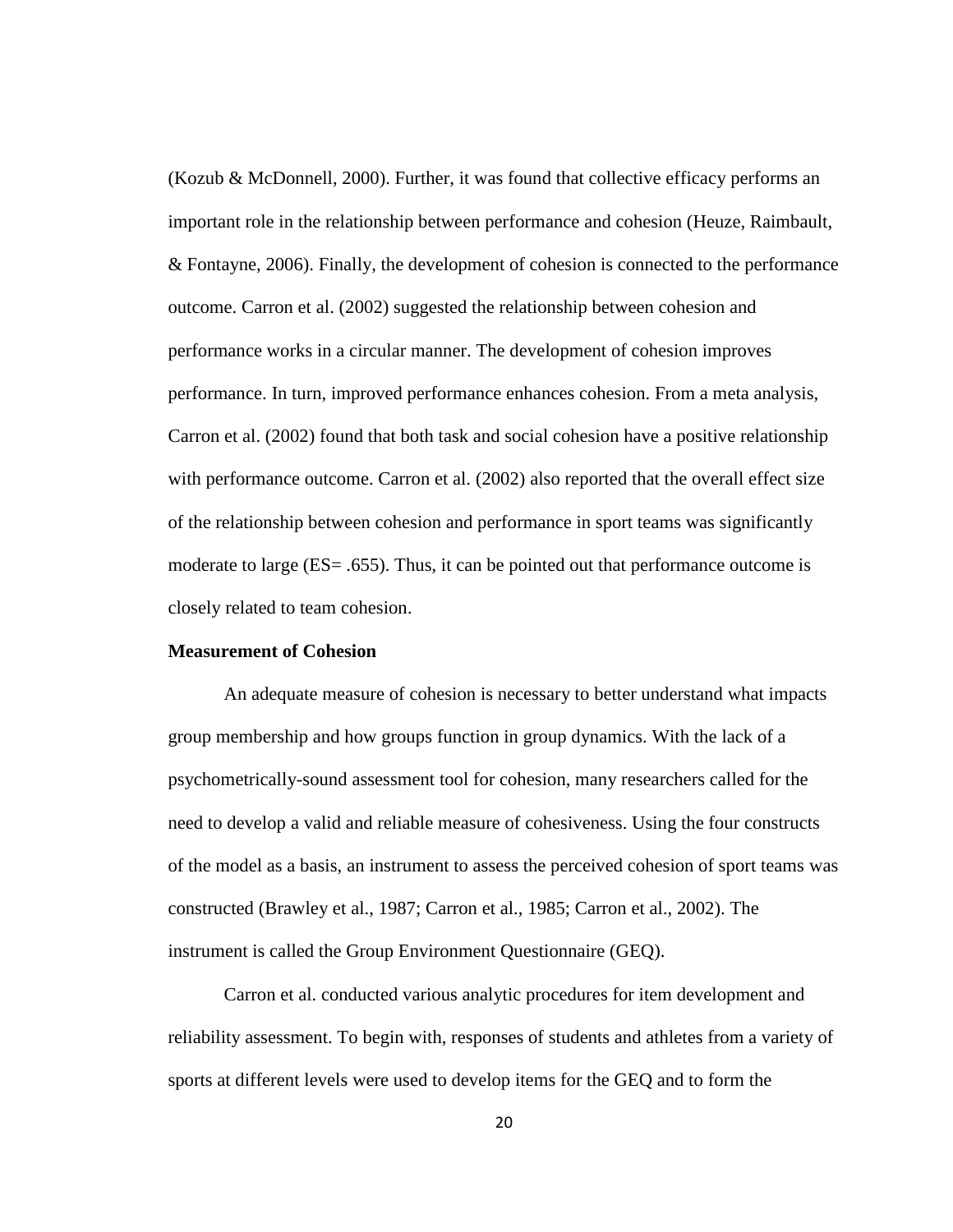response pool that includes the four constructs of cohesion. Five experts used this information to individually examine item content to ensure that the response pool properly grouped items into the four constructs. Through item development, refinement and selection, content validation was established. After the item development, intrascale equivalence and interscale equivalence were examined with heterogeneous samples from a variety of sport teams to confirm internal consistency. It was found that consistency was replicated across different samples such that the items of the GEQ demonstrated good internal consistency. Although the factor analysis indicated that the factor structure fairly represented constructs in the conceptual model, it was decided that the elimination of particular items would improve internal consistency. Subsequently, further item analyses were carried out to screen problem items and to eliminate them. Several item analysis techniques resulted in total 18-items in four scales that reflect each dimension of cohesion. Thus, the GEQ offers high applicability, content validity, internal consistency, and factorial validity (Brawley, Carron & Widmeyer, 1987; Carron, Brawley & Widmeyer, 2002; Carron, Widmeyer & Brawley., 1985).

Brawley et al. (1987) further examined various aspects of the GEQ's validity. Several sport-related instruments were chosen for comparison and association with the GEQ as relevant criteria to establish concurrent validity: the Sport Cohesiveness Questionnaire (SCQ: Martens, Landers, & Loy, 1972) and the sport-modified Bass Orientation Inventory (SBOI: Ball & Carron, 1976), and the Team Climate Questionnaire (TCQ: Grand & Carron, 1982). The results showed that the GEQ demonstrated significant correspondence with similar measures and little or no correspondence with the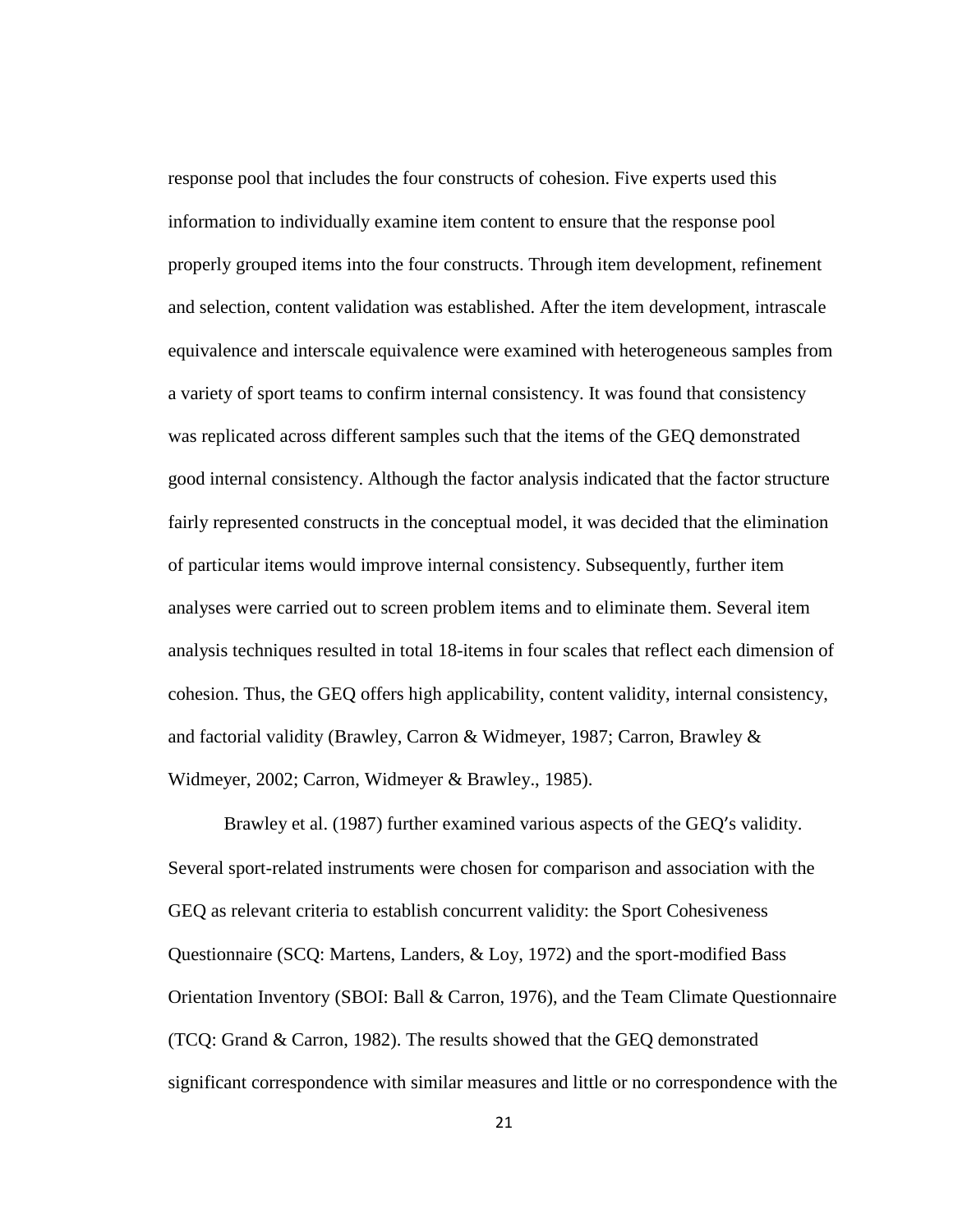measures of different constructs. Brawley et al. also conducted studies to establish criterion-related validity. Two different groups (individual sport and team sport) were assessed to verify different levels of cohesion. Task-related scales in the GEQ successfully differentiated team sport athletes and individual sport athletes. Group integration-social (GI-S) also discriminated old members and new members in the individual sport teams. Construct validity was examined as well. Mean scores of the GEQ scales from two extreme groups were compared. The extreme groups were different in group integration-task (GI-T) and individual attraction to the group-task (ATG-T). Furthermore, the mean scores of self-responsibility attributions from the extreme samples were compared. The results showed that athletes who possess a high perception of cohesion assumed greater responsibility for a loss than athletes who are relatively low on cohesion.

These results provide evidence for validity and reliability of the GEQ. The GEQ "operationalizes constructs, separates previously confounded perceptions, is generalizable to a large cross-section of sports, shows reliability consistently across samples, and satisfies more than one form of validity" (Carron et al., 1985, p. 264). Furthermore, Slater and Sewell (1994) suggested, "the GEQ holds great potential for furthering the establishment of a more complete picture of team cohesion in sport" (p.424). Demonstration of consistency and accuracy of items and successful validity assessment allowed the GEQ to be widely used as the dominant measure of cohesion in sports.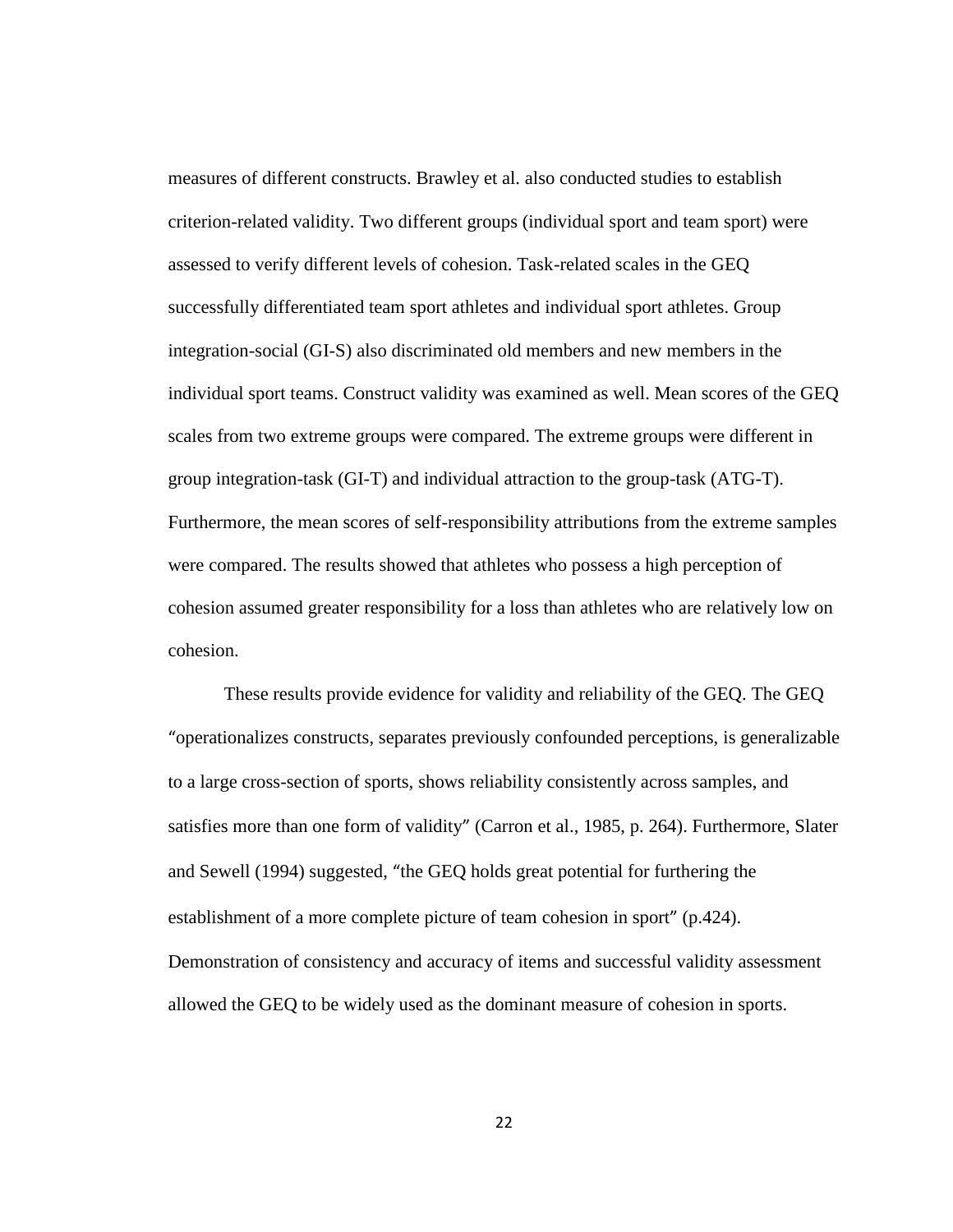### **Cohesion-Team Success Relationship**

Considerable research has examined the relationship between cohesion and performance outcome in sports. In other words, a major question is whether team cohesiveness leads to team success.

Several studies confirmed the positive relationship between cohesion and team success (Landers, Wilkinson, Hatfield, & Barber, 1982; Williams & Widmeyer, 1991). In contrast, Melnick and Chemers (1974) found no relationship, and another study by Landers and Lueschen (1974) showed negative relationships. Although it seems that research on the cohesion-team success relationship produced equivocal findings, more recent research suggests a positive relationship.

In their meta-analysis on research from various areas of psychology, Mullen and Copper (1994) found a small to moderate relationship of cohesion and team success in sport groups, which was stronger than relationships in non-sport groups. In a more recent meta-analysis, Carron, Colman, Wheeler and Stevens (2002) reported a significant moderate to large relationship between cohesion and team success. In addition, Carron, Bray and Eys (2002) examined the relation of task cohesion with team success and they found that task cohesion has a strong relationship. In particular, individual attraction to the group-task had a stronger association with team success than group integration-task.

Surprisingly, both task and social cohesion were positively related to performance outcome in Carron et al.'s (2002) meta-analysis. The results of their study indicated no significant difference between the strengths of the task cohesion-team success relationship and the social cohesion-team success relationship. It is interesting that the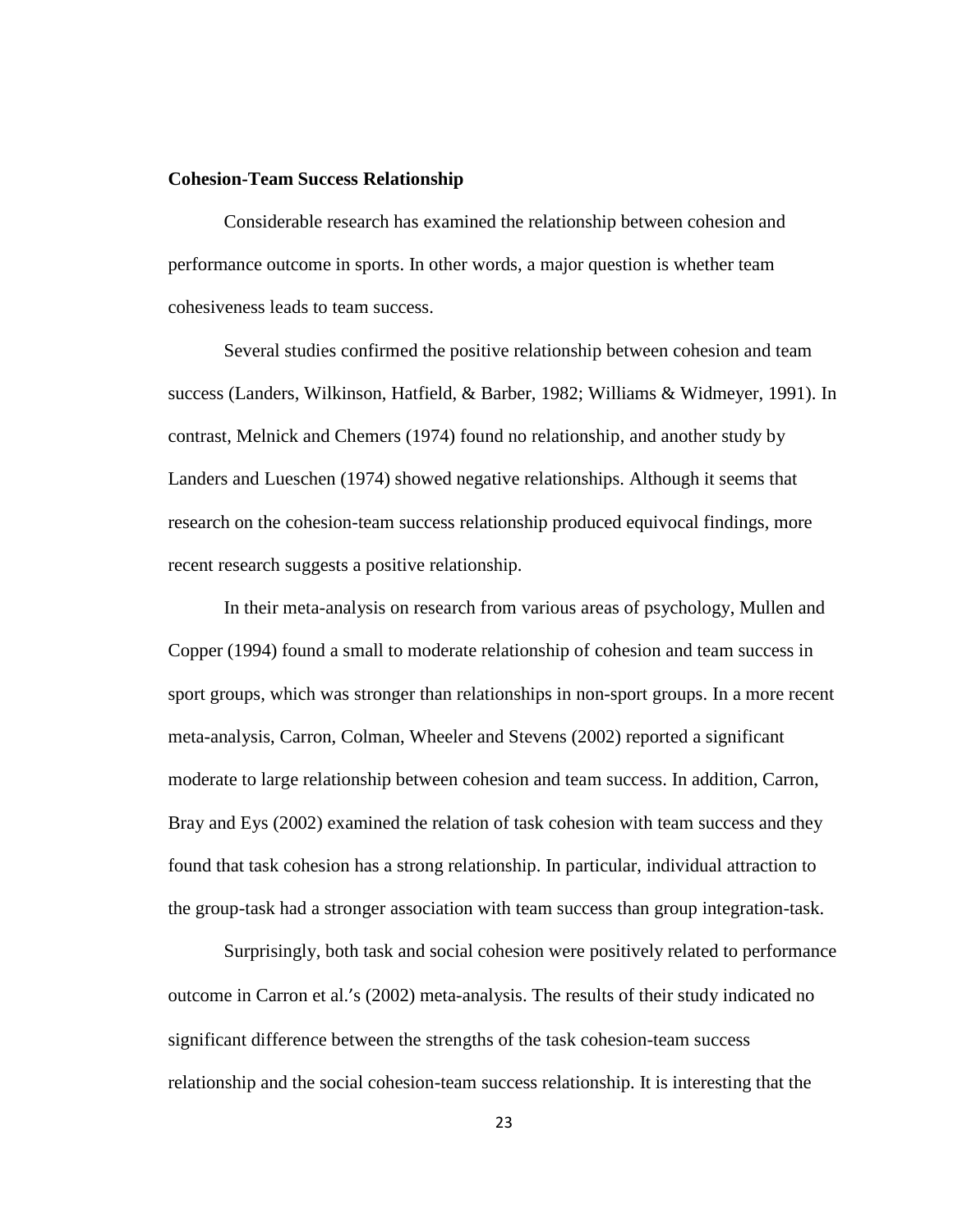relationship between social-oriented cohesion and successful performance is significantly positive because sport groups are often viewed as goal-oriented toward team success. In addition, Mullen and Copper's meta-analysis only showed a significant relationship between task-related cohesion and team success. Thus, Carron's findings that social oriented cohesion is strongly associated with team performance outcome indicate the importance of the development of social cohesion to team performance outcome. It also should be noted that cohesiveness is related to performance outcome in both coactive sports and interactive sports, suggesting the type of task does not play a role in influencing the relationship between cohesion and performance outcome. Cohesiveness in coactive sports should not be neglected.

The relationships between cohesion and performance are still ongoing issues. Mediating variables should be examined regarding cohesion and performance outcome. When their roles associated with cohesion and performance outcome are clearly identified, a better understanding of cohesion and group dynamics in sport can be established.

#### **Relationship between Cohesion and Psychological States**

Research addressing psychological benefits from cohesive groups has found that cohesion is positively related to positive mood states (Lowther & Lane., 2002), increased confidence in the group's ability to resist the disruptive forces (Brawley, Carron, & Widmeyer, 1988), diffusion of the responsibility for failure (Brawley, Carron,  $\&$ Widmeyer, 1987) whereas cohesion is negatively related to precompetition state anxiety (Eys et al., 2003; Prapavessis & Carron, 1996), and tension and depression (Terry et al.,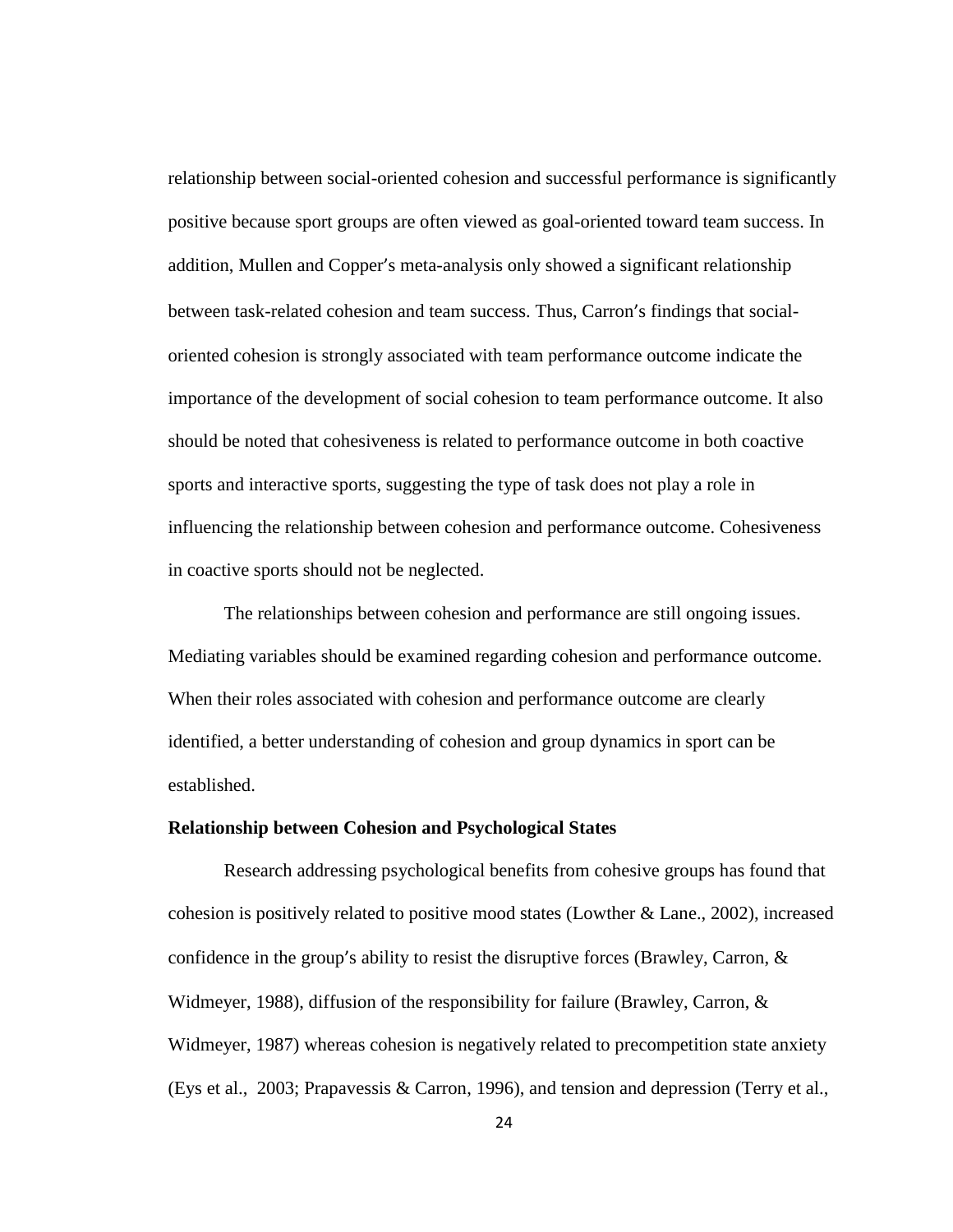2000). In particular, Baumeister and Leary (1995) argued that positive social interaction accounts for positive mood states. Prapavessis and Carron (1996) suggested that "improving the dynamics of the team could enhance the psychological state of the individual" (p. 72)

#### **Competitive Anxiety**

Research on competitive anxiety has gained the attention of researchers in sport and exercise psychology. Specifically, the relationship of competitive anxiety to performance is one of the most extensively researched areas in sport and exercise psychology (Jones & Swain, 1995; Martens et al., 1990). Competitive anxiety has been considered to be a factor that can facilitate or debilitate sport performance. In addition, it has been reported that competitive anxiety is associated with various factors that may influence an athlete's performance. It has been documented that competitive trait anxiety  $(A$ -trait) is related to self-worth (Brustad & Weiss, 1987), sport confidence (Gould, Horn, & Spreeman, 1983a; Vealey, 1986), experience (Gould et al., 1983a), and participation in future sport competition (Gould, Feltz, Horn, & Weiss, 1982). Moreover, it has been reported that competitive state anxiety (A-state) is associated with importance of competition (Hackfort & Schulz, 1989), sport type (Martens et al., 1990), experience (Gould et al.'s, 1984) and team cohesion (Eyes et al., 2003; Prapavessis & Carron, 1996).

The investigation of antecedents and consequences of competitive anxiety in sport settings enables researchers to further understand competitive anxiety. In the present study, the relationship of competitive trait/state anxiety with cohesion will be addressed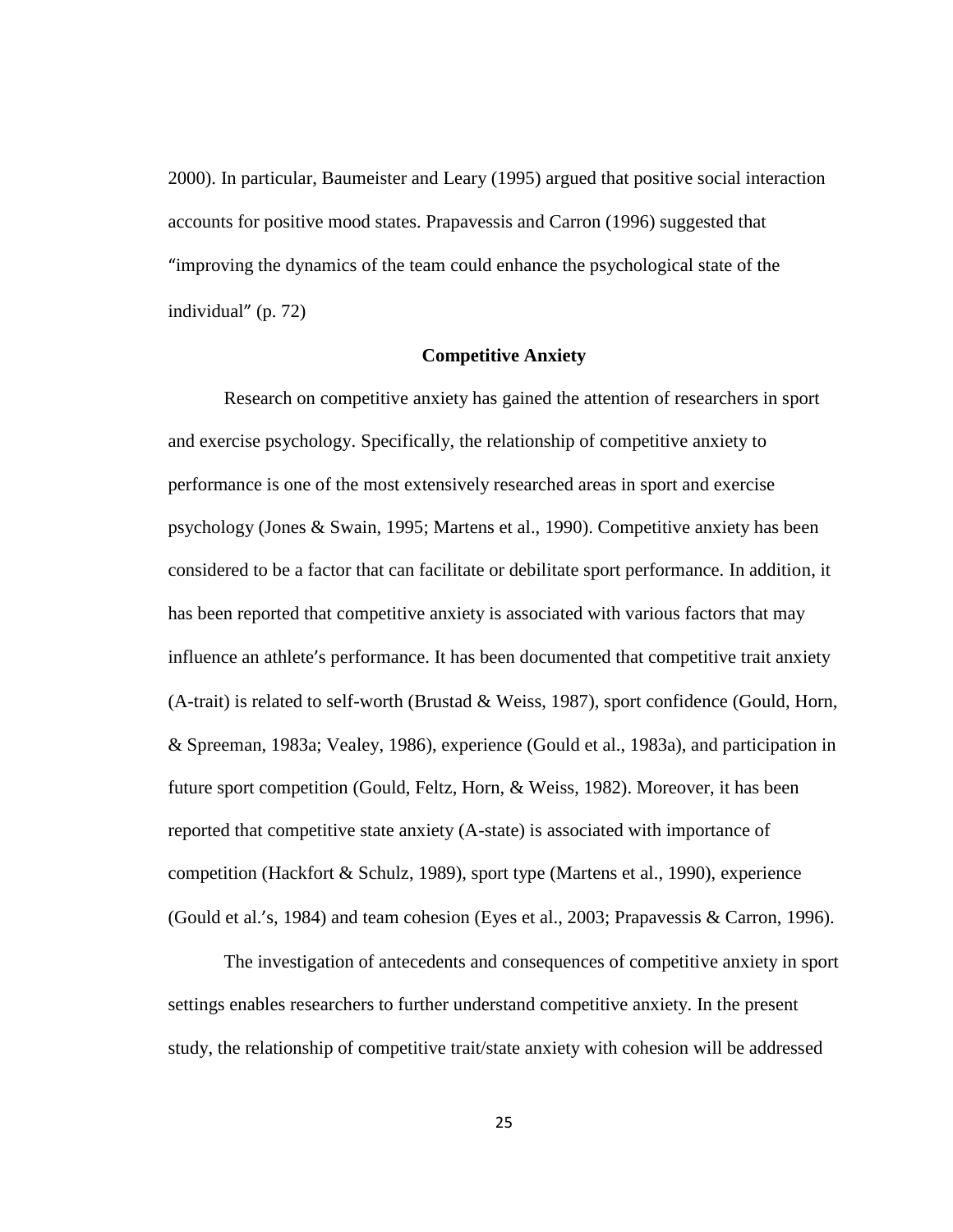to contribute to understanding the dynamics of a cohesion-anxiety relationship in recreational sport settings.

### **Arousal, Stress and Anxiety**

The description and distinction of related terms such as arousal, stress and anxiety should help readers to understand the anxiety literature. These concepts are distinct, but the terms have been used in a similar fashion. First, arousal is defined as the degree of physiological and emotional activation in response to stimulating situations (Cannon, 1927). It is often described as the intensity of activation. For example, high arousal is related to a panic or extreme thrill whereas relaxation or calmness can be viewed as low intensity of arousal. Arousal does not account for the direction (e.g., positive vs. negative).

Stress is described as the relationship between environmental challenges and a person's ability to cope with these challenges. Environmental stimuli are appraised in relation to resources that athletes possess (Lazarus, 1993). Two features are salient in Lazarus's (1993) definition of stress; stress involves perceived environmental factors and follows athlete's appraisal. When tasks/ stimuli are perceived as overwhelming based on the cognitive appraisal by athletes, these situations are interpreted as threatening and harmful. But, when athletes perceive that they have enough resources to cope with such situations, no or little stress is experienced. Thus, stress can be differently perceived from individual to individual even in the same circumstances.

Anxiety is generally referred to as negative feelings/perceptions in the stress response, which is characterized by cognitive, physiological, and behavioral symptoms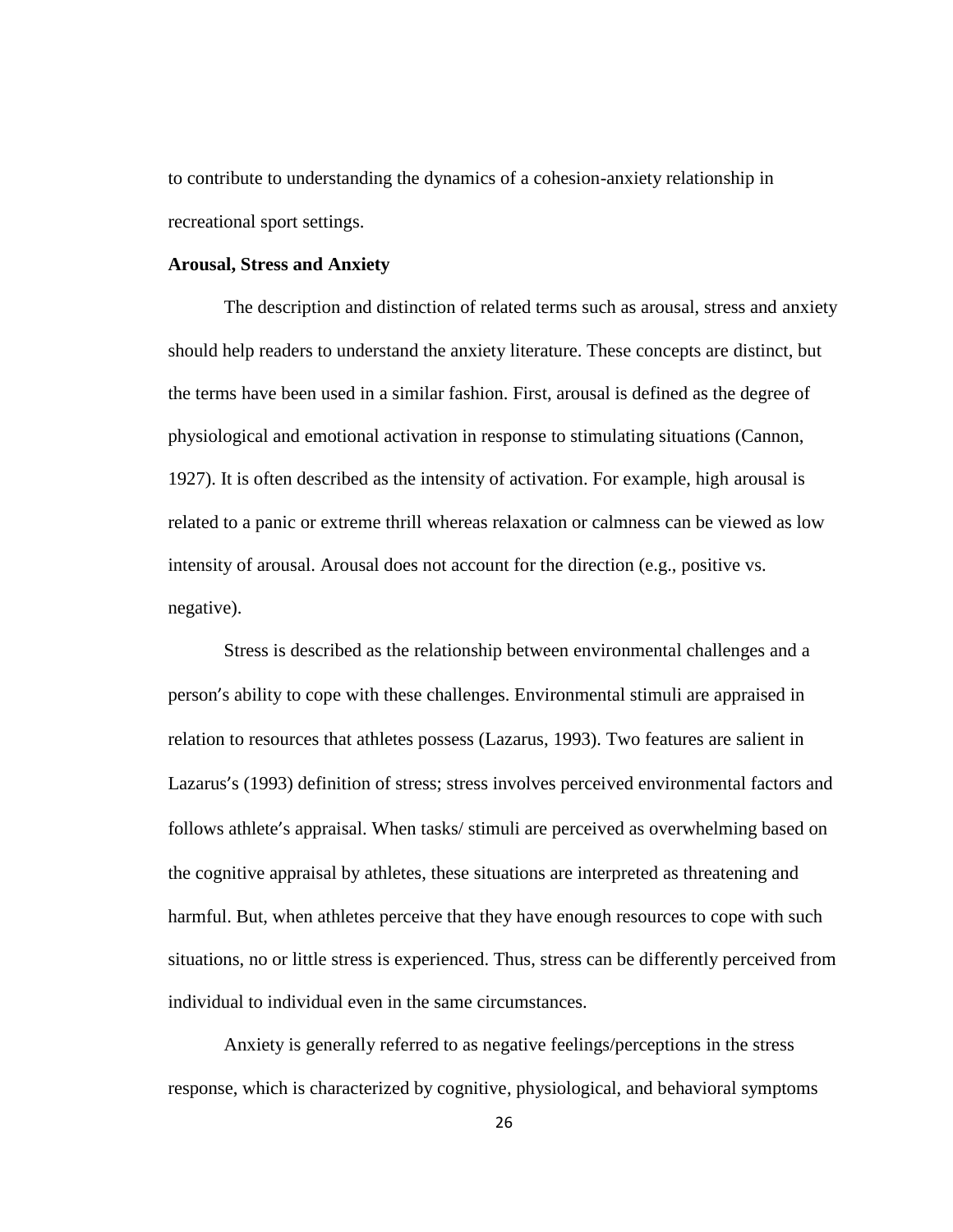(Lazarus, 1991; Martens et al., 1990). Anxiety involves an aversive emotional response and an avoidance motive. Unpleasant feelings, worries, and apprehension are manifested with increased physiological arousal after the appraisal of stress.

### **Distinction between Trait and State Anxiety**

It is important to note the conceptual distinction between state anxiety (A-state) and trait anxiety (A-trait). In Spielberger's (1973) trait-state theory of anxiety, A-state is existing or immediate emotional state characterized by apprehension and tension in a particular situation. On the other hand, A-trait is the individual's typical level of anxiety when situational factors are not taken into account. A-trait is an acquired behavioral disposition to perceive non-dangerous situations as threatening with different levels of state anxiety. "Thus, A-trait reflects an individual susceptibility, or likelihood, to feel anxious in a given situation" (Smith et al., 1998, p. 201) whereas A-state is an instantaneous response accompanied by arousal of the autonomic nervous system.

It has been suggested that A-trait and A-state show different patterns. While Atrait is a relatively permanent state, A-state lasts for short period of time. Specifically, Atrait is a relatively constant predisposition and is not easily changed. On the contrary, A state is constantly impacted by situational variables (Eysenck, 1992; Spielberger, 1973). For example, perceived A-state by a soccer player may be at a low level before the soccer season starts, but the level of A-state may begin to go up as a sport competition comes close. A-state experienced by the athlete may come to a climax just before a competition. A-state may dissipate substantially after a competition is finished. Such changes are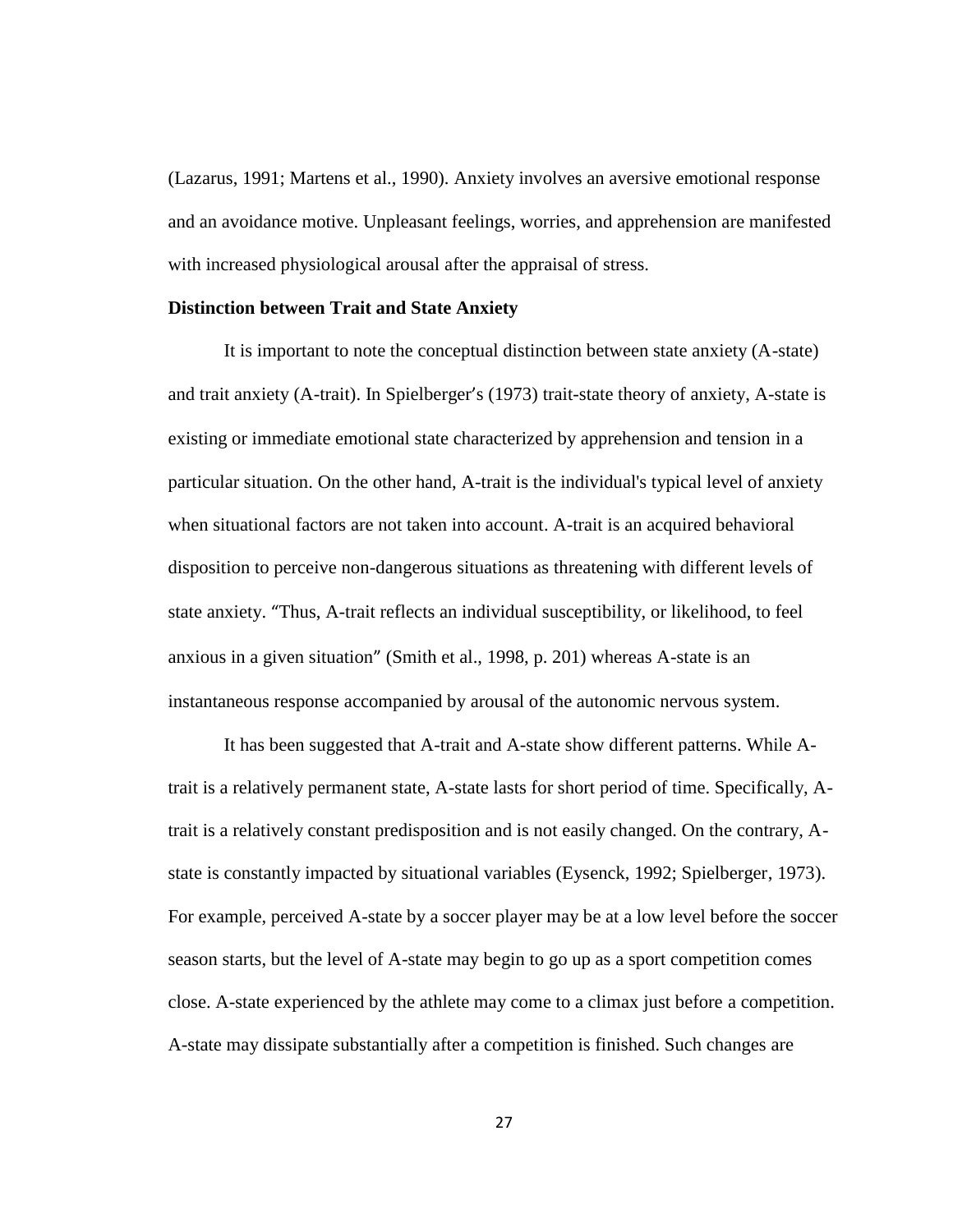determined by situational variables (e.g., the proximity of competition, competition level, and outcome uncertainty).

#### **Distinction between General Anxiety and Sport-specific Anxiety**

Researchers have viewed anxiety as a global trait until the late 1970s (Smith et al., 1998). However, a global trait anxiety measure showed limited usefulness in sport specific settings. Inconsistent findings indicated that global A-trait should not be generalized to all types of situations. Rather, anxiety is manifested differently, depending on the nature of situations. Martens (1977) contended that specific trait anxiety predict better in stress situations than do general A-trait measures. More specifically, it is difficult to measure a person's tendency to become anxious in sport competition with a general A-trait instrument.

The development of sport-specific A-trait was spurred by the interactional paradigm that considers behavior to be a product of the interaction between a person and environment. That is, not only do individual differences (personality traits) influence behaviors, but also the environment exerts considerable impact on behaviors. More specifically, a high score on general A-trait may not generalize to the tendency to be anxious in the context of sport competition. For example, a recreational softball player may have low sport-specific A- trait and not experience high levels of anxiety during softball, but may have higher general A-trait and become relatively anxious during public speaking in class. The development of the sport competitive anxiety measure was called for to have a greater understanding of sport-specific anxiety.

28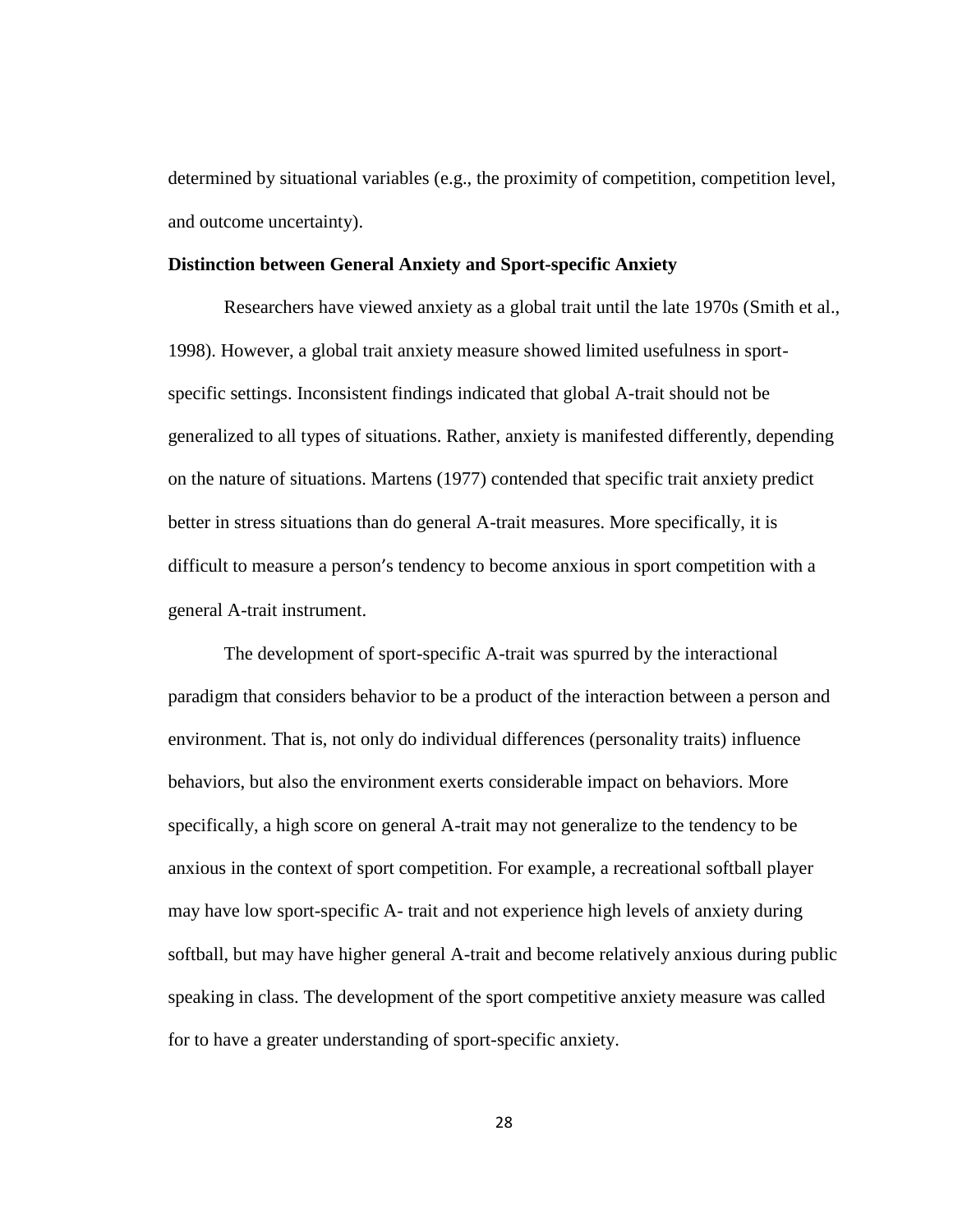#### **Martens's (1975) Competitive Process**

To understand competitive anxiety in the context of sport, we should understand the competitive process. Martens (1975) developed a model of the competitive process that has four components, and this model was altered by Martens and his colleagues based on supportive research (Bandura 1978; Martens 1975; Martens et al., 1977, 1990; Vealey 1986). The expanded conceptualization of the competitive process is presented in Figure 3. Initially, the objective competitive situation (OCS) is described as objective stimuli in the competitive process. The OCS is environmental factors present in competition such as the type of sports, the level of competition, the ability of opponents, the playing conditions, and the presence of significant others. Social evaluation of an individual's performance with a particular standard is the noticeable attribute in the OCS. It is important to know whether a person evaluates situations as threatening.

The next step is the subjective competitive situation (SCS). It is the individual's perception of the OCS. Martens et al. (1990) pointed out that "the SCS is mediated by such factors as personality dispositions, attitudes and abilities, and other intrapersonal factors" (p.17). Individuals have different ways of interpreting and accepting the OCS because they have different intrapersonal characteristics. In this sense, competitive A-trait is a personality disposition that indicates how a person interprets the OCS. The response to environmental demands depends on how a person appraises the OCS. Based on the SCS, individuals show different responses; those who tend to get anxious in sports may find local softball leagues threatening, whereas individuals with low competitive A-trait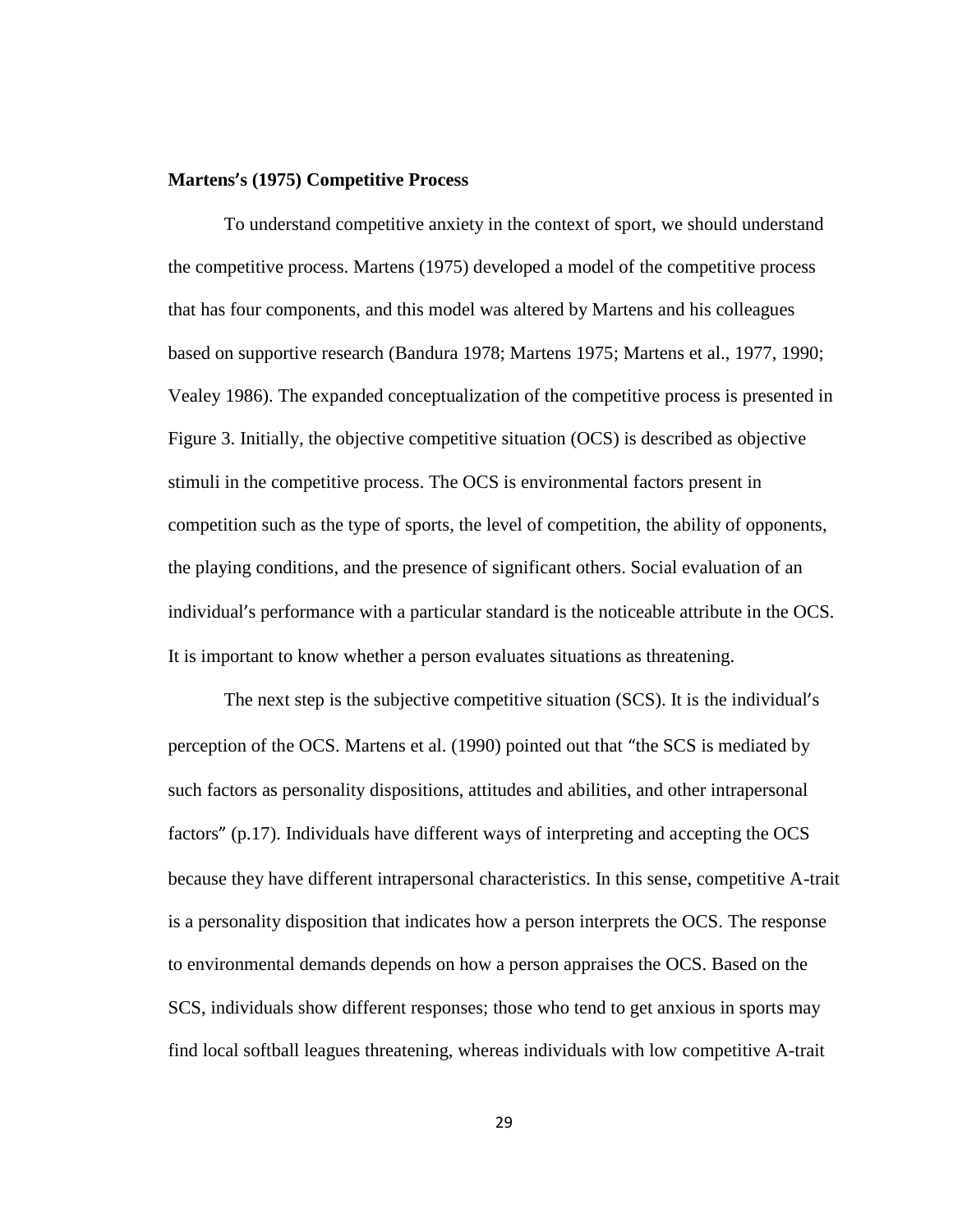may view local softball leagues as entertaining. Martens (1975) indicated that behavioral, physiological, and psychological responses are based on the perception of the SCS.



Figure 3. Competitive A-trait as a Mediator between Competitive Stimulus and Response Source: Martens, 1977.

Lastly, the performance outcome may alter the SCS. The consequences of participation in competition can be viewed as success or failure. The determinant of success and failure can be the outcome of the competition (win-loss), achievement of personal standards or other's evaluation of individual's performance. In particular, it should be noted that the consequences of competition may influence individual's competitive A-trait, and thus determine whether or not a person participates in the subsequent competitions (Martens, 1977). 1977).y, the performance outcome may alter the SCS. The consequences of<br>in competition can be viewed as success or failure. The determinant<br>failure can be the outcome of the competition (win-loss), achievemen<br>ndards or other's e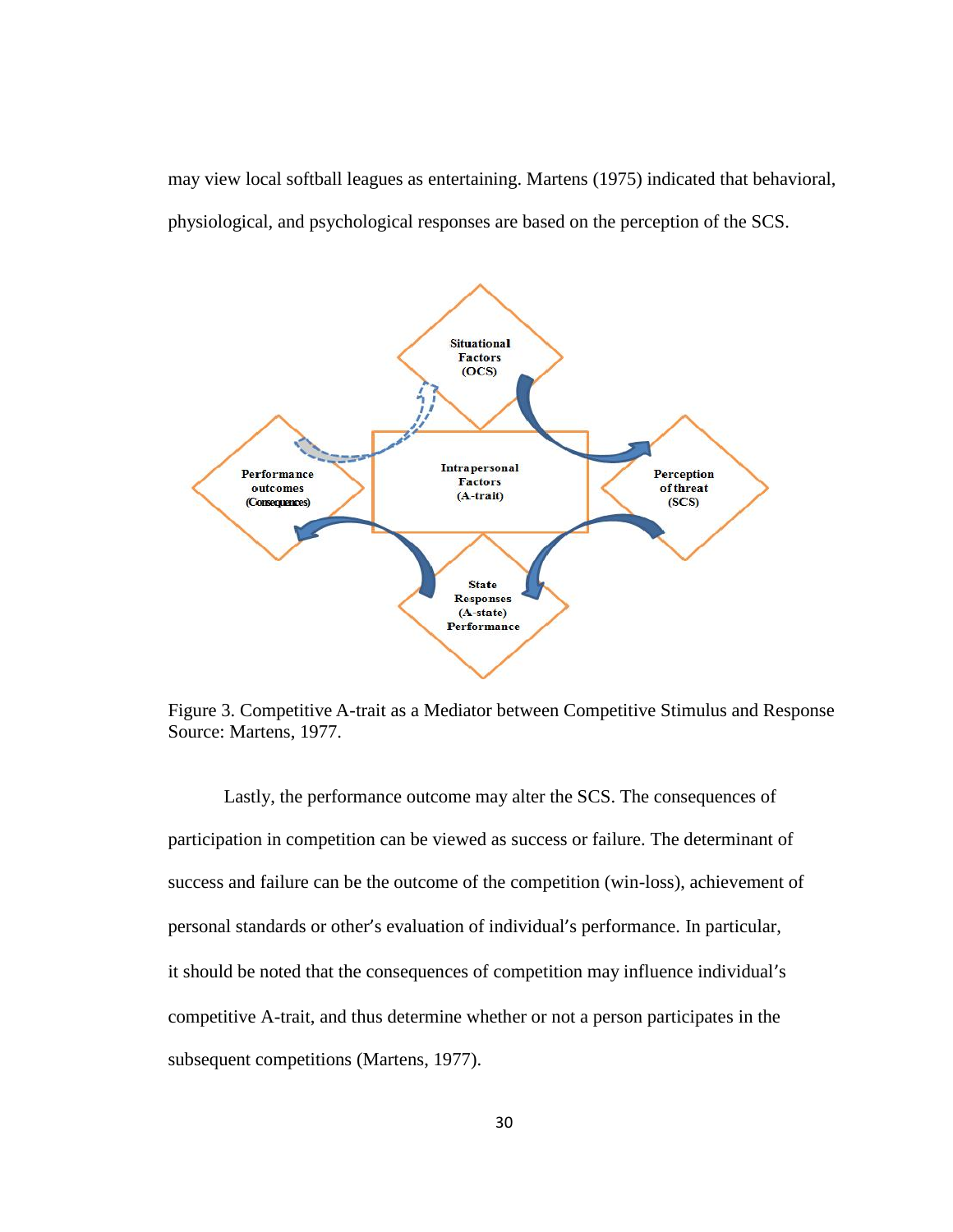#### **Competitive Anxiety Model**

Martens's (1977) competitive anxiety model emphasizes individual's interpretation as a mediator between environmental demands and responses. In this model, competitive A-trait plays a role as a mediator between OCS and A-state response in relation to perception of threat (see Figure 4). Thus, it was hypothesized that high competitive A-trait athletes perceive higher A-state than low competitive A-trait athletes do. This model is supported by considerable research that shows reliable differences in A-state between high competitive A-trait athletes and low competitive A-trait athletes (Gould et al., 1983a; Scanlan, 1977).

Also, competitive situations are necessary to differentiate high and low competitive A-trait athletes. That is, competitive A-trait should act as a mediator only in competitive situations. It is confirmed by many researchers that competitive A-trait was found to function as a mediator in competitive settings but not in noncompetitive settings (Fisher & Zwart, 1982; Gould et al., 1983a; Martens et al., 1990).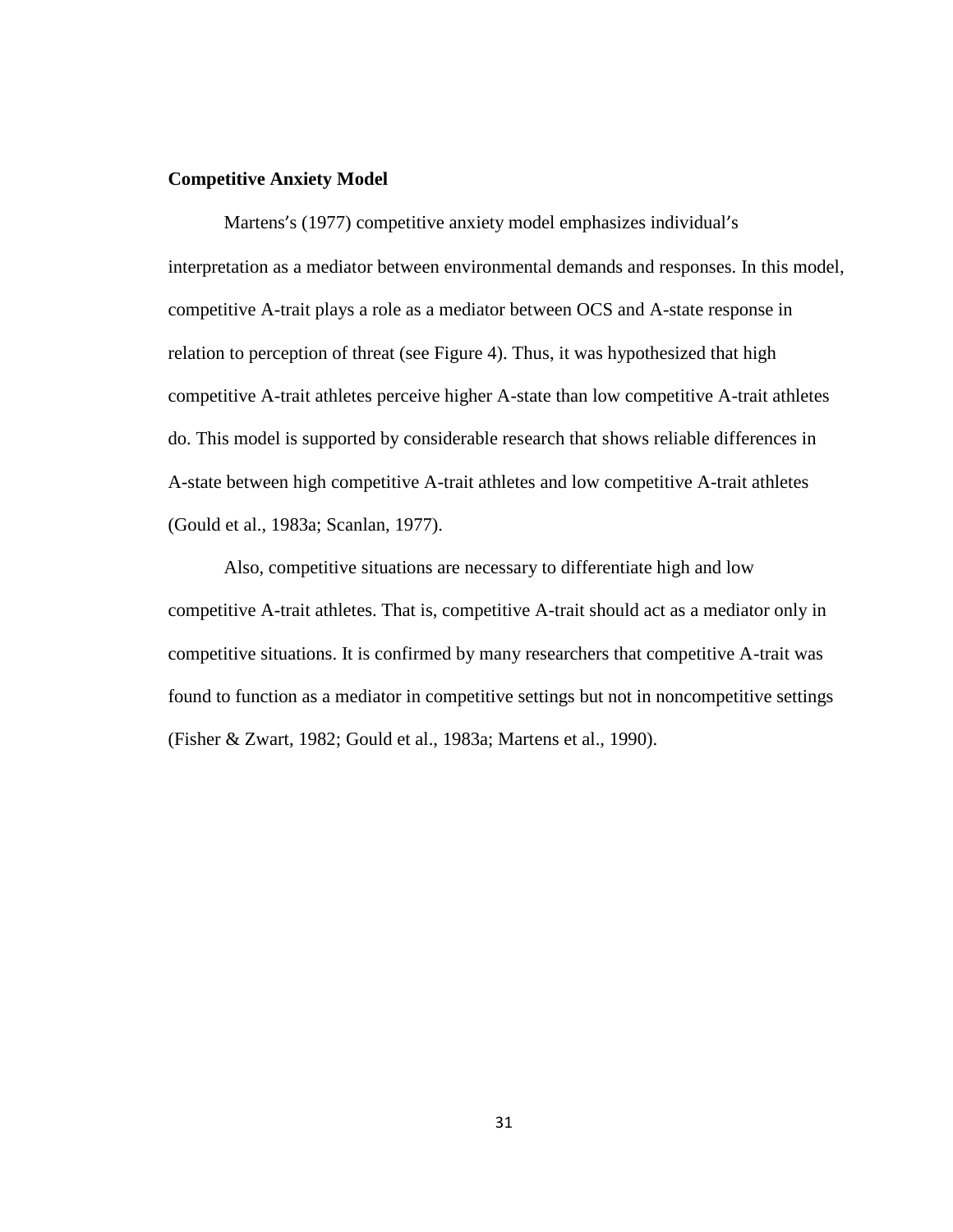

Figure 4. Martens's Model of Competitive Anxiety Source: Martens, Burton, et al, 1990

Perception of threat is the result of the interaction between the competitive situation and competitive A-trait. Fisher and Zwart (1982) revealed three major sources of perception of threat; ego threat from poor performance, outcome uncertainty, and negative outcome certainty. In addition, Passer (1983) and Rainey and Cunningham (1988) reported fear of failure and fear of negative evaluation by others as the main sources of perception of threat. Gould, Horn, and Spreeman (1983b) found that fear of failure/feelings of inadequacy and social evaluations were significantly associated with competitive A-trait. ception of threat is the result of the interaction between the competitive<br>nd competitive A-trait. Fisher and Zwart (1982) revealed three major sources<br>on of threat; ego threat from poor performance, outcome uncertainty, a Perception of threat is the result of the interaction between the competitive<br>situation and competitive A-trait. Fisher and Zwart (1982) revealed three major sources<br>of perception of threat; ego threat from poor performanc

Situational and intra-personal factors should be taken into consideration along with competitive A-trait. Research has demonstrated that a variety of personal and situational factors have been found to influence the competitive process. Specifically, the interaction of situational (e.g., type of sports or level of competition) and intra-personal factors (e.g., competitive A-trait, ability, and experience) influences perception of threat.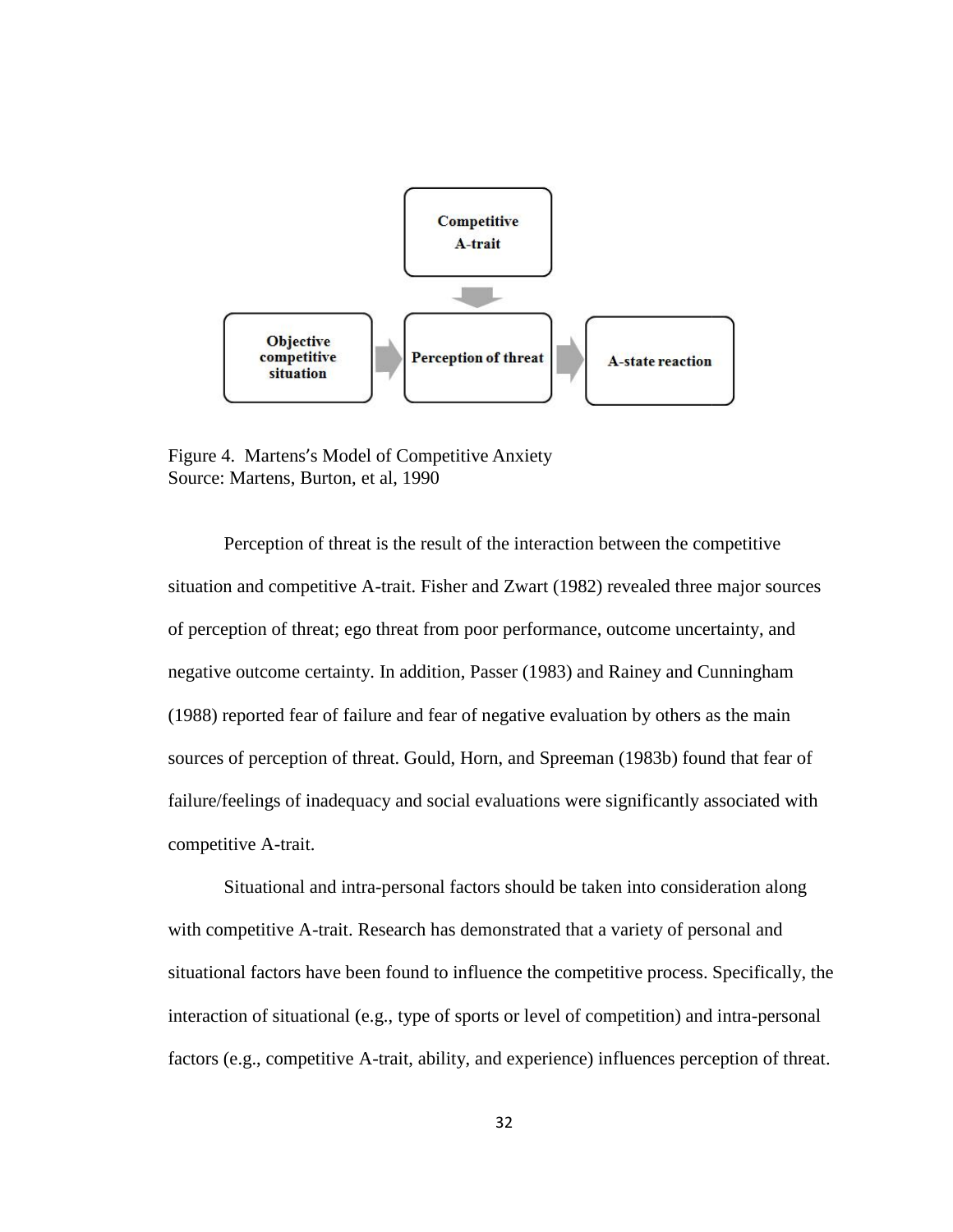This interaction creates differential perceptions of threat which elicit varying levels of competitive A-state. Martens et al. (1990) and Gould et al. (1984) argued that situational factors played a vital role between antecedents and competitive A-state. Understanding underlying characteristics that influence perception of threat is essential to competitive anxiety.

Martens's (1977) competitive anxiety model formed the theoretical steppingstone for further research relating to competitive anxiety. The development of Martens's competitive anxiety model enabled abundant research on competitive anxiety in sport settings.

## **Measurement of A-trait**

Martens' conceptual model led to the development of sport-specific instrumentation, the Sport Competition Anxiety Test (SCAT; Martens, 1977). Equivocal findings in the previous literature were evident and thus the need for a competitive A-trait measure was recognized by researchers. Subsequently, Martens developed the competitive A-trait tool that applies to sports, based on his competitive anxiety model. The SCAT is a unidimensional measure that taps competitive A-trait. The SCAT is a selfreport measure that has strong validity and reliability based on rigorous scientific methodology.

Item development was conducted by including modified items from existing Atrait measurements such as the Manifest Anxiety Scale (Taylor, 1953), the State-Trait Anxiety Inventory for Children (Spielberger, 1973), and the General Anxiety Scales (Sarason, Davidson, Lighthall, Waite, & Ruebush, 1960) and by developing new items.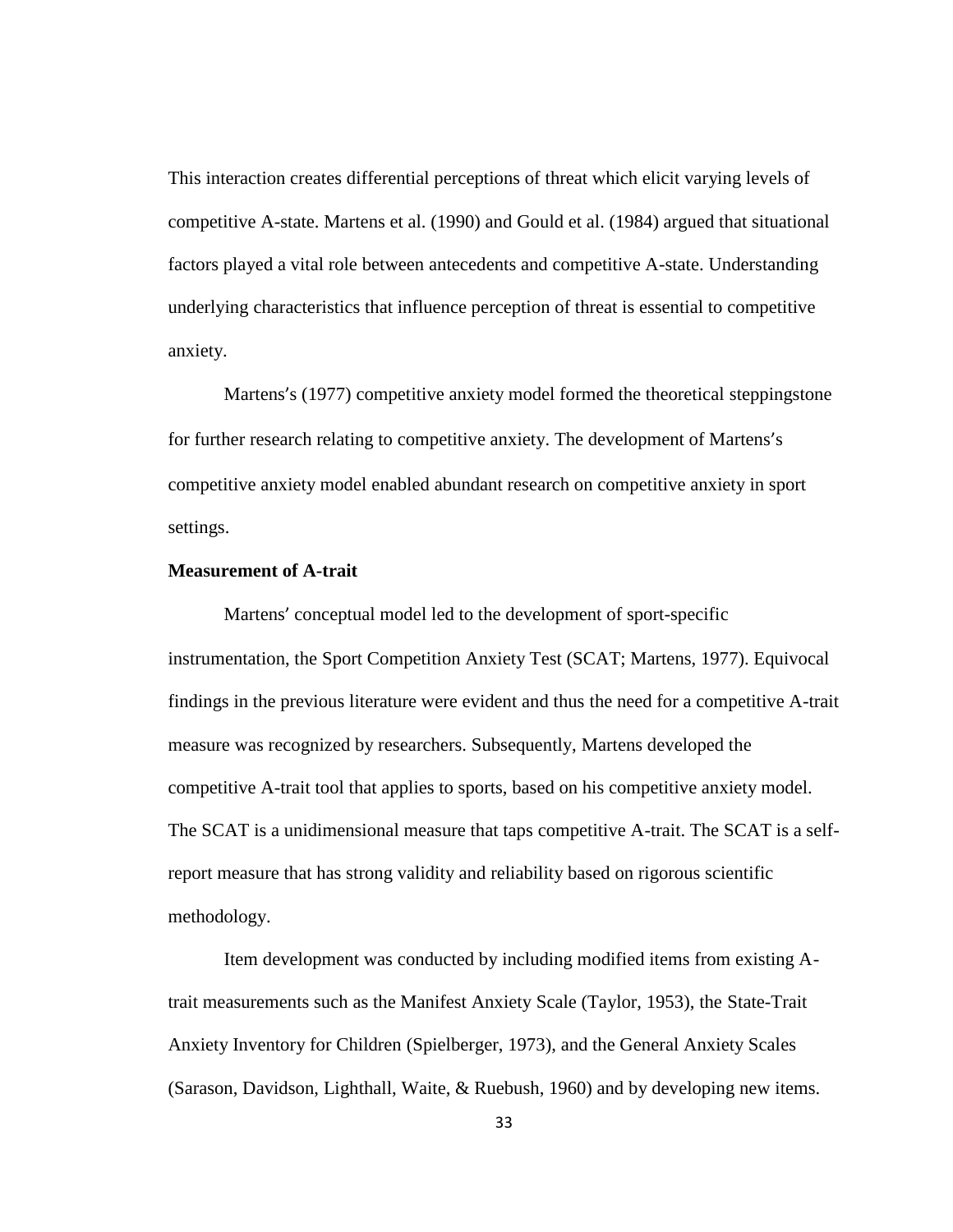Item analyses were conducted through the difference between extreme groups, triserial correlations and a discriminant analysis (Martens, 1977). A child version of SCAT (SCAT-C) was developed and an adult version of SCAT (SCAT-A) was subsequently designed with changes of wording on instructions and one item. Ten items and 5 spurious items were developed, and 10 items had acceptable psychometric properties. To establish internal consistency, Kuder-Richardson formula 20 (KR-20) coefficients were calculated. Item discriminability was confirmed with the KR-20 from .95 to .97 for both versions. Ostrow and Ziegler (1978) further supported the high internal consistency. Test-retest reliability was also examined with various samples. Test-retest reliability indicated satisfying acceptable criteria with the range from .57 to .93. Using ANOVA reliability estimates, the ANOVA reliability coefficients were found to be .81.

Concurrent validity of the SCAT was established by assessing the correlation with the measures that tap general A-trait and sport-specific measures of A-trait. Low moderate correlations of the SCAT with general A-trait measures were found while high correlations with situation-specific and sport-specific measures were obtained.

Construct validity was also demonstrated by investigating the conceptual model of competition and constructs related to competitive A-trait. Research has shown that perception of threat is critical to the interaction of situational factors with competitive Atrait as discussed previously (Fisher & Zwart, 1982; Rainey & Cunningham, 1988). It was also found that a significant difference in A-trait led to differential perceptions of threat (Scanlan, 1977). The ability of the SCAT to predict competitive A-state was confirmed by examining the correlation of the SCAT to competitive A-state measures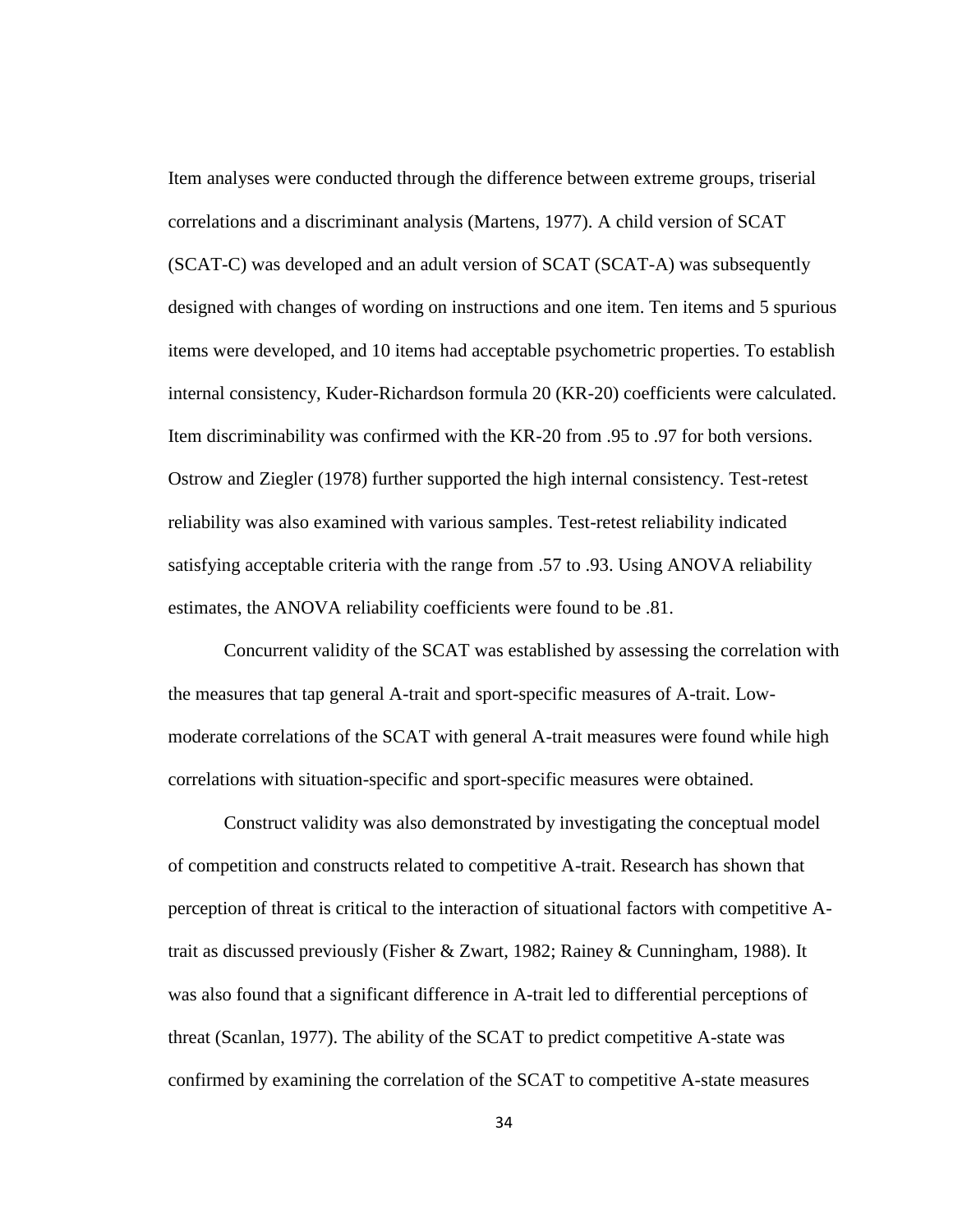such as the State-Trait Anxiety Inventory-State anxiety (STAI-S; Spielberger et al., 1970) and the Competitive State Anxiety Inventory-2 (CSAI-2; Martens et al., 1990) (Gill & Martens, 1977; Martens et al 1990; Scanlan 1977). Therefore, SCAT has been accepted as a valid instrument to assess competitive A-trait and supported the model of the competitive process proposed by Martens.

#### **SCAT's Ability to Predict Competitive A-state**

Most importantly, it has been documented that competitive A-state is predicted by competitive A-trait (Gill & Martens, 1977; Gould et al., 1984; Martens et al 1990; Scanlan 1977). The SCAT predicted A-state better than any other factors (e.g., perceived skill level, sport type, or experience) in the context of competition (Smith et al, 1998). High competitive A-trait in athletes predicted higher A-state before and during competition in comparison with athletes low in competitive A-trait. Specifically, competitive A-trait has been supported as a significant predictor of cognitive and somatic A-state. It is also vital to note that the SCAT's ability to predict competitive A-state is better in competitive situations than noncompetitive conditions (Martens et al., 1990).

#### **Multidimensional Competitive A-state**

A multidimensional conceptualization of A-state was pursued by anxiety researchers suggesting that A-state has separate components rather than being a unidimensional construct (Davidson & Schwartz, 1976; Martens et al., 1990). By identifying different components of state anxiety, competitive state anxiety was reconceptualized and thus, the multidimensional constructs were developed. In particular, factor analytic studies confirmed the separate dimensions as cognitive (*cognitive A-state*)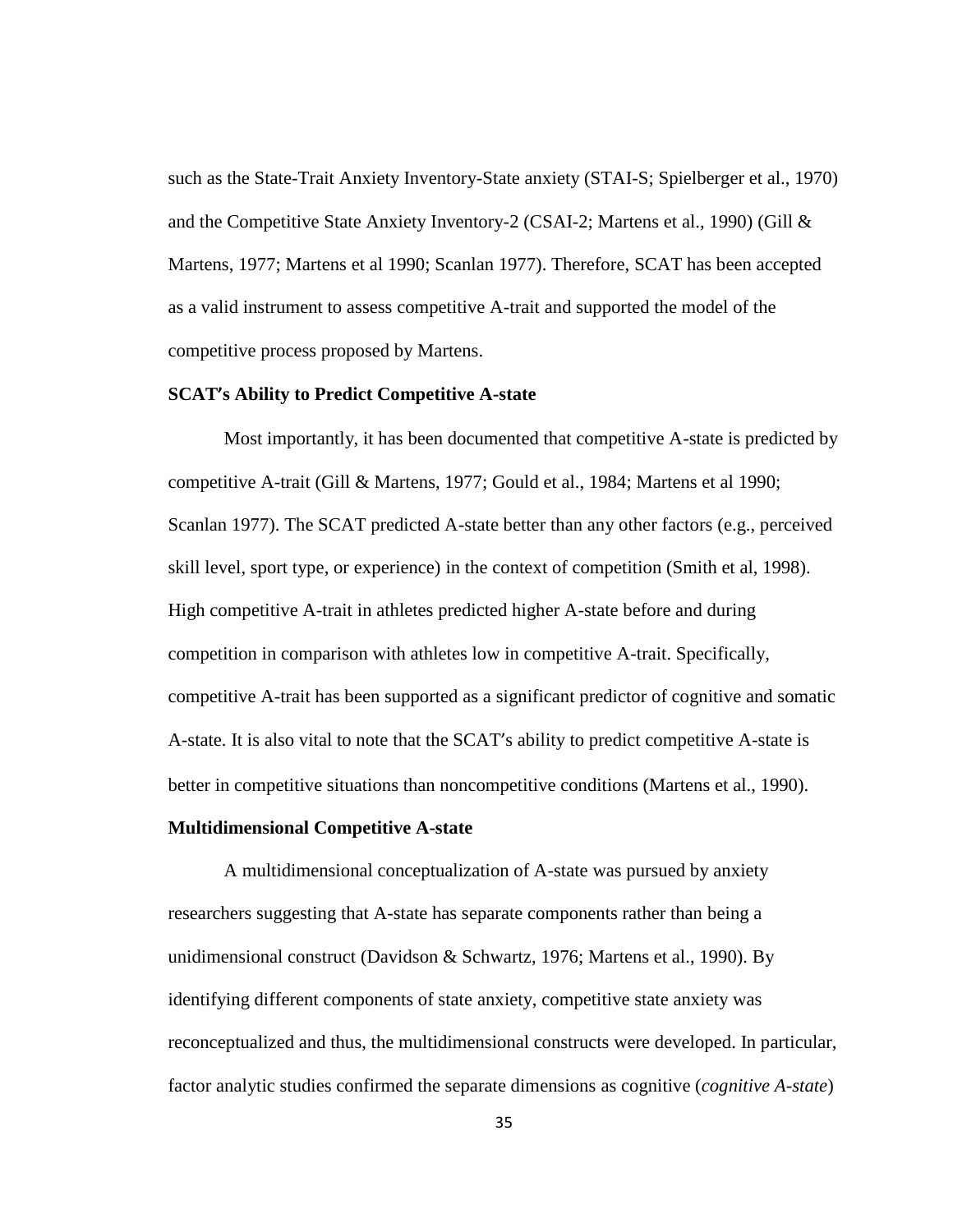and somatic anxiety (*somatic A-state*) (Morris, Davis & Hutchings, 1981; Smith, Smoll, & Schutz, 1990).

*Cognitive A-state* is the mental component of anxiety. Cognitive A-state is worry about negative outcomes/performance along with negative self-evaluation in a given situation (Morris, Davis & Hutchings, 1981). Martens et al. (1990) and Smith et al. (1998) characterized cognitive A-state as involving worry or negative self-evaluation, disturbing visual evaluation, concentration problems, and control problems. *Somatic A-state* refers to the physiological and affective component of anxiety. Somatic A-state is directly related to autonomic arousal. Somatic A-state shows noticeable responses in body systems such as heavy feelings in the stomach, stiffness of muscles, sweating, shivering in the limbs, and difficulty breathing.

It is assumed that cognitive and somatic A-state may be induced by different types of antecedents and may elicit different sorts of consequences (Davidson  $\&$ Schwartz, 1976; Martens et al., 1990). Individuals have differential patterns of response to environmental stimuli, which may lead to different manifestations of somatic A-state and cognitive A-state. One may perceive high levels of somatic A-state in certain situations but cognitive A-state in different conditions. It should be noted that although cognitive and somatic A-state may be related, they are constitutively independent. Substantial research has demonstrated the need to distinguish between somatic and cognitive A-state.

The multidimensional nature of A-state leads to two conceptual predictions (Morris, Davis, & Hutchings, 1981). First, different antecedents of cognitive and somatic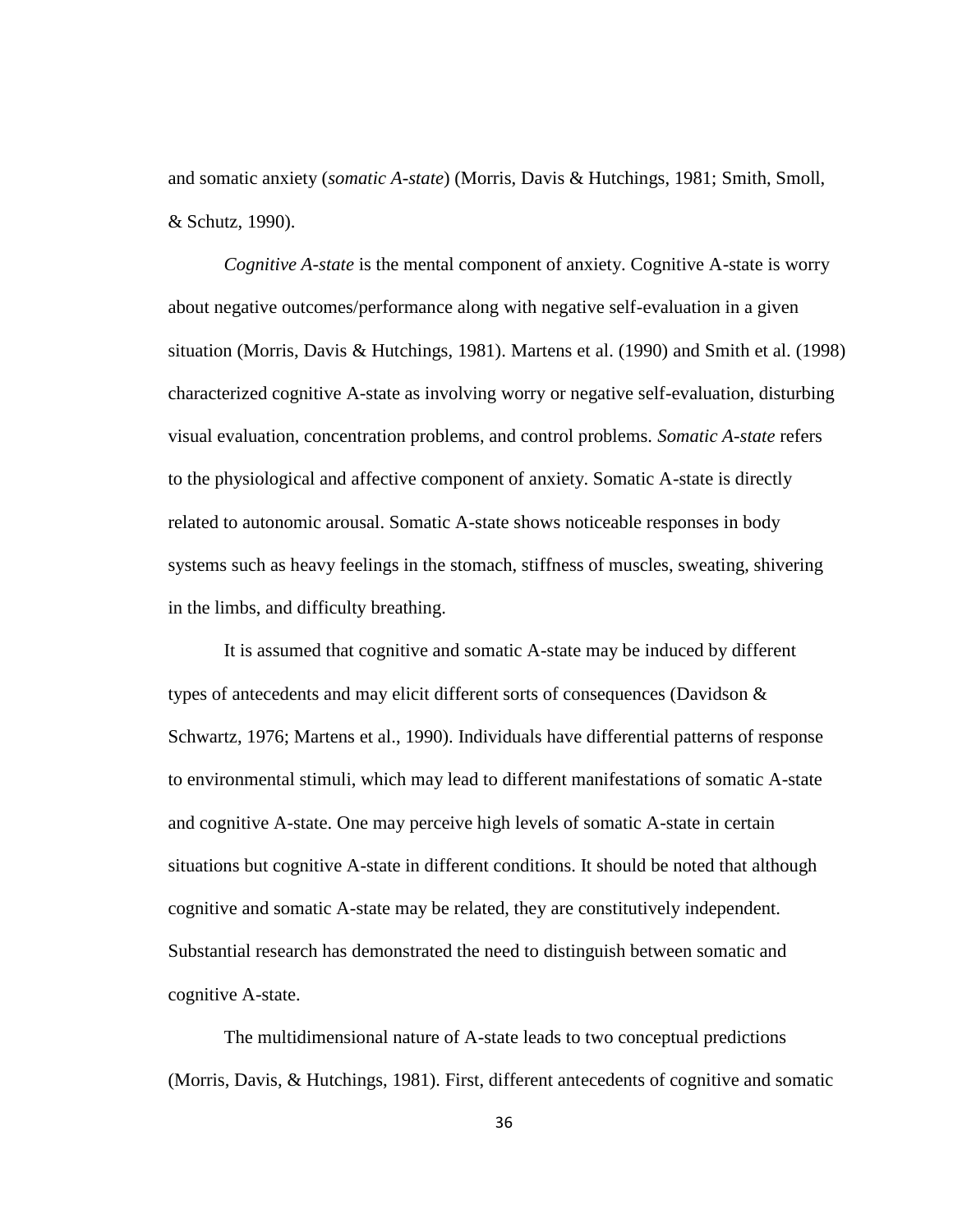A-state were identified; changes in autonomic arousal are the sources of somatic A-state whereas cognitive A-state is associated with performance expectancies (Martens et al., 1990). Second, differential temporal patterns of cognitive and somatic A-state provide more compelling evidence of the conceptual independence of these two types of A-state. The pattern of changes in cognitive A-state is exclusively influenced by self-evaluation of success. For somatic A-state, it is dependent on the time of competition.

It is proposed that the impact of the two components of A-state on performance differ. Somatic A-state peaks immediately prior to competition and drops drastically at the onset of competition. Cognitive A-state is relatively stable unless some major events change the expectancies of performance outcome. When performance expectancies become negative, cognitive A-state increases. Conversely, when athletes have positive expectations of successful performance, cognitive A-state is low. Considerable research has shown the independent relations between cognitive A-state and somatic A-state with performance. It has been shown that the relations depend on the nature of task (Martens et al., 1990; Morris, Davis, & Hutchings, 1981; Smith et al., 1998).

#### **Measurement of A-state**

Initially, Martens et al. (1990) developed Competitive State Anxiety Inventory-1 (CSAI-1) by modifying some items in Spielberger et al.'s (1970) State Anxiety Inventory (SAI). Martens and his colleagues demonstrated the predictions of the competitive anxiety model with CSAI-1; predicted relationships between SCAT and CSAI-1 were confirmed. However, multidimensional conceptualizations of A-state drew the attention of anxiety researchers, and Martens et al. revised CSAI-1 through a systematic process.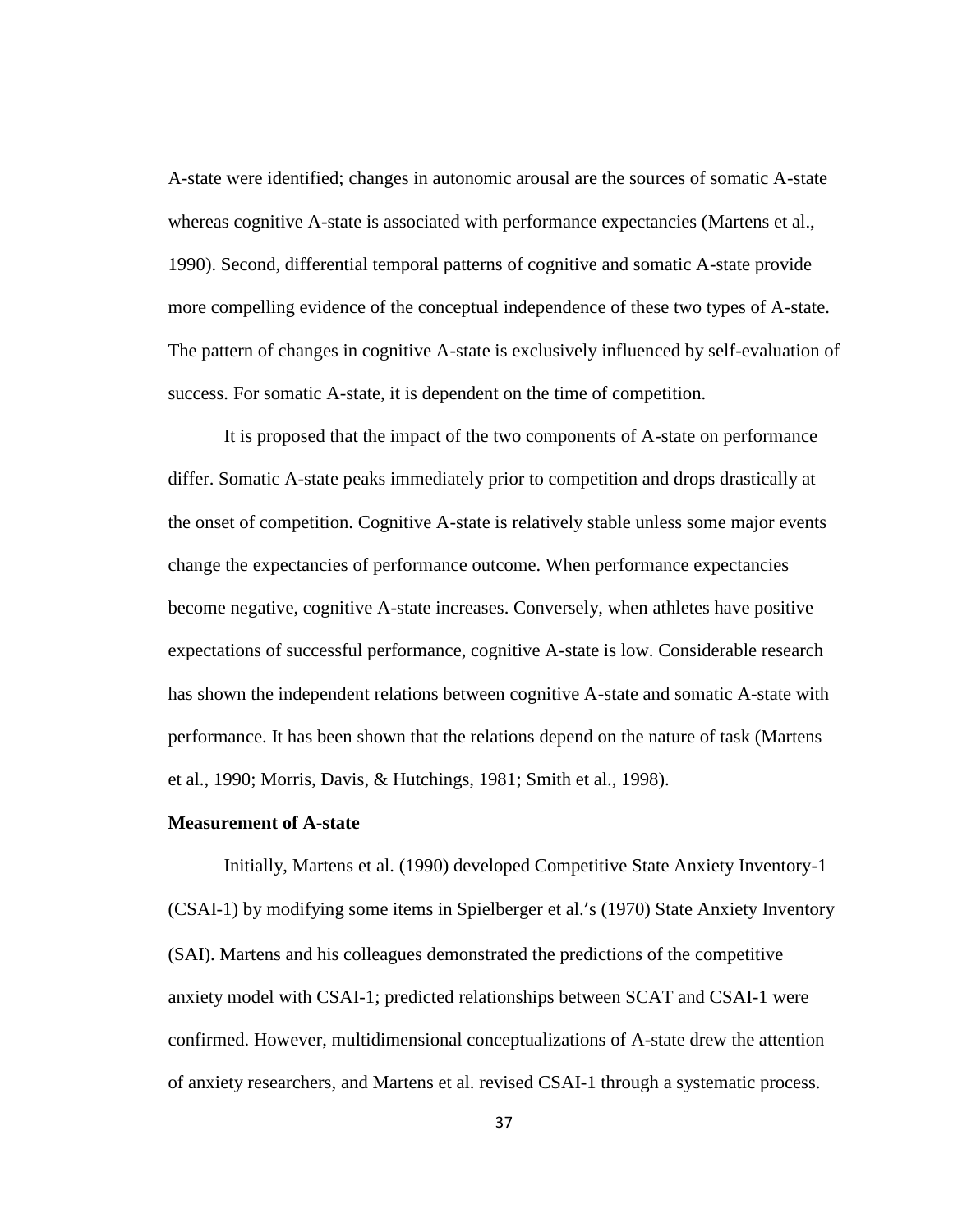Items were developed by adding items from the CSAI-1 and other multidimensional A-state measures (Schwartz, Davidson , & Goleman, 1978), and by generating new items. Through face validity analysis, item-to-subscale correlations, factor analysis, and discriminant analysis, 27 items were identified. Internal consistency was confirmed with reliability coefficients ranging from .79 to .90 with three different samples. Internal consistency was further supported by subsequent research that demonstrated reliability coefficients ranging from .76 to .91 (Martens et al., 1990; Smith et al., 1998). Construct validity was also established by demonstrating the conceptual predictions about key variables influencing sub-dimensions of A-state (see Martens et al., 1990).

#### **Directional Approach to A-state Symptoms**

Recently, some researchers (Jones & Hanton, 1996; Jones, Hanton, & Swain, 1994; Jones & Swain, 1992) contended that the CSAI-2 may not be the appropriate measures of A-state. The underlying rationale is that the CSAI-2 solely reflects the intensity, but does not encompass the direction of A-state symptoms. Items reflected in the CSAI-2 are perceptions or feelings that indicate negative A-state symptoms. When only intensity is tapped in the measurement of A-state, important information of how a person interprets A-state symptoms is excluded. Thus, Jones and his colleagues proposed that measuring direction of A-state in addition to the intensity is needed, and thus interpretation of anxiety (debilitative vs. facilitative) should be incorporated in measures of A-state.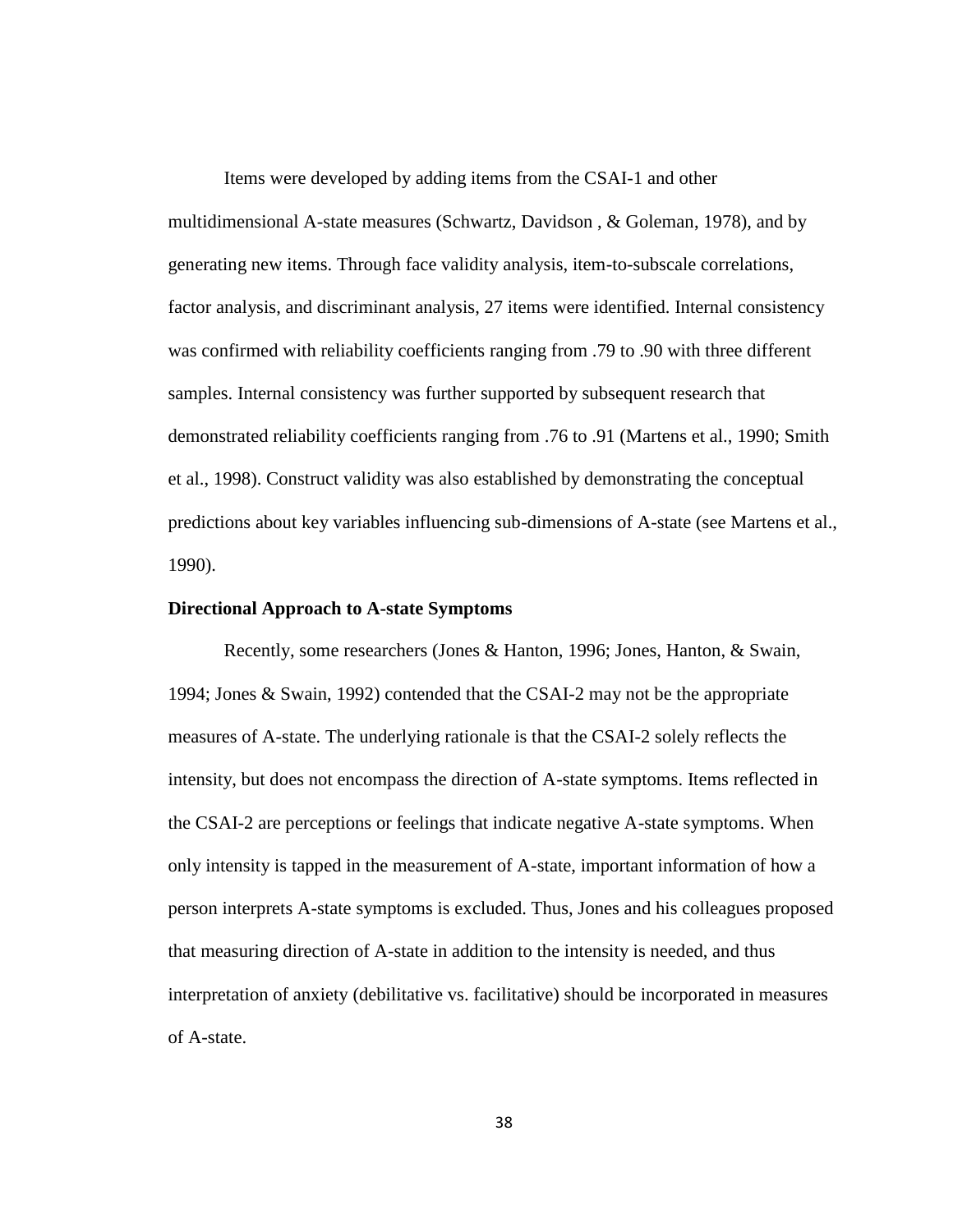Accordingly, a direction scale was added to the CSAI-2 in the measure, Directional Modification of the Competitive State Anxiety Inventory-2 (DM-CSAI-2; Jones & Swain, 1992). Interpretation of A-state symptoms (e.g., if A-state is viewed as either facilitative or debilitative) with intensity is measured in DM-CSAI-2. It was demonstrated that direction of A-state subcomponents is more directly related to performance than the intensity dimension (Jones & Hanton, 1996). Also, Jones et al. (1994) successfully distinguished good performers and poor performers, and elite athletes and non-elite athletes based on interpretation of A-state. Specifically, good performers and elite athletes interpreted A-state symptoms as more facilitative than poor performers and non-elite athletes.

#### **Relationship between Competitive Anxiety and Performance**

According to the theoretical model of competitive anxiety, SCAT is not predicted to influence performance directly. Rather, a measure of A-state, CSAI-2 should be the better predictor of performance because state responses directly account for the interaction of intrapersonal and situational factors (Martens et al., 1990). Research has confirmed such notions by finding no significant relation between competitive A-trait and performance (Martens, Gill, & Scanlan, 1976). When qualitative measures of performance such as efficiency of movement were employed, Weinberg (1978) found that high SCAT participants used more EMG energy in competition-related situations, which explains the ineffective use of energy from high A-trait anxiety athletes. However, Weinberg and Genuchi (1980) noted that the relation between A-state and performance was stronger than the relation between competitive A-trait and performance.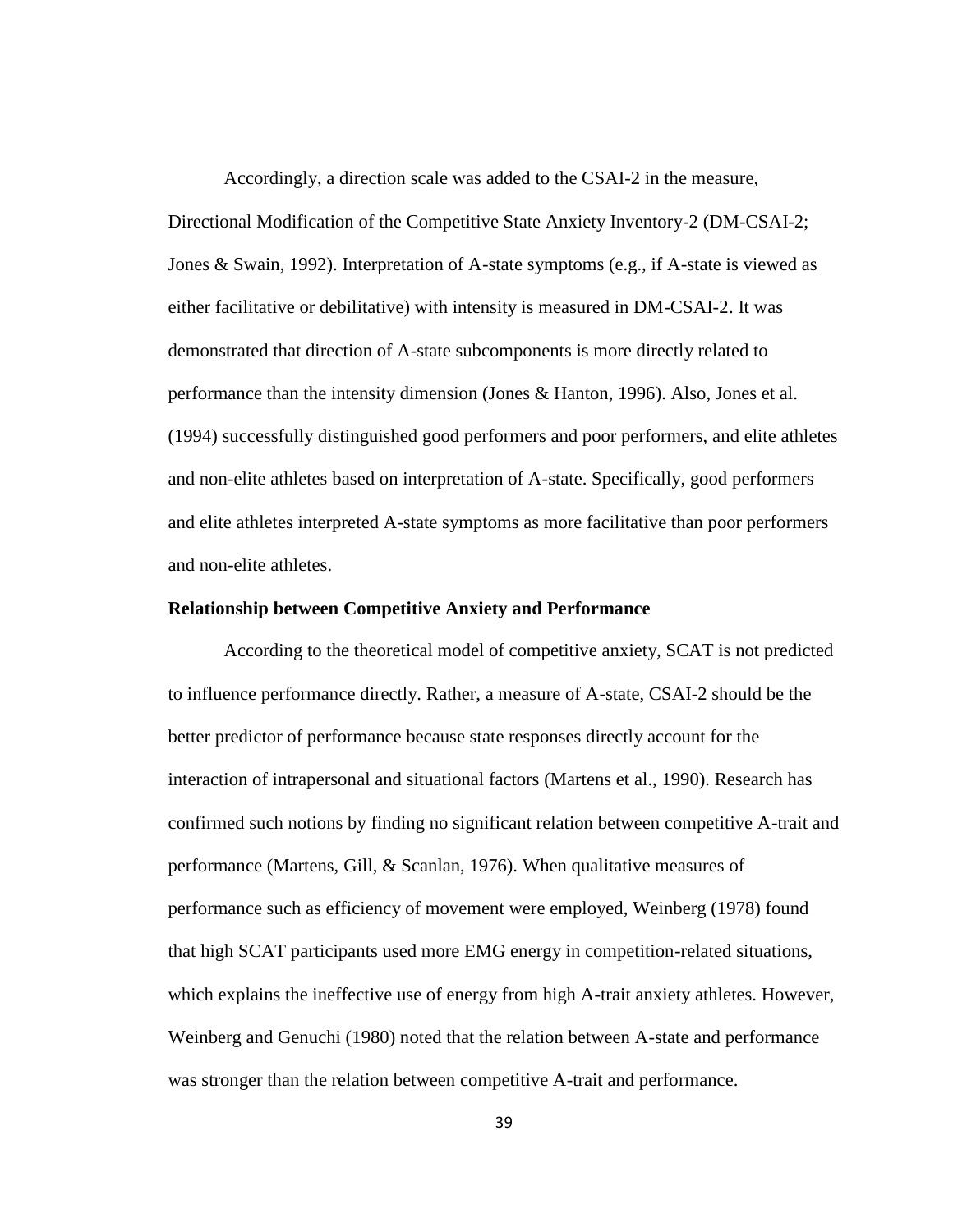In general, it has also been demonstrated that relations of cognitive and somatic A-state with performance have different types of manifestation. Martens et al. (1990) reported cognitive A-state showed stronger correlations with performance than somatic A-state. Whereas cognitive A-state was negatively related to performance, somatic A state showed a curvilinear shape (i.e., an inverted U-shape) in regard to performance. Gould, Petlichkoff, Simons, and Vevera (1987) found an inverted-U shape in the relationship between somatic state anxiety scores and pistol shooting performance. Whereas some researchers (Krane, William, & Feltz, 1992) found support for the anxiety-performance relationship when intraindividual measures were used, other researchers (Gould et al., 1984; Krane & Williams, 1987) failed to support the relationship. Overall results that tested the relationship between A-state components and performance were equivocal. It thus should be concluded that cognitive and somatic anxiety are differentially related to performance with the different forms of manifestation, depending on the nature of the task and performance measurements (intraindividual vs. performance outcome).

### **Relationship between Competitive Anxiety and Experience**

Situational factors must be accounted for in examining the relationship between competitive A-trait and multidimensional anxiety states. A plethora of research on influencing these factors in sport has been documented. Particularly, many studies indicated that competitive anxiety is influenced by athletes' experience. Fenz (1975) examined the patterns of precompetitive anxiety between experienced and inexperienced parachutists, and found explicit differences and different coping skills. Gould et al.

40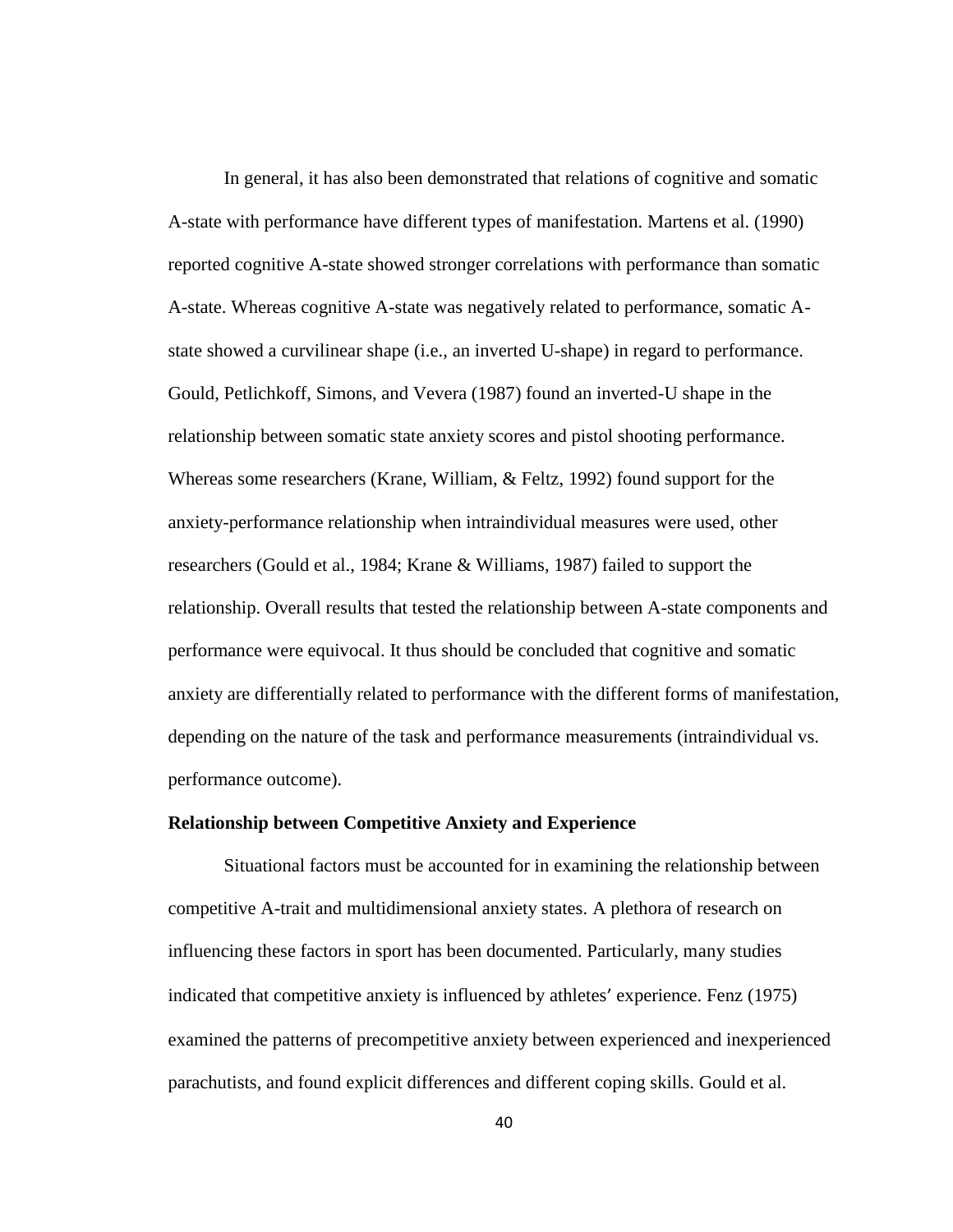(1983a) found that wrestlers who had lower A-trait had more experience compared to those who had higher A-trait. They also found that more experienced wrestlers perceived their wrestling ability as higher than less experienced wrestlers. In another study conducted by Gould et al. (1983b), wrestling experience predicted sources of threat labeled as fear of failure and feelings of inadequacy. Finally, in Gould et al.'s (1984) research, experience was found to be the best predictor of cognitive A-state.

## **Relationship between Competitive Anxiety and Perceived Ability**

Regarding the relationship between competitive anxiety and perceived ability in sport, no differences between skilled players and less skilled players were found (Brustad & Weiss, 1987; Gould et al., 1983a). Martens et al. (1990) suggested that although research is equivocal, athletes with higher sport competence tend to show lower A-state in more structured situations that facilitates high competitiveness (Brustad & Weiss, 1987; Gould et al., 1983a). Gould et al. (1984) reported a significant relationship between perceived ability and self-confidence in relation to A-state. Martens et al. suggested that the equivocal findings in the relationship between A-state and perceived ability may be attributed to differences in age, experience or both.

## **Importance of Competition regarding Competitive Anxiety**

Based on Spielberger's (1973) trait-state theory of anxiety, Martens et al.'s (1990) competitive anxiety model, it is suggested that the importance of competition may cause athletes to perceive higher levels of threat and the increase of perceived threat may elicit intense A-state. When athletes have strong feelings that the sport competition is crucial, athletes may interpret the competitive situation as highly meaningful, which may be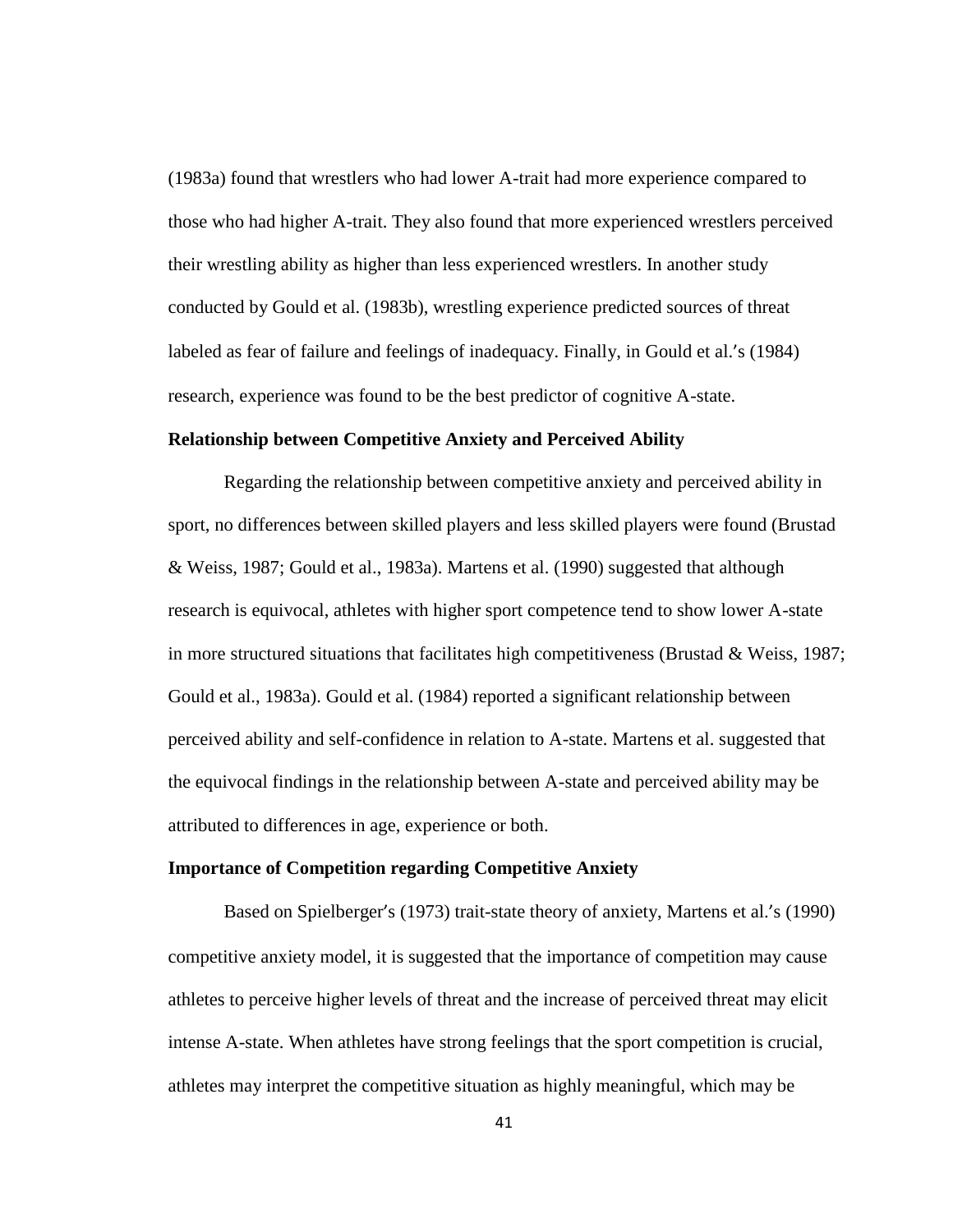accompanied by acute physiological and psychological symptoms. In accordance with this, Lewthwaite (1986) proposed that when personally meaningful goals in competitive sport are threatened, athletes may feel the perception of threat. Some research also suggested that perceived importance of sport competition led to perceived threat to athletes (Fisher & Zwart, 1982; Rainey & Cunningham, 1988). Finally, the importance of competition in terms of competitive anxiety is supported by Hackfort and Schulz (1989) and Gould et al (1983a).

## **Relationship between Competitive Anxiety and Sport Type**

Research indicates that sport type is an important situational factor in regard to competitive anxiety (Martens et al., 1990). Competitive A-trait was higher for individual athletes than for team sport athletes (Martens, 1977). Athletes in team sports perceive lower levels of competitive A-state than those in individual sports (Simon & Martens, 1979). In particular, individual sport athletes experience significantly higher symptoms of cognitive A-state and somatic A-state and significantly lower self-confidence levels when compared to team sport athletes (Martens et al, 1990). Martens et al. advocated Scanlan's (1977) proposition that the experience of competitive state anxiety by athletes is expected to be lower in team sports than in individual sports, due to the diffusion of pressure. However, Martens et al. (1990) also suggested that the significant differences in somatic A-state displayed between team sports and individual sports may be due to physiological differences demanded in certain sports rather than differences between sport types. Therefore, sport type should be taken into account when variables of competitive state anxiety are examined.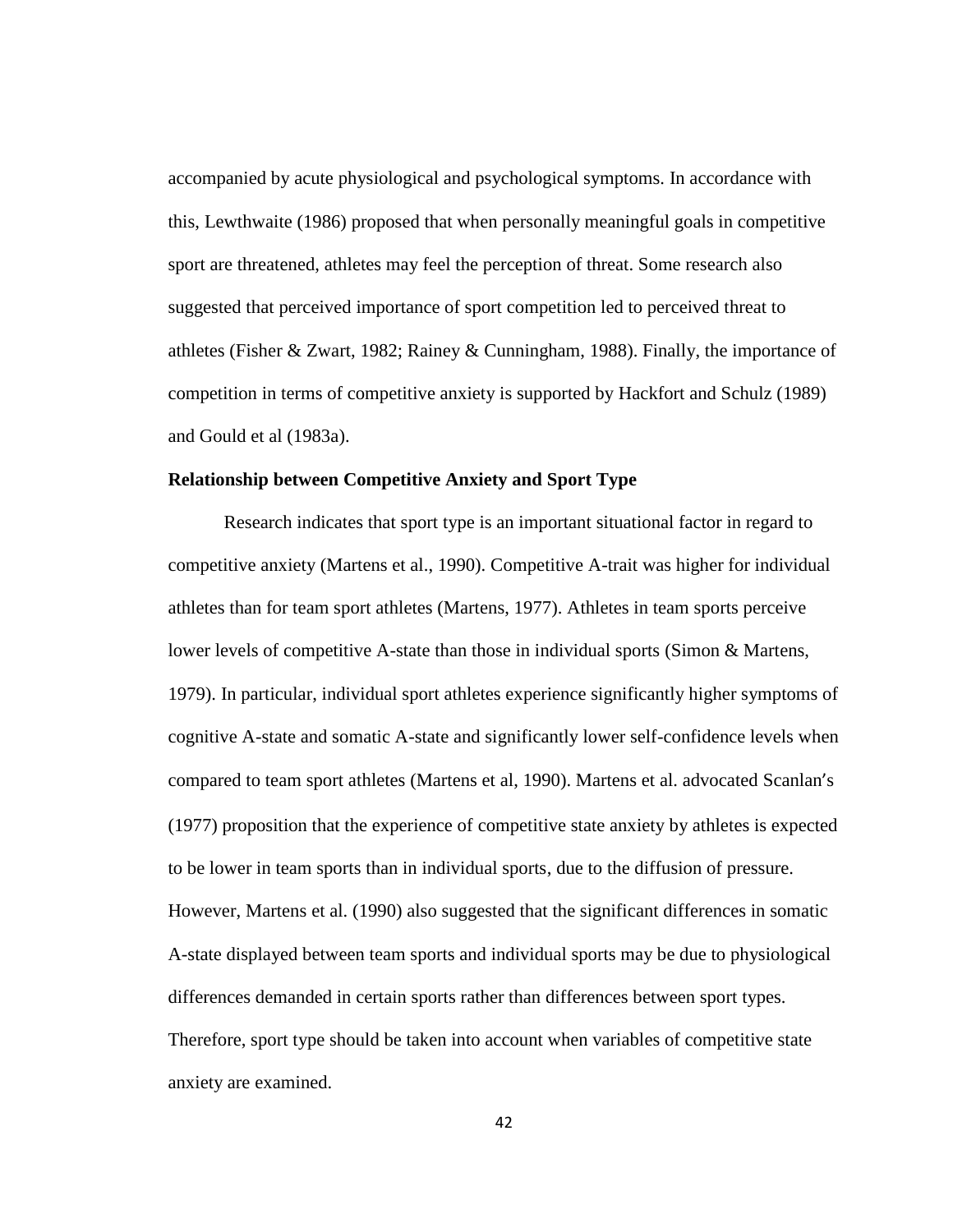Simon and Martens (1979) and Martens et al. found significant differences between contact sport athletes and noncontact sport athletes in competitive state anxiety. Contact sport athletes experienced higher cognitive A-state and somatic A-state and lower self-confidence than noncontact sports. In their discussion, it was suggested that contact sport athletes would have greater competitive anxiety "due to the increased threat arising from personal confrontation" (Martens et al., 1990, p. 143). Additionally, Hammermeister and Burton (1995) found that athletes showed different A-state manifestation according to sport type. Krane and Williams (1987) demonstrated that different patterns of A-state subcomponents were found between golfers and gymnasts.

As reflected in research, it is necessary to specify the type of sport to understand individual anxiety related to cohesion. Soccer is an open skilled invasion sport that requires constant communication and interaction with teammates. Because contact with opponents frequently occurs in soccer, physiological demands may be high, which may increase competitive anxiety.

#### **Relationship between Competitive Anxiety and Cohesion**

Cohesion has been explored specifically in terms of competitive state anxiety. Prapavessis and Carron (1996) examined the relationship between particular components of cohesion and A-state by assessing how group perceptions of cohesion influence competitive A-state. They also examined whether perceptions of psychological benefits or psychological costs of cohesiveness served to mediate the relationship between cohesion and A-state with a sample of interactive sport-team athletes (rugby, basketball, hockey, and soccer). They pointed out that research on cohesion has shown not only

43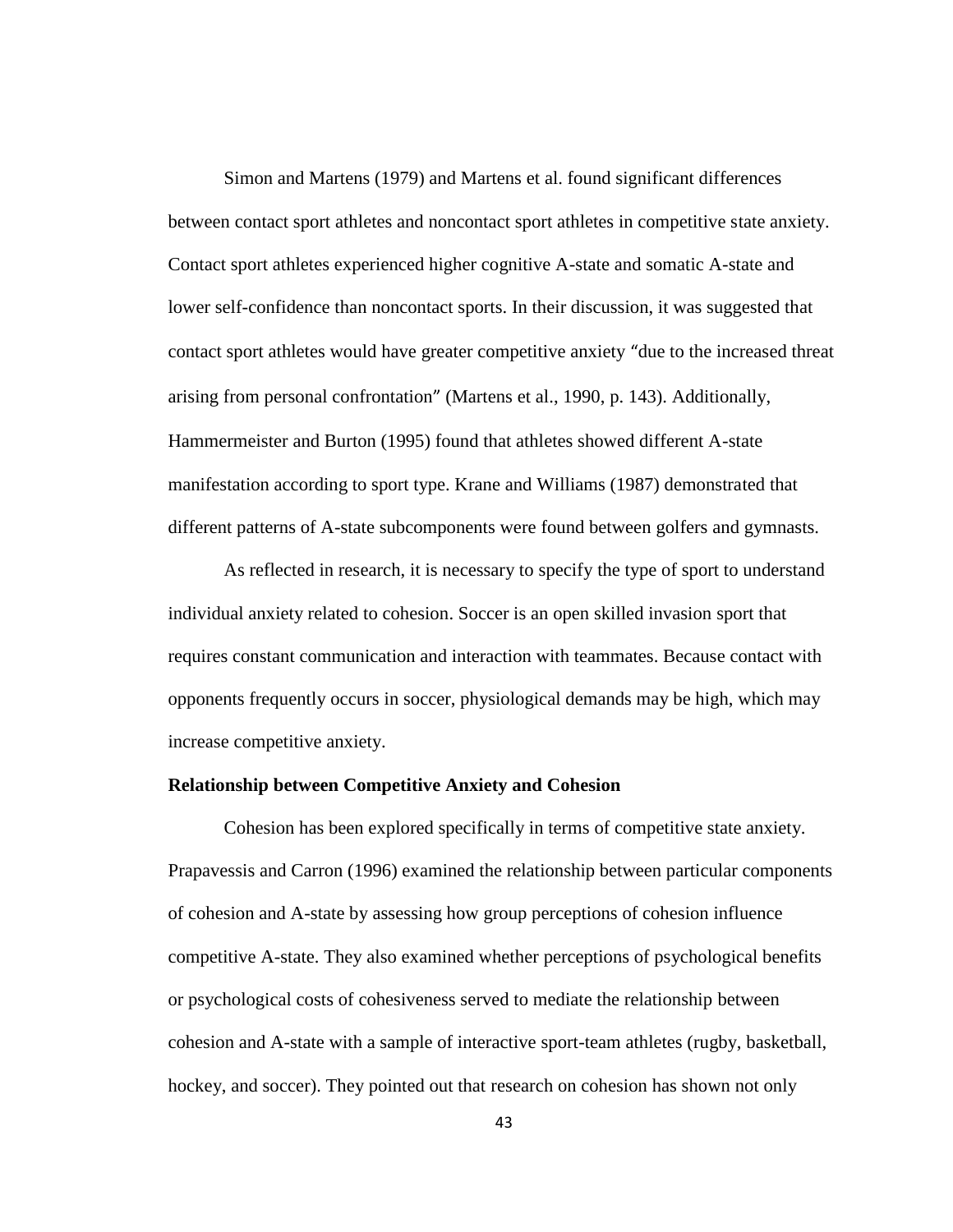psychological benefits of cohesion (Brawley et al., 1987), but also psychological costs such as increased perception of pressure (Zander, 1982). Therefore, they hypothesized that in highly cohesive groups, competitive A-state would be reduced because the threat of evaluation is minimized through responsibility diffusion of performance, and that in low-cohesion groups, competitive A-state would be decreased, because the pressure of responsibility for keeping up with teammates' expectations is decreased.

Prapavessis and Carron's (1996) research shows that athletes in interactive sport teams who perceived their teams as higher in task cohesion as reflected in ATG-T experienced less cognitive A-state. The strongest relationship was found between individual attraction to the group-task (ATG-T) and cognitive A-state. It was also found that psychological costs functioned as a mediator of the relationship with ATG-T, cognitive A-state, somatic A-state and self-confidence. To be more specific, psychological costs showed the negative relationship with ATG-T and self-confidence but positive relationship with cognitive and somatic A-state. Their research shows that individuals with high perceptions of ATG-T suffered less cognitive A-state. They suggested that in highly cohesive groups, competitive state anxiety would be reduced because members of more cohesive teams could experience less pressure to carry out the responsibilities of the group and satisfy other members' expectations of themselves.

Eys, Hardy, Carron, and Beauchamp (2003) extended the above work by examining athletes from sports of soccer, rugby, and field hockey. They examined the association between athlete perceptions of task cohesiveness (Individual Attractions to the Group-Task, ATG-T, and Group Integration-Task, GI-T) and the degree of one's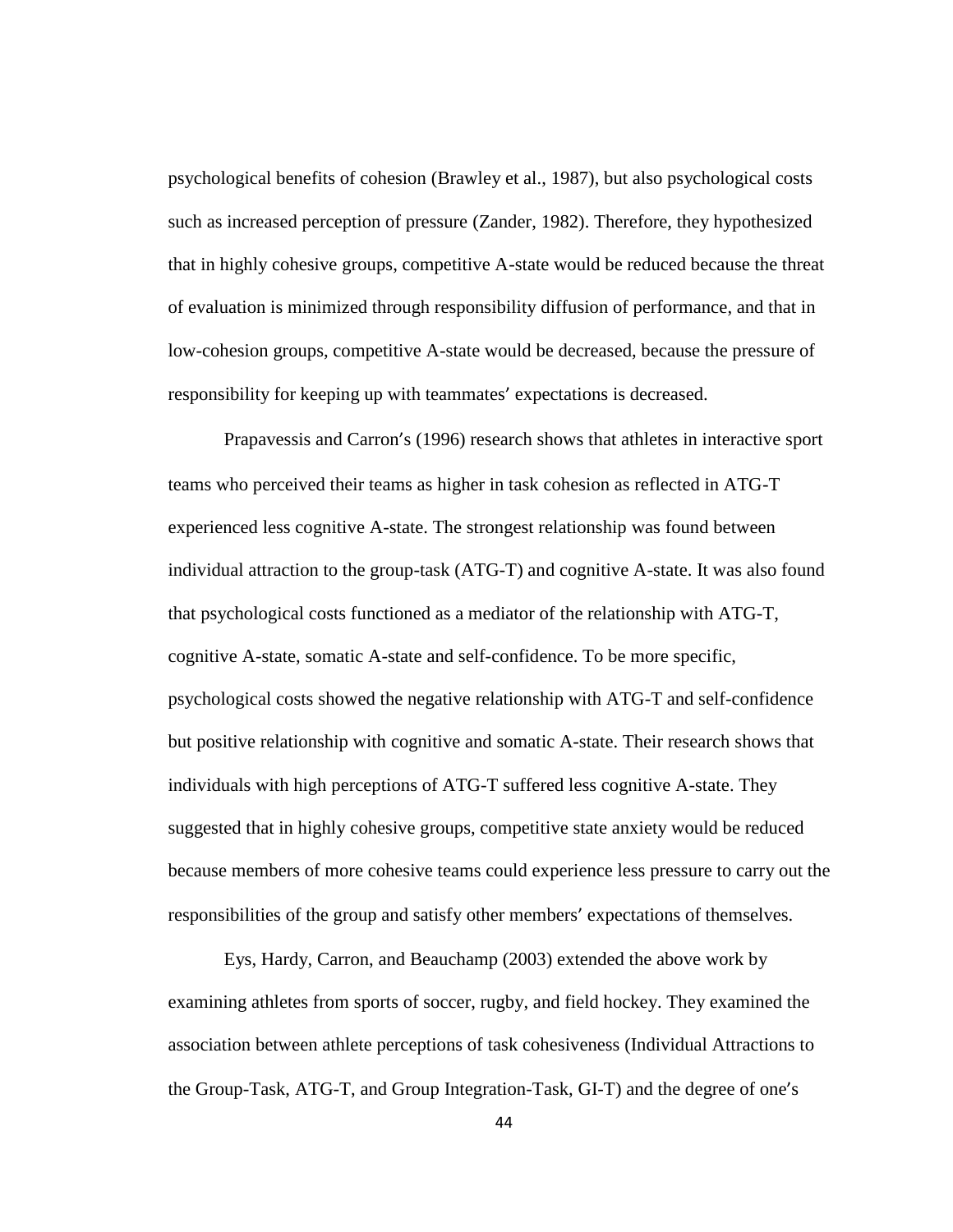perceptions of anxiety symptoms as facilitative (or debilitative) for performance. Based on Jones and Swain's (1992) proposition that directional interpretations of precompetitive anxiety should be considered, Eys et al. included the interpretation of precompetitive anxiety (e.g., facilitative or debilitative) in the measure of competitive feeling states.

Their results showed that those athletes who perceived greater task cohesion (both ATG-T and GI-T) were more likely to view their symptoms of cognitive anxiety as facilitative and necessary for their competition. Also, athletes who viewed their somatic symptoms as facilitative had more positive perceptions of GI-T. Both GI-T and ATG-T were related to precompetition anxiety. In particular, findings from discriminant function analyses suggest that GI-T was a more important predictor of the degree as to how athletes interpret precompetition anxiety. They found that when athletes perceive more task cohesion, athletes' perception of A-state as facilitative increases. Thus, their findings support those of Prapavessis and Carron (1996) in that different levels of competitive state anxiety are found, depending on levels of task cohesiveness.

However, research in cohesion-anxiety relationship has solely focused on elite athlete levels (Prapavessis & Carron, 1996; Eys et al., 2003). Moritz and Watson (1998) identified potential biases in group research, and contended over-generalization should be avoided. It is suggested that certain relationships at one level of sport competition not be considered analogous to those of a seemingly similar concept at another level. Carron (1982) also argued that teams can differently function depending on the structure, intragroup processes, cohesiveness, or a combination of these, and the degree of impact on groups can differ. Professional teams are very likely to have different group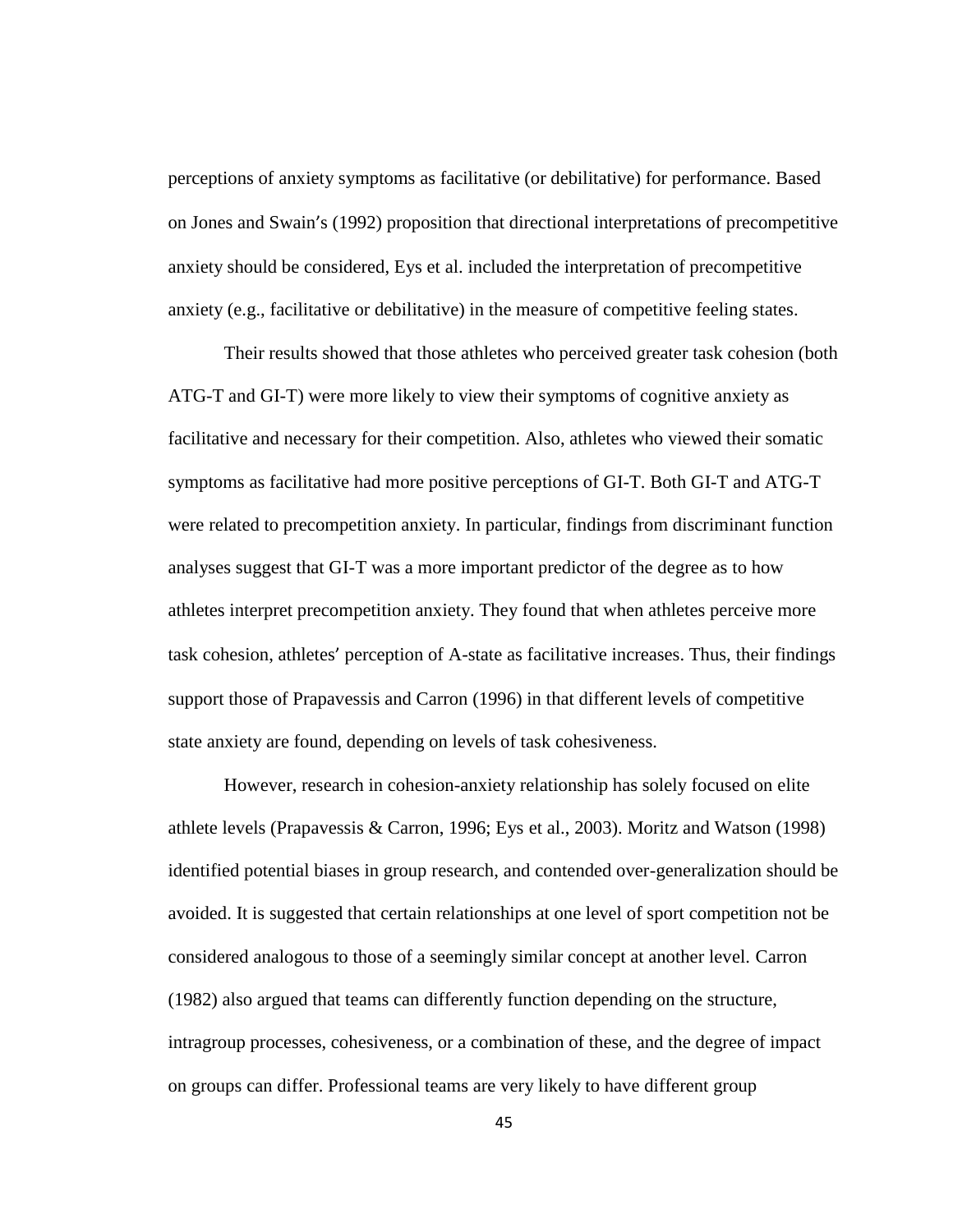characteristics as compared to college teams or recreational youth teams. Although Carron et al. (2002) reported that skill and experience level of the competition was not a significant moderator on the relationship between cohesion and performance, they found different cohesion-performance relationships at different levels of competition.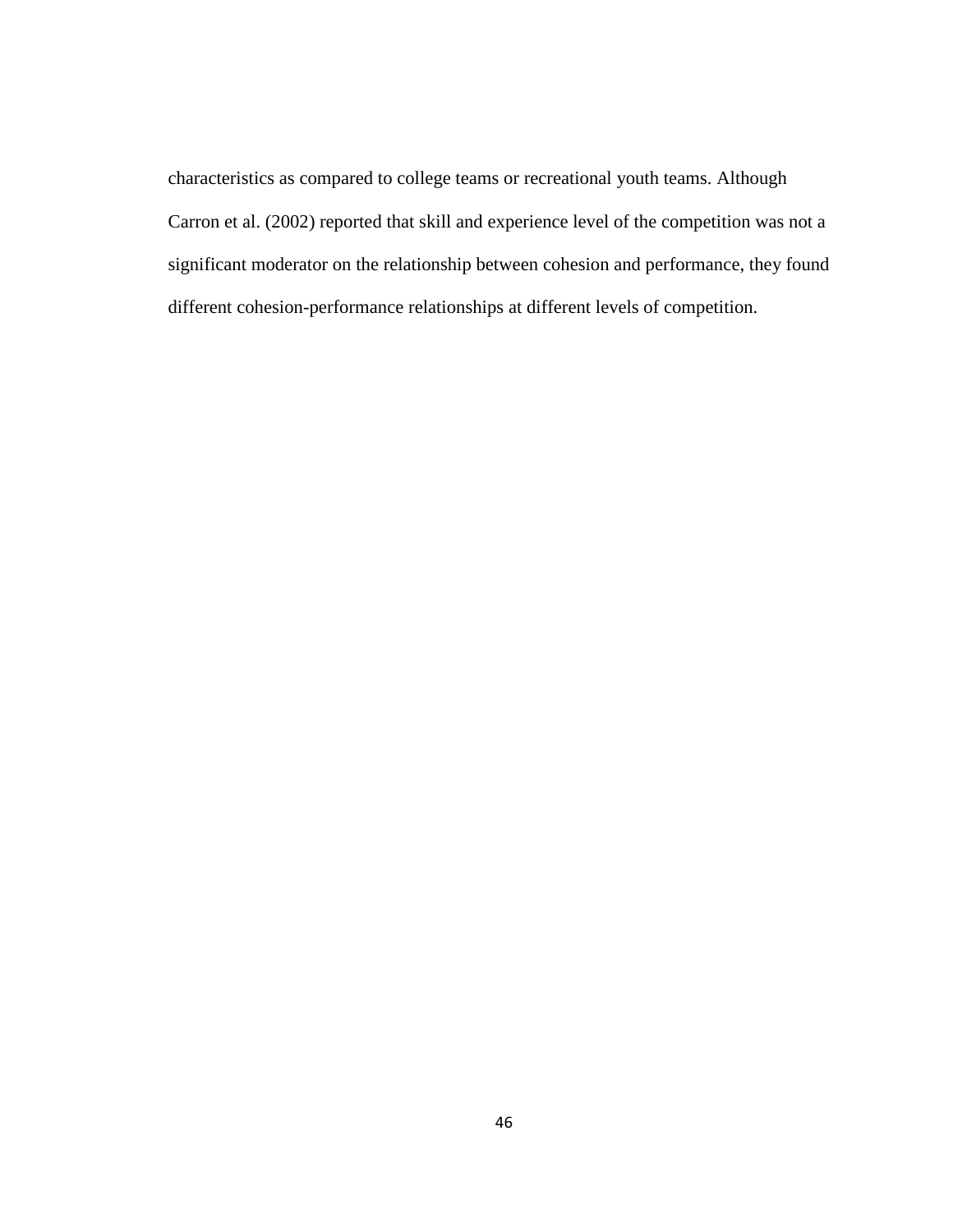# CHAPTER III

## **METHODS**

The present study was conducted to examine the cohesion-anxiety relationships as well as to examine the contribution of cohesion in predicting individual anxiety among recreational soccer players. The present study is descriptive research in nature, and an online survey design was used to investigate the relationship between cohesion and individual anxiety. The demographic and soccer background questionnaire, the Group Environment Questionnaire (GEQ; Carron et al., 1985), the Sport Competition Anxiety Test (SCAT; Martens, 1977), and the Competitive State Anxiety Inventory-2 (CSAI-2; Martens et al., 1990) with a role play scenario were completed by recreational soccer players who participated in community adult soccer leagues.

#### **Participants**

In the present study, the competition standard was recreational or non-elite, defined by the competition level. Only those who participated in amateur leagues/competitions mainly for recreation, without formal contract or compensation were recruited for this study. Adults (above 18 years of age) who participated in recreational soccer leagues in Greensboro were recruited for the present study. Of the 114 who completed the survey, 26 participants were excluded due to the incomplete surveys.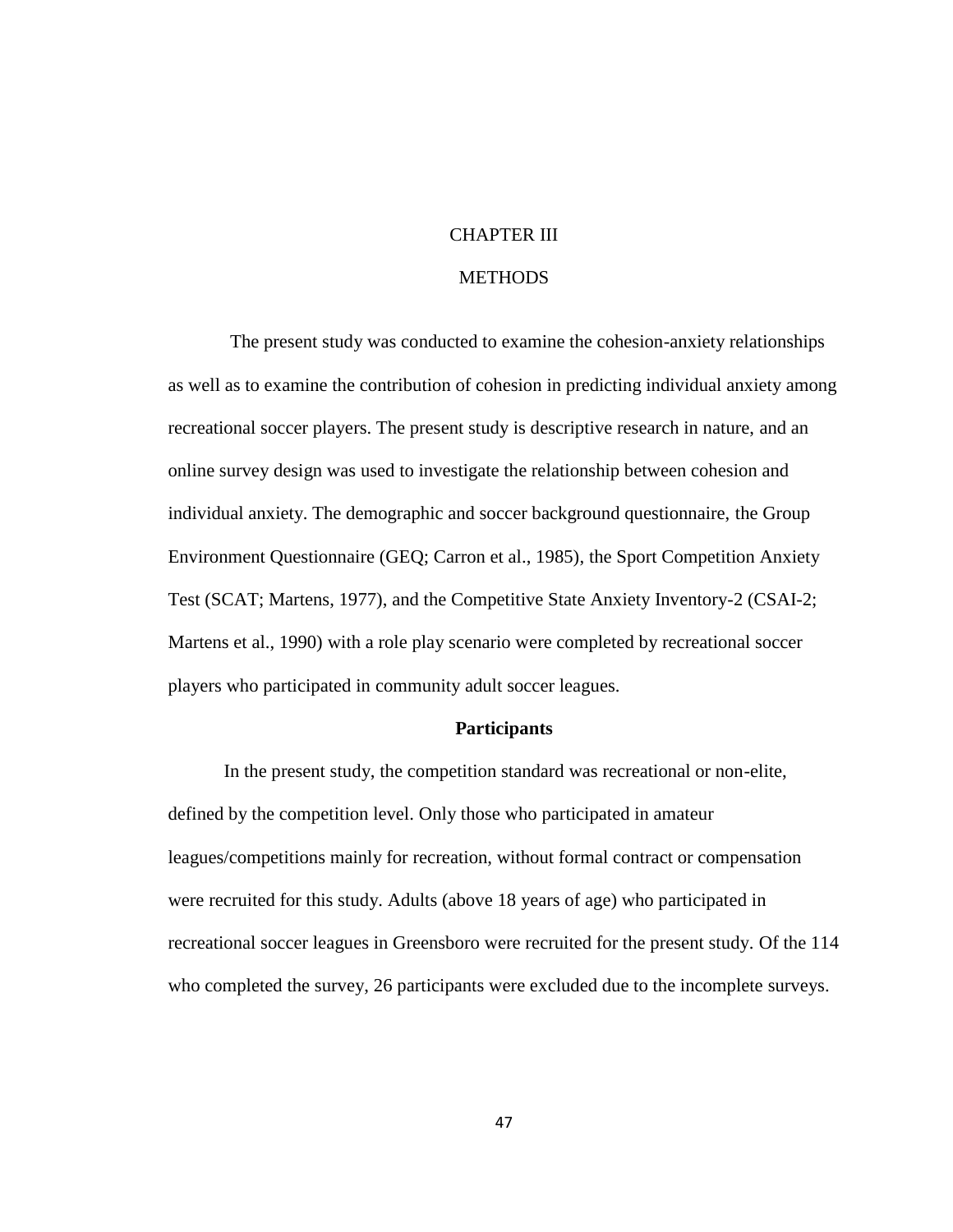Therefore, only data of 88 participants were used for the analyses in the present study. Further information on the sample is included in the results.

#### **Procedures**

Managers and competition organizers from the targeted amateur soccer leagues were contacted to request their cooperation for the present study. After obtaining permission of the study by Institutional Review Board (IRB) of the University of North Carolina at Greensboro and pertinent competition organizers or managers, individuals over 18 years old participating in the league were contacted via e-mail or at a team meeting to recruit participants. All who agreed to participate were sent an e-mail that included an explanation of the study and informed consent and a hyperlink to electronic survey (Qualtrics). The survey included a demographic and soccer background questionnaire, the GEQ, the CSAI-2, and the SCAT. Reminder e-mails were sent twice to those who did not respond to the initial e-mail. It was emphasized that participation in the study was voluntary and confidential. All procedures were in accordance with the Institutional Review Board at the University of North Carolina at Greensboro.

#### **Measures**

#### **Demographic and Soccer Background Questionnaire**

Demographic information on participants was collected by using the demographic questionnaire. Demographic items include gender, age, race/ethnicity and the current team on which they participate on (see Appendix A). The soccer-related items included years of experience, years on the current team, perceived skill level, and importance of the competition for the current team. Frequency of practice for the current team and the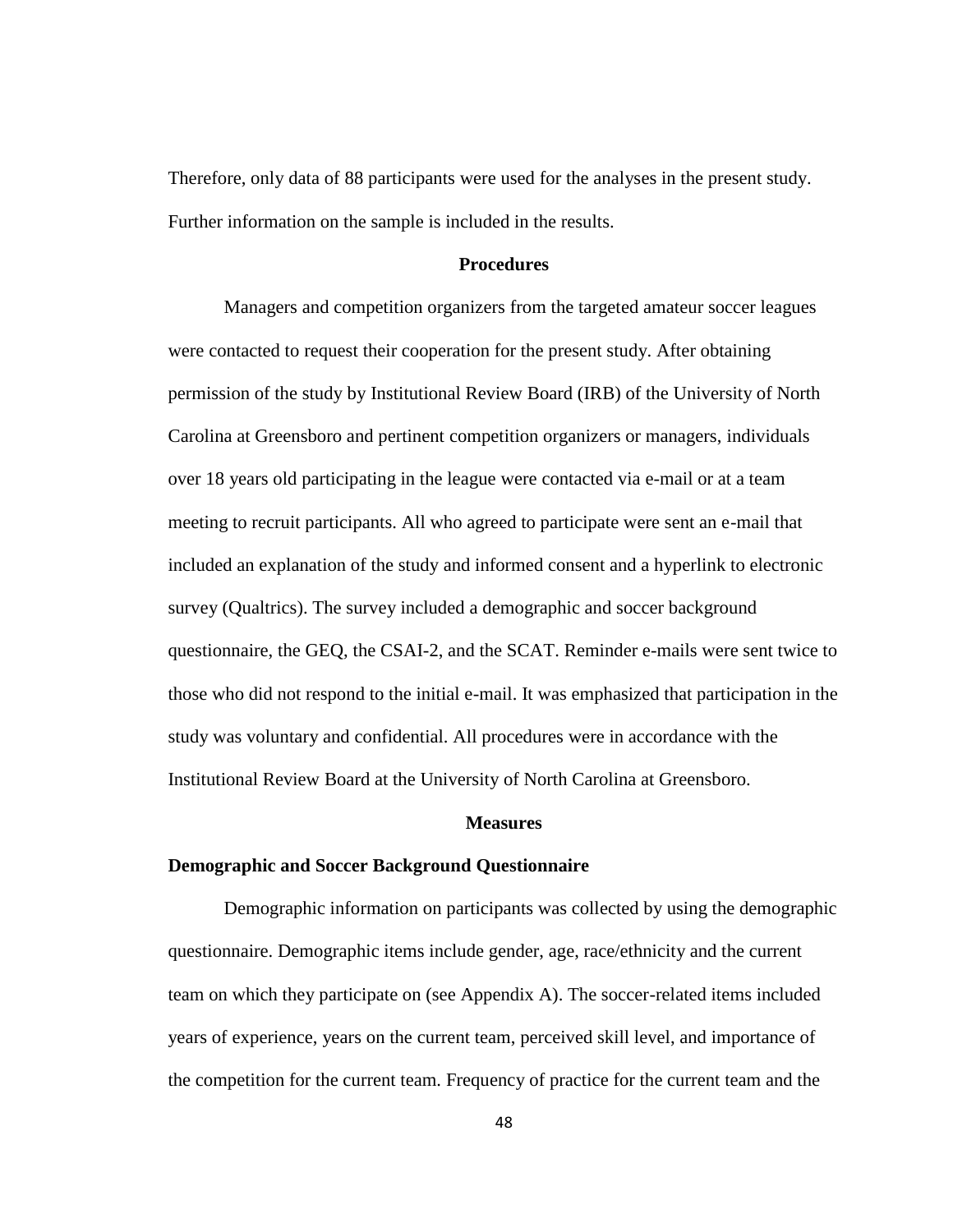most important reason for participating on the current team were asked as well. Demographic and soccer-related information were used to better understand the individuals and teams in the present study.

## **Group Environment Questionnaire**

Cohesion was assessed by means of the Group Environment Questionnaire (GEQ; Carron et al., 1985). The GEQ consists of four dimensions of cohesion: Group Integration-Task (GI-T; 5 items), Group Integration-Social (GI-S; 4 items), Individual Attractions to the Group-Task (ATG-T; 4 items), Individual Attractions to the Group- Social (ATG-S; 5 items).

Participants were asked to mark a 9-point Likert scale anchored at the extremes by strongly agree (9) and strongly disagree (1). In this measure, higher scores indicate higher perceptions of cohesion. Previous research has supported its validity and internal consistency (Brawley, Carron, & Widmeyer, 1987; Carron, Brawley, & Widmeyer, 2002; Carron, Widmeyer, & Brawley, 1985; see chapter 2 for details).

#### **Sport Competition Anxiety Test**

Competitive trait anxiety was assessed by the Sport Competition Anxiety Test (SCAT; Martens, 1977). The SCAT was developed to measure the predisposition to become anxious in sport competition. The SCAT has 15 items overall, but only 10 items were scored; 5 items (1, 4, 7, 10, and 13) are not scored as they were included to diminish the possibility of response bias.

For each item, participants were asked to mark the response (hardly ever, sometimes, or often) that indicates how they usually feel when in sport competitions. The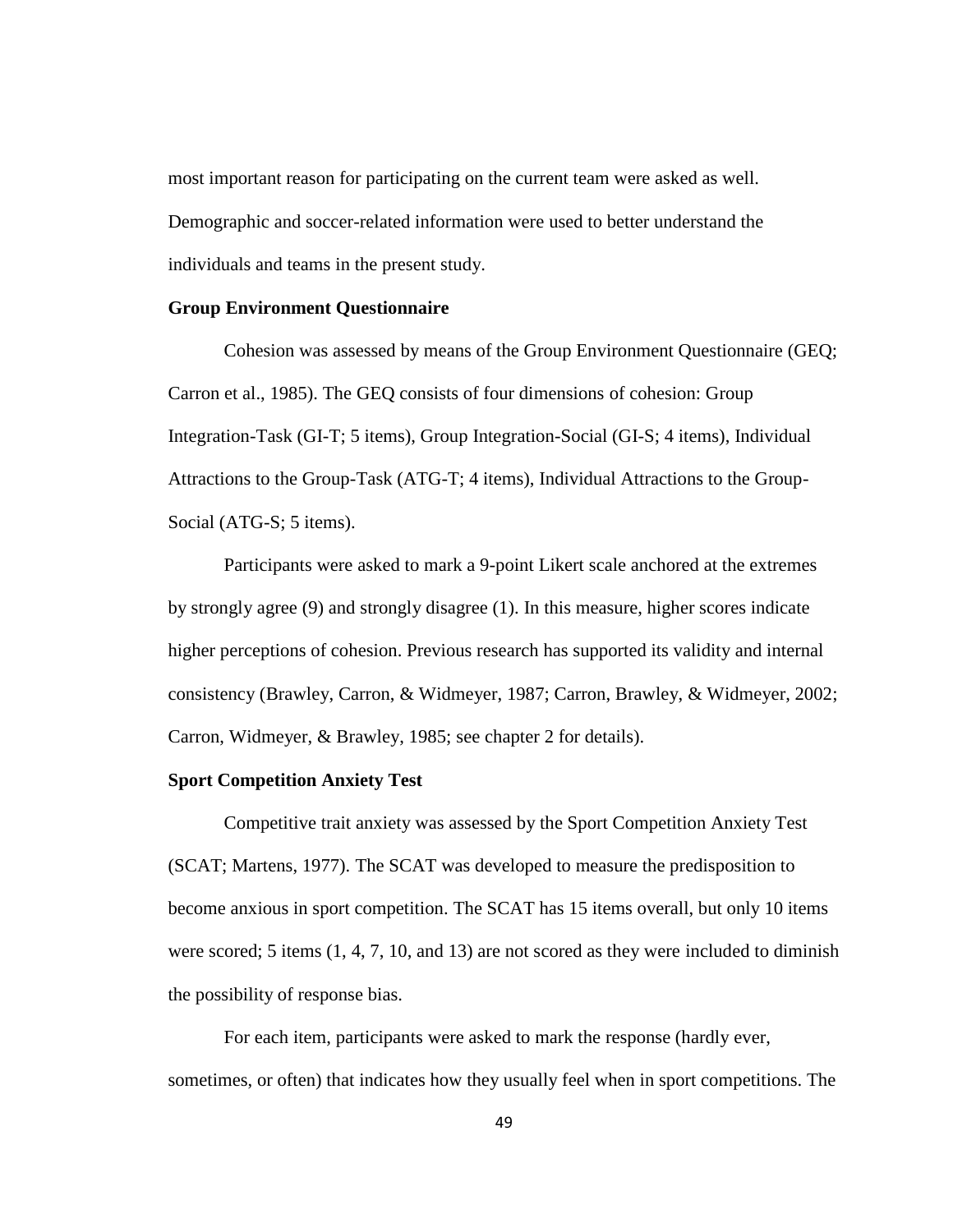possible range of scores on the measure is from 10 indicating the lowest competitive Atrait to 30 reflecting the highest competitive A-trait. Research supports the concurrent, predictive, and construct validity of the SCAT as a measure of competitive A-trait (Martens, 1977; Ostrow & Ziegler, 1978; see chapter 2 for details).

## **Competitive State Anxiety Inventory-2**

The Competitive State Anxiety Inventory-2 (CSAI-2; Martens et al., 1990) was used to assess competitive state anxiety levels of participants (how participants feel at the moment). The CSAI-2 consists of three dimensions: cognitive anxiety, which measures conscious awareness of unpleasant feelings about oneself or the situation, somatic anxiety, which measures awareness of bodily symptoms of the autonomic nervous system, and self-confidence which measures the degree of certainty that athletes feel about their ability to be successful. The CSAI-2 has 27 items presented on a 4-point scale anchored at extremes by not at all (1) and extremely (4). Higher scores represent higher levels of cognitive anxiety, somatic anxiety, and self-confidence. Previous research supports validity and reliability through correlations between the CSAI-2 subcomponents and other anxiety measures (Martens et al., 1990, see chapter 2 for details). In the present study, self-confidence was not used for the analyses. The scale is not considered a dimension of A-state.

*Role play scenario.* The role play scenario for the CSAI-2 in the present study asked participants to think about a situation when they are about to compete in the competition with their teams. The rationale for a role play scenario stems from the unique features of recreational sport teams, based on the pilot study. First, many participants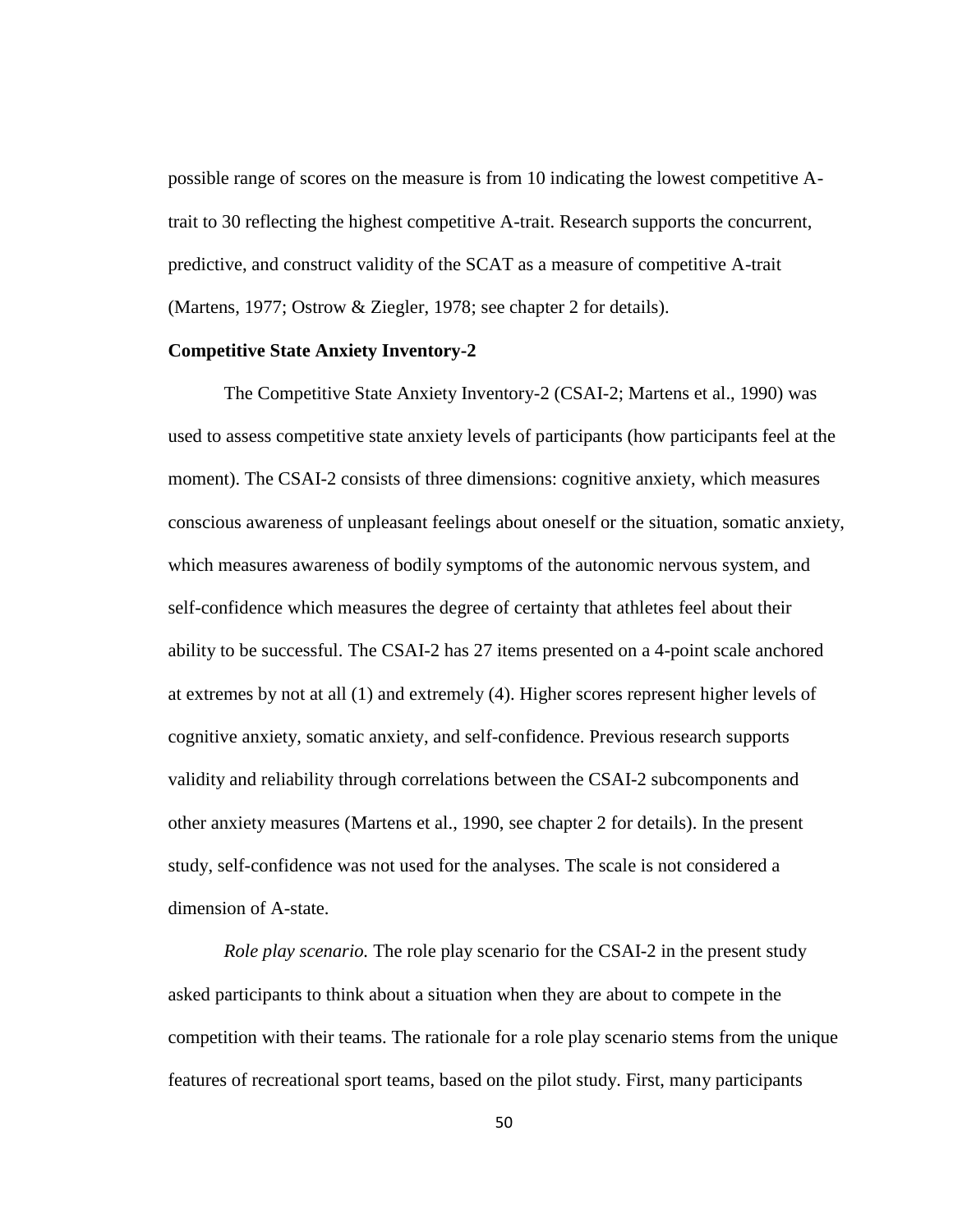come to the competition individually, which hinders recruiting them for the survey before competition. Second, it was found that many participants completed the questionnaires in a sloppy manner when asked to participate in the study before competition, which may lead to erroneous results.

A role play scenario has often been implemented as a useful method in a variety of fields including sport and exercise psychology (e.g., Levine, 1996; Ntoumanis & Biddle, 2000; Jones & Uphill, 2004), and a high correlation between recalled and actual perceived intensity of competitive A-state after a long period has been documented (Hanin, 2007). In the current study, a brief description of soccer competition followed by specific instructions was provided to help the participants to visualize the most recent important game of the league and elicit thoughts and feelings in that situation at that moment. This hypothetical scenario design was laid out according to instructions used by Ntoumanis and Biddle (2000) and Jones and Uphill (2004). Then, participants were asked to complete the CSAI-2 based on their feelings in the scenario. The GEQ and the SCAT were completed first, and then the CSAI-2 was completed with the role play scenario.

#### **Statistical Analysis**

Reliability analyses of the GEQ, the CSAI-2, and the SCAT were conducted first with coefficients alpha and item–total correlations examined to determine whether measures were reliable. Descriptive analysis provided information on participants' gender, age, race/ethnicity, sport experience, soccer skill level, and importance of competition as well as information of frequency of practice and the most important reason to play on the current team.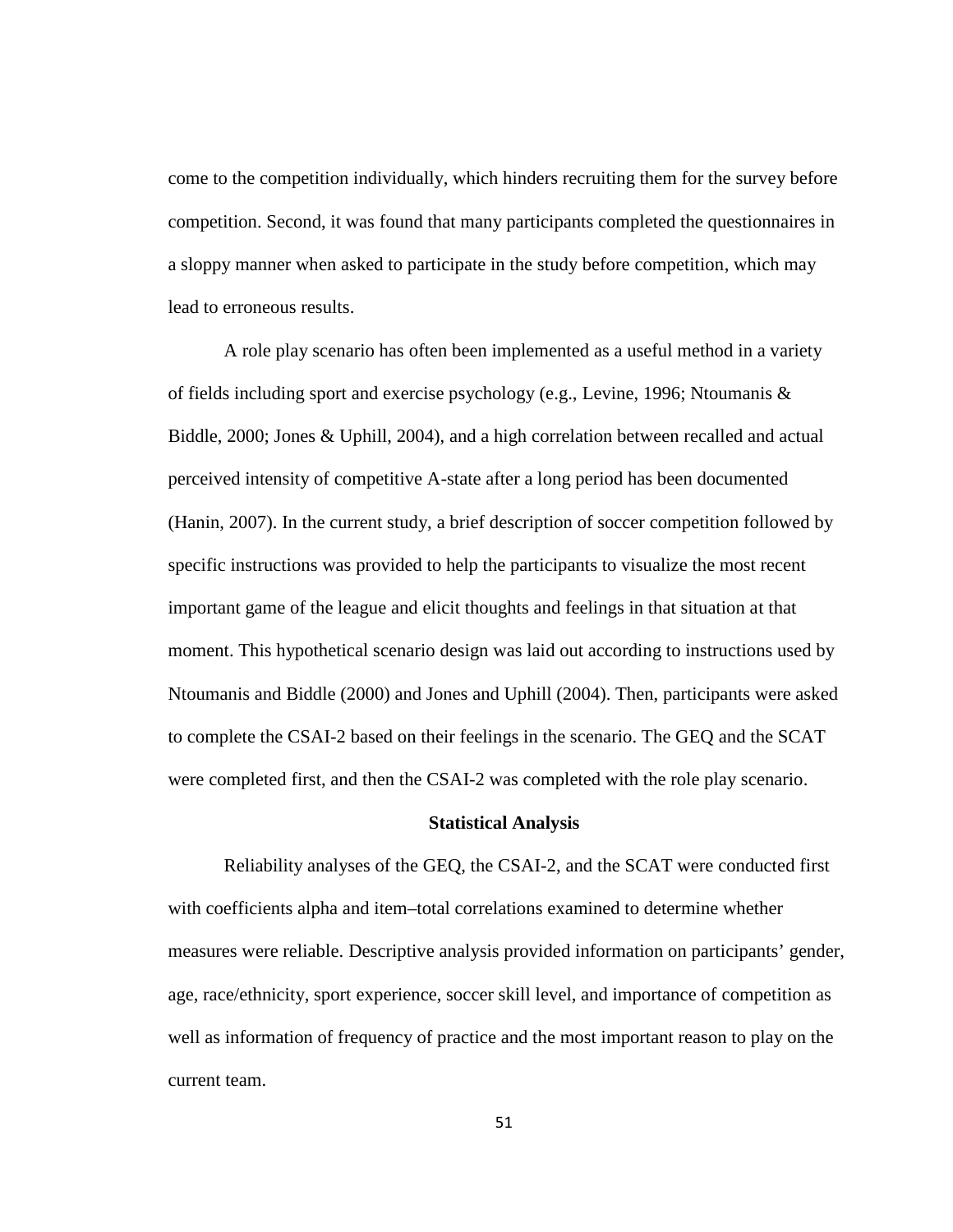Pearson's correlation analysis was conducted to determine whether correlations existed among the sub-components of the GEQ and the CSAI-2 and the SCAT. It was hypothesized that individual attraction to the group-task (ATG-T) and group integrationtask (GI-T) would be negatively related to cognitive and somatic A-state.

Next, stepwise multiple regression analyses were used to determine whether the sub-constructs of the GEQ predicted each component (cognitive A-state and somatic A state) of the CSAI-2. It was hypothesized that individual attraction to the group-task (ATG-T) and group integration-task (GI-T) would predict cognitive and somatic A-state.

Hierarchical multiple regression analyses were conducted as the main analysis in the present study. In hierarchical regression analyses, predictor variables were entered into the regression model in order based on theory and previous research. Hierarchical regression with the A-trait entered in the first step, and with the GEQ sub-components entered in the second step was used to determine if constructs of the GEQ predicted each dimension of competitive A-state beyond the prediction of competitive A-trait reflected by the SCAT scores. It was hypothesized that ATG-T and GI-T would contribute to the prediction of competitive A-state beyond that of the SCAT scores.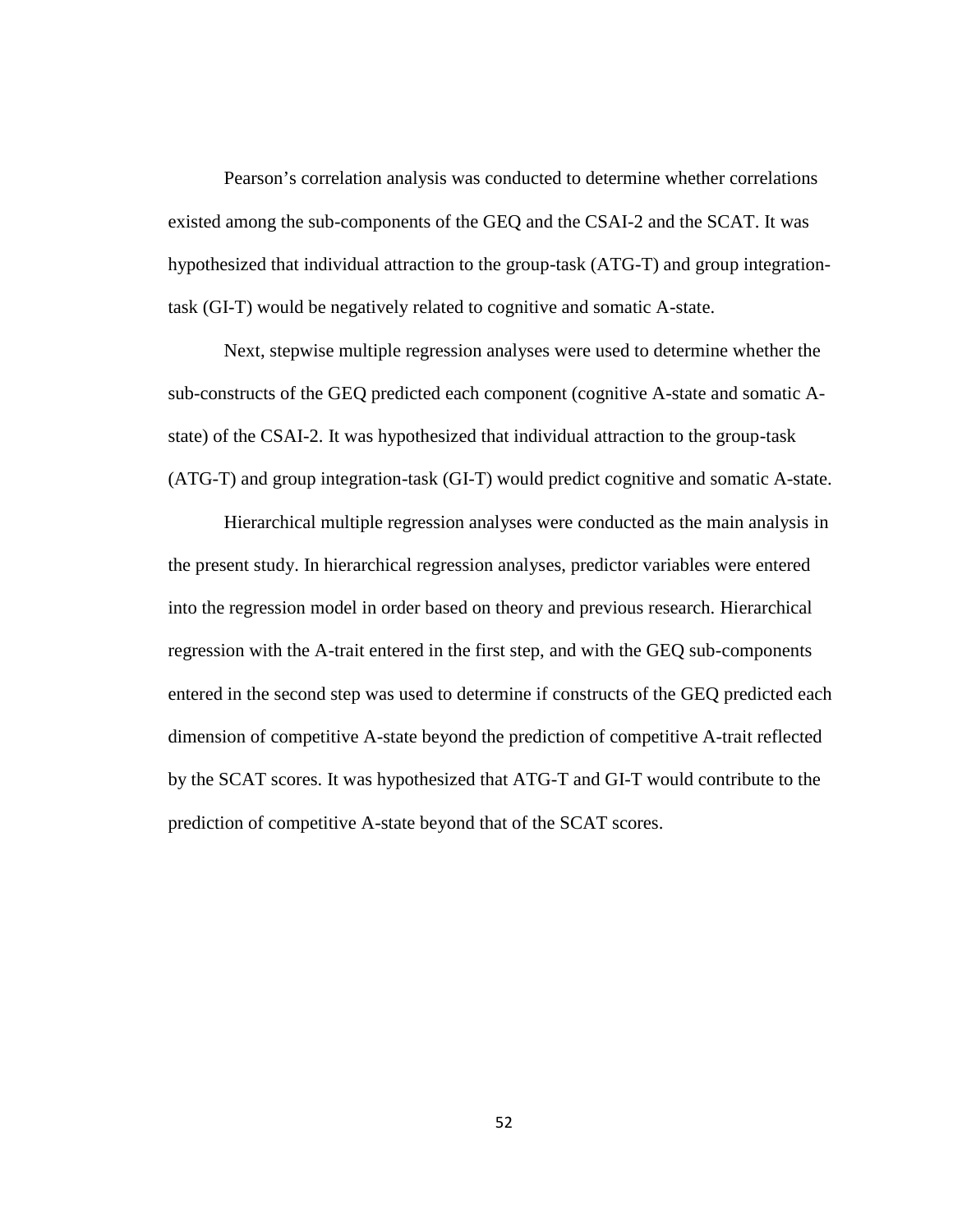## CHAPTER IV

## RESULTS

The aim of this study was to examine how cohesion variables are associated with sub-dimensions of competitive A-state in the recreational sport population. Descriptive results are presented first with information on demographics and soccer background, followed by reliability analyses for all scales used in this study. Bivariate correlations were used to determine the relationship between cohesion and competitive A-state. Additionally, stepwise multiple regressions and hierarchical multiple regressions were performed to examine the main predictions of the study. Specifically the relationships of cohesion dimensions to subcomponents of competitive A-state were examined. Finally, the results of hierarchical regression with competitive A-trait and cohesion dimensions as predictors of competitive A-state are presented.

#### **Demographics and Soccer Background Characteristics**

Participants in the present study were 79 male (89.8%) and 9 female (10.2%) recreational soccer players who participate in local amateur soccer leagues and completed the online survey. The leagues were co-ed, but with no minimum number of female players and the large majority are male participants. Thus, the sample is representative of the leagues. A majority of the participants identified as White/European (77.3%) and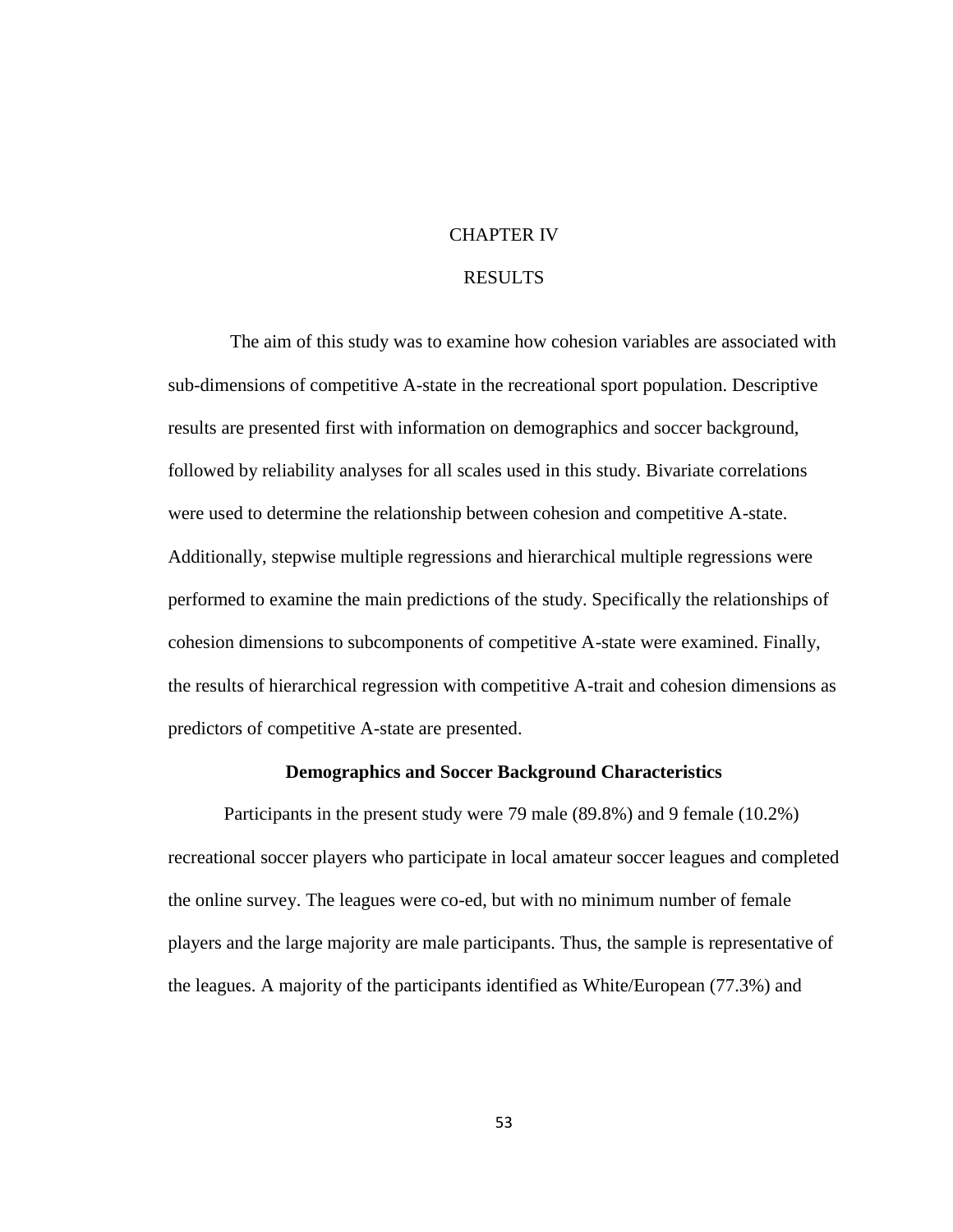others as Asian (12.5%), Black or African American (4.5%), Native Hawaiian or Other Pacific Islander (3.4%), American Indian or Alaska Native (1.1%) and other (1.1%). The average age of participants was 36.17 years old  $(SD = 11.78; \text{range} = 20 - 66)$ . Power analysis based on data from the pilot study showed that the sample size of 80 was adequate.

The average years of experience was  $22.9$  (*SD* = 12.17; range = 1 - 60), while years on the current team was  $3.8$  (*SD* = 4.05; range = 0 - 22). On average, the perceived individual soccer skill was 4.0, and their mean team skill level was 3.8 on a 5-point Likert scale. Their perceived importance of the competition that they participated was 3.9 on a 5-point Likert scale. In terms of team practice other than scheduled league matches, 72.7% answered 'never' and 14.8% answered 'less than once a week' while 12.5% indicated that they practice once or more than once a week. Concerning the most important reason to participate on the current soccer team, more than half of the participants (54.5%) answered 'to have fun'. The other reasons were 'for the competition' (19.3%), 'to socialize with others' (10.2%), and 'to improve soccer skills and move to higher levels' (3.4%) as their reason to participate. Interestingly, several participants chose other (12.5%), reporting that fitness or combination of fitness, fun and socialization were the reason to participate on the current soccer team.

#### **Cohesion, A-trait and A-state**

Initially, internal consistency was examined for all scales (see Table 1). All internal consistency values were acceptable except for ATG-S that has substantially low internal consistency  $( = .32)$ . Thus, ATG-S was excluded for further analyses. The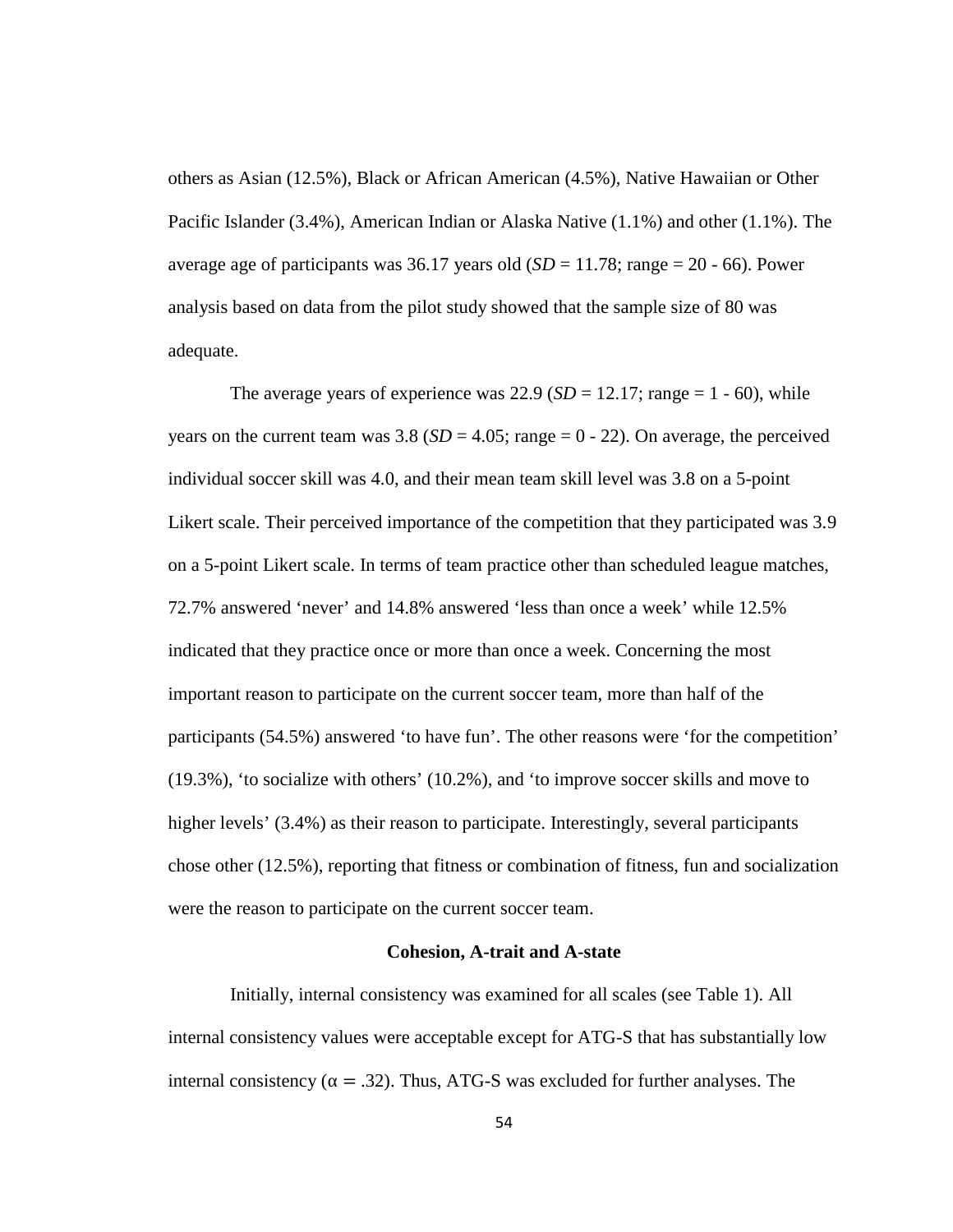Cronbach's Alpha results in the present study were similar to those reported by Prapavessis and Carron (1996). Cronbach's Alpha of ATG-S ( $= .40$ ) was lower than adequate and removed from further analyses in Prapavessis and Carron's (1996) study.

Correlation analysis was performed to determine the relationship between sub components of competitive A-state and sub-dimensions of cohesion. The results of correlation analyses are presented in Table 1. As expected, it was found that ATG-T, GI- T and GI-S were negatively correlated with cognitive and somatic A-state, indicating that higher scores on these variables were associated with lower levels of cognitive and somatic A-state. However, only ATG-T and GI-T, which are task oriented cohesion were significantly correlated with cognitive and somatic A-state. The relationship between GI- S and competitive A-state was weak and not statistically significant.

Two separate stepwise multiple regression analyses were conducted to examine the contribution of ATG-T, GI-T and GI-S in predicting cognitive and somatic A-state; cognitive and somatic A-state were the criterion variables, while three GEQ sub components (ATG-T, GI-T and GI-S) were entered in the multiple regression model as the predictor variables. The stepwise multiple regression model with cognitive A-state as the criterion variable was significant,  $R^2 = .12$ ,  $F(1, 87) = 12.12$ ,  $p < .001$ . The results of the analysis revealed that the multiple correlation coefficient was .35 and approximately 12% of the variance in cognitive A-state can be accounted for by ATG-T only. The contribution of ATG-T in predicting cognitive A-state can be found in Table 2. ATG-T was the only predictor that accounted for a significant amount of variance in cognitive A state, indicating that recreational soccer players with higher ATG-T have lower cognitive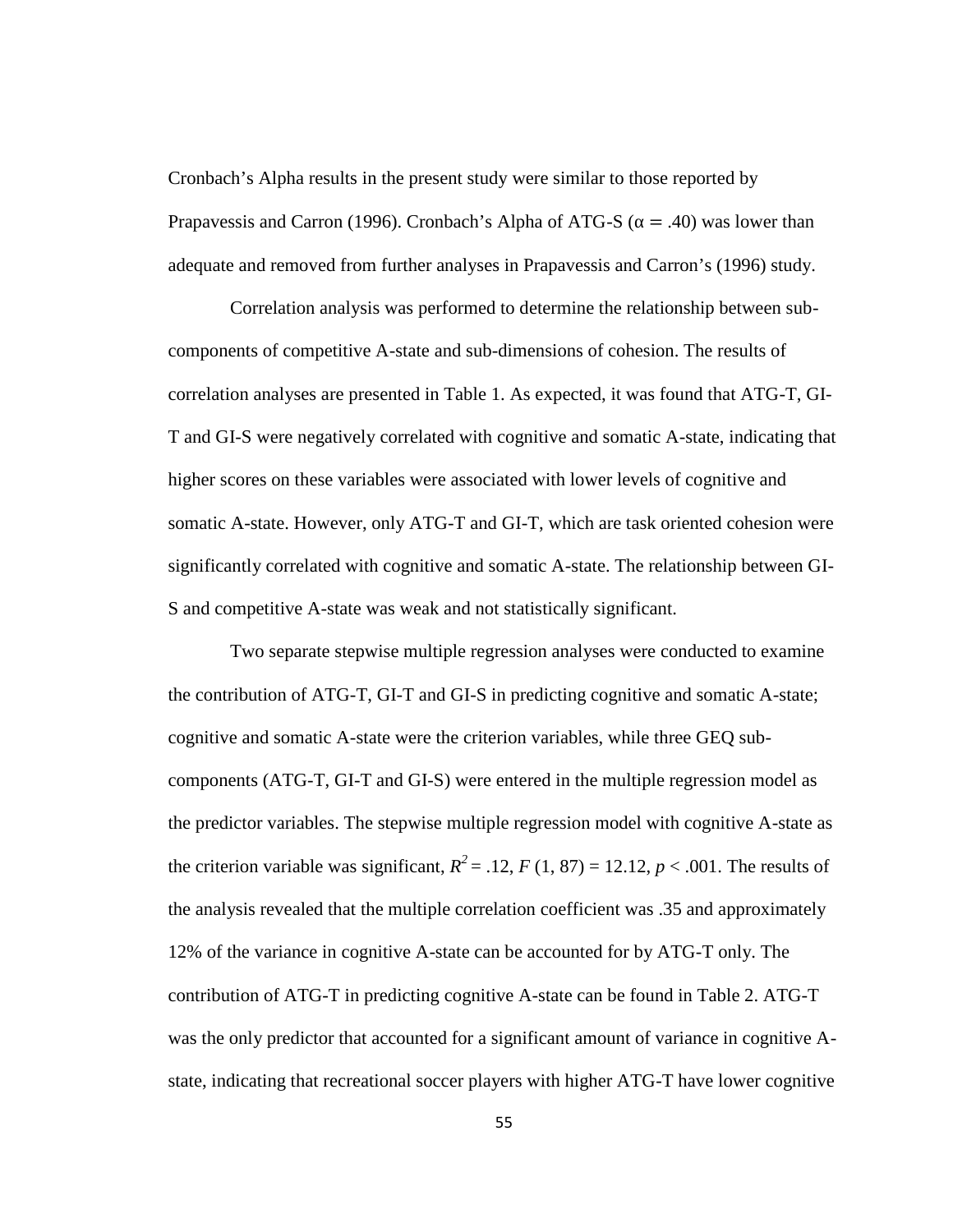A-state. GI-T and GI-S did not significantly contribute to the prediction of cognitive A state.

|                          |       |           |           | Cognitive  | Somatic               |             |
|--------------------------|-------|-----------|-----------|------------|-----------------------|-------------|
|                          | ATG-T | $GI-T$    | GLS       | A-state    | A-state               | A-trait     |
| ATG-T                    | .758  | $.562$ ** | $.219*$   | $-.351$ ** | $-.288$ <sup>**</sup> | $-169$      |
| $GI-T$                   |       | .637      | $.343***$ | $-.225$    | $-.244$ <sup>*</sup>  | $-.240^*$   |
| GI-S                     |       |           | .669      | $-.049$    | $-.045$               | $-.005$     |
| <b>Cognitive A-state</b> |       |           |           | .885       | $.722$ **             | $.610^{**}$ |
| Somatic A-state          |       |           |           |            | .919                  | $.765***$   |
| A-trait                  |       |           |           |            |                       | .791        |

Table 1. Pearson Correlation among the Variables of Interest

\*\*. Correlation is significant at the .01 level (2-tailed).

\*. Correlation is significant at the .05 level (2-tailed).

Internal consistency ( ) on diagonal

The stepwise multiple regression model with somatic A-state as the criterion variable produced significant results,  $R^2 = .08$ ,  $F(1, 87) = 7.81$ ,  $p < .01$ . The results of the analysis indicated that the multiple correlation coefficient was .29 and approximately 8% of the variance in somatic A-state can be accounted for by ATG-T. Although ATG-T accounted for a significant proportion of variance in somatic A-state, no significant regression coefficients emerged from GI-T and GI-S. Based on these results, no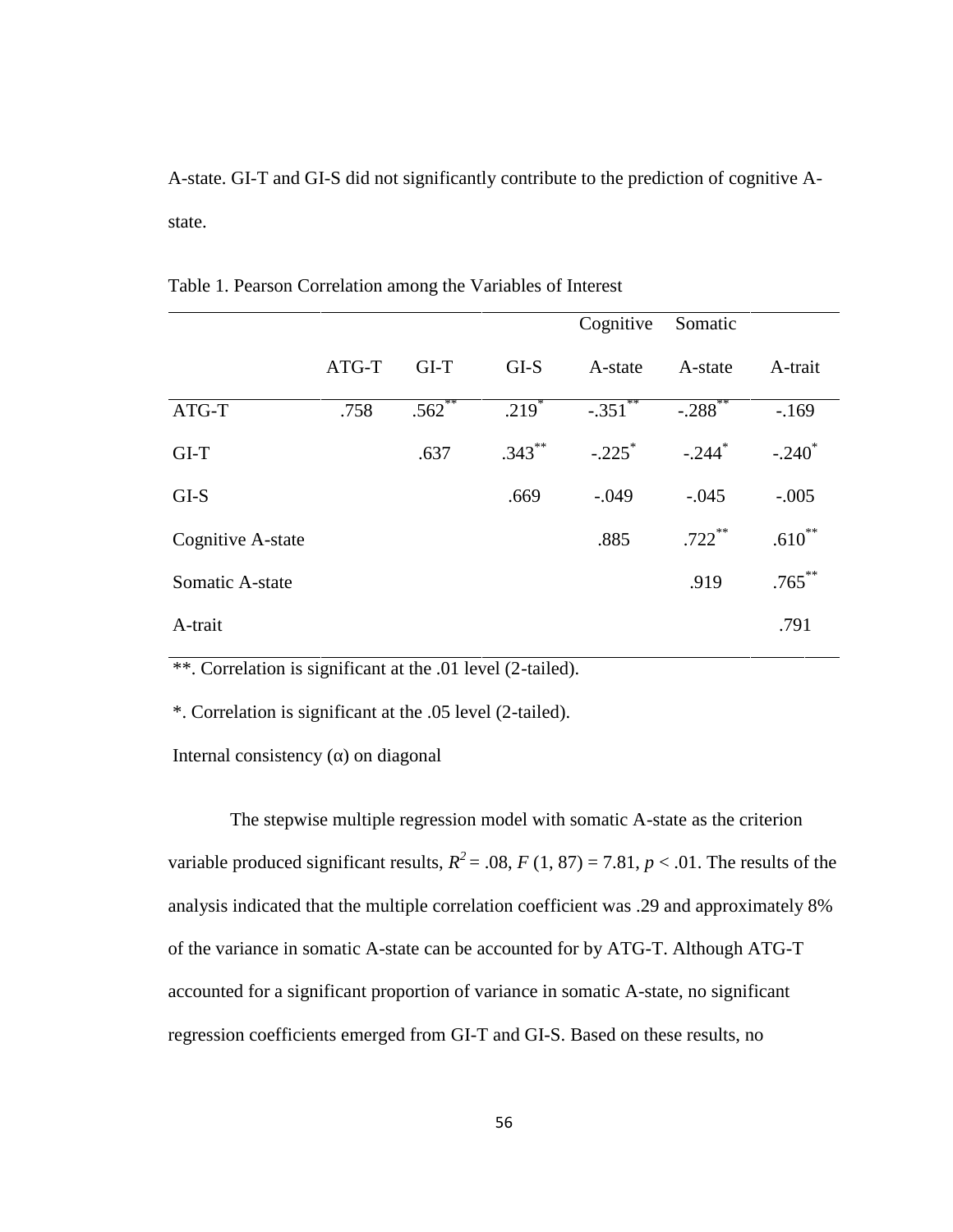individual dimension of cohesion except for ATG-T had a unique contribution to the prediction of somatic A-state.

Subsequently, two sets of hierarchical multiple regression analyses were carried out with competitive A-state as the dependent variable to test the hypothesis that the three GEQ sub-components (ATG-T, GI-T and GI-S) add to the prediction of cognitive and somatic A-state beyond the contribution of competitive A-trait.

Table 2. Summary of Stepwise Multiple Regression Model for the Variables of Interest

| Predictor variable                           | B       | Standard |         | t       |  |  |
|----------------------------------------------|---------|----------|---------|---------|--|--|
|                                              |         | error    |         |         |  |  |
| <b>Regression model 1: cognitive A-state</b> |         |          |         |         |  |  |
| ATG-T                                        | $-.312$ | .92      | $-.351$ | $-3.48$ |  |  |
| <b>Regression model 2: somatic A-state</b>   |         |          |         |         |  |  |
| ATG-T                                        | $-.269$ | .096     | $-.288$ | $-2.79$ |  |  |

Independent variables: ATG-T, GI-T and GI-S

Competitive A-trait was the first variable entered to control for competitive A-trait, followed by the three GEQ subcomponents with the stepwise method. Results of hierarchical regression analyses are reported in Table 3. The first set of hierarchical multiple regression model with cognitive A-state as the dependent variable revealed that competitive A-trait contributed significantly to the regression model,  $R^2 = .37$ ,  $F(1, 87) =$ 51.05,  $p < .001$ , indicating competitive A-trait explained approximately 37% of the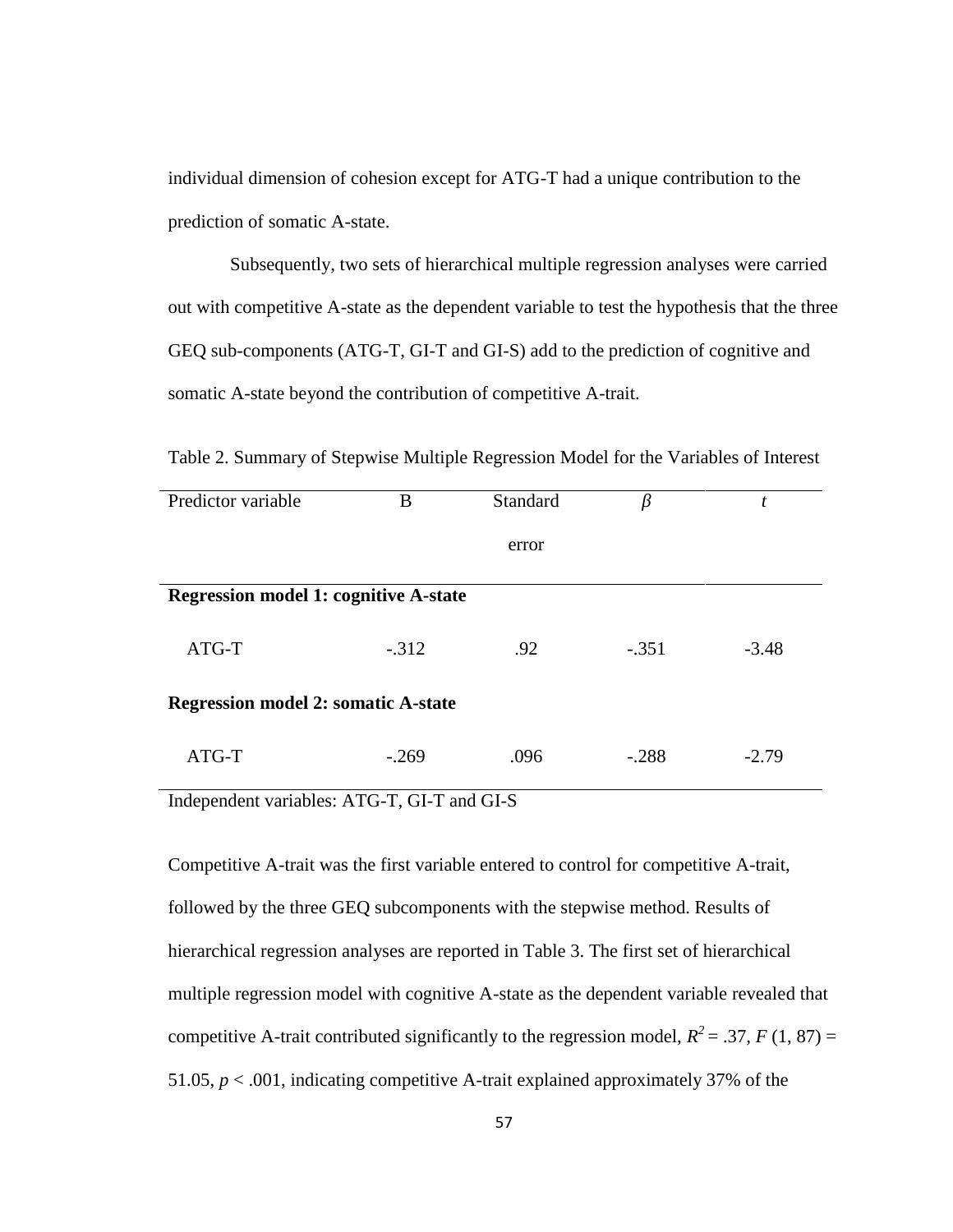variation in cognitive A-state. Including the three GEQ subcomponents entered in the second step showed that the only predictor of cognitive A-state among cohesion sub dimensions was ATG-T,  $= -.23, t = -3.09, p < .005$ . The analysis shows that  $R^2$  change associated with ATG-T was significant,  $\Delta R^2$  = .06. That is, ATG-T explained an additional 6% of variation in cognitive A-state beyond the contribution of competitive Atrait. The prediction of cognitive A-state was significantly improved by adding ATG-T beyond the contribution of competitive A-trait.

The second hierarchical multiple regression model with somatic A-state as the dependent variable shows that competitive A-trait contributed significantly to the regression model,  $R^2 = .59$ ,  $F(1, 87) = 121.71$ ,  $p < .001$ , indicating competitive A-trait explained 59% of the variation in somatic A-state. ATG-T alone was significantly associated with somatic A-state,  $= -.15$ ,  $t = -2.39$ ,  $p < .05$ , showing that ATG-T significantly contributed to predicting somatic A-state beyond the association between competitive A-trait and somatic A-state.  $R^2$  ( $\Delta R^2$  = .03) was significantly changed by ATG-T. However, GI-T and GI-S did not significantly contribute to the relationship with somatic A-state.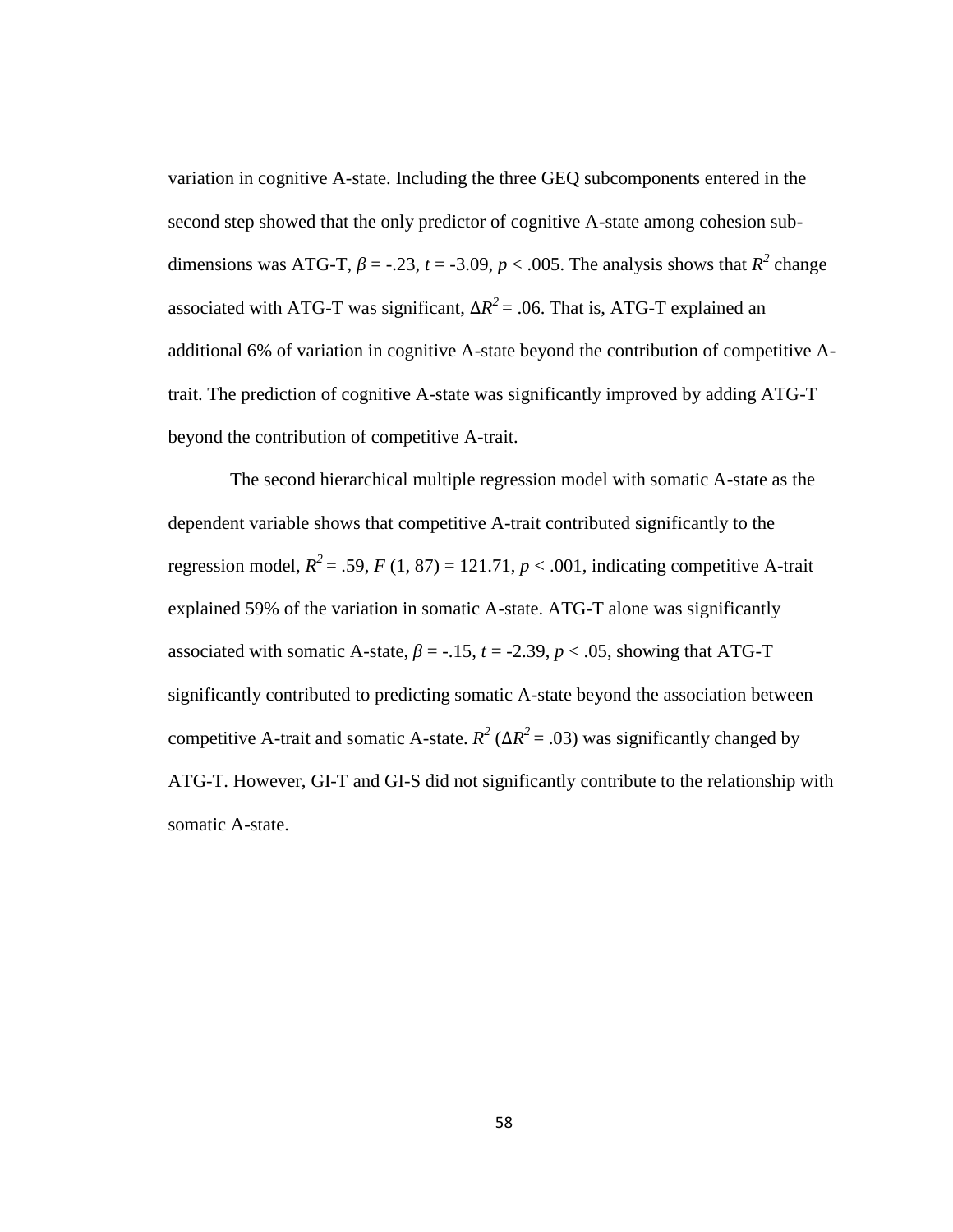# Table 3. Summary of Hierarchical Multiple Regression Model for the Variables of Interest

| Predictor variable                           | B       | Standard |         | $\boldsymbol{t}$ |  |  |  |
|----------------------------------------------|---------|----------|---------|------------------|--|--|--|
|                                              |         |          |         |                  |  |  |  |
|                                              |         | error    |         |                  |  |  |  |
|                                              |         |          |         |                  |  |  |  |
| <b>Regression model 1: cognitive A-state</b> |         |          |         |                  |  |  |  |
| Step 1                                       |         |          |         |                  |  |  |  |
|                                              |         |          |         |                  |  |  |  |
| A-trait                                      | .717    | .10      | .61     | 7.15             |  |  |  |
|                                              |         |          |         |                  |  |  |  |
| Step 2                                       |         |          |         |                  |  |  |  |
| ATG-T                                        | $-.227$ | .73      | $-.256$ | $-3.09$          |  |  |  |
|                                              |         |          |         |                  |  |  |  |
| <b>Regression model 2: somatic A-state</b>   |         |          |         |                  |  |  |  |
| Step 1                                       |         |          |         |                  |  |  |  |
|                                              |         |          |         |                  |  |  |  |
| A-trait                                      | .944    | .085     | .738    | 10.76            |  |  |  |
|                                              |         |          |         |                  |  |  |  |
| Step 2                                       |         |          |         |                  |  |  |  |
| ATG-T                                        | $-.153$ | .064     | $-164$  | $-2.39$          |  |  |  |
|                                              |         |          |         |                  |  |  |  |
|                                              |         |          |         |                  |  |  |  |

Independent variables: ATG-T, GI-T and GI-S

# **Summary**

In summary, correlation results showed that cohesion variables (ATG-T, GI-T, and GI-S) had negative relationships with competitive A-state variables; in particular, the negative relationship of ATG-T and GI-T with cognitive and somatic A-state were significant. The results of the stepwise multiple regression analyses revealed that ATG-T was a significant predictor of cognitive and somatic A-state. The hierarchical multiple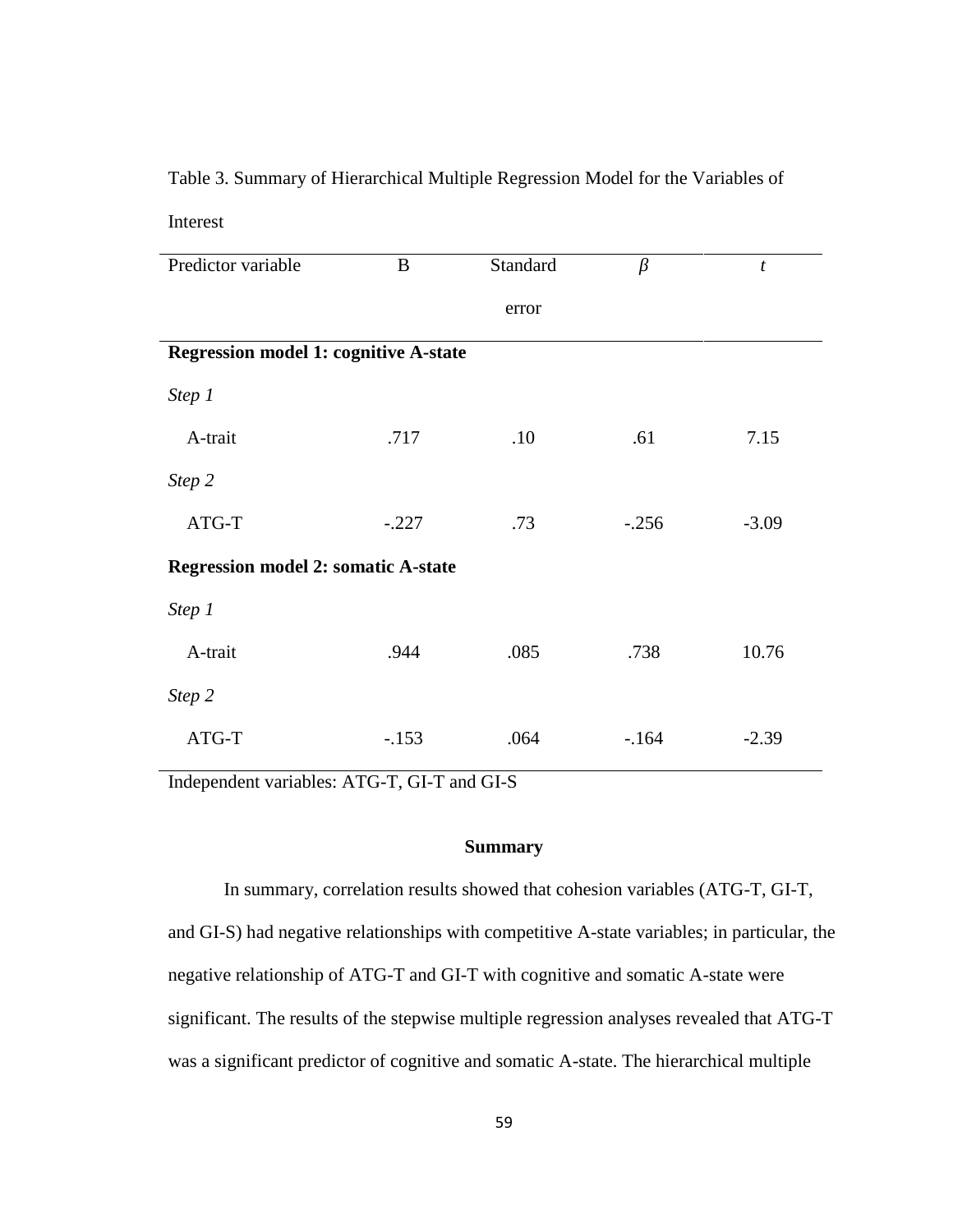regression analyses revealed that competitive A-trait was a strong predictor of competitive A-state, as predicted. The results also showed a significant contribution of ATG-T to cognitive and somatic A-state beyond the contribution of competitive A-trait. However, GI-T and GI-S did not significantly account for variance in competitive A-state.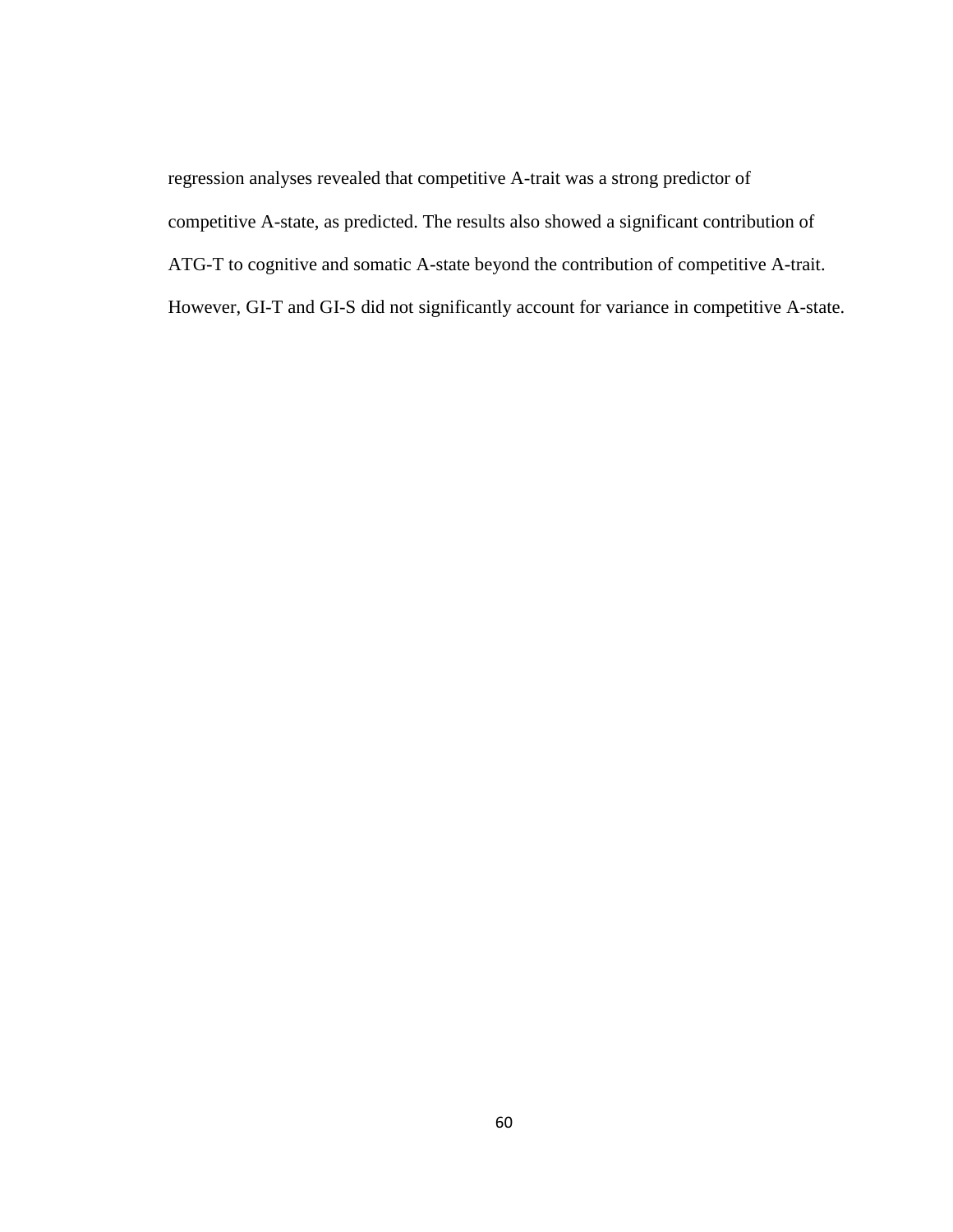# CHAPTER V

## **DISCUSSION**

The aim of the present study was to determine the relationship between cohesion and competitive A-state among amateur soccer players. Particularly, the contribution of cohesion variables to the prediction of competitive A-state variables was examined. In addition, the relationship between cohesion variables and competitive A-state variables was investigated beyond the variance of competitive A-state accounted for by competitive A-trait. The findings of this study are discussed in this section.

The major goal of this study was to examine the relationship of each dimensions of cohesion with each subcomponent of competitive A-state. It was hypothesized that ATG-T and GI-T would be negatively associated with cognitive and somatic A-state. The results of Pearson's correlation analysis support this hypothesis; the findings indicate that all three cohesion variables (ATG-T, GI-T, and GI-S) were negatively related to cognitive and somatic A-state. However, it was revealed that only ATG-T and GI-T had significant relationships with cognitive and somatic A-state. Also, the relation of ATG-T with competitive A-state responses was stronger than that of GI-T with competitive A state responses. The findings suggest that when task cohesion is high in sport teams, team members may have low precompetition anxiety. Prapavessis and Carron (1996) and Eys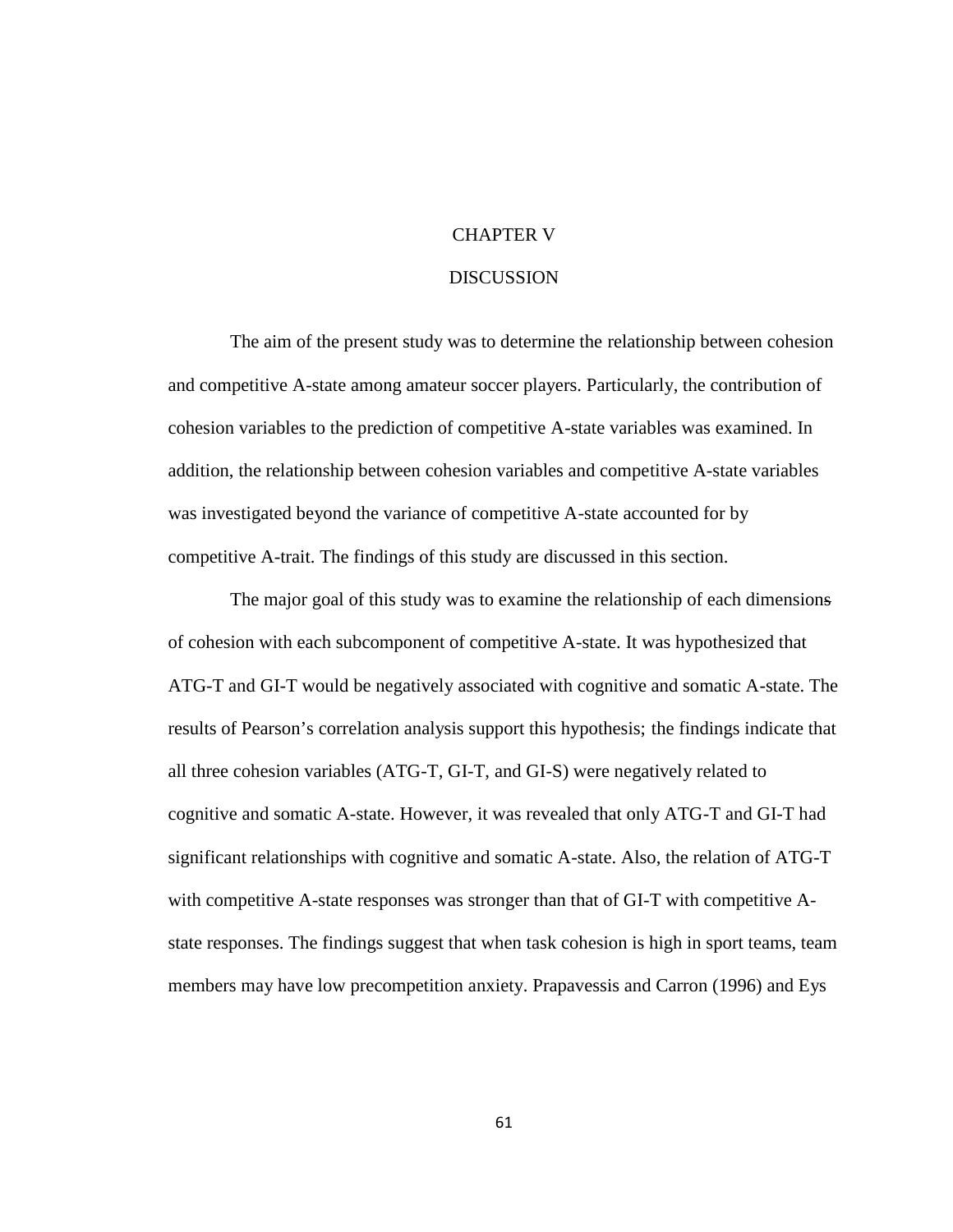et al. (2003) showed similar findings for the correlation between cohesion variables and competitive A-state variables.

The results of descriptive analysis provide information on participants' demographics and soccer background. It is meaningful to note that most participants (87.5%) in the present study reported that they never practice or practice less than once a week as a team. Only 12.5% of the participants reported that they practice more than once a week. The findings suggest that participants' team practice is very low. This comes as no surprise in that more than half of the participants (54.5%) indicated that their primary reason to play for their current team was to have fun. The other reasons to participate on their current team were the competition, social interaction, fitness, and combination of theses. Only 3.4% of participants reported that their main reason to play for their team is to improve their soccer skills and move to higher levels.

The prediction of cohesion variables on competitive A-state variables was assessed, using the stepwise multiple regression analyses. The results provide partial support for the hypothesis that ATG-T and GI-T would be predictive of respective components of competitive A-state. ATG-T accounted for significant variance in cognitive (approximately 12%) and somatic A-state (approximately 8%). However, GI-T was not a significant predictor of competitive A-state. The findings were consistent with Prapavessis and Carron's (1996) proposal that ATG-T and cognitive A-state had the strongest relationship among cohesion variables and competitive A-state variables.

The findings from the hierarchical multiple regression analyses showed that Atrait was a strong predictor of A-state. This finding supports the proposition that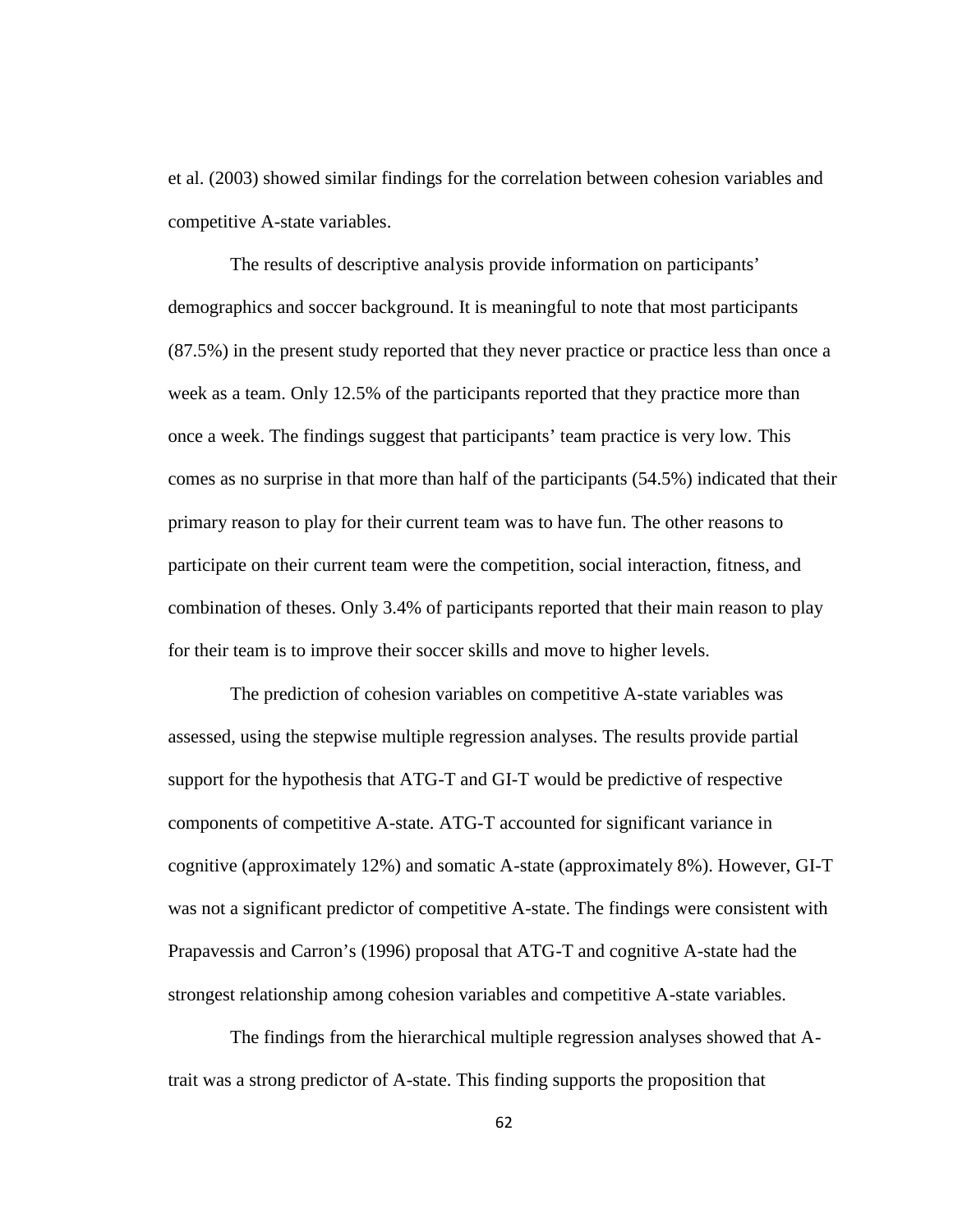competitive A-trait is the best predictor of A-state (Gill & Martens, 1977; Martens et al., 1990; Smith et al., 1998). Further, ATG-T contributed to the prediction of cognitive and somatic A-state beyond the variance in those anxiety responses explained by competitive A-trait. Again, it was found that competitive A-state was not predicted by any other variables of cohesion. That is, ATG-T is the most important cohesion component for the relationship between cohesion and competitive A-state.

ATG-T was observed as a main cohesion attribute to influence the relationship between cohesion and competitive A-state in the present study and the findings are in line with previous research (Eys et al., 2003; Prapavessis & Carron, 1996). One possible reason for this can be found from participants' soccer background. Primary motivation to participate on the current team was apparently pertinent to task-related characteristics (e.g., enjoying the game and participation in competition). ATG-T items such as "I do not like the style of play on this team" or "I'm not happy with the amount of playing time I get" reflect these motives among recreational soccer players. Perception of anxiety results from interpretation of a disparity between environmental demands and intrapersonal characteristics (Lazarus, 1991; Martens et al., 1990). It is probable that when high task cohesion indicated by ATG-T is present, the intrinsic motivation for participation in sport competition may be satisfied so that little anxiety is perceived by recreational soccer participants. On the other hand, when this motivation is not met (e.g., few opportunities to play), it may increase the possibility of negative feelings. Another possible explanation for this finding can be attributed to the proposition that psychological costs (e.g., psychological stress experienced from sport teams) may be diminished when individuals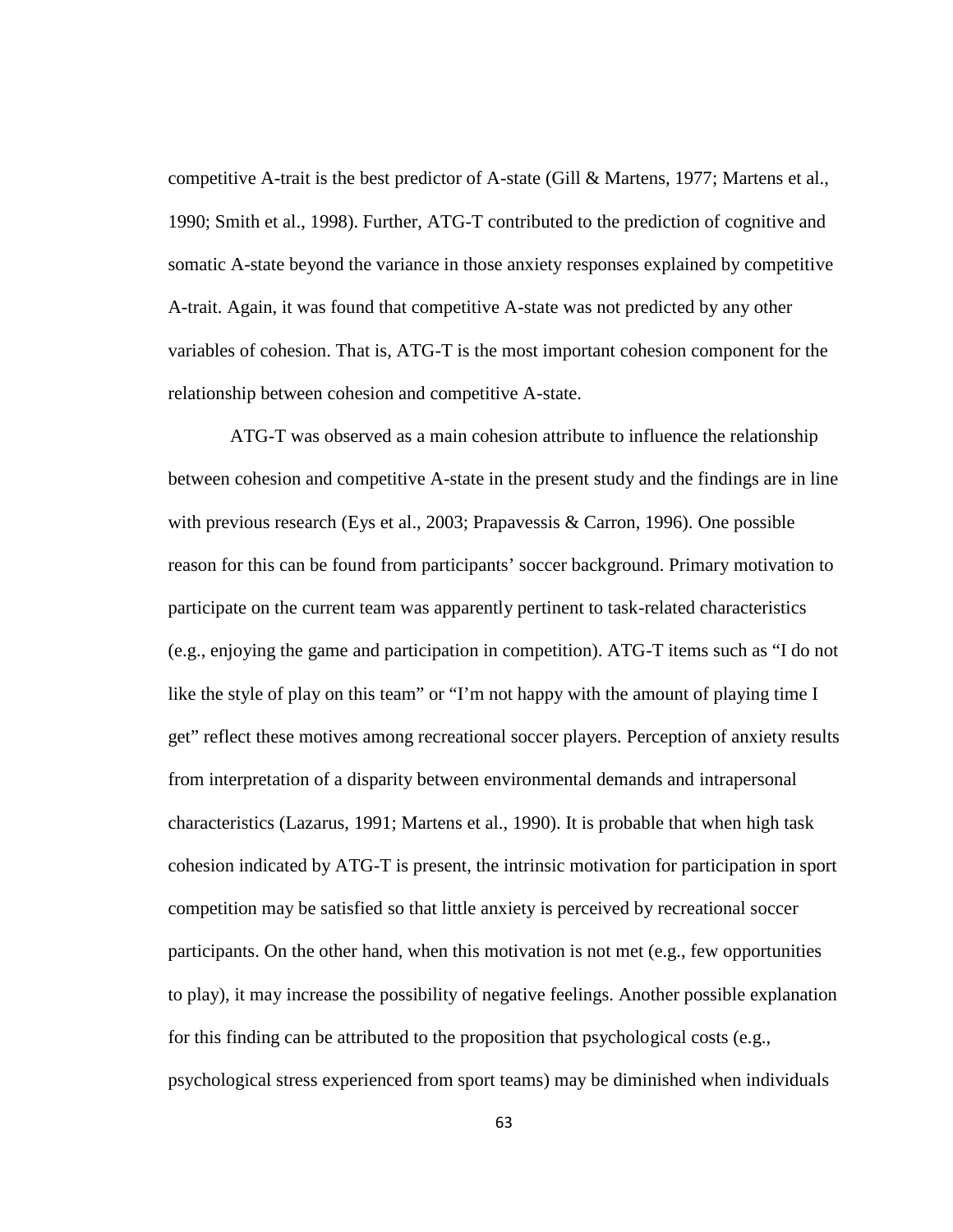hold high levels of task cohesion (Prapavessis & Carron, 1996). Specifically, the perceived pressure of responsibility may be reduced in highly task cohesive sport teams. Further, Eys et al. (2002) viewed "the pressure to carry out responsibilities and satisfy the expectations of others as task oriented activities" (p.68).

In contrast to the hypothesis, the lack of a significant prediction of GI-T to competitive A-state was evident. It is difficult to understand the reason that competitive A-state was not predicted by GI-T. One possible explanation for this may be that GI-T was highly correlated with ATG-T and moderately correlated with competitive A-trait. Possibly, shared variance of GI-T with ATG-T and competitive A-trait prevented the significant contribution of GI-T to the regression model. Also, it may be that the GI-T scale is not very accurate for recreational soccer players. For instance, Cronbach's Alpha of GI-T was fairly low  $( = .637)$ . In particular, participants had divergent responses to some items about practice. Because it was found that the majority of participants have no or little practice, these items might not be pertinent.

As expected, social cohesion did not contribute to the relationship between cohesion and competitive A-state. That is, social cohesion does not increase nor decrease competitive A-state. This result is in keeping with Prapavessis and Carron's (1996) findings of no relationship between social aspects of cohesion and competitive A-state variables. One possible explanation for this may be that social cohesion is an irrelevant factor to conditions that elicit stress. In the case of social cohesion, most recreational soccer players did not participate in the competition for the social purposes and may not perceive social cohesion as relevant to A-state responses. In support of this, only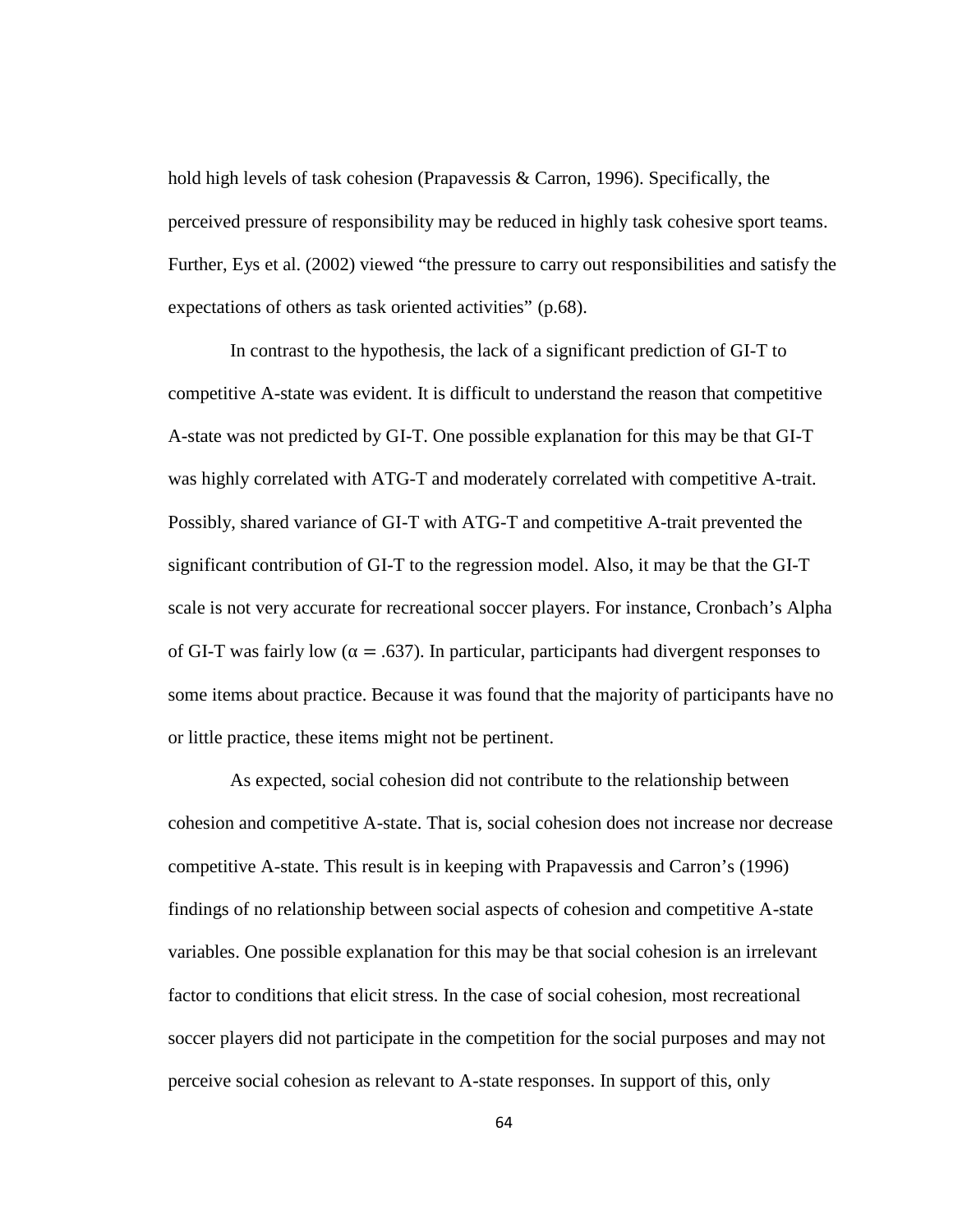approximately 10.2% of the participants reported that they play for the current team to socialize. Another possible explanation may be due to an indirect link of social cohesion with sport competition. For instance, GI-S items do not imply any sport competition context (e.g., our team members rarely party together), while ATG-T items have more direct relevance for sport competition (e.g., I'm not happy with the amount of playing time I get). Therefore, the context of items might impact the extent to which cohesion and competitive A-state are related. It is not unreasonable to assume that adding the context of sport competition in social cohesion items might influence the extent of the relationship of social cohesion with competitive A-state.

In spite of the findings of this study demonstrating the significant association between task cohesion and competitive A-state as well as the contribution of ATG-T in predicting competitive A-state, this study has several limitations. First, most participants were male (89.8%) with only 10.2% female participants. However, it should be noted that no significant difference in cohesion and anxiety was found between male and female participants. When correlation, stepwise and hierarchical multiple regression analyses were performed without female participants, the same results were found; ATG-T was the main predictor of competitive A-state and no other cohesion variables added a unique contribution of prediction. Although this study renders better understanding of a specific sport group of people and the sample used in this study was purposefully chosen, the findings of this study might not generalize to a population from different sport backgrounds, which may possess distinct perceptions of cohesion and competitive A state.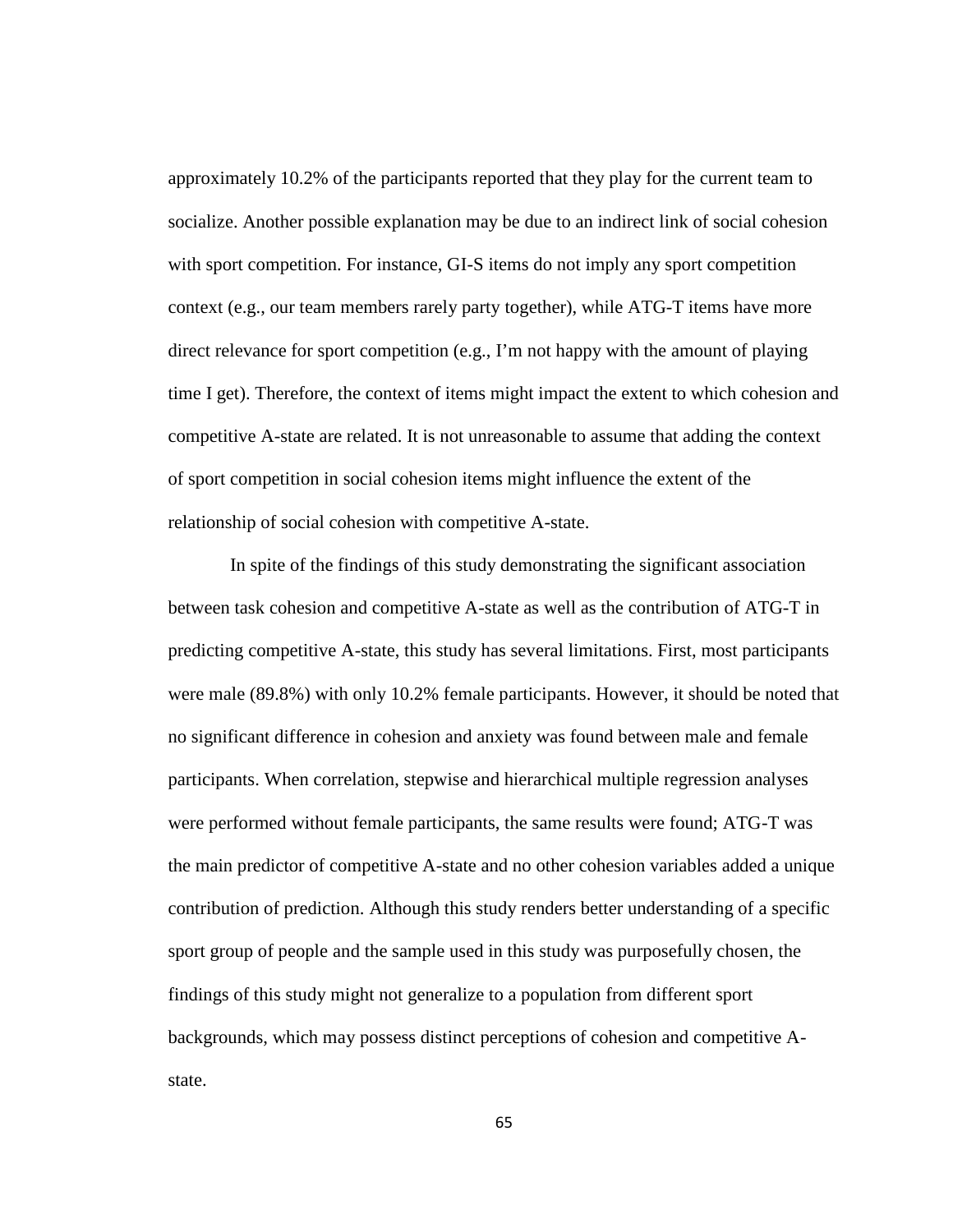Second, there were some potential confounding variables for the relationship of cohesion to competitive anxiety. Specifically, experience and age were found to be correlated to competitive A-state. The finding that experience was related to competitive A-state was consistent with Gould et al.'s (1984) findings. It is suggested that experienced participants may have less competitive A-state at recreational competitive level. Thus, it is suggested that experience and age be controlled in future research.

Third, it is obvious that the present study cannot infer any causal relationship between cohesion and competitive A-state. Despite the clear association between cohesion and competitive A-state found, it did not address how cohesion variables impact subcomponents of competitive A-state. Therefore, future research should employ experimental designs to examine whether manipulated team cohesion influences subsequent levels of competitive A-state. For instance, it is possible that a cohesion intervention could be employed to lower competitive A-state, and in turn, foster continual participation in sport. Moreover, longitudinal designs may help researchers find out the effects of cohesion on individual anxiety, and potential mechanisms.

Future research may further explore the complex relationships of cohesion and a wider range of affect states. Terry et al. (2000) found a positive association between cohesion and vigor and a negative association between cohesion and depression, anger, and tension. Also, Eys et al. (2003) found that high task cohesion is associated with negative interpretation of precompetition symptoms.

Despite the limitations, the findings from this study have important implications. Cohesion was related to competitive state anxiety beyond the prediction of competitive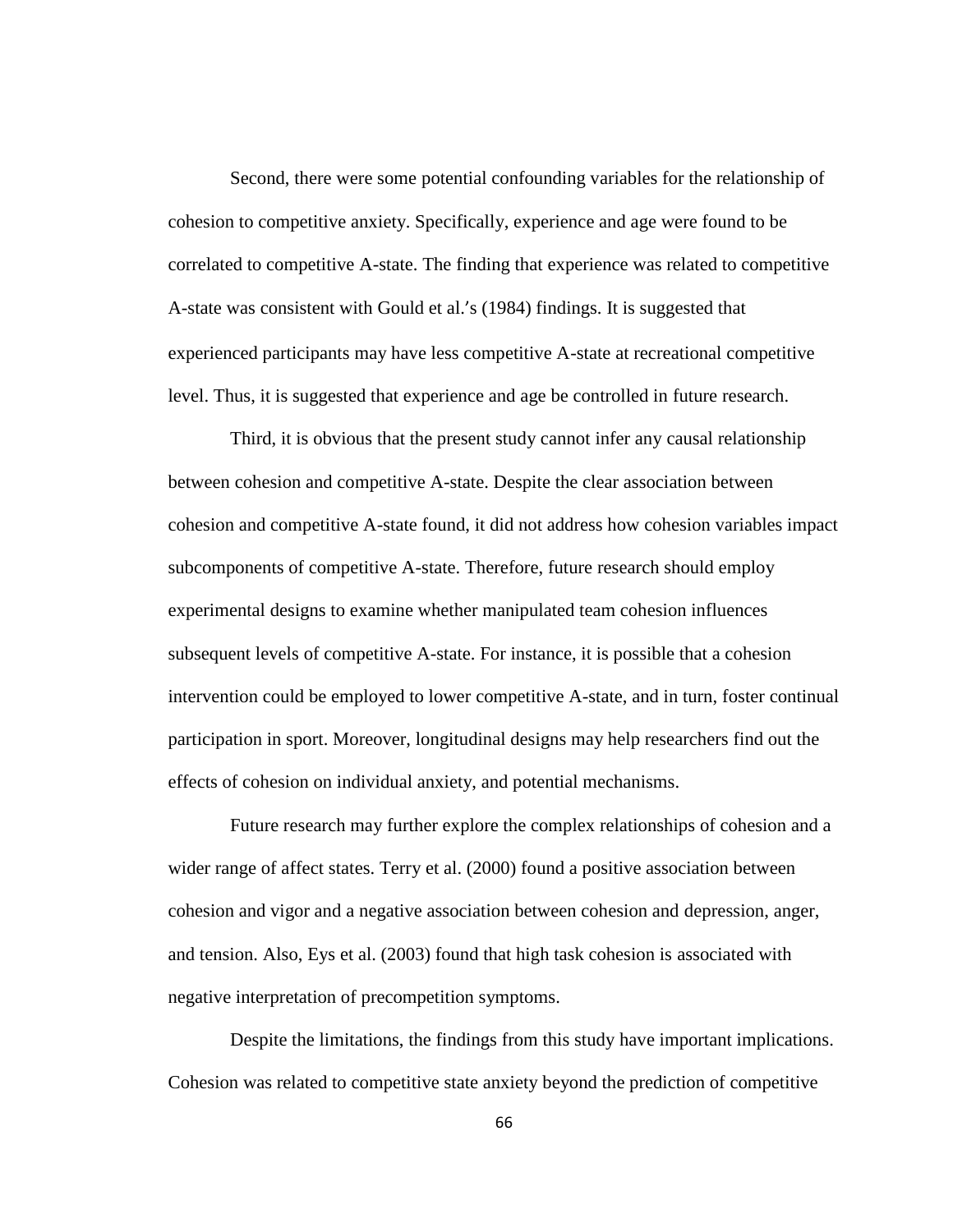trait anxiety. The results of this study show that task cohesion has a negative relationship with competitive A-state in recreational sport level participants. Additionally, ATG-T predicted a significant proportion of competitive A-state beyond the contribution of competitive A-trait, indicating that ATG-T was the only relevant variable to competitive A-state at a recreational competition level. The findings of this study suggest that amateur soccer players who possess high ATG-T experience lower competitive A-state. Additionally, demographic and soccer background information about participants added to our understanding of the relationship between cohesion and competitive anxiety in recreational soccer athletes. Most recreational soccer athletes participated in the competition for fun, competition, and social interaction. It is likely that individual goals are satisfied with high perception of ATG-T, which may reduce competitive A-state.

The findings provide an important stepping stone for research on recreational athletes. Research on cohesion and anxiety often pertained to athletes' performance. However, with a growing number of people engaging in recreational sport, more attention should be placed on recreational sports. Cohesion was found to be associated with adherence behavior in sports (Spink & Carron, 1993). It is also found that negative affects lead to drop out or burn out (Smith, 1986). Thus, if competitive anxiety diminishes fun, which in turn results in drop out, then cohesion may help recreational athletes have fun and stick to sports. Future research on the relationship of cohesion interventions to competitive A-state may help clarify models and potential mechanisms for the correlation of cohesion with precompetition anxiety responses, and thus offer better understanding of group dynamics in sport.

67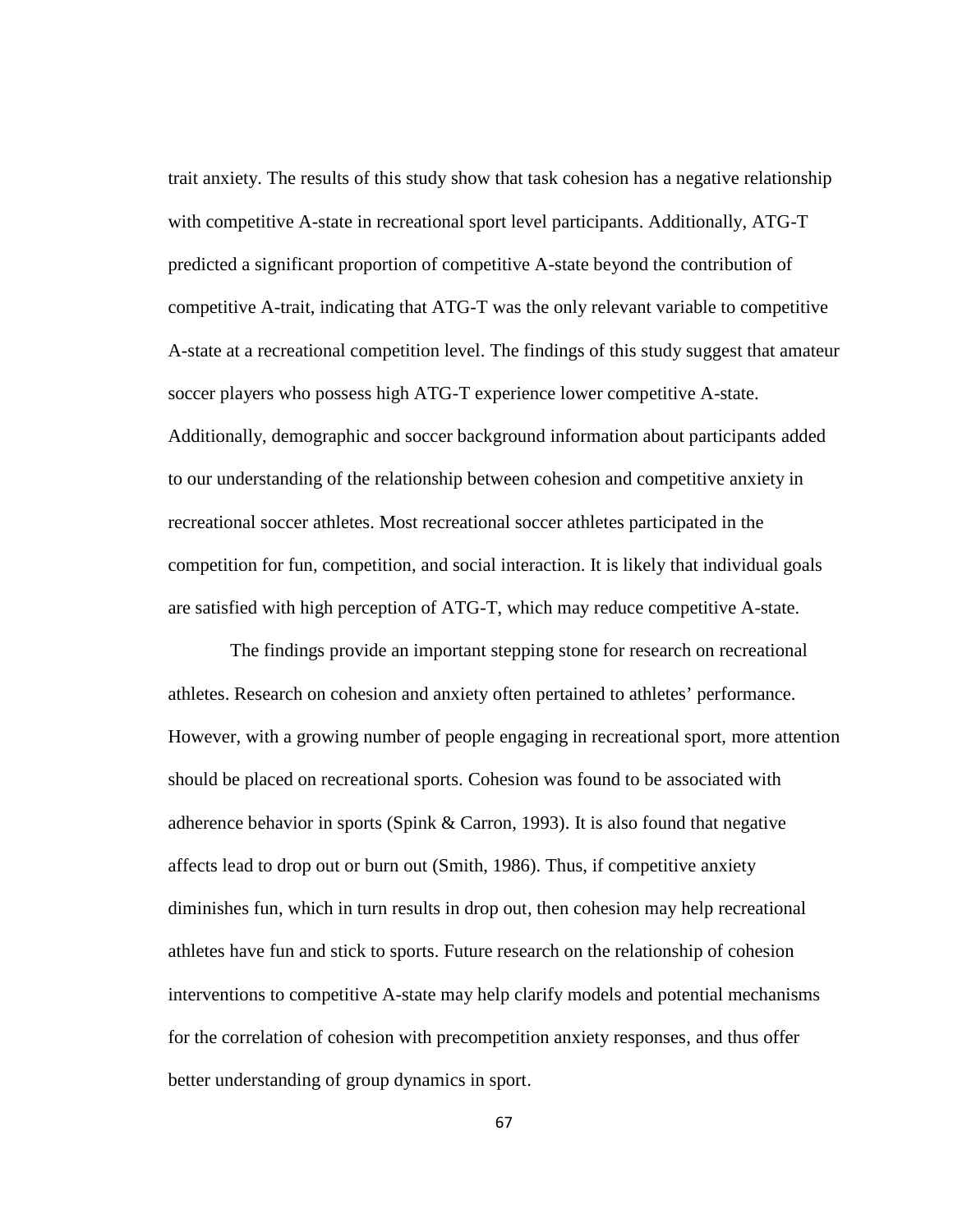## REFERENCES

- Back, K.W. (1951). Influence through social communication. *The Journal of Abnormal and Social Psychology, 46*(1), 9.
- Ball, J. R., & Carron, A. V. (1976). The influence of team cohesion and participation motivation upon performance success in intercollegiate ice hockey. *Canadian Journal of Applied Sport Sciences*, *1*(4), 271-275.
- Bandura, A. (1978). The self system in reciprocal determinism. *American psychologist,33*(4), 344.
- Bandura, A., & Cervone, D. (1986). Differential engagement of self-reactive influences in cognitive motivation. *Organizational behavior and human decision processes*, *38*(1), 92-113.
- Bass, B.M. (1960). *Leadership, psychology, and organizational behavior*. Oxford, England: Harper.
- Baumeister, R.F., & Leary, M.R. (1995). The need to belong: desire for interpersonal attachments as a fundamental human motivation. *Psychological bulletin, 117*(3), 497.
- Beauchamp, M.R., Bray, S.R., Eys, M.A., & Carron, A.V. (2003). The effect of role ambiguity on competitive state anxiety. *Journal of Sport and Exercise Psychology,25*(1), 77-92.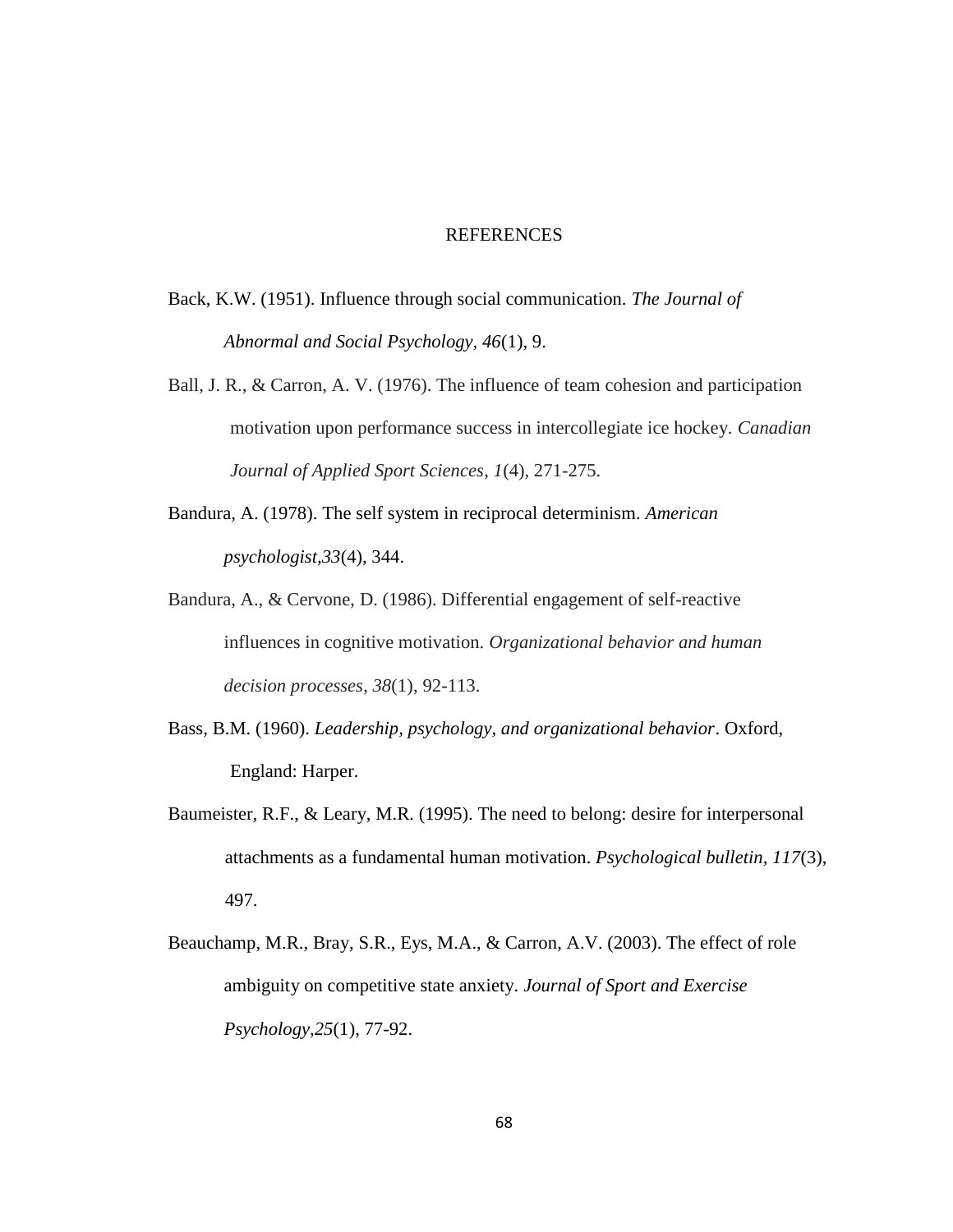- Brawley, L.R., Carron, A.V., & Widmeyer, W.N. (1987). Assessing the cohesion of teams: Validity of the Group Environment Questionnaire. *Journal of Sport Psychology, 9*(3), 275-294.
- Brawley, L. R., Carron, A. V., & Widmeyer, W. N. (1988). Exploring the relationship between cohesion and group resistance to disruption. *Journal of Sport and ExercisePsychology*, *10*(2), 199-213.
- Brustad, R., & Weiss, M.R. (1987). Competence perceptions and sources of worry in high, medium, and low competitive trait-anxious young athletes. *Journal of Sport Psychology, 9*(2), 97-105.
- Cannon, W.B. (1927). The James-Lange theory of emotions: A critical examination and an alternative theory. *The American Journal of Psychology, 39*(1/4), 106- 124.
- Carron, A.V. (1982). Cohesiveness in sport groups: Interpretations and considerations. *Journal of Sport Psychology, 4*(2), 123-138.
- Carron, A.V., Brawley, L.R., & Widmeyer, W.N. (1998). The measurement of cohesiveness in sport groups. In J. L. Duda (Ed.), *Advances in sport and exercise psychology measurement* (pp. 213-226). Morgantown, WV: Fitness Information Technology.
- Carron, A.V., Brawley, L.R., & Widmeyer, W.N. (2002). *The group environment questionnaire test manual*. Morgantown, WV: Fitness Information Technology.
- Carron, A.V., Bray, S.R., & Eys, M.A. (2002). Team cohesion and team success in sport. *Journal of sports sciences, 20*(2), 119-126.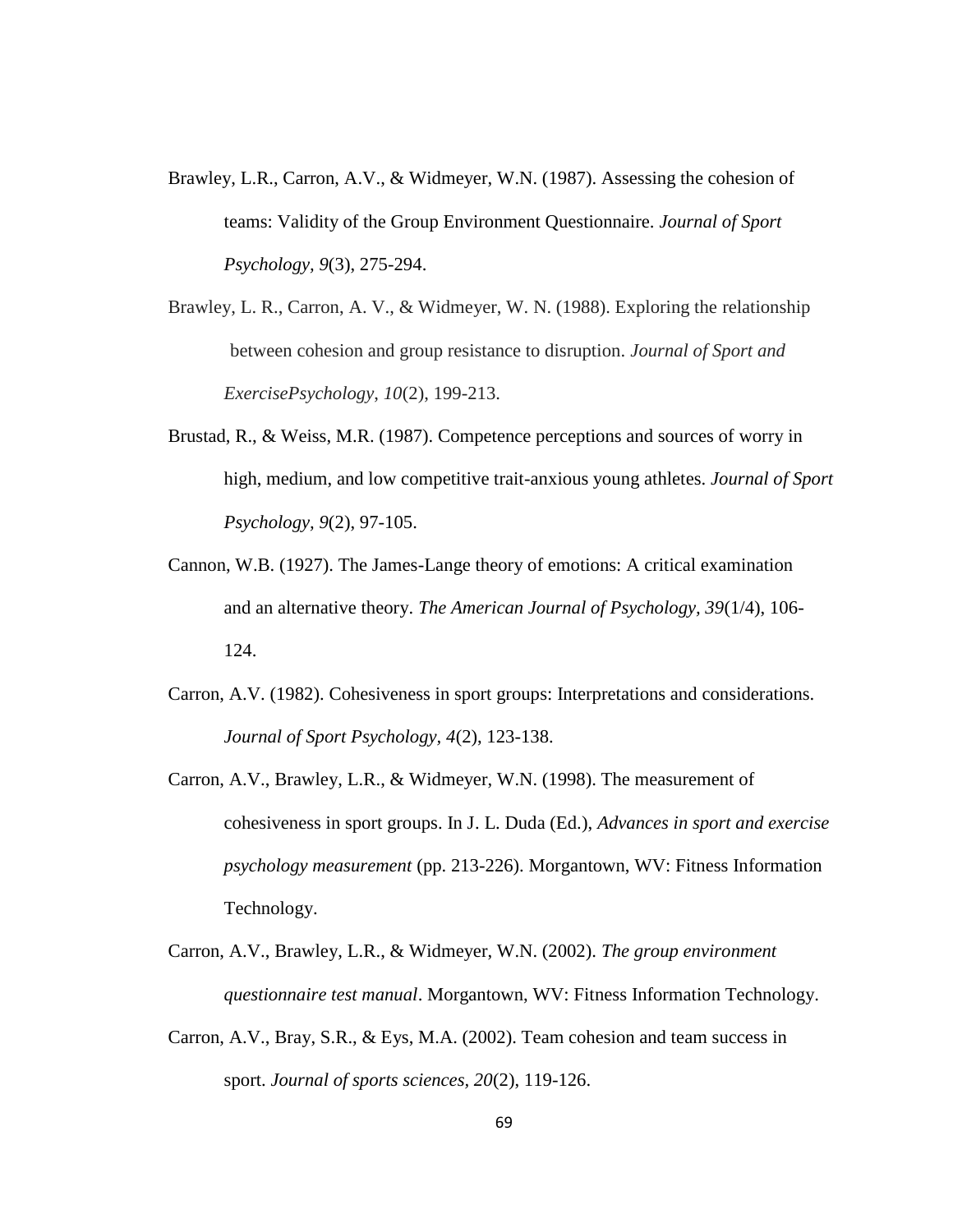- Carron, A.V., & Chelladurai, P. (1981). The dynamics of group cohesion in sport. *Journal of Sport Psychology, 3*, 123-139.
- Carron, A.V., Colman, M.M., Wheeler J., & Stevens, C. (2002). Cohesion and Performance in Sport. *Journal of Sport and Exercise Psychology, 24*, 168-188.
- Carron, A.V., Hausenblas, H.A., & Eys, M.A. (2005). *Group dynamics in sport*. Morgantown, WV: Fitness Information Technology.
- Carron, A.V., Shapcott, K.M., & Burke, S.M. (2007). Group cohesion in sport and exercise: Past, present and future. In M.R. Beauchamp & M.A. Eys (Eds.), *Group dynamics in exercise and sport psychology: Contemporary themes* (pp. 117-139). New York: Routledge.
- Carron, AV., Widmeyer, W.N., & Brawley, L.R. (1985). The development of an instrument to assess cohesion in sport teams: the group environment questionnaire. *Journal of Sport Psychology, 7*, 244-266.
- Davidson, R.J., & Schwartz, G.E. (1976). The psychobiology of relaxation and related states: A multi-process theory. In D. Mostofsky (Ed.), *Behavior control and modification of physiological activity* (pp. 399-442). Englewood Cliffs, NJ: Prentice-Hall.
- Dion, K.L., & Evans, C.R. (1992). On cohesiveness: Reply to Keyton and other critics of the construct. Small Group Research, 23(2), 242-250.
- Eys, M.A., Hardy, J., Carron, A.V., & Beauchamp, M.R. (2003). The relationship between task cohesion and competitive state anxiety. *Journal of Sport and Exercise Psychology, 25*(1), 66-76.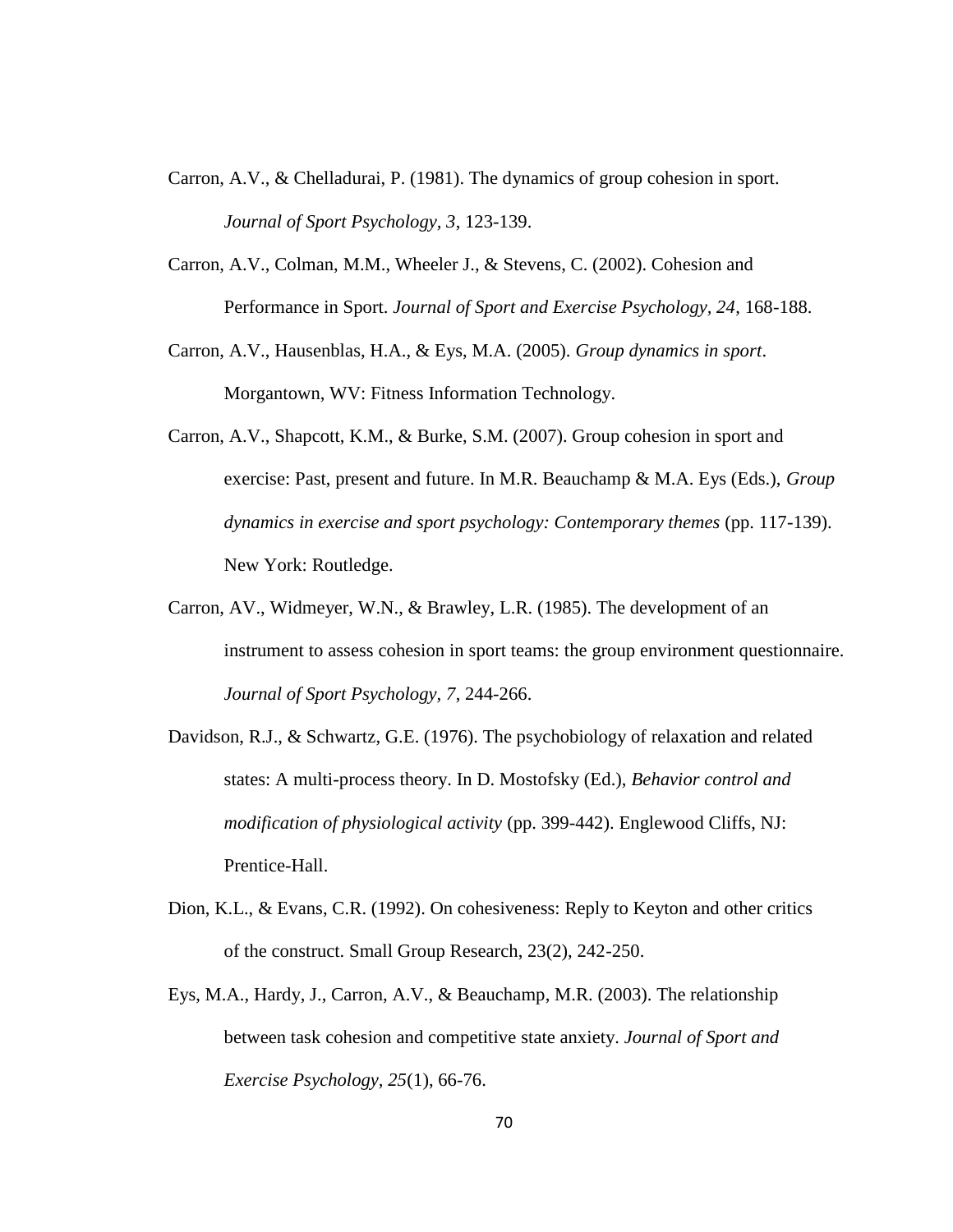- Eysenck, M. W. (1992). The appraisal process: Exploring the role of meaning, importance, control and coping in work stress. *Anxiety, Stress, and Coping, 5*, 95- 109.
- Fenz, W. D. (1975). Coping mechanisms and performance under stress. In D.M. Landers (Ed.), *Psychology of sport and motor behavior-2* (pp. 3-24). University Park: Pennsylvania State University, College of Health, Physical Education, and Recreation.
- Festinger, L., Shachter, S., & Back, K. (1950). *Social pressures in informal groups: A study of a housing project*. New York: Harper.
- Fiedler, F. E., Hartmann, W., & Rudin, S. A. (1952). Social perception measures as predictors of effectiveness in basketball teams. *American Psychologist, 7*, 313.
- Fisher, A.C., & Zwart, E.F. (1982). Psychological analysis of athletes' anxiety responses. *Journal of Sport Psychology, 4*, 139-158.
- Gammage, K.L., Carron, A.V., & Estabrooks, P.A. (2001). Team cohesion and individual productivity the influence of the norm for productivity and the identifiability of individual effort. *Small Group Research, 32*(1), 3-18.
- Gardner, D.E., Shields, D.L., Bredemeier, B.J.L., & Bostrom, A. (1996). The relationship between perceived coaching behaviors and team cohesion among baseball and softball players. *The Sport Psychologist, 10*(4), 367-381.
- Gill, D L., & Martens, R. (1977). The role of task type and success-failure in group competition. *International Journal of Sport Psychology, 8*, 160-177.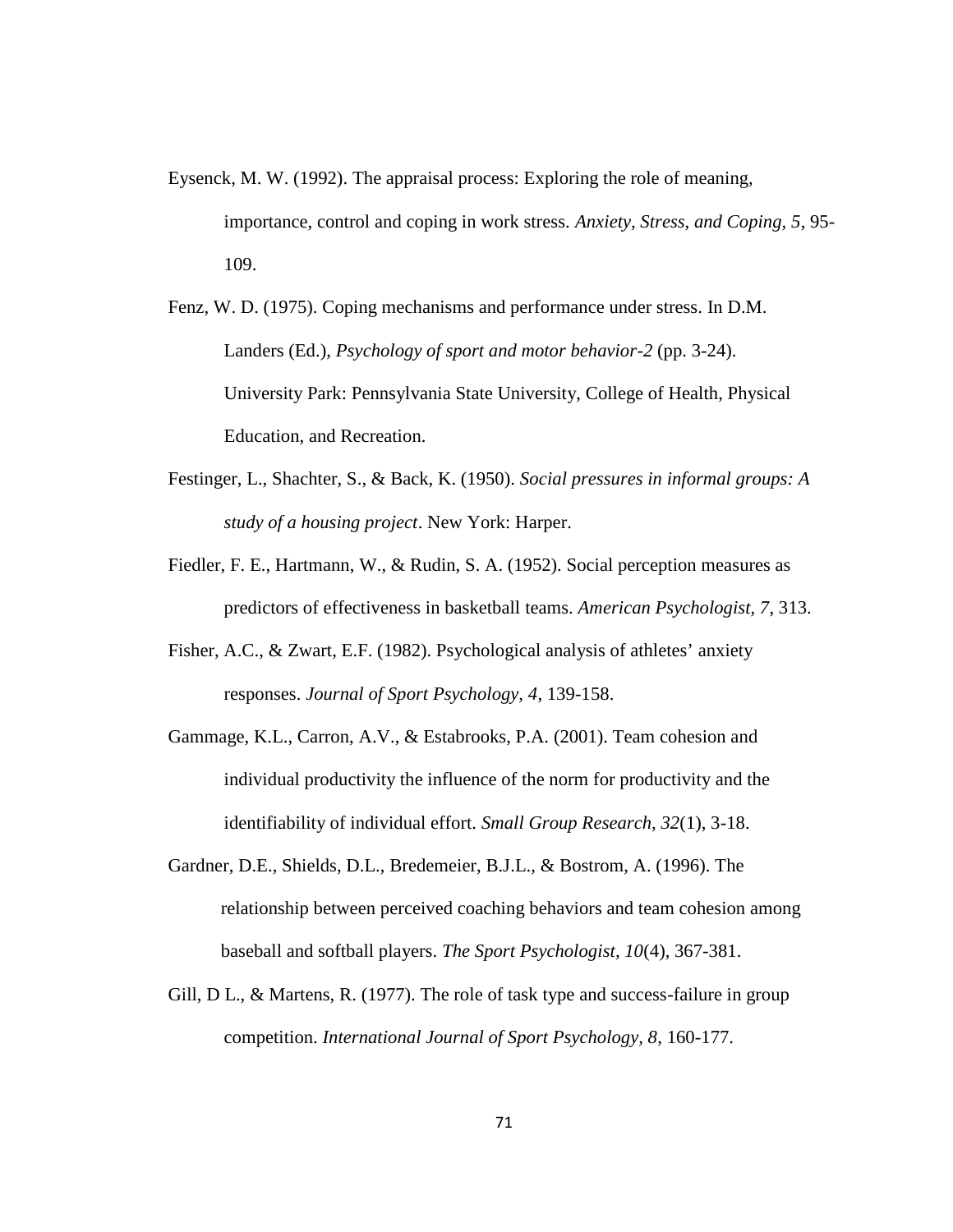- Goodman, P.S., Ravlin, E.C., & Schminke, M. (1987). Understanding groups in organizations. In L.L. Cummings & B.M. Staw (Eds.), *Research in Organizational Behavior* (Vol.9; pp. 121-173).
- Gould, D., Feltz, D., Horn, T., & Weiss, M.R. (1982). Reasons for attrition in competitive youth swimming. *Journal of Sport Behavior, 5*(3), 155-165.
- Gould, D., Horn, T., & Spreemann, J. (1983a). Competitive anxiety in junior elite wrestlers. *Journal of Sport Psychology, 5*(1), 58-71.
- Gould, D., Horn, T., & Spreeman, J. (1983b). Sources of stress in junior elite wrestlers. *Journal of Sport Psychology, 5*(2), 159-171.
- Gould, D., Petlichkoff, L., Simons, J., & Vevera, M. (1987). Relationship between Competitive State Anxiety Inventory-2 subscale scores and pistol shooting performance. *Journal of Sport Psychology, 9*(1), 33-42.
- Gould, D., Petlichkoff, L., & Weinberg, R.S. (1984). Antecedents of, temporal changes in, and relationships between CSAI-2 subcomponents. *Journal of Sport Psychology, 6*(3), 289-304.
- Grand, R.R., & Carron, A.V. (1982). Development of a team climate questionnaire. In L.M. Wankel & R.B. Wilberg (Eds.), *Psychology of sport and motor behavior: Research and practice* (pp. 217-229). Edmonton: University of Alberta, Department of Recreation and Leisure Studies.
- Gross, N., & Martin, W. E. (1952). On group cohesiveness. *American Journal of Sociology, 52*, 546-554.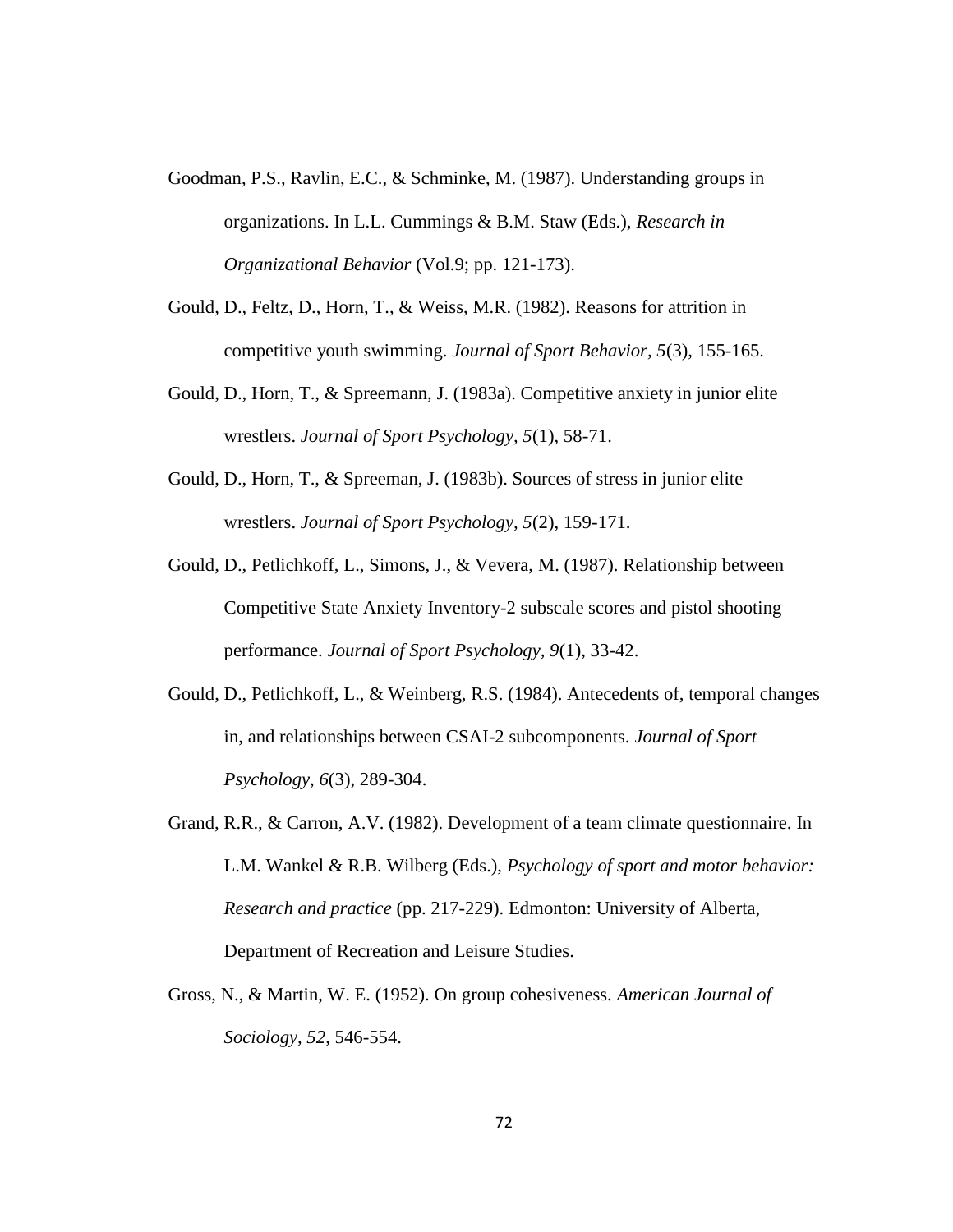- Gruber, J. J., & Grey G. R. (1982). Response to forces influencing cohesion as a function of player status and level of male varsity basketball competition. *Research Quarterly for Sport and Exercise, 53*, 27-36.
- Hackfort, D., & Schulz, P. (1989). Competence and valence as determinants of anxiety. In D. Hackfort & C.D. Spielberger (Eds.), *Anxiety in sports: An international perspective* (pp. 29-38). New York: Hemisphere.
- Hammermeister, J., & Burton, D. (1995). Anxiety and the Ironman: Investigating the antecedents and consequences of endurance athletes' state anxiety. *Sport Psychologist*, *9*, 29-29.
- Hanin, Y. L. (2007). Emotions and athletic performance: Individual zones of optimal functioning model. *Essential readings in sport and exercise psychology*, 55-73.
- Heuzé, J.P., Raimbault, N., & Fontayne, P. (2006). Relationships between cohesion, collective efficacy and performance in professional basketball teams: An examination of mediating effects. *Journal of Sports Sciences, 24*(1), 59-68.
- Jones, G., & Hanton, S. (1996). Interpretation of competitive anxiety symptoms and goal attainment expectancies. *Journal of Sport and Exercise Psychology*,*18*, 144-157.
- Jones, G., Hanton, S., & Swain, A. (1994). Intensity and interpretation of anxiety symptoms in elite and non-elite sports performers. *Personality and Individual Differences*, *17*(5), 657-663.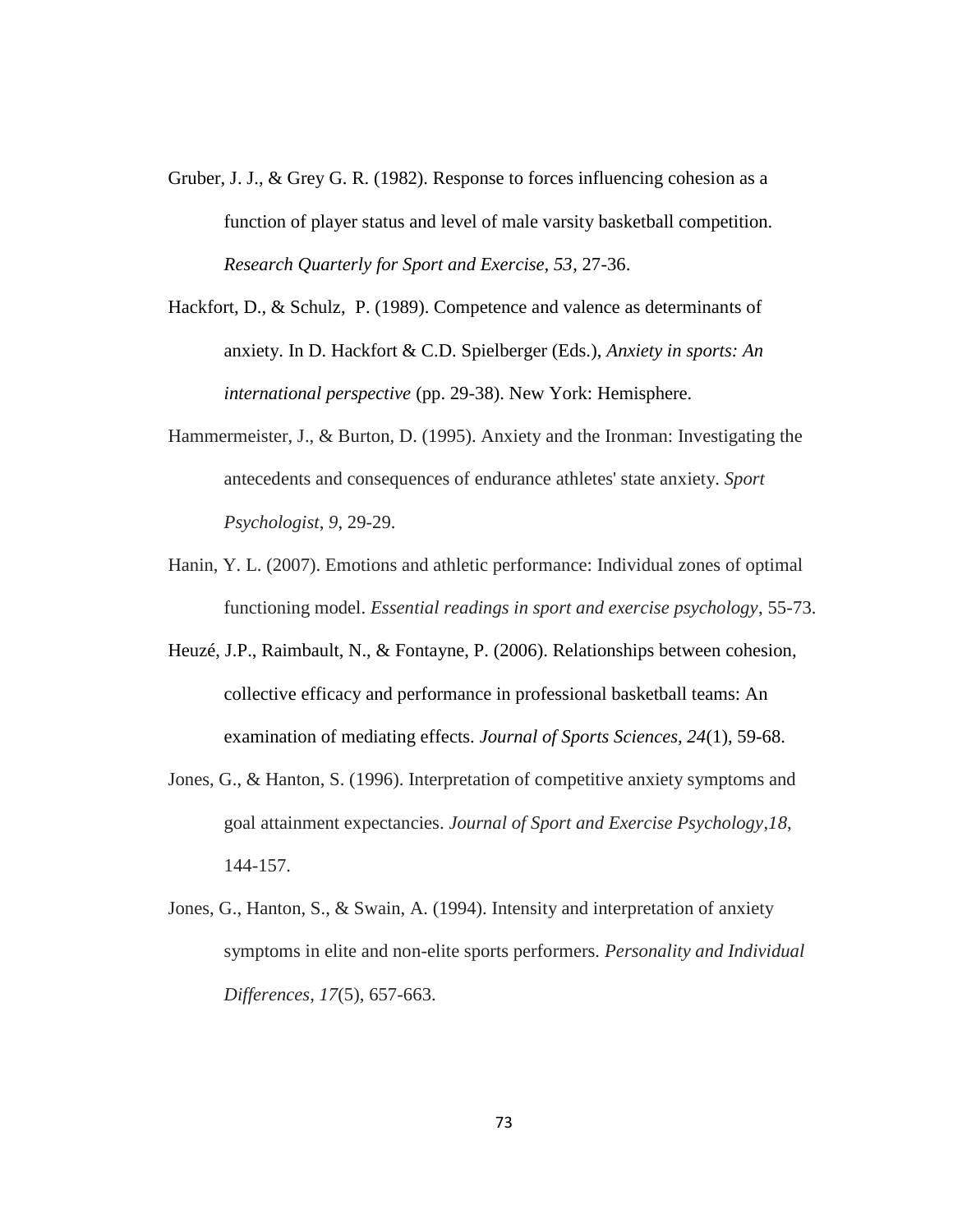- Jones, J.G., & Swain, A. (1995). Predispositions to experience debilitative and facilitative anxiety in elite and nonelite performers. *The Sport Psychologist, 9*, 201-211.
- Jones, J.G., & Swain, A. (1992). Intensity and direction as dimensions of competitive state anxiety and relationships with competitiveness. *Perceptual and Motor Differences, 17*, 657-663.
- Jones, M. V., & Uphill, M. (2004). Responses to the Competitive State Anxiety Inventory-2 (d) by athletes in anxious and excited scenarios. *Psychology of Sport and Exercise*, *5*(2), 201-212.
- Krane, V., & Williams, J. (1987). Performance and somatic anxiety, cognitive anxiety, and confidence changes prior to competition. *Journal of Sport Behavior, 10*(1), 47-56.
- Krane, V., Williams, J., & Feltz, D.L. (1992). Path analysis examining relationships among cognitive anxiety, somatic anxiety, state confidence, performance expectations, and golf performance. *Journal of Sport Behavior, 15*(4), 279-295.
- Kozub, S., & McDonnell, J. (2000). Exploring the relationship between cohesion and collective efficacy in rugby teams. *Journal of Sport Behavior, 23*(2), 120-129.
- Landers, D. M., & Lüschen, G. (1974). Team performance outcome and the cohesiveness of competitive coacting groups. *International Review for the Sociology of Sport, 9*(2), 57-71.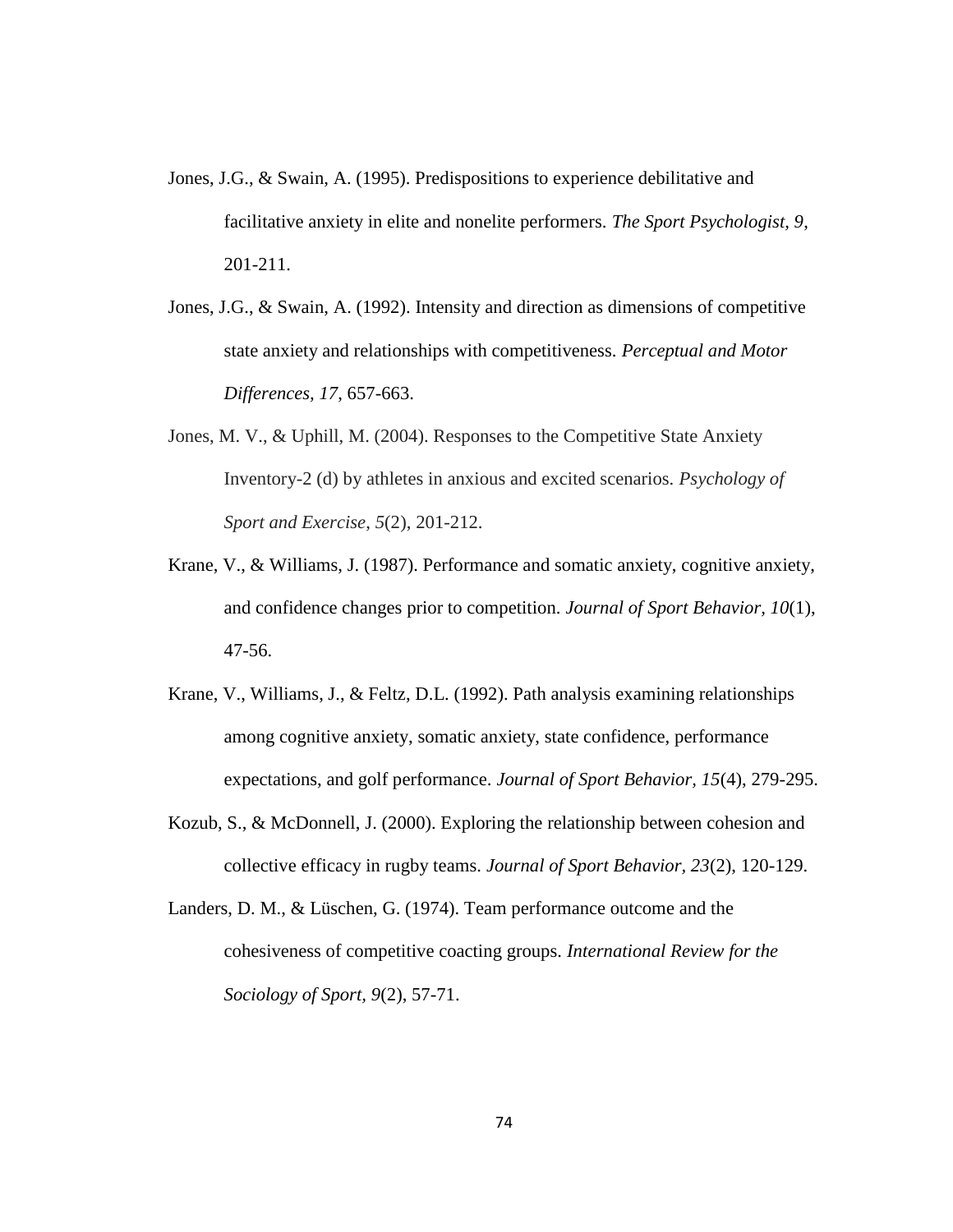- Landers, D. M., Wilkinson, M. O., Hatfield, B. D., & Barber, H. (1982). Causality and the cohesion–performance relationship. *Journal of Sport Psychology, 4*(2), 170-183.
- Lazarus, R. (1991). *Emotion and adaptation*. New York: Oxford University Press.
- Lazarus, R. (1993). From psychological stress to the emotions: A history of changing outlooks. *Annual Review of Psychology, 44*, 1-21.
- Levine, L. J. (1996). The anatomy of disappointment: A naturalistic test of appraisal models of sadness, anger, and hope. *Cognition & Emotion*, *10*(4), 337-360.
- Lewthwaite, R. (1986). The nature of threat perception in competitive trait anxiety: The endangerment of important goals (Doctoral dissertation, University of California, Los Angeles, 1985). *Dissertation Abstracts, 46*, 4453-4454B.
- Lowther, J., & Lane, A. (2002). Relationships between mood, cohesion and satisfaction with performance among soccer players. *Athletic Insight, 4*(3), 57- 69.
- Martens, R. (1975). Social psychology and physical activity. New York: Harper  $\&$ Row.
- Martens, R. (1977). *Sport competition anxiety test*. Champaign, IL: Human Kinetics.
- Martens, R., Gill, D.L., & Scanlan, T.K. (1976). Competitive trait anxiety, success- Failure and sex as determinants of motor performance. *Perceptual and Motor Skills, 43*, 1199-1208.
- Martens, R., Landers, D.M., & Loy, J.W. (1972). *Sport cohesiveness questionnaire*. Unpublished manuscript, University of Illinois, Champaign.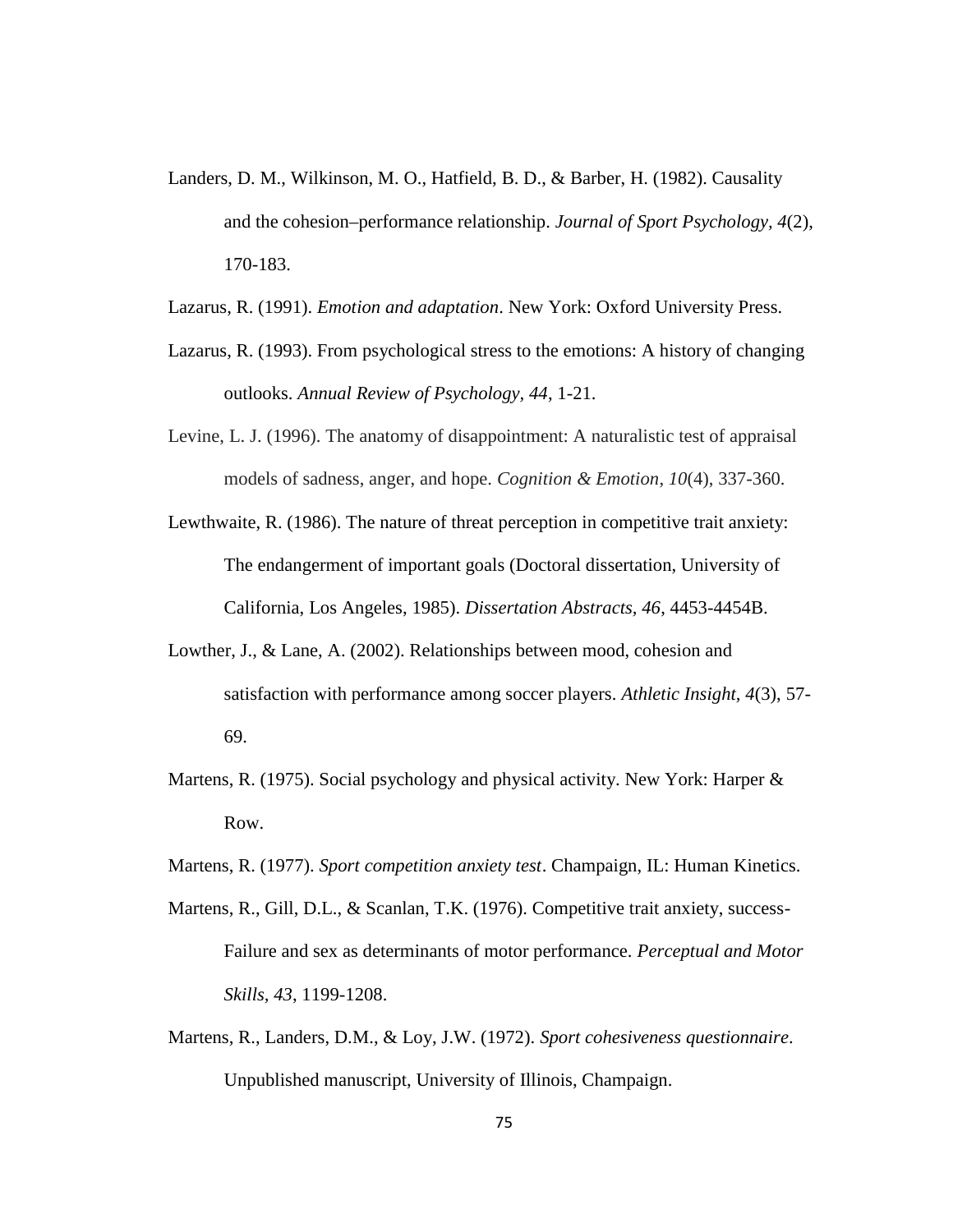- Martens, R., & Peterson, J. (1971). Group cohesiveness as a determinant of success and member satisfaction in team performance. *International Review of Sport Sociology, 6*, 49-61.
- Martens, R., Vealey, R.S., & Burton, D. (1990). *Competitive anxiety in sport*. Champaign, IL: Human Kinetics.
- Martin, L. J., Paradis, K. F., Eys, M. A., & Evans, B. (2013). Cohesion in Sport: New Directions for Practitioners. *Journal of Sport Psychology in Action*, *4*(1), 14- 25.
- Melnick, M.J., & Chemers, M.M. (1974). Effects of group social structure on the success of basketball teams. *Research Quarterly. American Alliance for Health, Physical Education and Recreation, 45*(1), 1-8.
- Mikalachki, A. (1969). *Group cohesion reconsidered: A study of blue collar work groups*. London, Ontario: University of Western Ontario, School of Business Administration.
- Moritz, S. E., & Watson, C. B. (1998). Levels of analysis issues in group psychology: Using efficacy as an example of a multilevel model. *Group Dynamics: Theory, Research, and Practice, 2*(4), 285.
- Morris, L.W., Davis, M.A., & Hutchings, C.H. (1981). Cognitive and emotional components of anxiety: Literature review and a revised worry–emotionality scale. *Journal of educational psychology, 73*(4), 541.
- Mudrack, P.E. (1989). Defining Group Cohesiveness A Legacy of Confusion?. *Small Group Research, 20*(1), 37-49.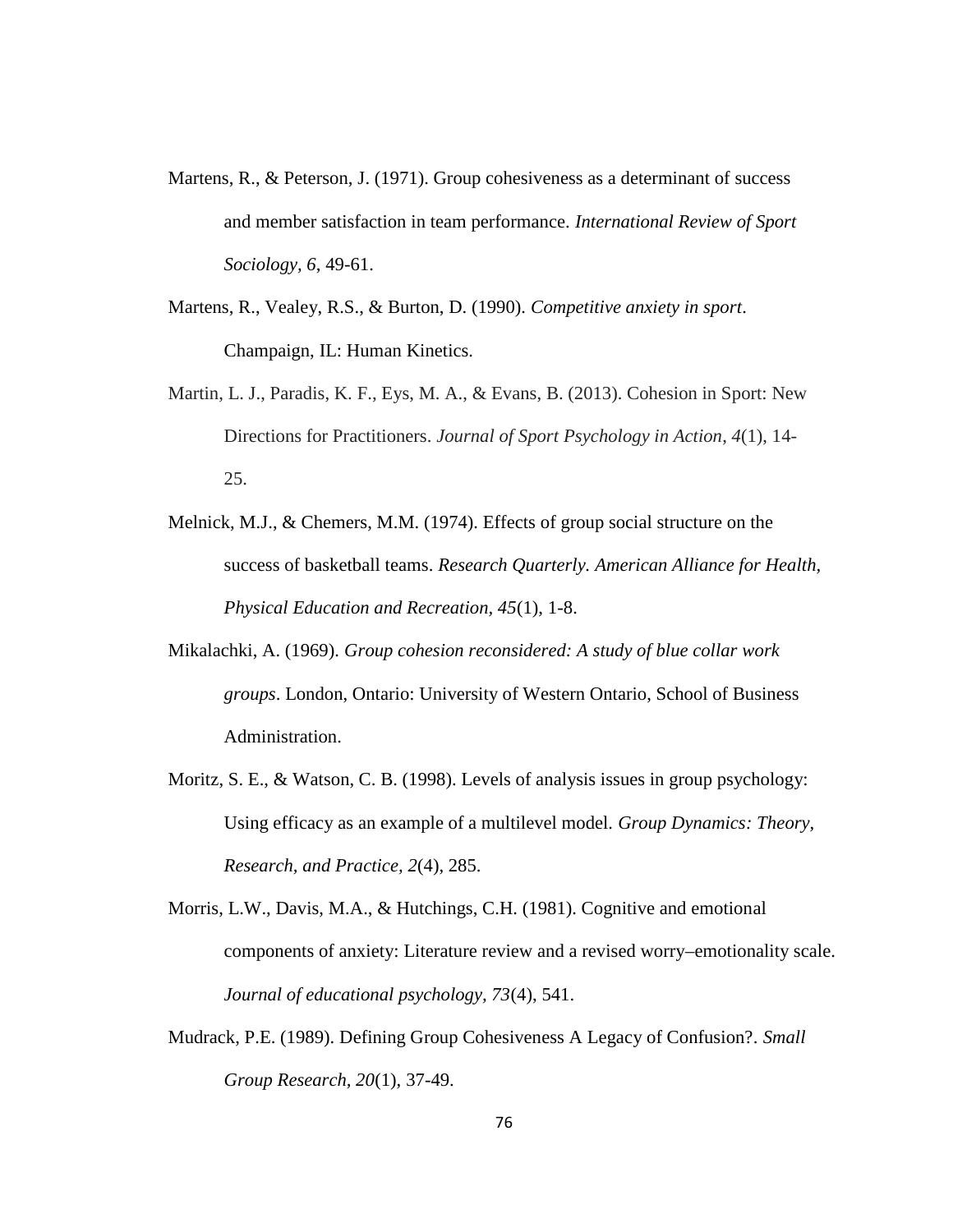- Mullen, B., & Copper, C. (1994). The relation between group cohesiveness and performance: An integration. *Psychological bulletin, 115*(2), 210.
- Ntoumanis, N., & Biddle, S. J. (2000). Relationship of intensity and direction of competitive anxiety with coping strategies. *Sport psychologist*,*14*(4), 360-371.
- Ostrow, A.C., & Ziegler, S.G. (1978). Psychometric properties of the sport competition anxiety test. In B. Kerr (Ed.), *Human performance and behavior* (pp. 139-142). Calgary, AB: University of Calgary
- Parkinson, B., & Manstead, A. S. (1992). Appraisal as a cause of emotion. In M.S. Clark (Ed.), *Emotion. Review of personality and social psychology* (pp. 122- 149). Thousand Oaks, CA:Sage Publications
- Passer, M.W. (1983). Fear of failure, fear of evaluation, perceived competence, and self-esteem in competitive-trait-anxious children. *Journal of sport psychology, 5*, 172-188.
- Piper, W.E., Marrache, M., Lacroix, R., Richardsen, A.M., & Jones, B.D. (1983). Cohesion as a basic bond in groups. *Human Relations, 36*(2), 93-108.
- Prapavessis, H., & Carron, A.V. (1996). The effect of group cohesion on competitive state anxiety. *Journal of Sport and Exercise Psychology, 18*(1), 64-74.
- Prapavessis, H., & Carron, A.V. (1997). Sacrifice, cohesion, and conformity to norms in sport teams. *Group Dynamics: Theory, Research, and Practice, 1*(3), 231.
- Rainey, D.W., & Cunningham, H. (1988). Competitive trait anxiety in male and female college athletes. *Research Quarterly for Exercise and Sport, 59*(3), 244-247.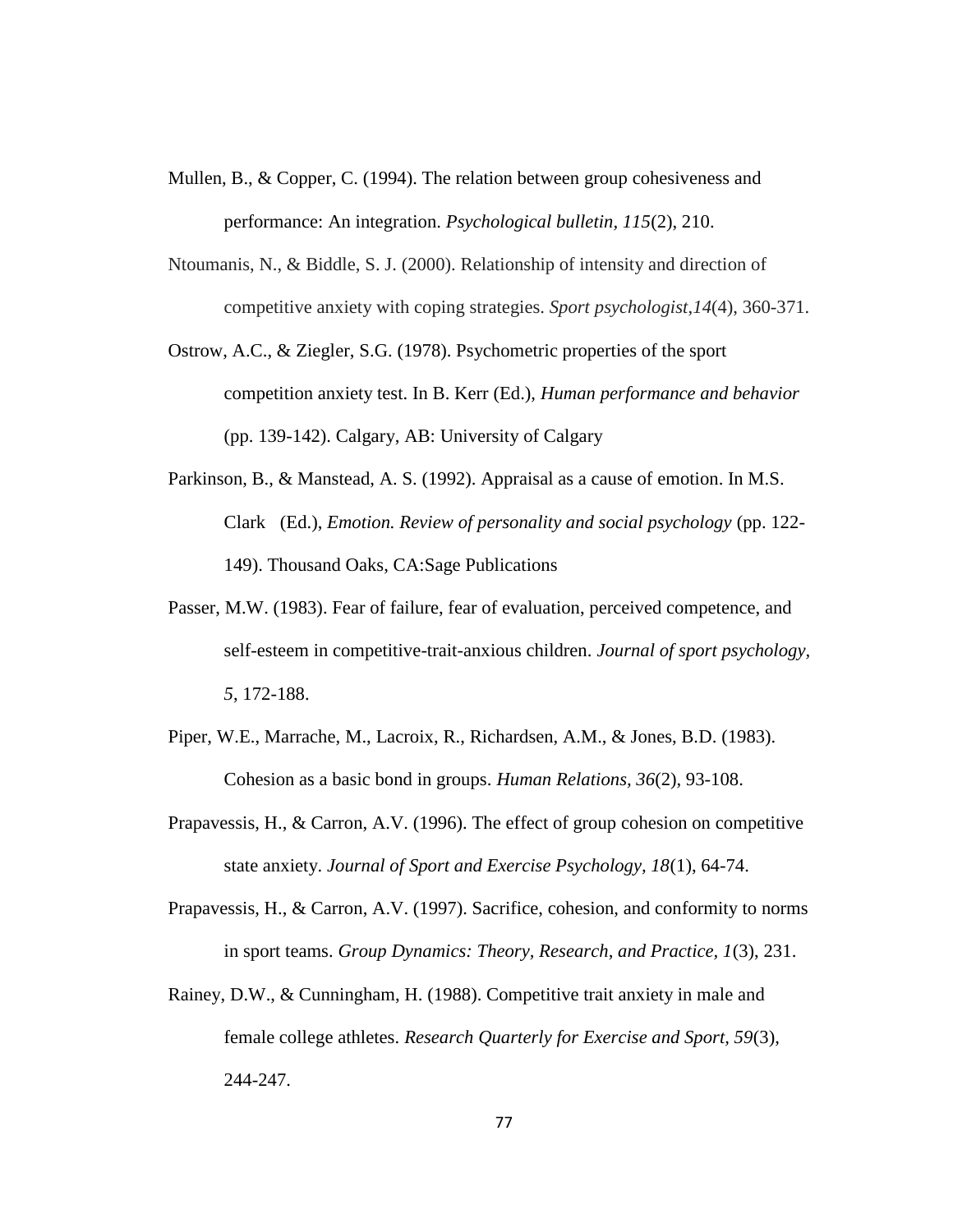- Sarason, S.B., Davidson, K.S., Lighthall, F.F., Waite, R.R., & Ruebush, B.K. (1960). *Anxiety in elementary school children*. Oxford, England: John Wiley.
- Scanlan, T.K. (1977). The effects of success–failure on the perception of threat in a competitive situation. *Research quarterly, 48*(1), 144-153.
- Schwartz, G.E., Davidson, R.J., & Goleman, D.J. (1978). Patterning of cognitive and somatic processes in the self-regulation of anxiety: effects of meditation versus exercise. *Psychosomatic medicine, 40*(4), 321-328.
- Simon, J.A., & Martens, R. (1979). Children's anxiety in sport and nonsport evaluative activities. *Journal of Sport Psychology, 1*(2), 1979, 160-169.
- Slater, M. R., & Sewell, D. F. (1994). An examination of the cohesion-performance relationship in university hockey teams. *Journal of sports sciences*, *12*(5), 423-431.
- Smith, R. E. (1986). Toward a cognitive-affective model of athletic burnout. Journal of sport psychology, 8(1), 36-50.
- Smith, R.E., Smoll, F.L., & Schutz, R.W. (1990). Measurement and correlates of sport-specific cognitive and somatic trait anxiety: The Sport Anxiety Scale. *Anxiety research, 2*(4), 263-280.

Smith, R.E., Smoll, F.L., & Wiechman, S.A. (1998). Measuring trait anxiety in sport. Advances in sport and exercise psychology measurement. In J.L. Duda (Ed.), *Advances in sport and exercise psychology measurement* (pp. 105-127). Morgantown, WV: Fitness Information Technology.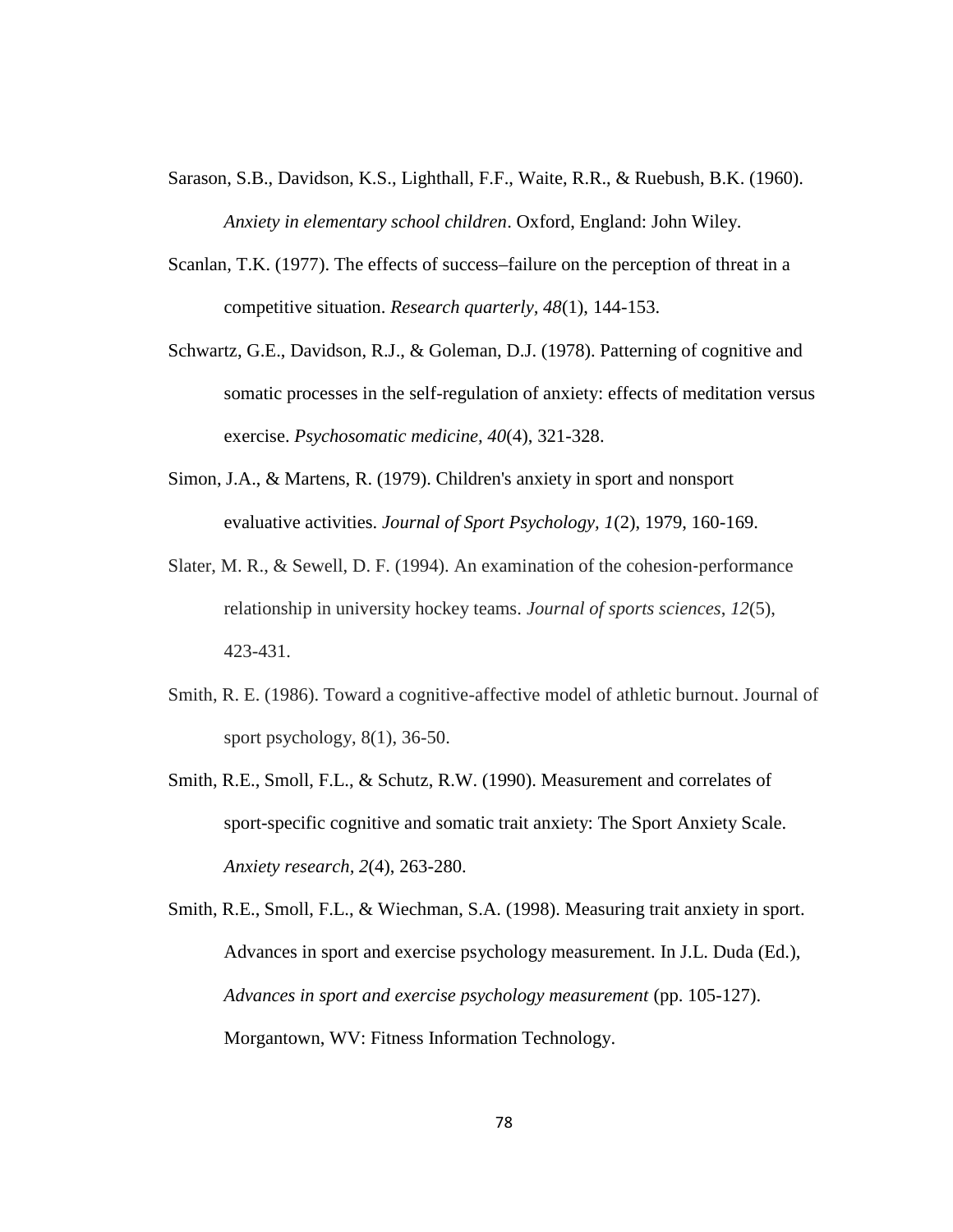- Spielberger, C.D. (1973). *Preliminary test manual for the State-Trait Anxiety Inventory for Children*. Palo Alto, CA: Consulting Psychologists.
- Spielberger, C.D., Gorsuch, R., & Lushene, R.E. (1970). *Manual for the state-trait inventory*. Palo Alto, CA: Consulting Psychologists.
- Spink, K. S., & Carron, A. V. (1993). The effects of team building on the adherence patterns of female exercise participants. *Journal of Sport & Exercise Psychology*, *15*(1).
- Taylor, J.A. (1953). A personality scale of manifest anxiety. *The Journal of Abnormal and Social Psychology, 48*(2), 285-290
- Terry, P.C., Carron, A.V., Pink, M.J., Lane, A.M., Jones, G.J., & Hall, M.P. (2000). Perceptions of group cohesion and mood in sport teams. *Group Dynamics: Theory, Research, and Practice, 4*(3), 244.
- Van Bergen, A., & Koekebakker, J. (1959). "Group cohesiveness" in laboratory experiments. *Acta Psychologica*, *16*, 81-98.
- Vealey, R.S. (1986). Conceptualization of sport-confidence and competitive orientation: Preliminary investigation and instrument development. *Journal of Sport Psychology, 8*(3), 221-246.
- Weinberg, R.S. (1978). The effects of success and failure on the patterning of neuromuscular energy. *Journal of motor behavior, 10*(1), 53-61.
- Weinberg, R.S., & Genuchi, M. (1980). Relationship between competitive trait anxiety, state anxiety, and golf performance: A field study. *Journal of Sport Psychology. 2*(2), 148-154.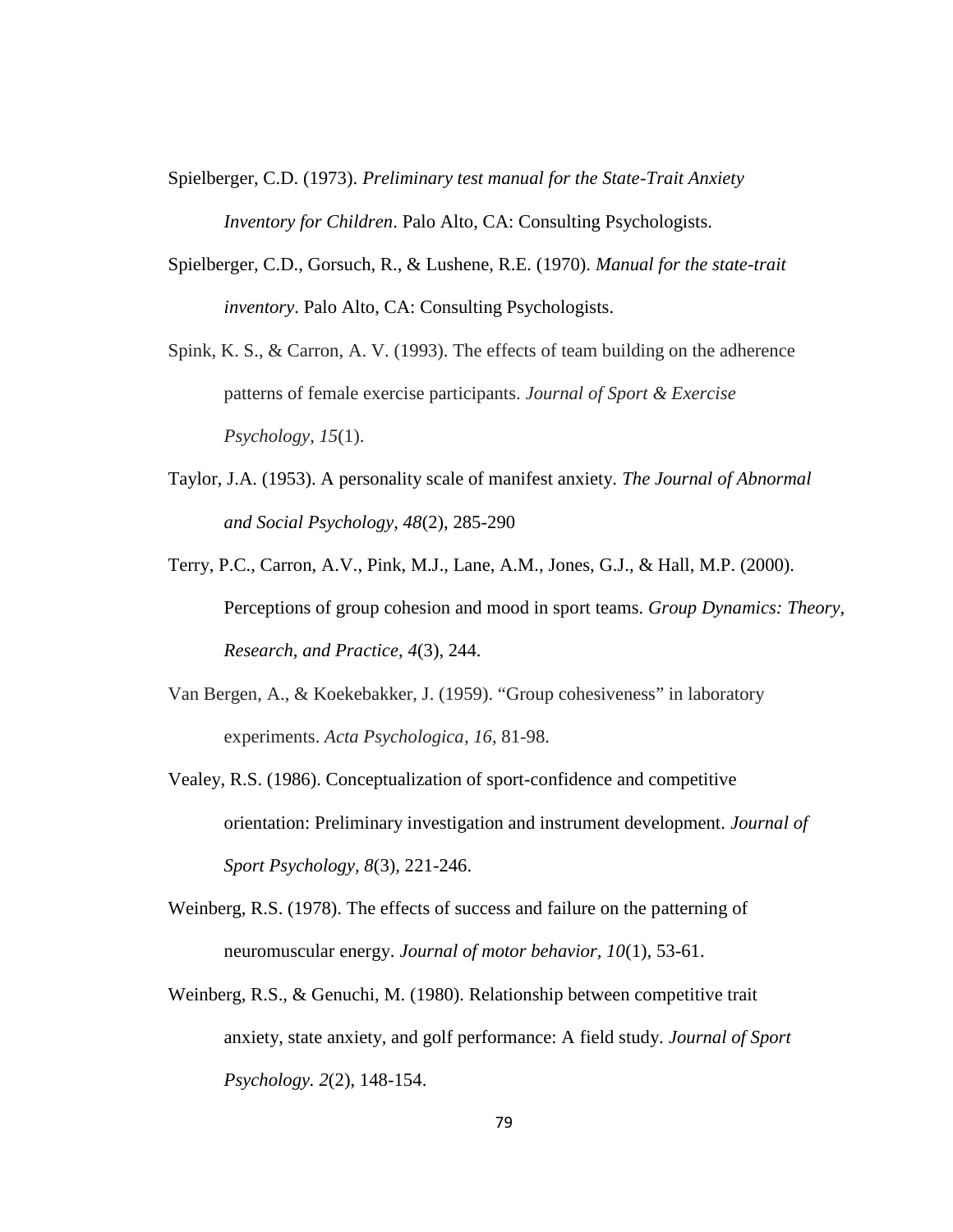- Westre, K.R., & Weiss, M.R. (1991). The relationship between perceived coaching behaviors and group cohesion in high school football teams. *The Sport Psychologist. 5*(1), 41-54.
- Widmeyer, W.N., Brawley, L.R., & Carron, A.V. (1990). The effects of group size in sport. *Journal of Sport and Exercise Psychology. 12*(2), 177-190
- Widmeyer, W.N., & Williams, J.M. (1991). Predicting cohesion in a coacting sport. *Small Group Research, 22*(4), 548-570.

Zander, A. (1971). *Motives and goals in groups*. New York: Academic Press.

Zander, A. (1976). The psychology of removing group members and recruiting new ones. *Human Relations, 29*(10), 969-987.

Zander, A. F. (1982). *Making groups effective*. San Francisco: Jossey-Bass.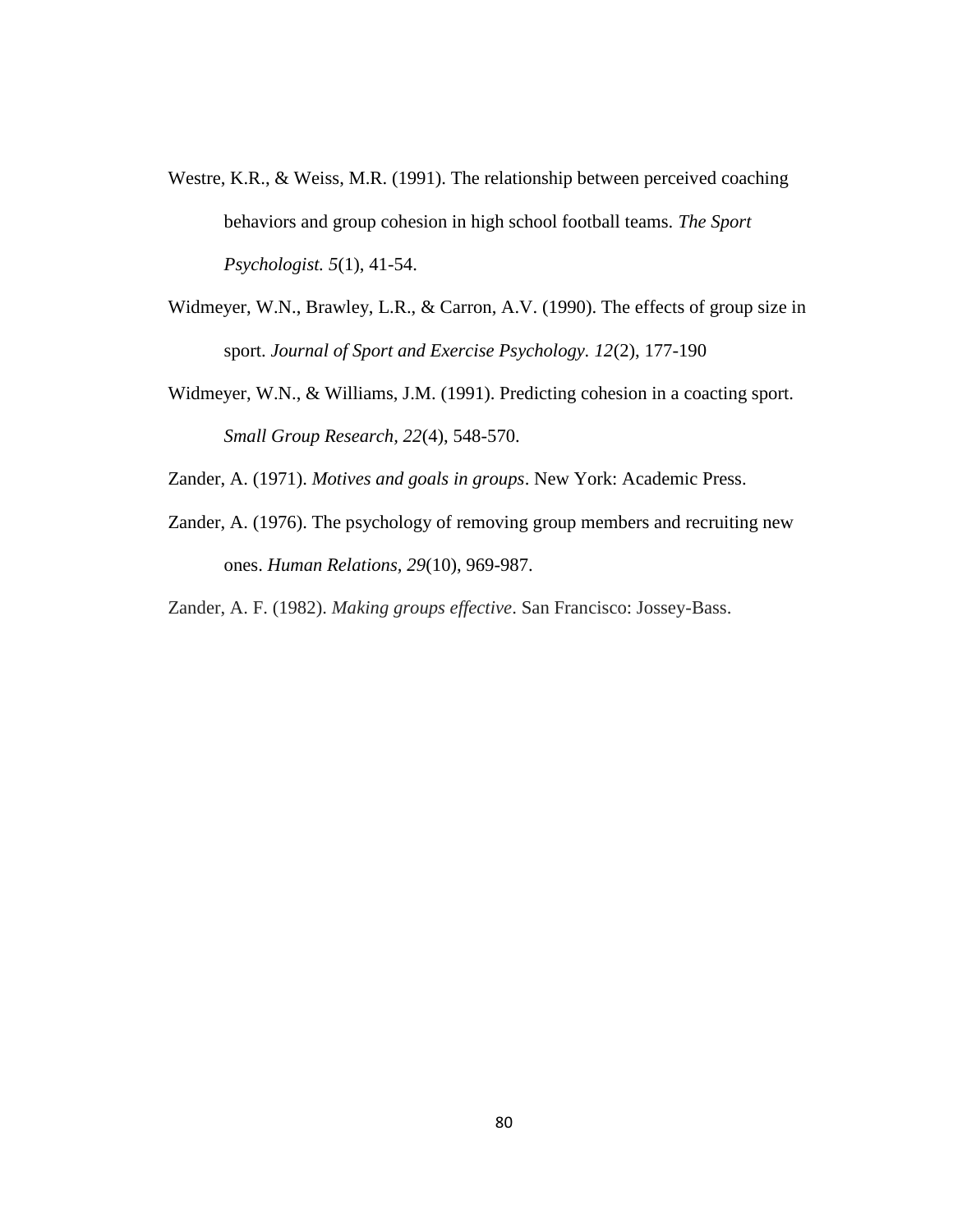## APPENDIX A

# DEMOGRAPHIC QUESTIONNAIRE

*Please provide (or check) the appropriate answers on your survey.*

| Male<br>1. Your gender                                                                                                                                                                                    | Female |
|-----------------------------------------------------------------------------------------------------------------------------------------------------------------------------------------------------------|--------|
| 2. Your age                                                                                                                                                                                               |        |
| 3. Please specify your race/ethnicity.<br>American Indian or Alaska Native<br>Asian<br><b>Black or African American</b><br>Hispanic/Latino<br>Native Hawaiian or Other Pacific Islander<br>White/European |        |
| Other:                                                                                                                                                                                                    |        |

4. In what team are you playing? (*Write the name of your team*)

Soccer Experience questionnaire

*Please provide (choose or write in) the appropriate answers to describe your soccer experience.*

| - How many years have you played soccer?            |                      |                |               |                |                |                        |
|-----------------------------------------------------|----------------------|----------------|---------------|----------------|----------------|------------------------|
| - How many years have you been on the current team? |                      |                |               |                |                |                        |
|                                                     | Very<br>poor         |                |               |                |                | Very<br>Good           |
| -How would you rate your soccer skill level?        | 1                    | $\mathfrak{D}$ | 3             | $\overline{4}$ | 5              | 6                      |
| -How would you rate your team's soccer skill        |                      |                |               |                |                |                        |
| level?                                              | <b>Not</b><br>at all | 2              | $\frac{3}{4}$ |                | $\overline{5}$ | 6<br>Very<br>important |
| -How important is the competition to your team?     | -1                   | 2              | 3             | 4              | 5              | 6                      |

-How often does your team practice (or play) as a team other than scheduled league matches? Never Less than once a week Once a week More than once a week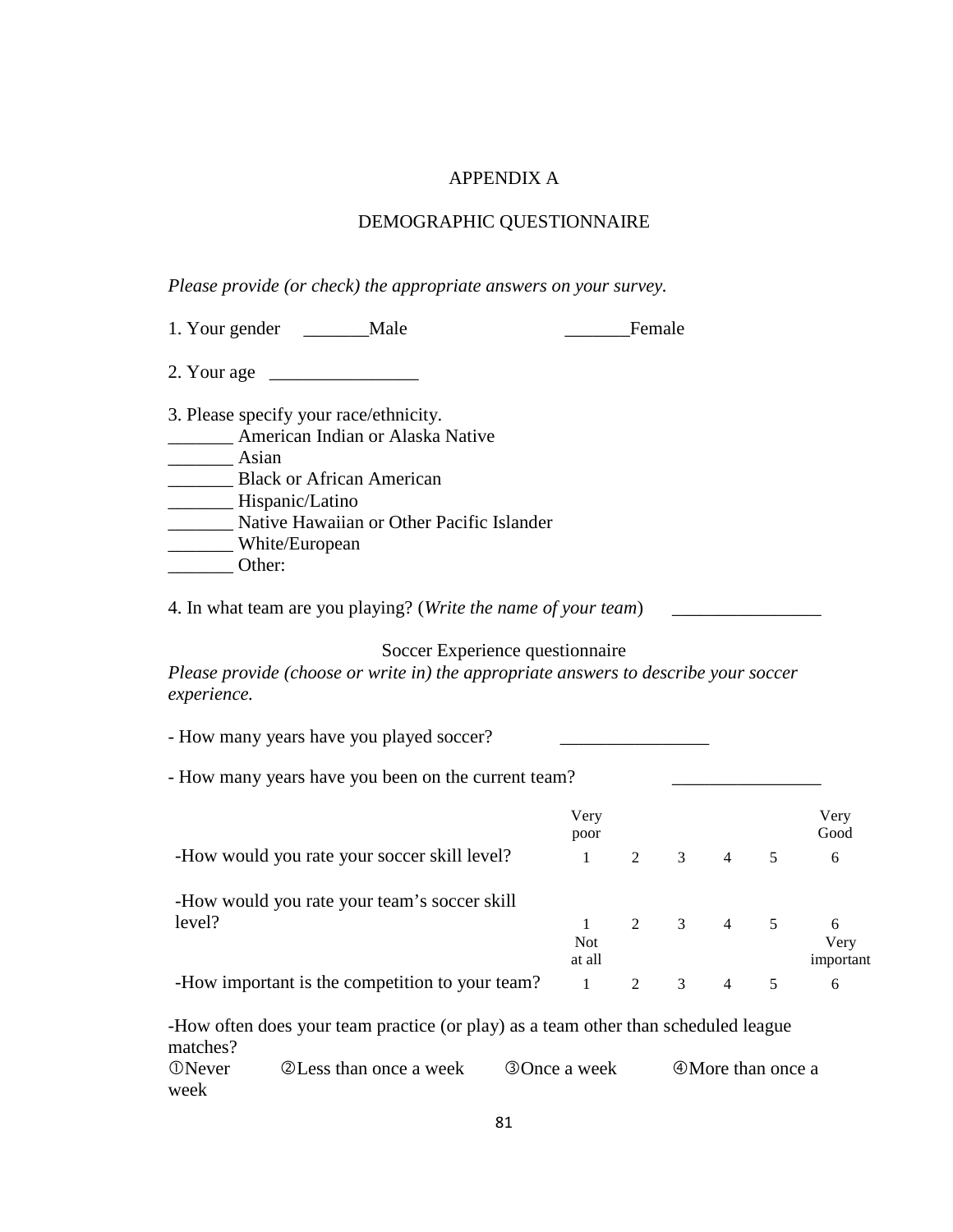-What is your most important reason for participating on this soccer team?  $\overrightarrow{OT}$  o have fun  $\overrightarrow{OT}$  o socialize with others  $\overrightarrow{OT}$  o improve soccer skills and move to higher levels  $\circledR$  For the competition.  $\circledR$ Other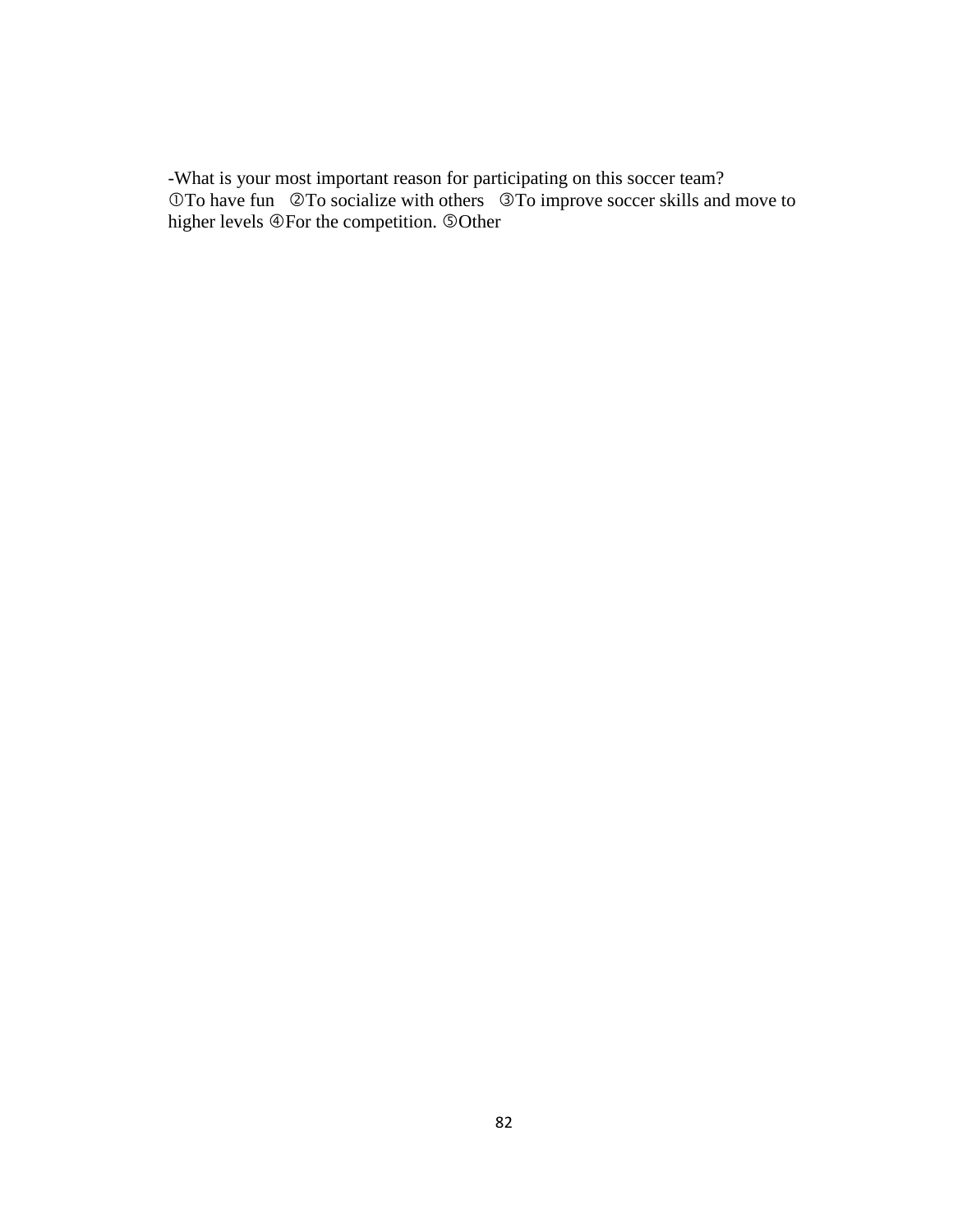## APPENDIX B

## GROUP ENVIRONMENT QUESTIONNAIRE (GEQ)

The following questions are designed to assess your perceptions about **YOUR PERSONAL INVOLVEMENT** with your soccer team. Please **CIRCLE** a number from 1 to 9 to indicate your level of agreement with each of the statements.

1. I do not enjoy being a part of the social activities of this team.

| $\mathbf{1}$                                                         | $\overline{2}$ | $\mathbf{3}$            | $\overline{\mathbf{4}}$ | 5 | 6               | $\overline{7}$          | 8 | 9                                                                                      |
|----------------------------------------------------------------------|----------------|-------------------------|-------------------------|---|-----------------|-------------------------|---|----------------------------------------------------------------------------------------|
| 2. I'm not happy with the amount of playing time I get.              |                |                         |                         |   |                 |                         |   |                                                                                        |
| $\mathbf{1}$                                                         | $\mathbf{2}$   | 3 <sup>7</sup>          | $\overline{\mathbf{4}}$ | 5 | 6               | $\overline{\mathbf{z}}$ | 8 | 9                                                                                      |
| 3. I am going to miss the members of this team when the season ends. |                |                         |                         |   |                 |                         |   |                                                                                        |
| $\mathbf{1}$                                                         | $\mathbf{2}$   | $\mathbf{3}$            | 4                       | 5 | 6               | $\overline{\mathbf{z}}$ | 8 | 9                                                                                      |
| 4. I'm unhappy with my team's level of desire to win                 |                |                         |                         |   |                 |                         |   |                                                                                        |
| $\mathbf{1}$                                                         | $2^{\circ}$    | 3 <sup>7</sup>          | $\overline{\mathbf{4}}$ | 5 | $6\overline{6}$ | $\overline{7}$          | 8 | 9                                                                                      |
| 5. Some of my best friends are on this team.                         |                |                         |                         |   |                 |                         |   |                                                                                        |
| $\mathbf{1}$                                                         | $\overline{2}$ | 3                       | 4                       | 5 | 6               | $\overline{\mathbf{z}}$ | 8 | 9                                                                                      |
|                                                                      |                |                         |                         |   |                 |                         |   | 6. This team does not give me enough opportunities to improve my personal performance. |
| $\mathbf{1}$                                                         | $\overline{2}$ | $\overline{\mathbf{3}}$ | $\overline{\mathbf{4}}$ | 5 | 6               | $\overline{7}$          | 8 | 9                                                                                      |
| 7. I enjoy other parties more than team parties.                     |                |                         |                         |   |                 |                         |   |                                                                                        |
| $\mathbf{1}$                                                         | $\overline{2}$ | $\mathbf{3}$            | 4                       | 5 | 6 <sup>1</sup>  | $\overline{7}$          | 8 | 9                                                                                      |
| 8. I do not like the style of play on this team.                     |                |                         |                         |   |                 |                         |   |                                                                                        |
| $\mathbf{1}$                                                         | $\overline{2}$ | $\overline{\mathbf{3}}$ | $\overline{\mathbf{4}}$ | 5 | 6               | $\overline{\mathbf{z}}$ | 8 | 9                                                                                      |
|                                                                      |                |                         |                         |   |                 |                         |   | 9. For me, this team is one of the most important social groups to which I belong.     |
| 1                                                                    | $\mathbf{2}$   | 3                       | 4                       | 5 | 6               | $\overline{7}$          | 8 | 9                                                                                      |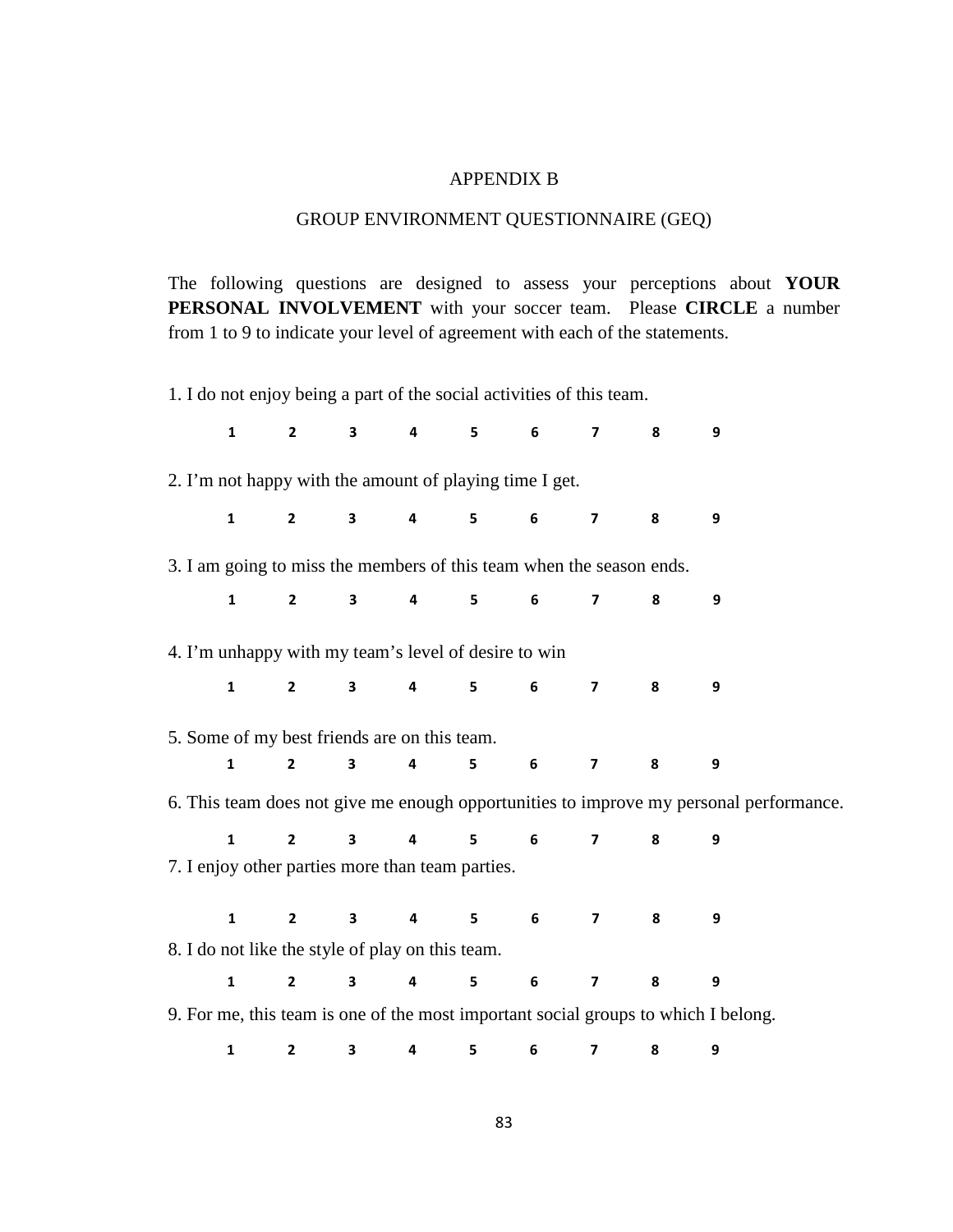The following questions are designed to assess your perceptions of **YOUR TEAM AS A** WHOLE. Please CIRCLE a number from 1 to 9 that best indicates your level of agreement with each of the statements.

| 10. Our team is united in trying to reach its goals for performance.         |                |                                 |                         |                |                 |                         |   |                                                                                         |  |
|------------------------------------------------------------------------------|----------------|---------------------------------|-------------------------|----------------|-----------------|-------------------------|---|-----------------------------------------------------------------------------------------|--|
| $\mathbf{1}$                                                                 | $\mathbf{2}$   | $\overline{\mathbf{3}}$         | $\overline{\mathbf{4}}$ | 5              | 6               | $\overline{7}$          | 8 | 9                                                                                       |  |
|                                                                              |                |                                 |                         |                |                 |                         |   | 11. Members of our team would rather go out on their own than get together as a team.   |  |
| $\mathbf{1}$                                                                 | $\mathbf{2}$   | $\mathbf{3}$                    | $\overline{\mathbf{4}}$ | 5              | 6               | $\overline{\mathbf{z}}$ | 8 | 9                                                                                       |  |
| 12. We all take responsibility for any loss or poor performance by our team. |                |                                 |                         |                |                 |                         |   |                                                                                         |  |
| $\mathbf{1}$                                                                 | $\overline{2}$ | $\overline{\mathbf{3}}$         | $\overline{\mathbf{4}}$ | 5              | $6\phantom{1}$  | $\overline{7}$          | 8 | 9                                                                                       |  |
| 13. Our team members rarely party together.                                  |                |                                 |                         |                |                 |                         |   |                                                                                         |  |
| $\mathbf{1}$                                                                 | $2^{\circ}$    | $\overline{\mathbf{3}}$         | $\overline{\mathbf{4}}$ | 5 <sup>1</sup> | 6               | $\overline{\mathbf{z}}$ | 8 | 9                                                                                       |  |
|                                                                              |                |                                 |                         |                |                 |                         |   | 14. Our team members have conflicting aspirations for the team's performance.           |  |
| $\mathbf{1}$                                                                 | $\overline{2}$ | 3                               | $\overline{\mathbf{4}}$ | 5              | 6               | $\overline{7}$          | 8 | 9                                                                                       |  |
| 15. Our team would like to spend time together in the off season.            |                |                                 |                         |                |                 |                         |   |                                                                                         |  |
| $\mathbf{1}$                                                                 | $2^{\sim}$     | $3^{\circ}$                     | $\overline{\mathbf{4}}$ | $5^{\circ}$    | 6 <sup>1</sup>  | $\overline{7}$          | 8 | $\boldsymbol{9}$                                                                        |  |
|                                                                              |                | we can get back together again. |                         |                |                 |                         |   | 16. If members of our team have problems in practice, everyone wants to help them so    |  |
| $\mathbf{1}$                                                                 | $2^{\circ}$    | $\overline{\mathbf{3}}$         | $\overline{\mathbf{4}}$ | 5 <sup>1</sup> | 6               | $\overline{\mathbf{z}}$ | 8 | 9                                                                                       |  |
| 17. Members of our team do not stick together outside of practices or games. |                |                                 |                         |                |                 |                         |   |                                                                                         |  |
| $\mathbf{1}$                                                                 | $\overline{2}$ | $\overline{\mathbf{3}}$         | $\overline{\mathbf{4}}$ | 5              | 6               | $\overline{\mathbf{z}}$ | 8 | 9                                                                                       |  |
|                                                                              |                | during competition or practice. |                         |                |                 |                         |   | 18. Members of our team do not communicate freely about each athlete's responsibilities |  |
| $\mathbf 1$                                                                  | $\overline{2}$ | $\mathbf{3}$                    | $\overline{\mathbf{4}}$ | 5              | $6\overline{6}$ | $\overline{\mathbf{z}}$ | 8 | 9                                                                                       |  |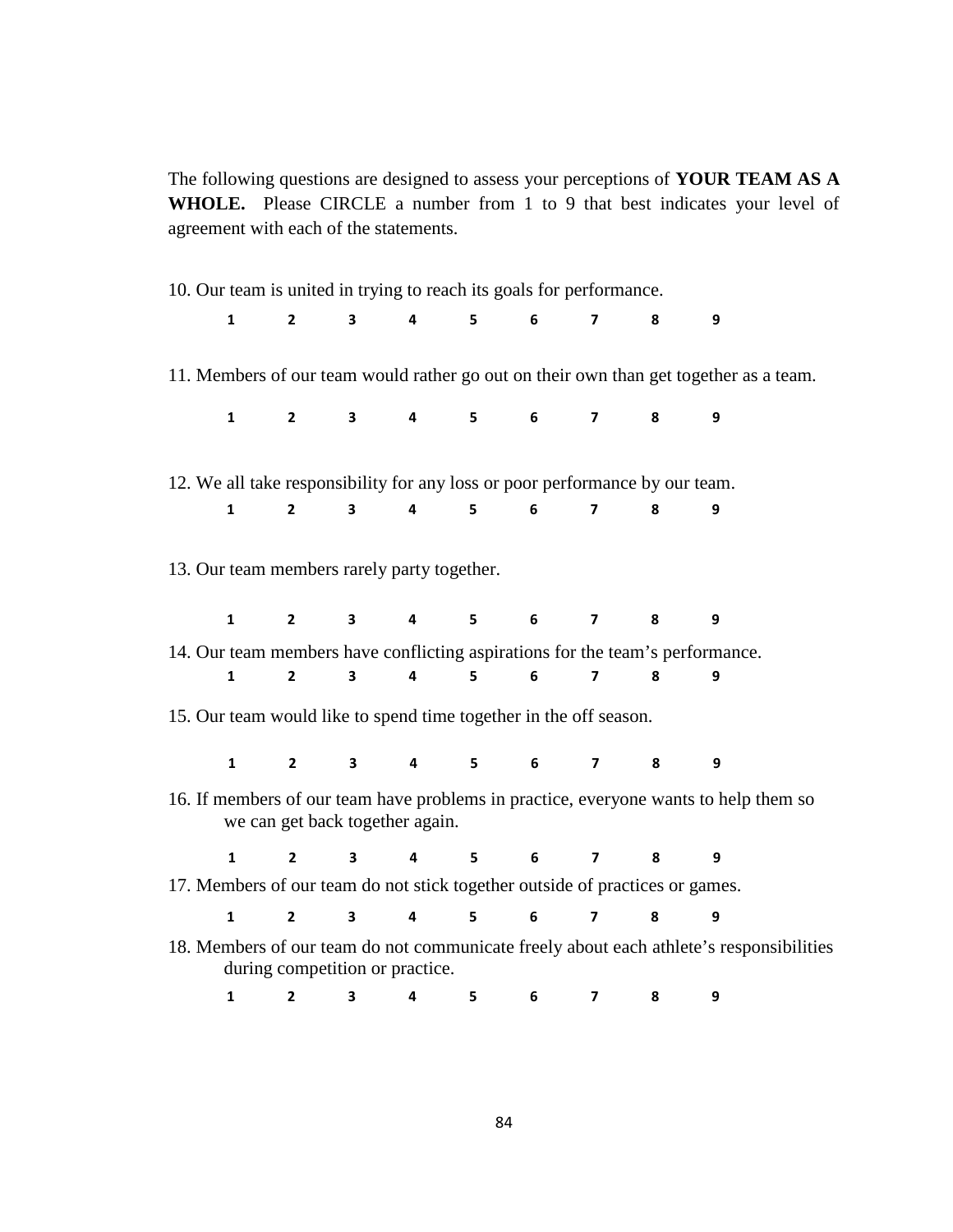### APPENDIX C

# SPORT COMPETITION ANXIETY TEST (SCAT)

Below are some statements about how persons feel when they compete in sports and games. Read each statement and decide if you HARDLY-EVER(A), or SOMETIMES(B), or OFTEN(C) feel this way when you compete in sports and games. There are no right or wrong answers. Do not spend too much time on any one statement. *Remember* to choose the word that describes **how you usually feel** when competing in *sports and games.*

|                                                           | Hardly-  |               |          |
|-----------------------------------------------------------|----------|---------------|----------|
|                                                           | ever     | Sometimes     | Often    |
| 1. Competing against others is socially enjoyable.        | $A \Box$ | B □           | $C \Box$ |
| 2. Before I compete, I feel uneasy.                       | $A \Box$ | $B$ $\Box$    | $C \Box$ |
| 3. Before I compete, I worry about not performing well.   | A $\Box$ | $B$ $\Box$    | $C \Box$ |
| 4. I am a good sport person when I compete.               | A $\Box$ | $B$ $\Box$    | $C \Box$ |
| 5. When I compete, I worry about making mistakes.         | A $\Box$ | $B$ $\square$ | $C \Box$ |
| 6. Before I compete I am calm.                            | $A \Box$ | $B$ $\Box$    | $C \Box$ |
| 7. Setting a goal is important when competing.            | $A \Box$ | $B$ $\Box$    | $C \Box$ |
| 8. Before I compete I get a queasy feeling in my stomach. | A $\Box$ | $B$ $\Box$    | $C \Box$ |
| 9. Just before competing, I notice that my heart beats    |          |               |          |
| faster than usual.                                        | A $\Box$ | $B$ $\Box$    | $C \Box$ |
| 10. I like to compete in games that demand considerable   |          |               |          |
| physical energy.                                          | A $\Box$ | B □           | $C \Box$ |
| 11. Before I compete I feel relaxed.                      | A $\Box$ | B □           | $C \Box$ |
| 12. Before I compete I am nervous.                        | A $\Box$ | $B$ $\Box$    | $C \Box$ |
| 13. Team sports are more exciting than individual sports. | A $\Box$ | $B$ $\Box$    | $C \Box$ |
| 14. I get nervous wanting to start the game.              | A $\Box$ | $B$ $\Box$    | $C \Box$ |
| 15. Before I compete I usually get uptight.               | $A \Box$ | $B$ $\Box$    | $C \Box$ |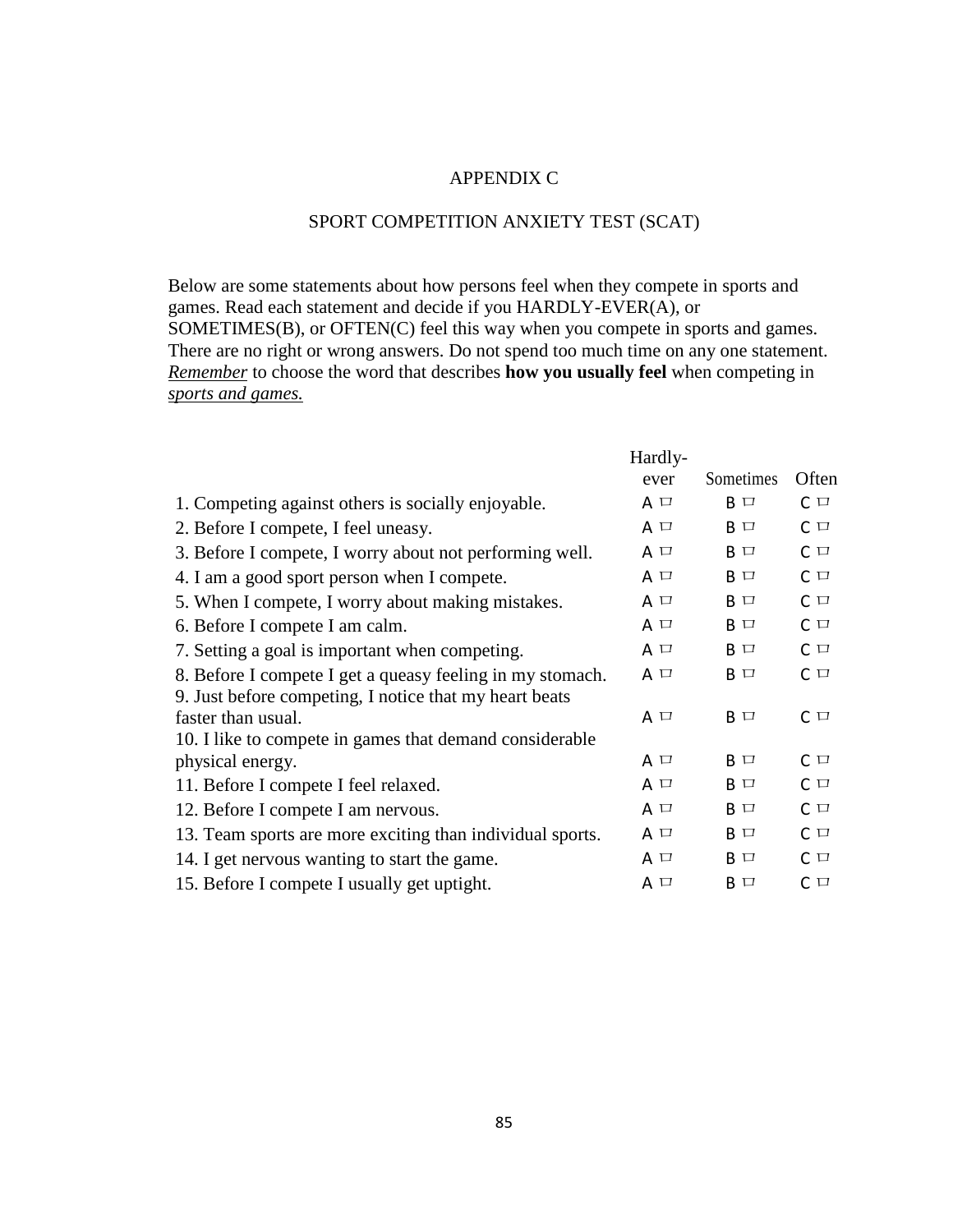### APPENDIX D

## MODIFIED COMPETITIVE STATE ANXIETY INVENTORY-2 (CSAI-2)

Instructions: Please read the scenario below. **Use this scenario and try to put yourself into the situation** to answer the following questions.

#### **Soccer competition scenario**

Now imagine you and your teammates are getting ready for the most important competition. You look around the field and see that some of your teammates are wearing soccer cleats while others are passing the ball around. The opponent team players are warming up at the opposite half of the field. While you are warming up, one of your teammates asks "Are you ready for the game?" The referees are walking to the center circle and the opponent team is gathering to the center of the field. The game is now about to start. Think about **how you feel in that situation, right at that moment.**

Instructions: A number of statements that athlete use to describe their feelings before competition are given below. Read each statement and then circle the appropriate number to indicate how you feel *in the above situation right at that moment, in the most important game*. There are no right or wrong answers. Do not spend too much time on any one statement, but choose the answer that best describes how you feel *right at that moment*.

|                                                                           | Not at all | Somewhat | Moderately Very much |   |
|---------------------------------------------------------------------------|------------|----------|----------------------|---|
| 1. I am concerned about this<br>competition.                              |            | 2        | 3                    | 4 |
| 2. I feel nervous.                                                        |            | 2        | 3                    | 4 |
| 3. I feel at ease.                                                        |            | 2        | 3                    | 4 |
| 4. I have self-doubts.                                                    |            | 2        | 3                    | 4 |
| 5. I feel jittery.                                                        |            | 2        | 3                    | 4 |
| 6. I feel comfortable.                                                    |            | 2        | 3                    | 4 |
| 7. I am concerned I may not do as<br>well in this competition as I could. |            | 2        | 3                    | 4 |
| 8. My body feels tense.                                                   |            | 2        | 3                    | 4 |
| 9. I feel self-confident.                                                 |            | 2        | 3                    | 4 |
| 10. I am concerned about losing.                                          |            | 2        | 3                    |   |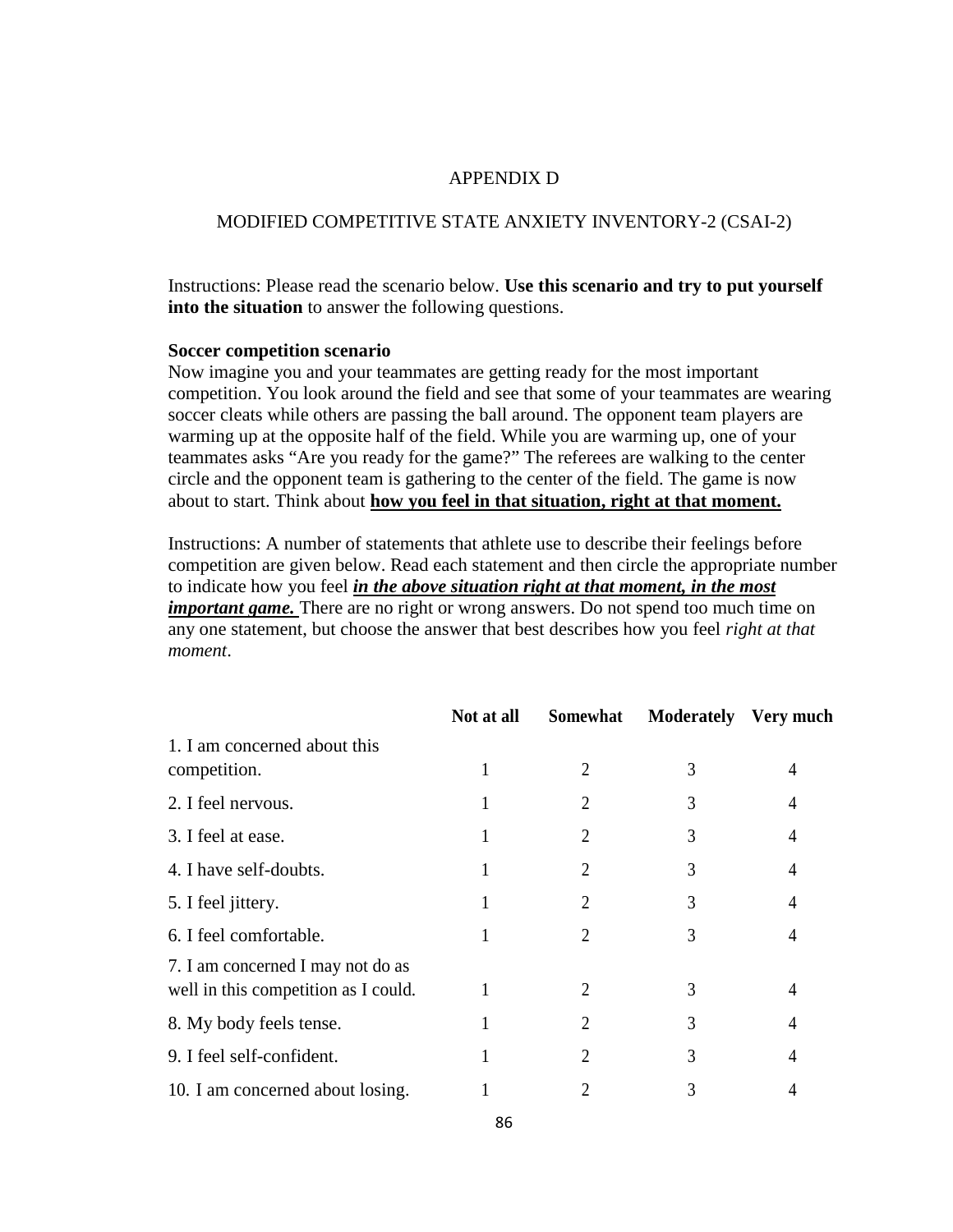| 11. I feel tense in my stomach.                                 | 1            | $\overline{2}$ | 3 | $\overline{4}$ |  |
|-----------------------------------------------------------------|--------------|----------------|---|----------------|--|
| 12. I feel secure.<br>13. I am concerned about choking          | 1            | $\overline{2}$ | 3 | 4              |  |
| under pressure.                                                 | $\mathbf{1}$ | $\overline{2}$ | 3 | 4              |  |
| 14. My body feels relaxed.                                      | $\mathbf{1}$ | $\mathfrak{2}$ | 3 | $\overline{4}$ |  |
| 15. I'm confident I can meet the<br>challenge.                  | $\mathbf{1}$ | $\overline{2}$ | 3 | $\overline{4}$ |  |
| 16. I'm concerned about<br>performing poorly.                   | $\mathbf{1}$ | $\overline{2}$ | 3 | $\overline{4}$ |  |
| 17. My heart is racing.                                         | 1            | $\overline{2}$ | 3 | 4              |  |
| 18. I'm confident about<br>performing well.                     | $\mathbf{1}$ | $\overline{2}$ | 3 | $\overline{4}$ |  |
| 19. I'm worried about reaching my<br>goal.                      | $\mathbf{1}$ | $\overline{2}$ | 3 | $\overline{4}$ |  |
| 20. I feel my stomach sinking.                                  | 1            | $\overline{2}$ | 3 | 4              |  |
| 21. I feel mentally relaxed.                                    | $\mathbf{1}$ | $\overline{2}$ | 3 | $\overline{4}$ |  |
| 22. I'm concerned that others will<br>be disappointed with my   |              |                |   |                |  |
| performance.                                                    | $\mathbf{1}$ | $\overline{2}$ | 3 | 4              |  |
| 23. My hands are clammy.                                        | 1            | $\overline{2}$ | 3 | $\overline{4}$ |  |
| 24. I'm confident because I<br>mentally picture myself reaching |              |                |   |                |  |
| my goal.                                                        | 1            | $\overline{2}$ | 3 | $\overline{4}$ |  |
| 25. I'm concerned I won't be able<br>to concentrate.            | 1            | 2              | 3 | 4              |  |
| 26. My body feels tight.                                        | $\mathbf{1}$ | $\overline{2}$ | 3 | 4              |  |
| 27. I'm confident of coming<br>through under pressure.          | 1            | $\overline{2}$ | 3 | 4              |  |
|                                                                 |              |                |   |                |  |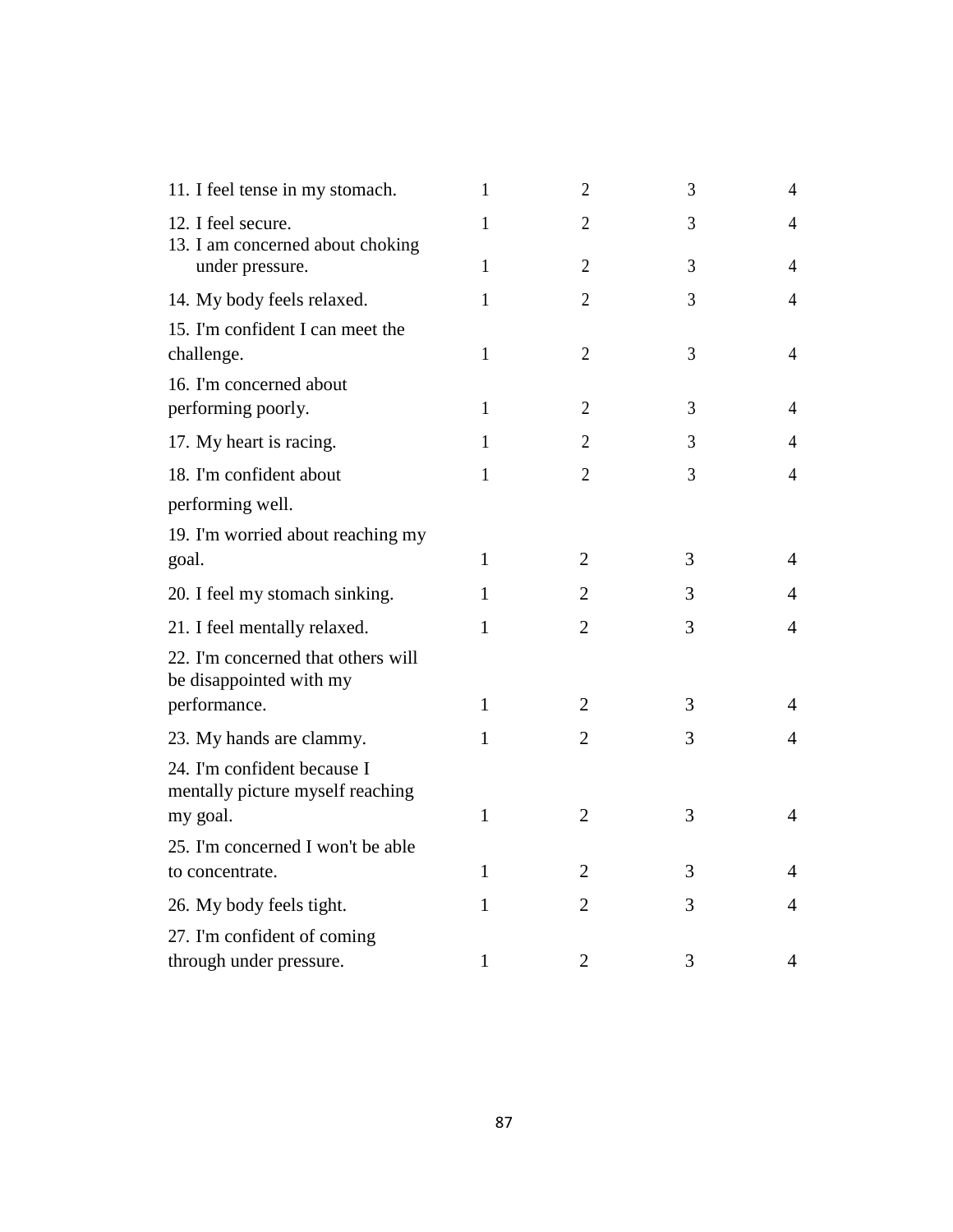### APPENDIX E

### CONSENT FORM

Project Title: The Relationship of Team Cohesion to Individual Anxiety among Recreational Soccer Players

Project Director: Eungwang Oh, Diane. L. Gill

### What is the study about?

The purpose of the present study is to investigate the impact of team cohesion on individual anxiety among recreational soccer players. Your participation is voluntary. In order to participate in the present study, you must be 18 or older and have participated (or are participating) in recreational soccer competitions.

#### Why are you asking me?

We are asking you to participate in completing electronic questionnaires intended to examine the impact of team cohesion on individual anxiety among recreational soccer players.

What will you ask me to do if I agree to be in the study?

You will be informed of the nature of the study, and if you agree to participate, you will complete the consent form, and the survey with questions about demographics, soccer experience and the measures of cohesion, competitive trait and state anxiety. Completing questionnaires will take time 20 minutes. Participation is completely voluntary and you may withdraw at any time. There is no reward for participating or consequence for not participating. The participation of this study should not cause any unpleasant stress.

Is there any audio/video recording? Audio/video recording will not be used in this study.

#### What are the dangers to me?

The Institutional Review Board at the University of North Carolina at Greensboro has determined that participation in this study poses minimal risk to participants. If you have questions, want more information or have suggestions, please contact Eungwang Oh or Diane L. Gill who may be reached at e\_oh@uncg.edu or dlgill@uncg.edu.

If you have any concerns about your rights, how you are being treated, concerns or complaints about this project or benefits or risks associated with being in this study please contact the Office of Research Integrity at UNCG toll-free at (855)-251-2351.

Are there any benefits to society as a result of me taking part in this research?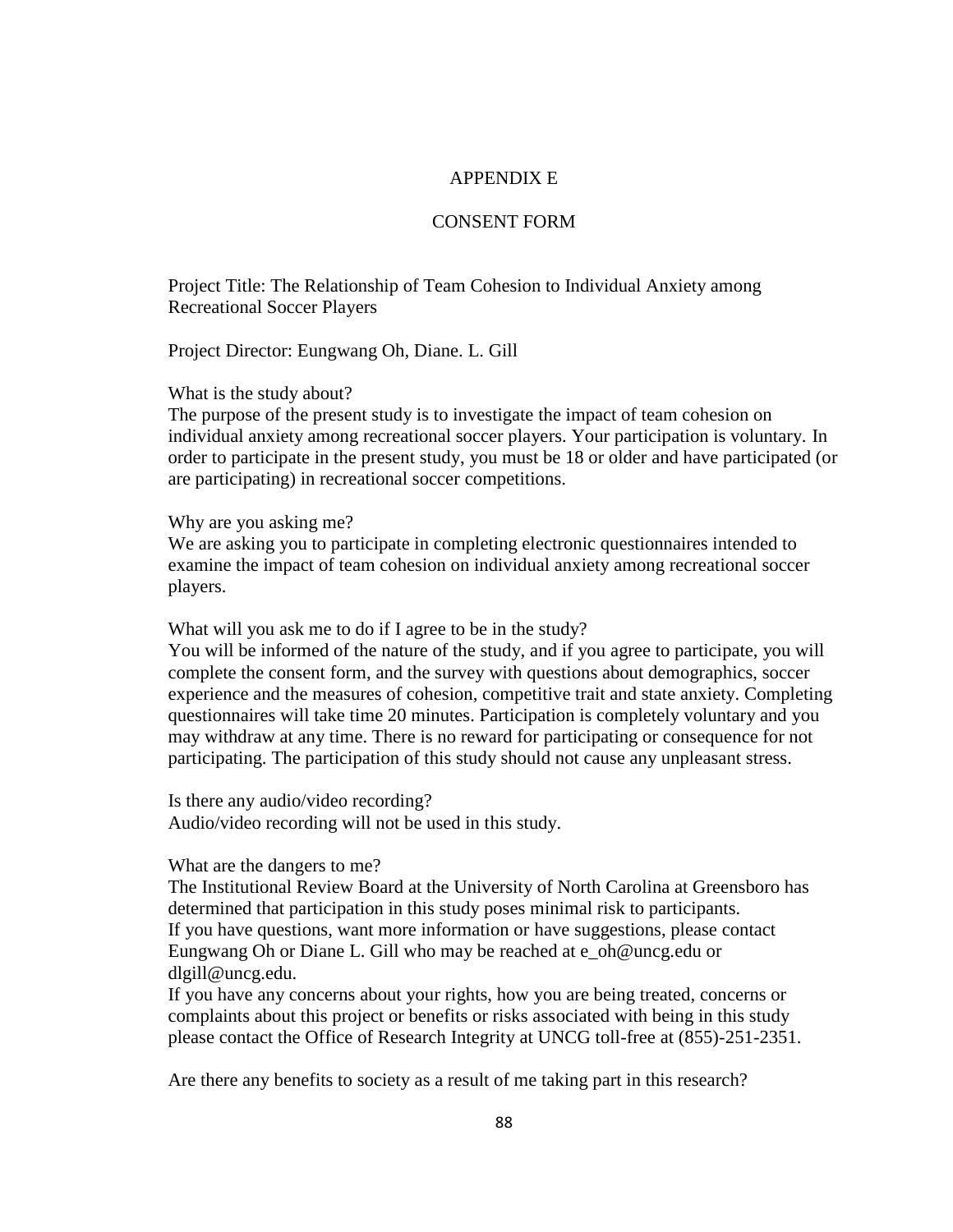The research will add to our understanding of the relationships between team cohesion and competitive anxiety among recreational soccer players and may suggest that promoting cohesion in groups may help to alleviate anxiety. The findings will add to our understanding of recreational soccer players.

Are there any benefits to me for taking part in this research study? There are no direct benefits to participants in this study.

Will I get paid for being in the study? Will it cost me anything? There are no costs to you or payments made for participating in this study.

#### How will you keep my information confidential?

No names or identifying information will be collected with the surveys. All data will be stored in a locked file cabinet in the primary investigator's office on campus and computer-based data will also be stored on the primary investigator's computer protected with a secure password. Absolute confidentiality of data provided through the Internet cannot be guaranteed due to the limited protections of Internet access. Please be sure to close your browser when finished so no one will be able to see what you have been doing. All information obtained in this study is strictly confidential unless disclosure is required by law.

#### What if I want to leave the study?

You have the right to refuse to participate or to withdraw at any time, without penalty. If you do withdraw, it will not affect you in any way. If you choose to withdraw, you may request that any of your data which has been collected be destroyed unless it is in a deidentifiable state.

#### What about new information/changes in the study?

If significant new information relating to the study becomes available which may relate to your willingness to continue to participate, this information will be provided to you.

#### Voluntary Consent by Participant:

By checking the box below you are agreeing that you read, or it has been read to you, and you fully understand the contents of this document and are openly willing consent to take part in this study. All of your questions concerning this study have been answered. By checking the box below, you are agreeing that you are 18 years of age or older and are agreeing to participate, or have the individual specified above as a participant participate, in this study described to you by Eungwang Oh.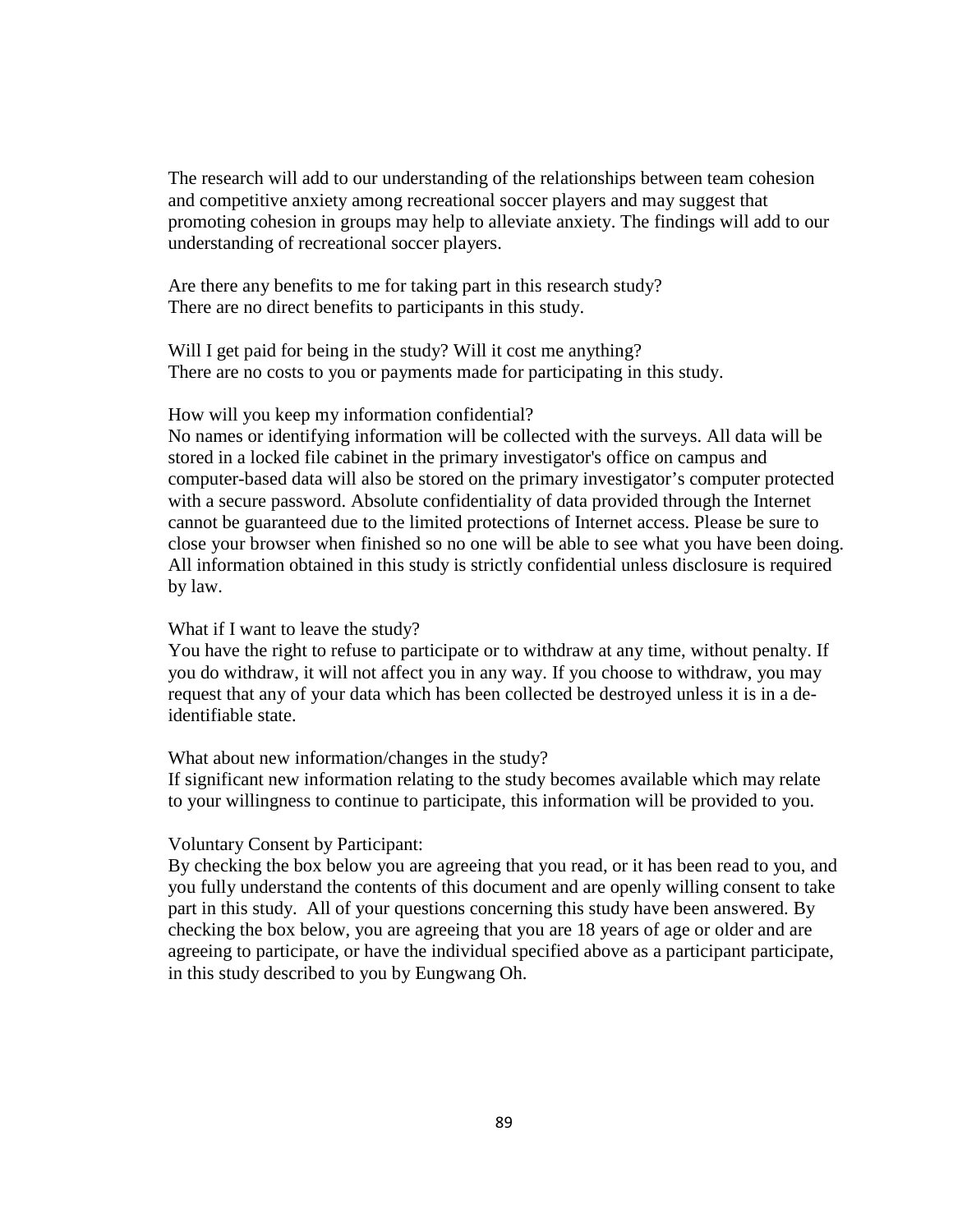#### APPENDIX F

## PILOT STUDY

A pilot study was conducted in a soccer competition of the 33rd Korean American Southeastern Summer Olympics in 2013. The soccer competition was a one-day tournament. A manager from the competition was contacted for permission to conduct the pilot study. After receiving approval by Institutional Review Board (IRB) of the University of North Carolina at Greensboro and permission of the competition organizer, teams participating in the competition were met by the primary researcher. They were asked to voluntarily participate, and 6 of the 8 teams participated, which consisted of 55 participants.

The participants were all male soccer players. There were 2 Caucasians, 1 African American, 45 Asians (dominantly Koreans) regarding race/ethnicity. Because it was assumed that there would be many participants whose primary language is not English, primary language and fluency of English were examined. It was found that 22 participants used English as their primary language, 24 participants used Korean and 2 participants used other languages as their primary language. The ages of participants ranged from 18 to 51 years old (*M*= 27.19; *SD*=7.51). Years of experience varied from 2 to 40 years (*M*= 13.71; *SD*=8.01), while years on the current team ranged from 0 to 16 years (*M*= 4.69; *SD*=4.01). On average, the perceived individual soccer skill was 4.1, and their mean team skill level was 4.33 on a 6-point Likert scale.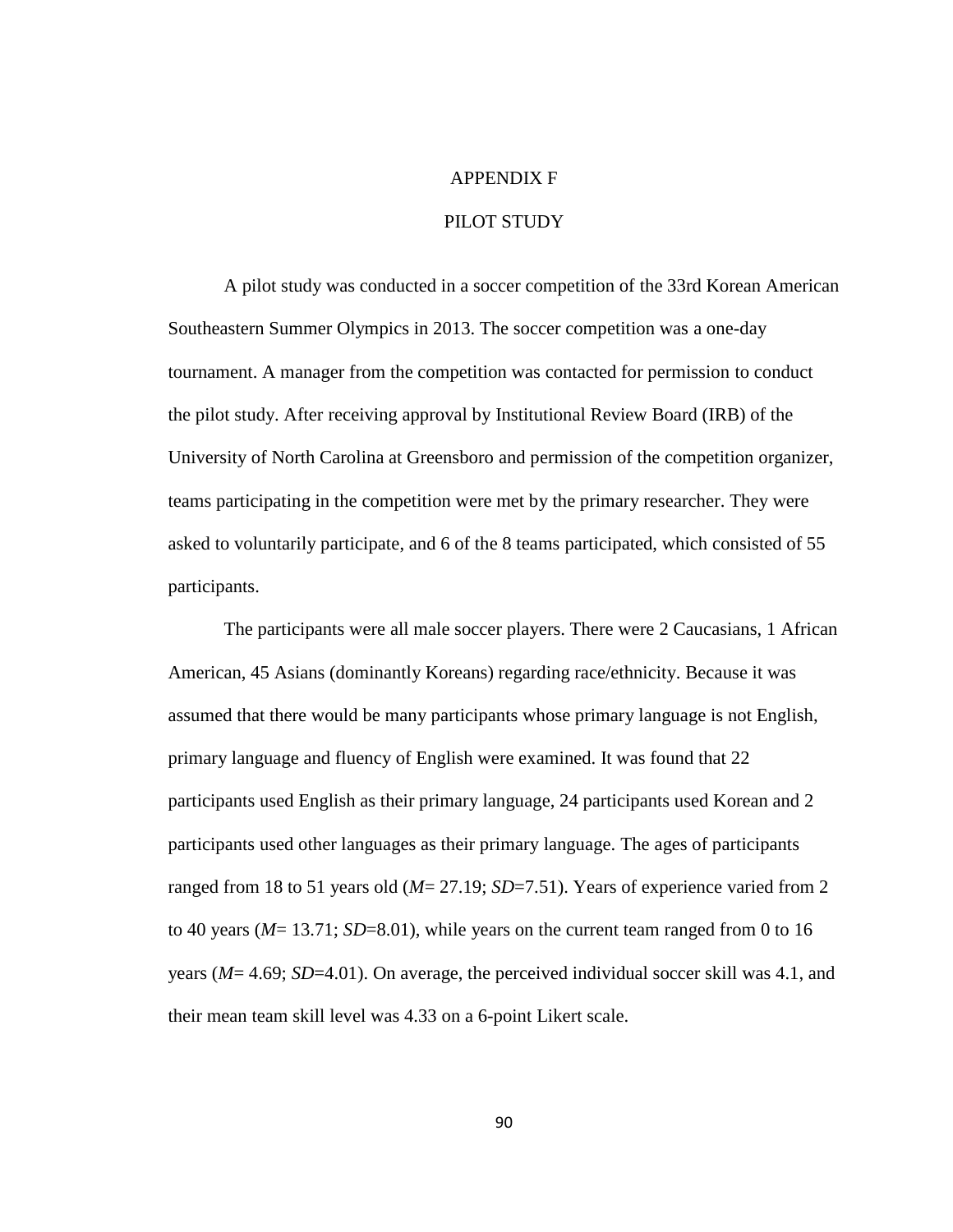It is important to note that data of 7 participants were excluded due to the incomplete questionnaires, and data of 2 participants were excluded due to lack of English fluency (i.e. less than 4 point [good] on a 6-point Likert scale [from poor to excellent] for those whose primary language is not English) from subsequent statistical analyses. Therefore, only data of 46 participants were used for further analyses.

Correlations of sub-dimensions of the GEQ (ATG-T, ATG-S, GI-T, and GI-S) with sub-components of the CSAI-2 (cognitive A-state and somatic A-state) were examined. It was found that somatic A-state was negatively related to ATG-T (*r* = -3.75) and GI-S  $(r = -3.46)$ . There was no relationship between any sub-dimension of cohesion and cognitive A-state (see Table 1).

Multiple regression analysis revealed that 4 GEQ subcomponents did not predict cognitive A-state (see Table 2), but 4 GEQ subcomponents predicted somatic A-state (see Table 3). In particular, ATG-T was the only contributor that showed a significant influence on somatic A-state ( $=$  -.39, p >.05).

Subsequently, hierarchical regression analysis was employed to examine whether 4 GEQ subcomponents would add to the prediction of cognitive and somatic A-state beyond the contribution of the SCAT. The SCAT was entered in the first block, as a predictor of cognitive and somatic A-state and then 4 GEQ subcomponents were entered in the second block using stepwise method. The SCAT predicted cognitive A-state, and ATG-T was still related to cognitive A-state in addition to the SCAT (see Table 4-1). More specifically, ATG-T made a significant contribution to somatic A-state ( $=$  -.31, p >.05), but none of subcomponent of GEQ showed a significant influence on somatic A-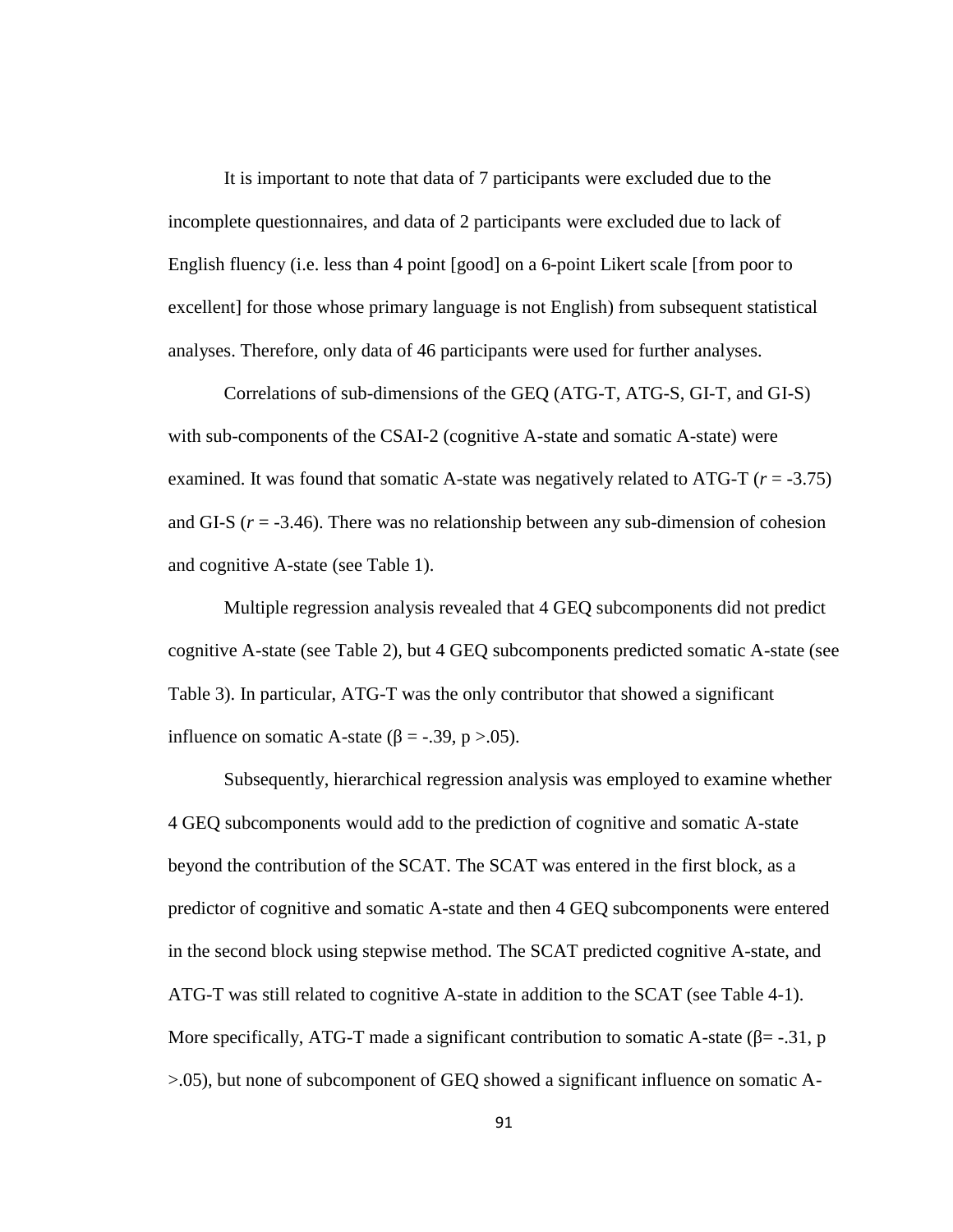state. It was also reveled that the SCAT predicted somatic A-state, and ATG-T predicted somatic A-state beyond the contribution of the SCAT (see Table 5). Although ATG-T showed a significant contribution to predicting somatic A-state ( $=$  -.42, p >.01), other subcomponent of GEQ showed no significant influence on somatic A-state.

Results of the pilot study were partially consistent with previous research (Eys et al., 2003; Prapavessis & Carron, 1996) in that previous research showed that cognitive A state was related to cohesion (particularly GI-T and ATG-T). However, the pilot study showed that ATG-T was significantly related to both A-state. The prediction of cohesion on competitive A-state was confirmed.

|             |             | Correlations |           |         |                 |           |
|-------------|-------------|--------------|-----------|---------|-----------------|-----------|
|             |             |              |           | Cog     | Som             |           |
|             | ATG_T ATG_S | GI T         | GLS       | anxiety | anxiety A_Trait |           |
| $ATG_T$     | $.425***$   | $.589^{**}$  | $.457***$ | $-.284$ | $-.375***$      | .091      |
| ATG_S       |             | $.322*$      | $.512***$ | $-.104$ | $-.099$         | .202      |
| GLT         |             |              | $.475***$ | $-.123$ | $-.182$         | .234      |
| GLS         |             |              |           | $-.251$ | $-.346$         | .102      |
| Cog_anxiety |             |              |           |         | $.675***$       | $.305*$   |
| Som_anxiety |             |              |           |         |                 | $.419***$ |
| A Trait     |             |              |           |         |                 |           |

Table 4. Pearson correlation among the variables of interest

\*\*. Correlation is significant at the 0.01 level (2-tailed).

\*. Correlation is significant at the 0.05 level (2-tailed).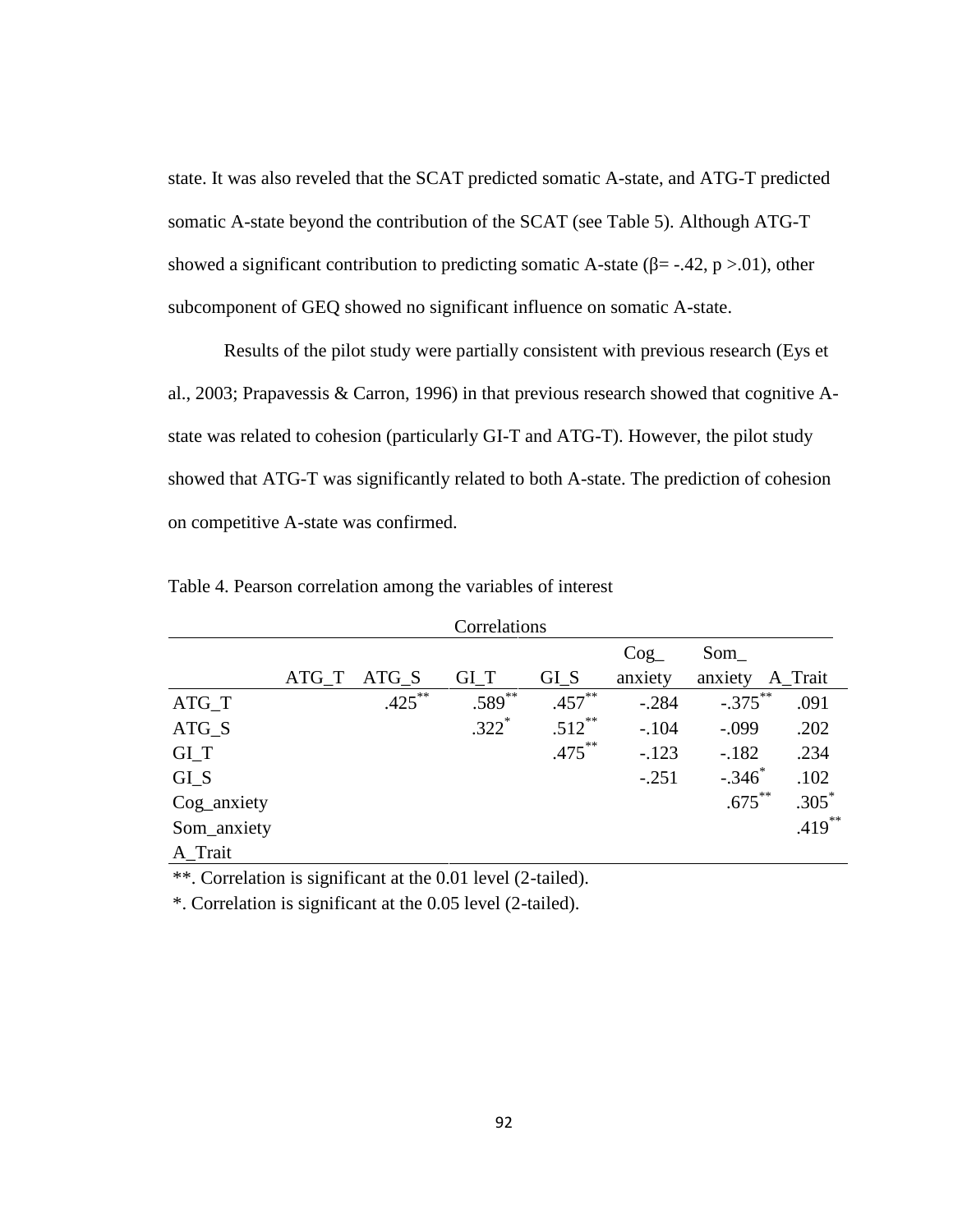|       |            | Standardized |          |      |
|-------|------------|--------------|----------|------|
|       |            | Coefficients |          |      |
| Model |            | Beta         |          | Sig. |
|       | (Constant) |              | 4.922    | .000 |
|       | $ATG_T$    | $-.297$      | $-1.578$ | .122 |
|       | ATG S      | .097         | .562     | .577 |
|       | GI T       | .128         | .690     | .494 |
|       |            | $-.226$      | $-1.241$ | .221 |

Table 5. Multiple regression among the variables of interest

a. Dependent variable: cognitive A-state R= $.34, R^2$ = $.16, F(4,43) = 1.4, p > .05$ 

Table 6. Multiple regression among the variables of interest

|       |            | Standardized |          |      |
|-------|------------|--------------|----------|------|
|       |            | Coefficients |          |      |
| Model |            | Beta         |          | Sig. |
|       | (Constant) |              | 5.852    | .000 |
|       | $ATG_T$    | $-.388$      | $-2.192$ | .034 |
|       | $ATG_S$    | .191         | 1.180    | .245 |
|       | GI T       | .145         | .830     | .411 |
|       |            | $-.336$      | $-1.958$ | .057 |

a. Dependent variable: somatic A-state R= $.47, R^2 = .22, F(4,43) = 2.98, p < .05$ 

Table 7. Multiple hierarchical regression among the variables of interest

|                             |            | Standardized<br>Coefficients |          |      |
|-----------------------------|------------|------------------------------|----------|------|
| Model                       |            | Beta                         |          | Sig. |
|                             | (Constant) |                              | 2.982    | .005 |
|                             | A Trait    | .305                         | 2.173    | .035 |
| $\mathcal{D}_{\mathcal{L}}$ | (Constant) |                              | 3.885    | .000 |
|                             | A_Trait    | .334                         | 2.478    | .017 |
|                             | ATG T      | $-.314$                      | $-2.333$ | .024 |

a. Predictors: (constant), A-trait

b. Predictors: (constant), A-trait, ATG\_T

c. Dependent variable: cognitive A-state

R=.44, R<sup>2</sup>=.19, F (2,45) = 5.31, p < .01